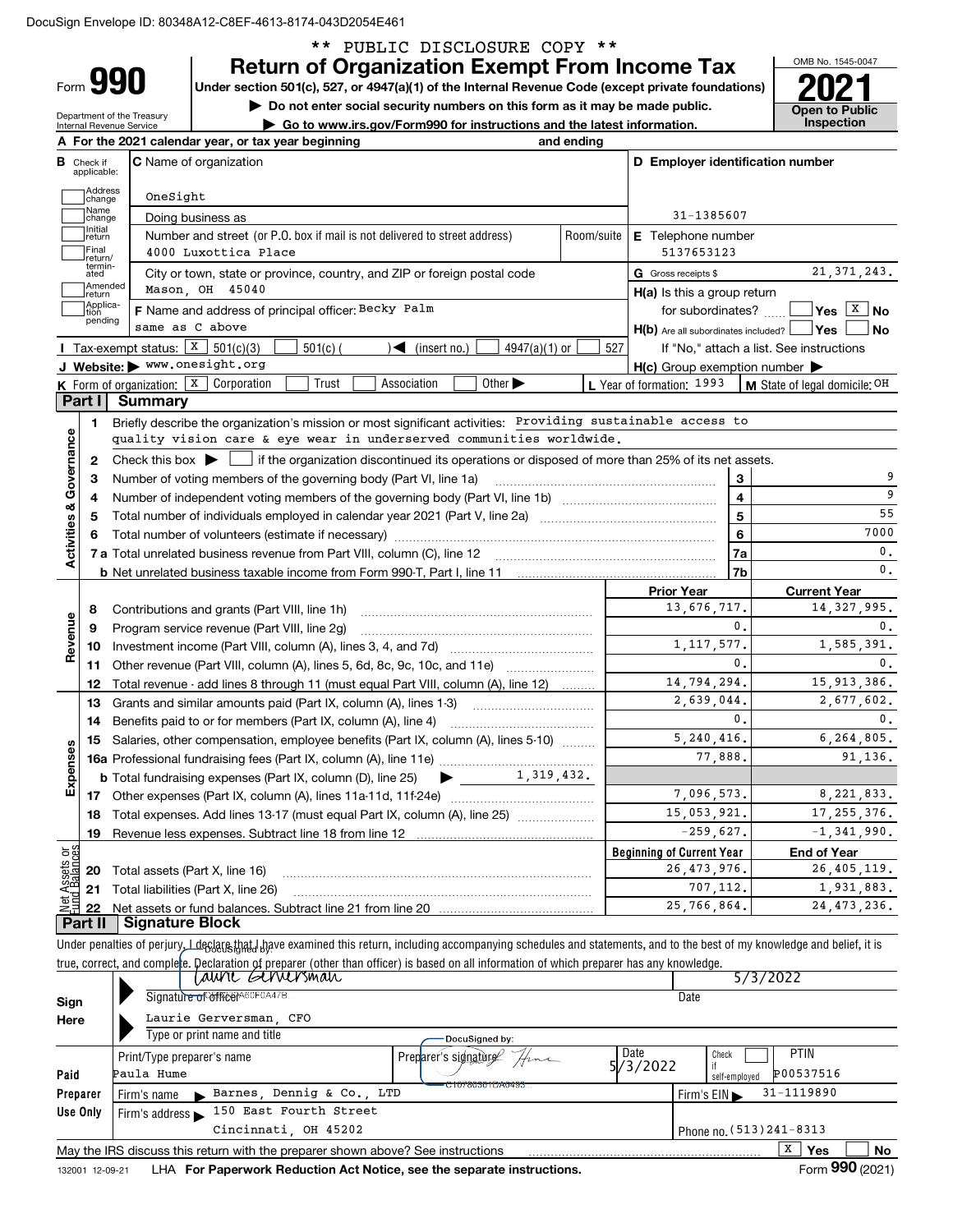| 1.           | <b>Part III Statement of Program Service Accomplishments</b><br>Briefly describe the organization's mission:<br>OneSight is a leading global nonprofit $501(c)(3)$ organization dedicated | X                           |
|--------------|-------------------------------------------------------------------------------------------------------------------------------------------------------------------------------------------|-----------------------------|
|              |                                                                                                                                                                                           |                             |
|              |                                                                                                                                                                                           |                             |
|              |                                                                                                                                                                                           |                             |
|              |                                                                                                                                                                                           |                             |
|              | to creating a world where lack of access to vision care is no longer a                                                                                                                    |                             |
|              | barrier to human achievement and potential. From one-week charitable                                                                                                                      |                             |
|              | clinics, serving those with acute need, to long-term self-sustaining                                                                                                                      |                             |
| $\mathbf{2}$ | Did the organization undertake any significant program services during the year which were not listed on the                                                                              |                             |
|              |                                                                                                                                                                                           | $\sqrt{Y}$ es $\sqrt{X}$ No |
|              | If "Yes," describe these new services on Schedule O.                                                                                                                                      |                             |
| 3            | Did the organization cease conducting, or make significant changes in how it conducts, any program services?                                                                              | $\sqrt{}$ Yes $\sqrt{X}$ No |
|              | If "Yes," describe these changes on Schedule O.                                                                                                                                           |                             |
| 4            | Describe the organization's program service accomplishments for each of its three largest program services, as measured by expenses.                                                      |                             |
|              | Section 501(c)(3) and 501(c)(4) organizations are required to report the amount of grants and allocations to others, the total expenses, and                                              |                             |
|              | revenue, if any, for each program service reported.                                                                                                                                       |                             |
| 4a l         | 5, 245, 736. including grants of \$2, 677, 102. ) (Revenue \$1, 102. )<br>$\left(\text{Code:}\right)$ $\left(\text{Expenses $}\right)$                                                    |                             |
|              | Sustainable Programs - In addition to conducting temporary clinics,                                                                                                                       |                             |
|              | Onesight seeks out local partners to build permanent infrastructure and                                                                                                                   |                             |
|              |                                                                                                                                                                                           |                             |
|              | develop sustainable vision care solutions that will provide on-going                                                                                                                      |                             |
|              | access to affordable, high quality vision care.                                                                                                                                           |                             |
|              | The Onesight Vision Centers at Oyler, Fairfield, Hamilton, Manchester,                                                                                                                    |                             |
|              | Clermont, University Hospital and Academy of World Languages in Ohio,                                                                                                                     |                             |
|              | Bakersfield, Clinica De La Raza and Delano in California, Albany in                                                                                                                       |                             |
|              | Georgia, PS188 in Brooklyn, NY and Lake Ridge in Gary, IN are                                                                                                                             |                             |
|              | school-based vision centers within a school environment. These                                                                                                                            |                             |
|              | full-service vision centers provide access to comprehensive eye exams,                                                                                                                    |                             |
|              | glasses, fitting and adjustments for students. The Onesight Vision                                                                                                                        |                             |
|              | Center at CityLink is a full-service vision center providing access to                                                                                                                    |                             |
| 4b           | $\frac{1}{2}$ (Code: ) (Expenses \$ 3,497,837. including grants of \$                                                                                                                     |                             |
|              | Charitable Programs - each year Onesight volunteers travel to countries                                                                                                                   |                             |
|              | around the world to hand-deliver free vision care and eyewear to                                                                                                                          |                             |
|              | thousands of adults and children. Onesight works closely with local                                                                                                                       |                             |
|              | governments, health care officials and independent doctors of Optometry                                                                                                                   |                             |
|              | & Opthalmology to ensure each clinic runs smoothly and local recipients                                                                                                                   |                             |
|              | receive the best possible care. Patients receive a thorough optical                                                                                                                       |                             |
|              | exam by licensed eye doctors and eyewear is provided. Sunglasses are                                                                                                                      |                             |
|              | provided to those not needing a prescription. In 2021, Onesight                                                                                                                           |                             |
|              | conducted 16 clinics in the US helping 12,886 people and providing                                                                                                                        |                             |
|              |                                                                                                                                                                                           |                             |
|              | 5,203 pairs of new glasses. In addition in 2020, OneSight launched a                                                                                                                      |                             |
|              | new online vision check tool and provided 15,873 vision checks in the                                                                                                                     |                             |
|              | In 2021, 9,656 vision checks were performed.<br>1st year.                                                                                                                                 |                             |
| 4c           | 4, 543, 158. including grants of \$<br>$\text{(Code:} \qquad \qquad \text{)} \text{ (Express } $$<br>) (Revenue \$                                                                        |                             |
|              | Outreach - Throughout the year, Onesight partners with organizations                                                                                                                      |                             |
|              | to provide donations of inventory. In 2021, OneSight partnered with                                                                                                                       |                             |
|              | other like-minded organizations to provide several donations of                                                                                                                           |                             |
|              | Inventory including Frames, Readers, Lenses, Completed Eyewear and                                                                                                                        |                             |
|              | Sunglasses to be used in charitable vision clinics held by partner                                                                                                                        |                             |
|              | organizations.                                                                                                                                                                            |                             |
|              |                                                                                                                                                                                           |                             |
|              |                                                                                                                                                                                           |                             |
|              |                                                                                                                                                                                           |                             |
|              |                                                                                                                                                                                           |                             |
|              |                                                                                                                                                                                           |                             |
|              |                                                                                                                                                                                           |                             |
|              |                                                                                                                                                                                           |                             |
|              | <b>4d</b> Other program services (Describe on Schedule O.)                                                                                                                                |                             |
|              | 431, 794. including grants of \$<br>(Expenses \$<br>) (Revenue \$                                                                                                                         |                             |
| 4е           | 13,718,525.<br>Total program service expenses                                                                                                                                             |                             |
|              |                                                                                                                                                                                           | Form 990 (2021)             |
|              | See Schedule O for Continuation(s)<br>132002 12-09-21                                                                                                                                     |                             |
|              |                                                                                                                                                                                           |                             |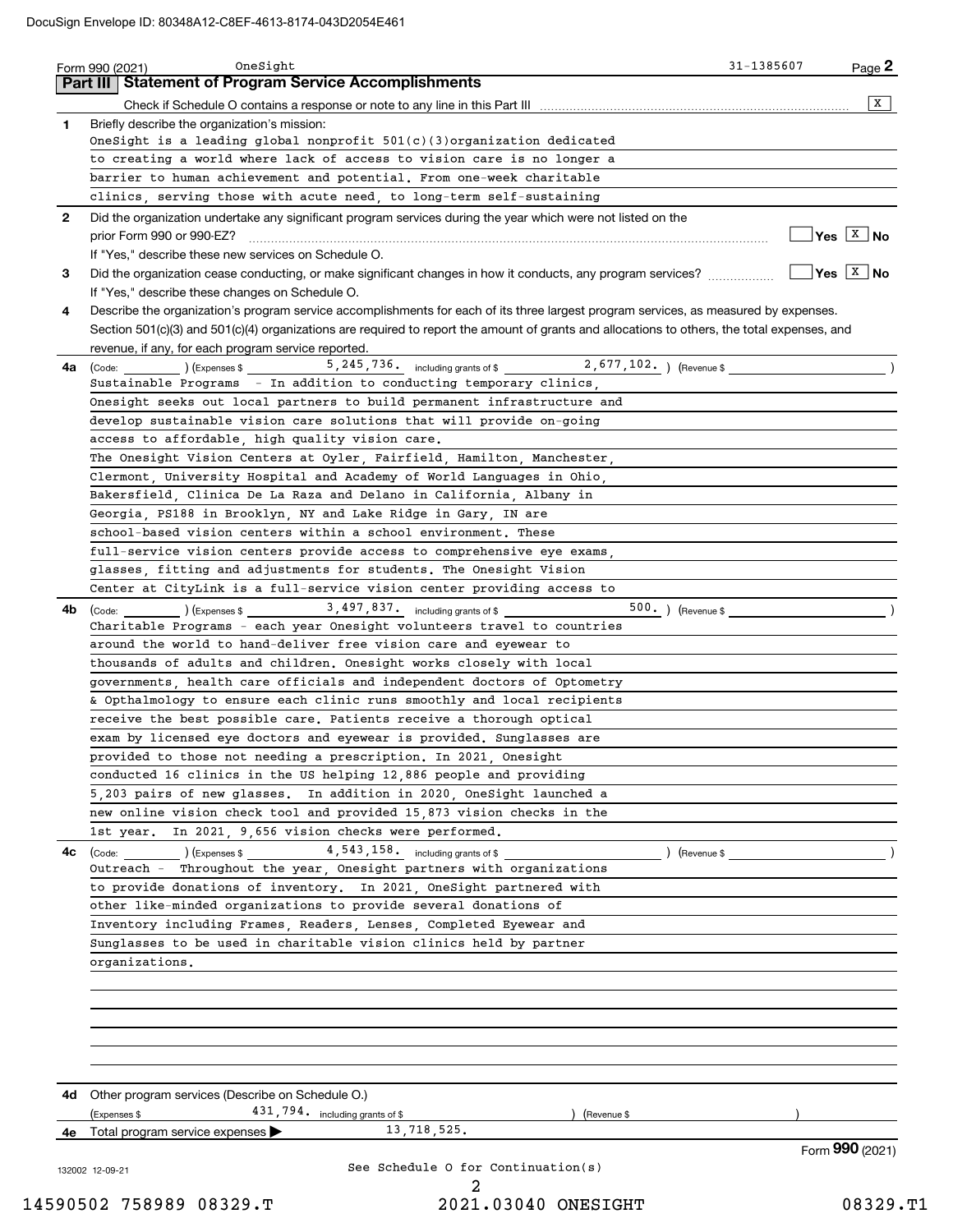|     | OneSight<br>31-1385607<br>Form 990 (2021)                                                                                             |                 |     | $_{\text{Page}}$ 3 |
|-----|---------------------------------------------------------------------------------------------------------------------------------------|-----------------|-----|--------------------|
|     | <b>Part IV   Checklist of Required Schedules</b>                                                                                      |                 |     |                    |
|     |                                                                                                                                       |                 | Yes | No                 |
| 1   | Is the organization described in section $501(c)(3)$ or $4947(a)(1)$ (other than a private foundation)?                               |                 |     |                    |
|     |                                                                                                                                       | 1.              | х   |                    |
| 2   |                                                                                                                                       | $\overline{2}$  | x   |                    |
| 3   | Did the organization engage in direct or indirect political campaign activities on behalf of or in opposition to candidates for       |                 |     |                    |
|     |                                                                                                                                       | 3               |     | x                  |
| 4   | Section 501(c)(3) organizations. Did the organization engage in lobbying activities, or have a section 501(h) election in effect      |                 |     |                    |
|     |                                                                                                                                       | 4               |     | x                  |
| 5   | Is the organization a section 501(c)(4), 501(c)(5), or 501(c)(6) organization that receives membership dues, assessments, or          |                 |     |                    |
|     |                                                                                                                                       | 5               |     | x                  |
| 6   | Did the organization maintain any donor advised funds or any similar funds or accounts for which donors have the right to             |                 |     |                    |
|     | provide advice on the distribution or investment of amounts in such funds or accounts? If "Yes," complete Schedule D, Part I          | 6               |     | x                  |
| 7   | Did the organization receive or hold a conservation easement, including easements to preserve open space,                             |                 |     |                    |
|     |                                                                                                                                       | $\overline{7}$  |     | x                  |
|     |                                                                                                                                       |                 |     |                    |
| 8   | Did the organization maintain collections of works of art, historical treasures, or other similar assets? If "Yes," complete          |                 |     |                    |
|     |                                                                                                                                       | 8               |     | x                  |
| 9   | Did the organization report an amount in Part X, line 21, for escrow or custodial account liability, serve as a custodian for         |                 |     |                    |
|     | amounts not listed in Part X; or provide credit counseling, debt management, credit repair, or debt negotiation services?             |                 |     |                    |
|     |                                                                                                                                       | 9               |     | x                  |
| 10  | Did the organization, directly or through a related organization, hold assets in donor-restricted endowments                          |                 |     |                    |
|     |                                                                                                                                       | 10              |     | х                  |
| 11  | If the organization's answer to any of the following questions is "Yes," then complete Schedule D, Parts VI, VII, VIII, IX, or X,     |                 |     |                    |
|     | as applicable.                                                                                                                        |                 |     |                    |
|     | a Did the organization report an amount for land, buildings, and equipment in Part X, line 10? If "Yes," complete Schedule D.         |                 |     |                    |
|     |                                                                                                                                       | 11a             | х   |                    |
|     | <b>b</b> Did the organization report an amount for investments - other securities in Part X, line 12, that is 5% or more of its total |                 |     |                    |
|     |                                                                                                                                       | 11 <sub>b</sub> | х   |                    |
|     | c Did the organization report an amount for investments - program related in Part X, line 13, that is 5% or more of its total         |                 |     |                    |
|     |                                                                                                                                       | 11c             |     | х                  |
|     | d Did the organization report an amount for other assets in Part X, line 15, that is 5% or more of its total assets reported in       |                 |     |                    |
|     |                                                                                                                                       | 11d             |     | х                  |
|     | e Did the organization report an amount for other liabilities in Part X, line 25? If "Yes," complete Schedule D, Part X               | 11e             |     | x                  |
|     | f Did the organization's separate or consolidated financial statements for the tax year include a footnote that addresses             |                 |     |                    |
|     | the organization's liability for uncertain tax positions under FIN 48 (ASC 740)? If "Yes," complete Schedule D, Part X                | 11f             | x   |                    |
|     | 12a Did the organization obtain separate, independent audited financial statements for the tax year? If "Yes," complete               |                 |     |                    |
|     |                                                                                                                                       | 12a             | X   |                    |
|     | <b>b</b> Was the organization included in consolidated, independent audited financial statements for the tax year?                    |                 |     |                    |
|     | If "Yes," and if the organization answered "No" to line 12a, then completing Schedule D, Parts XI and XII is optional                 | <b>12b</b>      |     | х                  |
| 13  |                                                                                                                                       | 13              |     | х                  |
| 14a | Did the organization maintain an office, employees, or agents outside of the United States?                                           | 14a             | X   |                    |
| b   | Did the organization have aggregate revenues or expenses of more than \$10,000 from grantmaking, fundraising, business,               |                 |     |                    |
|     | investment, and program service activities outside the United States, or aggregate foreign investments valued at \$100,000            |                 |     |                    |
|     |                                                                                                                                       | 14b             | x   |                    |
| 15  | Did the organization report on Part IX, column (A), line 3, more than \$5,000 of grants or other assistance to or for any             |                 |     |                    |
|     |                                                                                                                                       | 15              | x   |                    |
| 16  | Did the organization report on Part IX, column (A), line 3, more than \$5,000 of aggregate grants or other assistance to              |                 |     |                    |
|     |                                                                                                                                       | 16              |     | x                  |
| 17  | Did the organization report a total of more than \$15,000 of expenses for professional fundraising services on Part IX,               |                 |     |                    |
|     |                                                                                                                                       | 17              | х   |                    |
|     | Did the organization report more than \$15,000 total of fundraising event gross income and contributions on Part VIII, lines          |                 |     |                    |
| 18  |                                                                                                                                       |                 |     | х                  |
|     |                                                                                                                                       | 18              |     |                    |
| 19  | Did the organization report more than \$15,000 of gross income from gaming activities on Part VIII, line 9a? If "Yes."                |                 |     |                    |
|     |                                                                                                                                       | 19              |     | х                  |
|     |                                                                                                                                       | 20a             |     | х                  |
|     | b If "Yes" to line 20a, did the organization attach a copy of its audited financial statements to this return?                        | 20 <sub>b</sub> |     |                    |
| 21  | Did the organization report more than \$5,000 of grants or other assistance to any domestic organization or                           |                 |     |                    |
|     |                                                                                                                                       | 21              |     | х                  |
|     | 132003 12-09-21                                                                                                                       |                 |     | Form 990 (2021)    |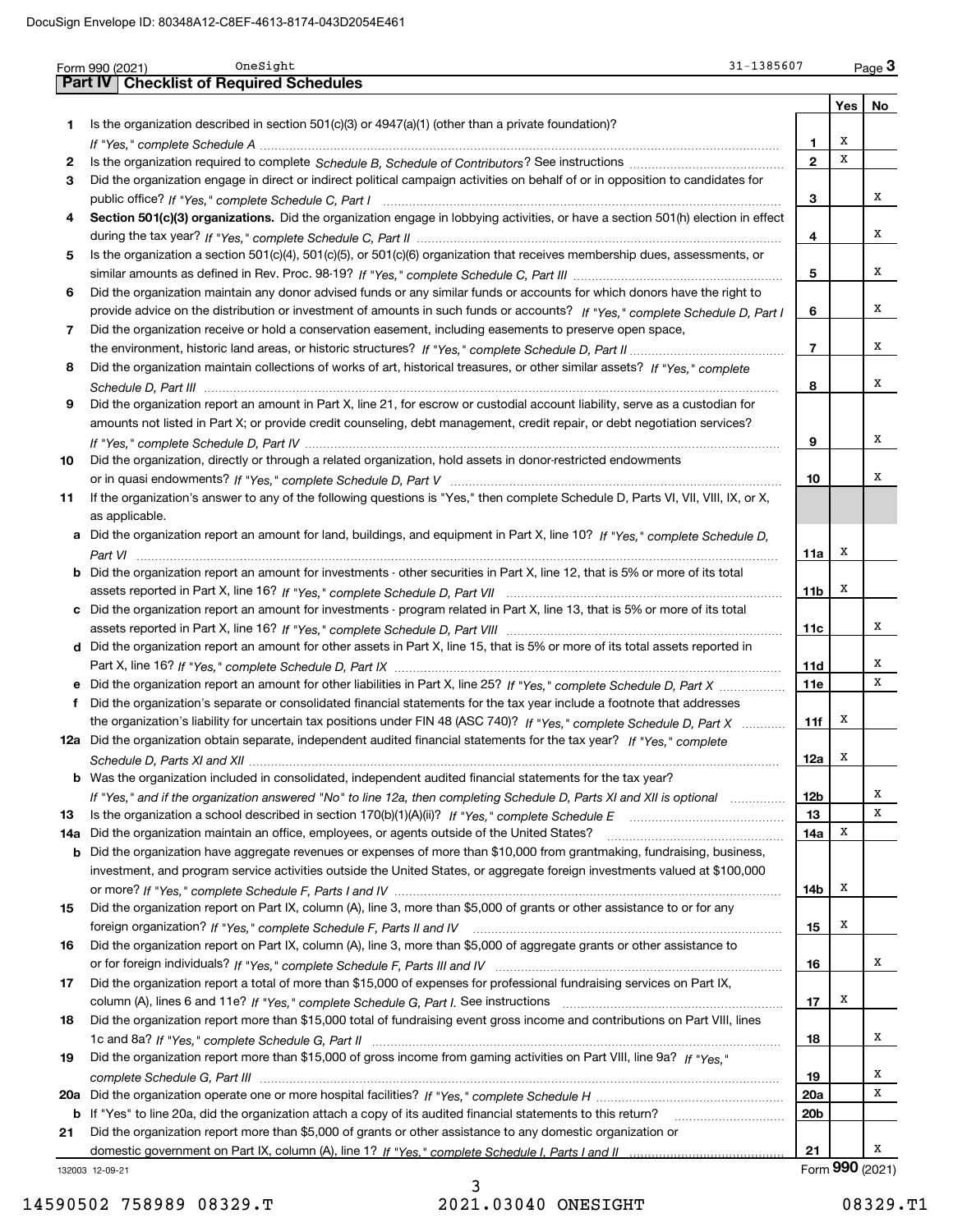|        | OneSight<br>31-1385607<br>Form 990 (2021)                                                                                             |            |     | Page 4          |
|--------|---------------------------------------------------------------------------------------------------------------------------------------|------------|-----|-----------------|
|        | Part IV   Checklist of Required Schedules (continued)                                                                                 |            |     |                 |
|        |                                                                                                                                       |            | Yes | No              |
| 22     | Did the organization report more than \$5,000 of grants or other assistance to or for domestic individuals on                         |            |     |                 |
|        |                                                                                                                                       | 22         |     | х               |
| 23     | Did the organization answer "Yes" to Part VII, Section A, line 3, 4, or 5, about compensation of the organization's current           |            |     |                 |
|        | and former officers, directors, trustees, key employees, and highest compensated employees? If "Yes," complete                        |            |     |                 |
|        |                                                                                                                                       | 23         | Х   |                 |
|        | 24a Did the organization have a tax-exempt bond issue with an outstanding principal amount of more than \$100,000 as of the           |            |     |                 |
|        | last day of the year, that was issued after December 31, 2002? If "Yes," answer lines 24b through 24d and complete                    |            |     |                 |
|        |                                                                                                                                       | 24a        |     | x               |
|        | <b>b</b> Did the organization invest any proceeds of tax-exempt bonds beyond a temporary period exception?                            | 24b        |     |                 |
|        | c Did the organization maintain an escrow account other than a refunding escrow at any time during the year to defease                |            |     |                 |
|        |                                                                                                                                       | 24c        |     |                 |
|        |                                                                                                                                       | 24d        |     |                 |
|        | 25a Section 501(c)(3), 501(c)(4), and 501(c)(29) organizations. Did the organization engage in an excess benefit                      |            |     |                 |
|        |                                                                                                                                       | 25a        |     | X               |
|        | b Is the organization aware that it engaged in an excess benefit transaction with a disqualified person in a prior year, and          |            |     |                 |
|        | that the transaction has not been reported on any of the organization's prior Forms 990 or 990-EZ? If "Yes," complete                 |            |     |                 |
|        |                                                                                                                                       | 25b        |     | X               |
| 26     | Schedule L, Part I<br>Did the organization report any amount on Part X, line 5 or 22, for receivables from or payables to any current |            |     |                 |
|        | or former officer, director, trustee, key employee, creator or founder, substantial contributor, or 35%                               |            |     |                 |
|        | controlled entity or family member of any of these persons? If "Yes," complete Schedule L, Part II                                    | 26         |     | X               |
|        |                                                                                                                                       |            |     |                 |
| 27     | Did the organization provide a grant or other assistance to any current or former officer, director, trustee, key employee,           |            |     |                 |
|        | creator or founder, substantial contributor or employee thereof, a grant selection committee member, or to a 35% controlled           |            |     | х               |
|        | entity (including an employee thereof) or family member of any of these persons? If "Yes," complete Schedule L, Part III              | 27         |     |                 |
| 28     | Was the organization a party to a business transaction with one of the following parties (see the Schedule L, Part IV,                |            |     |                 |
|        | instructions for applicable filing thresholds, conditions, and exceptions):                                                           |            |     |                 |
|        | a A current or former officer, director, trustee, key employee, creator or founder, or substantial contributor? If                    |            |     | х               |
|        |                                                                                                                                       | 28a        |     | x               |
|        |                                                                                                                                       | 28b        |     |                 |
|        | c A 35% controlled entity of one or more individuals and/or organizations described in line 28a or 28b? If                            |            |     |                 |
|        |                                                                                                                                       | 28c        |     | X               |
| 29     |                                                                                                                                       | 29         | X   |                 |
| 30     | Did the organization receive contributions of art, historical treasures, or other similar assets, or qualified conservation           |            |     |                 |
|        |                                                                                                                                       | 30         |     | х               |
| 31     | Did the organization liquidate, terminate, or dissolve and cease operations? If "Yes," complete Schedule N, Part I                    | 31         |     | х               |
|        | Did the organization sell, exchange, dispose of, or transfer more than 25% of its net assets? If "Yes," complete                      |            |     |                 |
|        |                                                                                                                                       | 32         |     | X               |
| 33     | Did the organization own 100% of an entity disregarded as separate from the organization under Regulations                            |            |     |                 |
|        |                                                                                                                                       | 33         |     | x               |
| 34     | Was the organization related to any tax-exempt or taxable entity? If "Yes," complete Schedule R, Part II, III, or IV, and             |            |     |                 |
|        |                                                                                                                                       | 34         |     | x               |
|        | 35a Did the organization have a controlled entity within the meaning of section 512(b)(13)?                                           | <b>35a</b> |     | x               |
|        | b If "Yes" to line 35a, did the organization receive any payment from or engage in any transaction with a controlled entity           |            |     |                 |
|        |                                                                                                                                       | 35b        |     |                 |
| 36     | Section 501(c)(3) organizations. Did the organization make any transfers to an exempt non-charitable related organization?            |            |     |                 |
|        |                                                                                                                                       | 36         |     | x               |
| 37     | Did the organization conduct more than 5% of its activities through an entity that is not a related organization                      |            |     |                 |
|        |                                                                                                                                       | 37         |     | x               |
| 38     | Did the organization complete Schedule O and provide explanations on Schedule O for Part VI, lines 11b and 19?                        |            |     |                 |
|        | Note: All Form 990 filers are required to complete Schedule O                                                                         | 38         | х   |                 |
| Part V | <b>Statements Regarding Other IRS Filings and Tax Compliance</b>                                                                      |            |     |                 |
|        | Check if Schedule O contains a response or note to any line in this Part V                                                            |            |     |                 |
|        |                                                                                                                                       |            | Yes | No              |
|        | 1a                                                                                                                                    | 59         |     |                 |
|        | <b>b</b> Enter the number of Forms W-2G included on line 1a. Enter -0- if not applicable <i>manumumumum</i><br>1b                     | 0          |     |                 |
|        | c Did the organization comply with backup withholding rules for reportable payments to vendors and reportable gaming                  |            |     |                 |
|        | (gambling) winnings to prize winners?                                                                                                 | 1c         | х   |                 |
|        | 132004 12-09-21                                                                                                                       |            |     | Form 990 (2021) |
|        | 4                                                                                                                                     |            |     |                 |

 <sup>14590502 758989 08329.</sup>T 2021.03040 ONESIGHT 08329.T1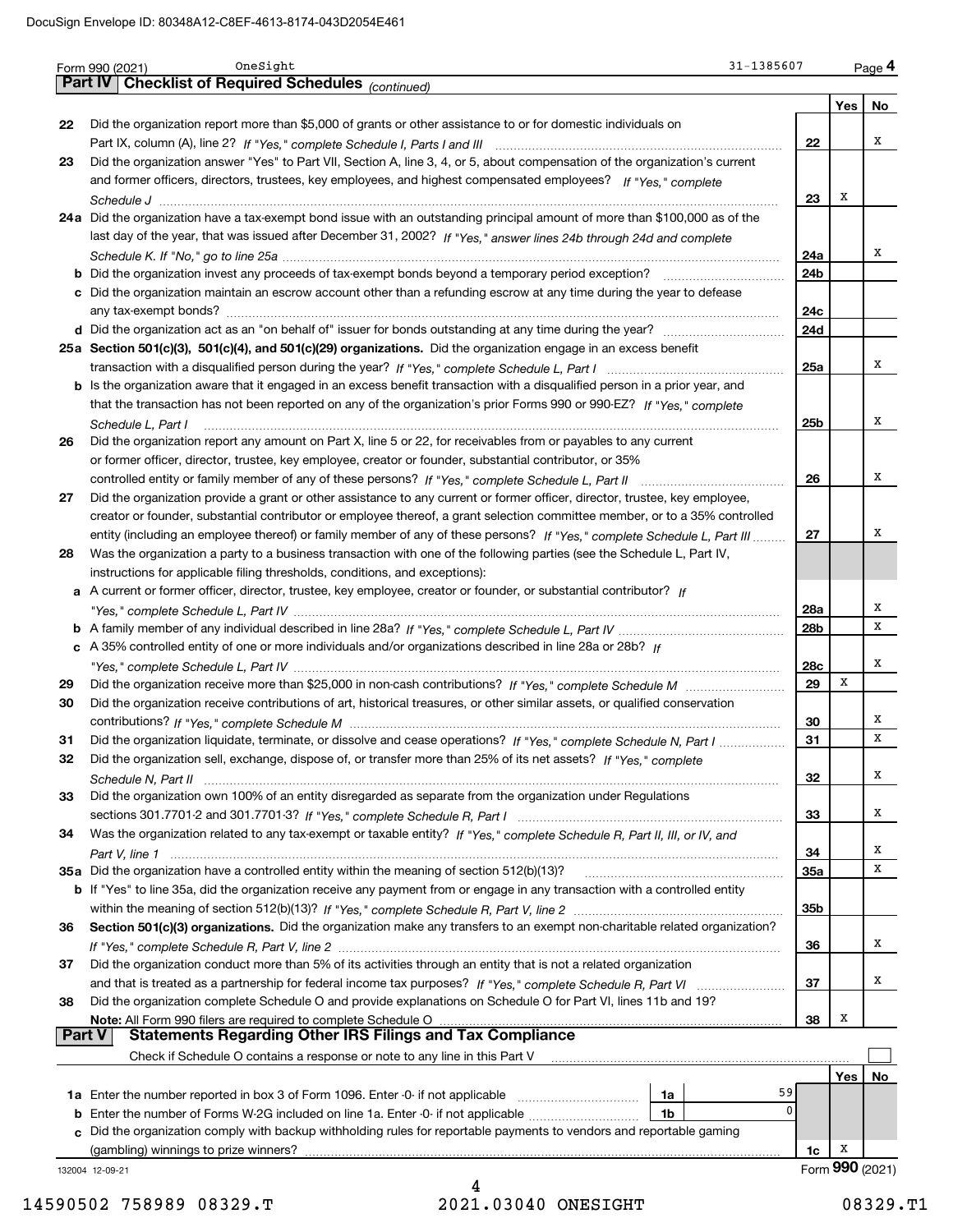|          | Statements Regarding Other IRS Filings and Tax Compliance (continued)                                                                           |                 |                | Yes | No |
|----------|-------------------------------------------------------------------------------------------------------------------------------------------------|-----------------|----------------|-----|----|
|          | 2a Enter the number of employees reported on Form W-3, Transmittal of Wage and Tax Statements,                                                  |                 |                |     |    |
|          | filed for the calendar year ending with or within the year covered by this return                                                               | 55<br>2a        |                |     |    |
| b        |                                                                                                                                                 |                 | 2 <sub>b</sub> | x   |    |
|          |                                                                                                                                                 |                 |                |     |    |
|          |                                                                                                                                                 |                 |                |     | х  |
|          | 3a Did the organization have unrelated business gross income of \$1,000 or more during the year?                                                |                 | За             |     |    |
| b        |                                                                                                                                                 |                 | 3b             |     |    |
|          | 4a At any time during the calendar year, did the organization have an interest in, or a signature or other authority over, a                    |                 |                |     |    |
|          |                                                                                                                                                 |                 | 4a             | x   |    |
|          | <b>b</b> If "Yes," enter the name of the foreign country $\triangleright$ Canada                                                                |                 |                |     |    |
|          | See instructions for filing requirements for FinCEN Form 114, Report of Foreign Bank and Financial Accounts (FBAR).                             |                 |                |     |    |
|          | 5a Was the organization a party to a prohibited tax shelter transaction at any time during the tax year?                                        |                 | 5a             |     | х  |
| b        |                                                                                                                                                 |                 | 5 <sub>b</sub> |     | х  |
| c        |                                                                                                                                                 |                 | 5c             |     |    |
| 6a       | Does the organization have annual gross receipts that are normally greater than \$100,000, and did the organization solicit                     |                 |                |     |    |
|          | any contributions that were not tax deductible as charitable contributions?                                                                     |                 | 6a             |     | х  |
| b        | If "Yes," did the organization include with every solicitation an express statement that such contributions or gifts                            |                 |                |     |    |
|          |                                                                                                                                                 |                 | 6b             |     |    |
| 7        | Organizations that may receive deductible contributions under section 170(c).                                                                   |                 |                |     |    |
|          | Did the organization receive a payment in excess of \$75 made partly as a contribution and partly for goods and services provided to the payor? |                 | 7a             |     | х  |
| а        |                                                                                                                                                 |                 |                |     |    |
| b        | If "Yes," did the organization notify the donor of the value of the goods or services provided?                                                 |                 | 7b             |     |    |
| с        | Did the organization sell, exchange, or otherwise dispose of tangible personal property for which it was required                               |                 |                |     |    |
|          |                                                                                                                                                 |                 | 7c             | х   |    |
| d        |                                                                                                                                                 | 1<br>7d         |                |     |    |
| е        | Did the organization receive any funds, directly or indirectly, to pay premiums on a personal benefit contract?                                 |                 | 7e             |     | x  |
| Ť        | Did the organization, during the year, pay premiums, directly or indirectly, on a personal benefit contract?                                    |                 | 7f             |     | х  |
| g        | If the organization received a contribution of qualified intellectual property, did the organization file Form 8899 as required?                |                 | 7g             | N/A |    |
| h        | If the organization received a contribution of cars, boats, airplanes, or other vehicles, did the organization file a Form 1098-C?              |                 | 7h             | N/A |    |
| 8        | Sponsoring organizations maintaining donor advised funds. Did a donor advised fund maintained by the                                            |                 |                |     |    |
|          | sponsoring organization have excess business holdings at any time during the year?                                                              | N/A             | 8              |     |    |
| 9        | Sponsoring organizations maintaining donor advised funds.                                                                                       |                 |                |     |    |
| а        | Did the sponsoring organization make any taxable distributions under section 4966?                                                              | N/A             | 9а             |     |    |
| b        | Did the sponsoring organization make a distribution to a donor, donor advisor, or related person?                                               | N/A             | 9b             |     |    |
| 10       | Section 501(c)(7) organizations. Enter:                                                                                                         |                 |                |     |    |
| a        | Initiation fees and capital contributions included on Part VIII, line 12 <b>Example 20</b> M/A                                                  | 10a             |                |     |    |
|          | Gross receipts, included on Form 990, Part VIII, line 12, for public use of club facilities                                                     | 10b             |                |     |    |
|          |                                                                                                                                                 |                 |                |     |    |
| 11       | Section 501(c)(12) organizations. Enter:<br>N/A                                                                                                 |                 |                |     |    |
| a        | Gross income from members or shareholders [111] [11] [12] cross income from members or shareholders [11] [12]                                   | 11a             |                |     |    |
| b        | Gross income from other sources. (Do not net amounts due or paid to other sources against                                                       |                 |                |     |    |
|          |                                                                                                                                                 | 11 <sub>b</sub> |                |     |    |
|          | 12a Section 4947(a)(1) non-exempt charitable trusts. Is the organization filing Form 990 in lieu of Form 1041?                                  |                 | 12a            |     |    |
|          |                                                                                                                                                 | <b>12b</b>      |                |     |    |
| 13       | Section 501(c)(29) qualified nonprofit health insurance issuers.                                                                                |                 |                |     |    |
|          | a Is the organization licensed to issue qualified health plans in more than one state?                                                          | N/A             | 13а            |     |    |
|          | Note: See the instructions for additional information the organization must report on Schedule O.                                               |                 |                |     |    |
| b        | Enter the amount of reserves the organization is required to maintain by the states in which the                                                |                 |                |     |    |
|          |                                                                                                                                                 | 13b             |                |     |    |
| c        |                                                                                                                                                 | 13c             |                |     |    |
|          | 14a Did the organization receive any payments for indoor tanning services during the tax year?                                                  |                 | 14a            |     | х  |
|          |                                                                                                                                                 |                 | 14b            |     |    |
| 15       | Is the organization subject to the section 4960 tax on payment(s) of more than \$1,000,000 in remuneration or                                   |                 |                |     |    |
|          |                                                                                                                                                 |                 |                |     | x  |
|          |                                                                                                                                                 |                 | 15             |     |    |
|          | If "Yes," see the instructions and file Form 4720, Schedule N.                                                                                  |                 |                |     |    |
|          | Is the organization an educational institution subject to the section 4968 excise tax on net investment income?                                 |                 | 16             |     | х  |
|          |                                                                                                                                                 |                 |                |     |    |
|          | If "Yes," complete Form 4720, Schedule O.                                                                                                       |                 |                |     |    |
|          | Section 501(c)(21) organizations. Did the trust, any disqualified person, or mine operator engage in any                                        |                 |                |     |    |
| 16<br>17 |                                                                                                                                                 | N/A             | 17             |     |    |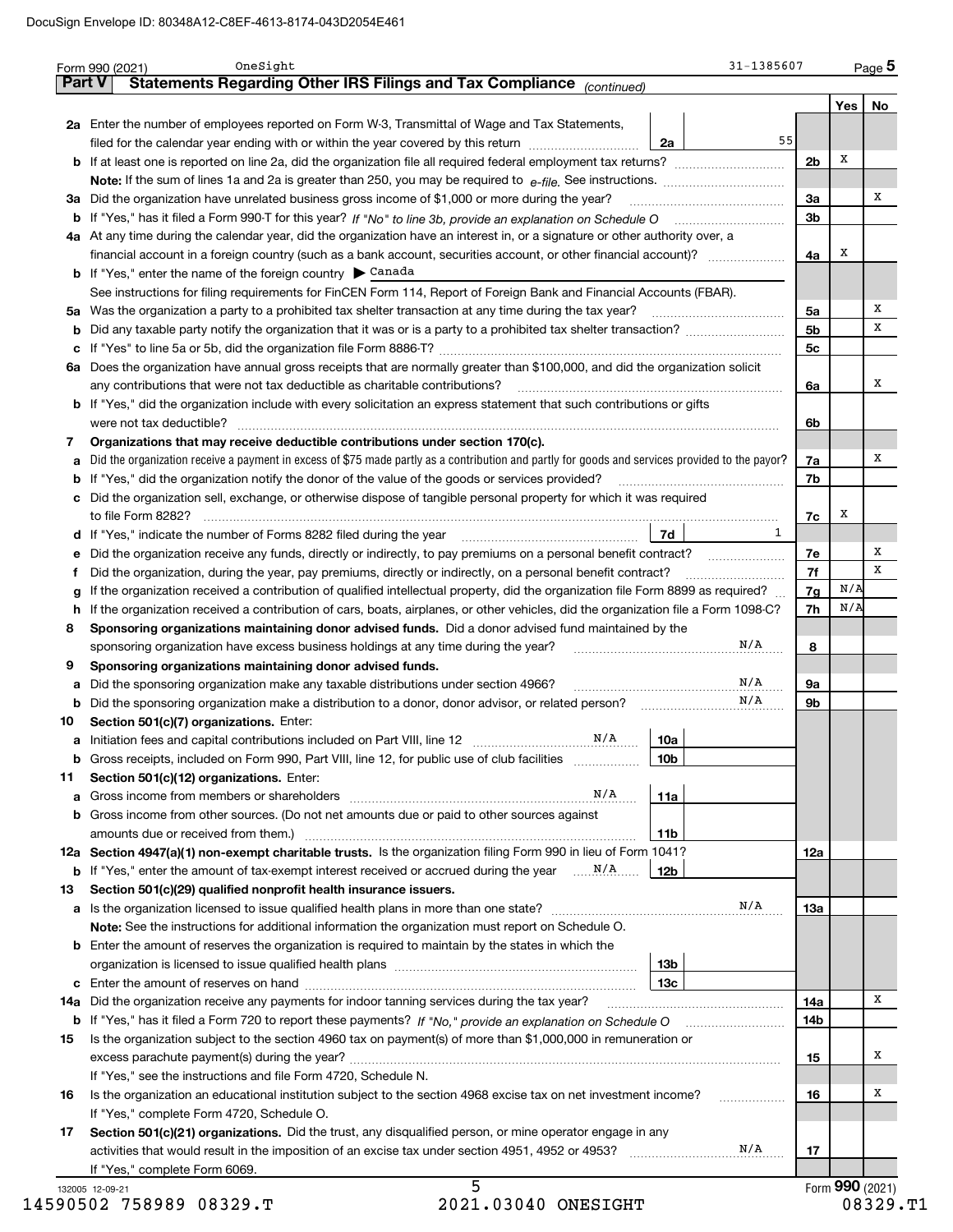|          | Part VI Governance, Management, and Disclosure. For each "Yes" response to lines 2 through 7b below, and for a "No" response<br>to line 8a, 8b, or 10b below, describe the circumstances, processes, or changes on Schedule O. See instructions. |                               |                 |                 |           |
|----------|--------------------------------------------------------------------------------------------------------------------------------------------------------------------------------------------------------------------------------------------------|-------------------------------|-----------------|-----------------|-----------|
|          | Check if Schedule O contains a response or note to any line in this Part VI [11] [12] Check if Schedule O contains a response or note to any line in this Part VI                                                                                |                               |                 |                 | $\vert$ X |
|          | <b>Section A. Governing Body and Management</b>                                                                                                                                                                                                  |                               |                 |                 |           |
|          |                                                                                                                                                                                                                                                  |                               |                 | Yes             | No        |
|          | <b>1a</b> Enter the number of voting members of the governing body at the end of the tax year<br>.                                                                                                                                               | 1a                            |                 |                 |           |
|          | If there are material differences in voting rights among members of the governing body, or if the governing                                                                                                                                      |                               |                 |                 |           |
|          | body delegated broad authority to an executive committee or similar committee, explain on Schedule O.                                                                                                                                            |                               |                 |                 |           |
| b        | Enter the number of voting members included on line 1a, above, who are independent                                                                                                                                                               | 1b                            | 9               |                 |           |
| 2        | Did any officer, director, trustee, or key employee have a family relationship or a business relationship with any other                                                                                                                         |                               |                 |                 |           |
|          | officer, director, trustee, or key employee?                                                                                                                                                                                                     |                               | 2               |                 | x         |
| 3        | Did the organization delegate control over management duties customarily performed by or under the direct supervision                                                                                                                            |                               |                 |                 |           |
|          | of officers, directors, trustees, or key employees to a management company or other person?                                                                                                                                                      |                               | 3               |                 | x         |
| 4        | Did the organization make any significant changes to its governing documents since the prior Form 990 was filed?                                                                                                                                 |                               | 4               |                 | x         |
| 5        |                                                                                                                                                                                                                                                  |                               | 5               |                 | х         |
| 6        | Did the organization have members or stockholders?                                                                                                                                                                                               |                               | 6               |                 | x         |
| 7a       | Did the organization have members, stockholders, or other persons who had the power to elect or appoint one or                                                                                                                                   |                               |                 |                 |           |
|          |                                                                                                                                                                                                                                                  |                               | 7a              |                 | x         |
|          | <b>b</b> Are any governance decisions of the organization reserved to (or subject to approval by) members, stockholders, or                                                                                                                      |                               |                 |                 |           |
|          | persons other than the governing body?                                                                                                                                                                                                           |                               | 7b              |                 | х         |
| 8        | Did the organization contemporaneously document the meetings held or written actions undertaken during the year by the following:                                                                                                                |                               |                 |                 |           |
| a        |                                                                                                                                                                                                                                                  |                               | 8а              | x               |           |
| b        |                                                                                                                                                                                                                                                  |                               | 8b              | Х               |           |
| 9        | Is there any officer, director, trustee, or key employee listed in Part VII, Section A, who cannot be reached at the                                                                                                                             |                               |                 |                 |           |
|          |                                                                                                                                                                                                                                                  |                               | 9               |                 | х         |
|          | Section B. Policies (This Section B requests information about policies not required by the Internal Revenue Code.)                                                                                                                              |                               |                 |                 |           |
|          |                                                                                                                                                                                                                                                  |                               |                 | Yes             | No        |
|          |                                                                                                                                                                                                                                                  |                               | 10a             |                 | x         |
|          | b If "Yes," did the organization have written policies and procedures governing the activities of such chapters, affiliates,                                                                                                                     |                               |                 |                 |           |
|          | and branches to ensure their operations are consistent with the organization's exempt purposes?                                                                                                                                                  |                               | 10 <sub>b</sub> |                 |           |
|          | 11a Has the organization provided a complete copy of this Form 990 to all members of its governing body before filing the form?                                                                                                                  |                               | 11a             | х               |           |
| b        | Describe on Schedule O the process, if any, used by the organization to review this Form 990.                                                                                                                                                    |                               |                 |                 |           |
| 12a      |                                                                                                                                                                                                                                                  |                               | 12a             | x               |           |
| b        | Were officers, directors, or trustees, and key employees required to disclose annually interests that could give rise to conflicts?                                                                                                              |                               | 12 <sub>b</sub> | Х               |           |
|          | Did the organization regularly and consistently monitor and enforce compliance with the policy? If "Yes," describe                                                                                                                               |                               |                 |                 |           |
|          |                                                                                                                                                                                                                                                  |                               | 12c             | Х               |           |
|          |                                                                                                                                                                                                                                                  |                               | 13              | X               |           |
| 14       | Did the organization have a written document retention and destruction policy? manufactured and the organization have a written document retention and destruction policy?                                                                       |                               | 14              | х               |           |
| 15       | Did the process for determining compensation of the following persons include a review and approval by independent                                                                                                                               |                               |                 |                 |           |
|          | persons, comparability data, and contemporaneous substantiation of the deliberation and decision?                                                                                                                                                |                               |                 |                 |           |
|          |                                                                                                                                                                                                                                                  |                               | 15a             | Х               |           |
|          |                                                                                                                                                                                                                                                  |                               | 15 <sub>b</sub> | х               |           |
|          | If "Yes" to line 15a or 15b, describe the process on Schedule O. See instructions.                                                                                                                                                               |                               |                 |                 |           |
|          | 16a Did the organization invest in, contribute assets to, or participate in a joint venture or similar arrangement with a                                                                                                                        |                               |                 |                 |           |
|          | taxable entity during the year?                                                                                                                                                                                                                  |                               | 16a             |                 | х         |
|          | b If "Yes," did the organization follow a written policy or procedure requiring the organization to evaluate its participation                                                                                                                   |                               |                 |                 |           |
|          | in joint venture arrangements under applicable federal tax law, and take steps to safequard the organization's                                                                                                                                   |                               |                 |                 |           |
|          |                                                                                                                                                                                                                                                  |                               | 16b             |                 |           |
|          | <b>Section C. Disclosure</b>                                                                                                                                                                                                                     |                               |                 |                 |           |
| 17       | List the states with which a copy of this Form 990 is required to be filed AL, AK, AZ, AR, CA, CO, CT, DE, DC, FL, GA, HI                                                                                                                        |                               |                 |                 |           |
| 18       | Section 6104 requires an organization to make its Forms 1023 (1024 or 1024-A, if applicable), 990, and 990-T (section 501(c)(3)s only) available                                                                                                 |                               |                 |                 |           |
|          | for public inspection. Indicate how you made these available. Check all that apply.                                                                                                                                                              |                               |                 |                 |           |
|          | Another's website<br>$X$ Upon request<br>Own website                                                                                                                                                                                             | Other (explain on Schedule O) |                 |                 |           |
|          | Describe on Schedule O whether (and if so, how) the organization made its governing documents, conflict of interest policy, and financial                                                                                                        |                               |                 |                 |           |
|          |                                                                                                                                                                                                                                                  |                               |                 |                 |           |
|          | statements available to the public during the tax year.                                                                                                                                                                                          |                               |                 |                 |           |
| 19<br>20 | State the name, address, and telephone number of the person who possesses the organization's books and records                                                                                                                                   |                               |                 |                 |           |
|          | Laurie Gerversman - 513-765-6881                                                                                                                                                                                                                 |                               |                 |                 |           |
|          | 4000 Luxottica Place, Mason, OH 45040                                                                                                                                                                                                            |                               |                 |                 |           |
|          | See Schedule O for full list of states<br>132006 12-09-21<br>6                                                                                                                                                                                   |                               |                 | Form 990 (2021) |           |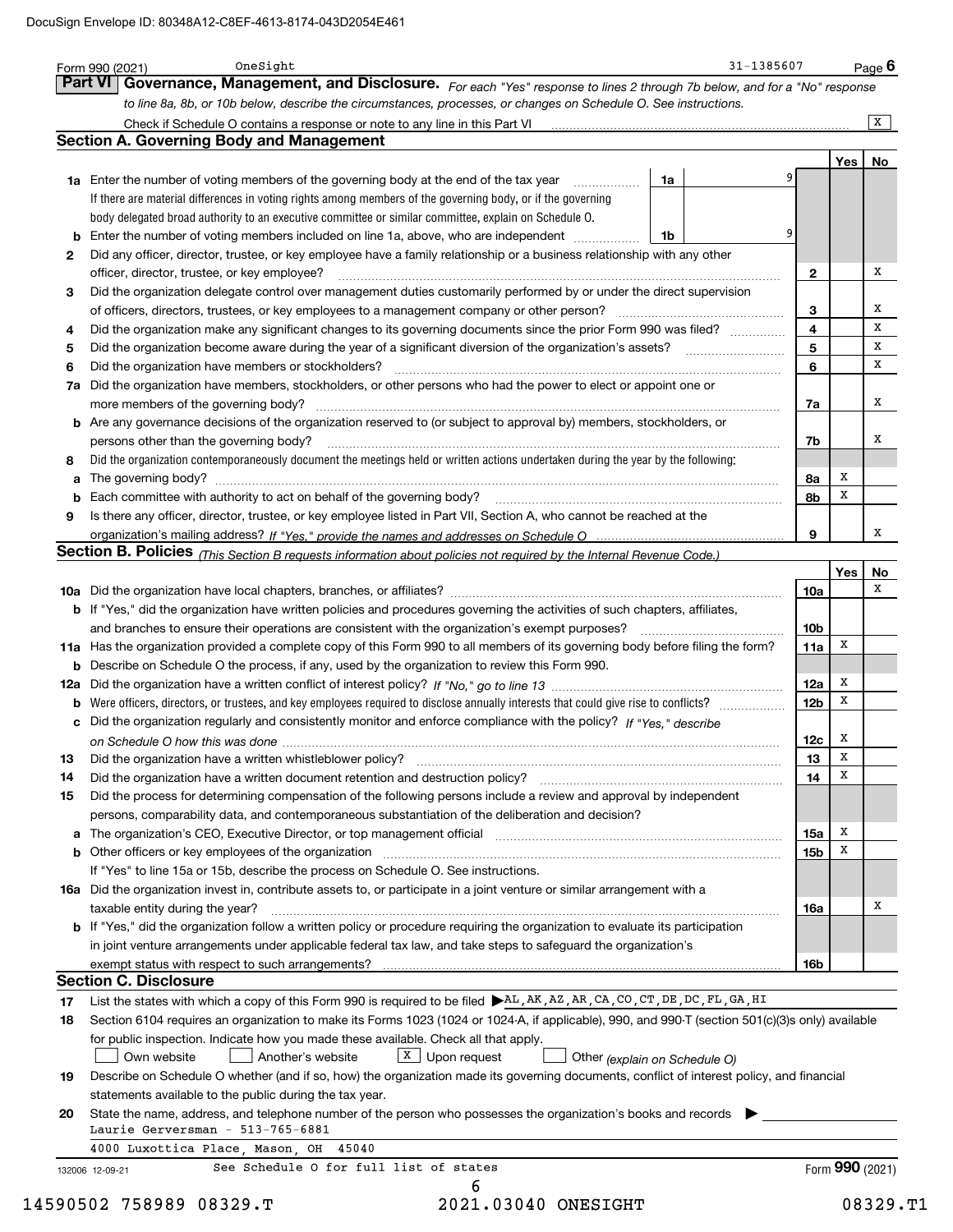| Form 990 (2021)                                                                            | OneSight                                                                        |                                                                                                                                                            | 31-1385607 | Page |  |  |  |  |  |
|--------------------------------------------------------------------------------------------|---------------------------------------------------------------------------------|------------------------------------------------------------------------------------------------------------------------------------------------------------|------------|------|--|--|--|--|--|
| Part VII Compensation of Officers, Directors, Trustees, Key Employees, Highest Compensated |                                                                                 |                                                                                                                                                            |            |      |  |  |  |  |  |
|                                                                                            | <b>Employees, and Independent Contractors</b>                                   |                                                                                                                                                            |            |      |  |  |  |  |  |
|                                                                                            | Check if Schedule O contains a response or note to any line in this Part VII    |                                                                                                                                                            |            |      |  |  |  |  |  |
| Section A.                                                                                 | Officers, Directors, Trustees, Key Employees, and Highest Compensated Employees |                                                                                                                                                            |            |      |  |  |  |  |  |
|                                                                                            |                                                                                 | 1a Complete this table for all persons required to be listed. Report compensation for the calendar year ending with or within the organization's tax year. |            |      |  |  |  |  |  |
|                                                                                            |                                                                                 | • List all of the organization's current officers, directors, trustees (whether individuals or organizations), regardless of amount of compensation.       |            |      |  |  |  |  |  |

Enter -0- in columns (D), (E), and (F) if no compensation was paid.

 $\bullet$  List all of the organization's  $\sf current$  key employees, if any. See the instructions for definition of "key employee."

**•** List the organization's five current highest compensated employees (other than an officer, director, trustee, or key employee) who received reportable compensation (box 5 of Form W-2, Form 1099-MISC, and/or box 1 of Form 1099-NEC) of more than \$100,000 from the organization and any related organizations.

**•** List all of the organization's former officers, key employees, and highest compensated employees who received more than \$100,000 of reportable compensation from the organization and any related organizations.

**former directors or trustees**  ¥ List all of the organization's that received, in the capacity as a former director or trustee of the organization, more than \$10,000 of reportable compensation from the organization and any related organizations.

See the instructions for the order in which to list the persons above.

Check this box if neither the organization nor any related organization compensated any current officer, director, or trustee.  $\mathcal{L}^{\text{max}}$ 

| Position<br>Name and title<br>Reportable<br>Reportable<br>Average<br>Estimated<br>(do not check more than one<br>hours per<br>compensation<br>compensation<br>amount of<br>box, unless person is both an<br>officer and a director/trustee)<br>week<br>from<br>from related<br>other<br>ndividual trustee or director<br>(list any<br>the<br>organizations<br>compensation<br>hours for<br>organization<br>(W-2/1099-MISC/<br>from the<br>  Highest compensated<br>  employee<br>nstitutional trustee<br>related<br>(W-2/1099-MISC/<br>1099-NEC)<br>organization<br>Key employee<br>1099-NEC)<br>organizations<br>and related<br>below<br>organizations<br>Former<br>Officer<br>line)<br>(1) Katherine Overbey<br>40.00<br>X<br>0.<br>Executive Director<br>276,669.<br>29,102.<br>(2) Laurie Gerversman<br>40.00<br>$\mathbf x$<br>Chief Financial Officer<br>0.<br>255,042.<br>16,929.<br>(3) Michelle Schumm<br>40.00<br>Sr. Director, Product Supply & Logis<br>X<br>0.<br>190,971.<br>15,677.<br>Tracey Drzich<br>(4)<br>40.00<br>Sr. Director, Global Devel<br>X<br>0.<br>167,612.<br>19,986.<br>(5) Jeff Wallace<br>40.00<br>X<br>0.<br>Sr. Director, Brand Growth<br>157,496.<br>24,456.<br>Daniele Cangemi<br>(6)<br>40.00<br>X<br>0.<br>Director, Programming<br>129,219.<br>22,439.<br>(7)<br>Nancy Friend-Schnurpel<br>40.00<br>X<br>0.<br>Director, Human Resources<br>134,769.<br>7,652.<br>(8)<br>Scott Wygant<br>40.00<br>Sr. Manager, Logistics & D<br>X<br>0.<br>126,564.<br>7,830.<br>(9) George Alexander<br>40.00<br>Associate Director, Creative<br>x<br>0.<br>6,532.<br>115,240.<br>(10) Shawnta Buckner-Left 4/21<br>40.00<br>Sr. Director, Brand Growth<br>x<br>0.<br>6,507.<br>114,454.<br>(11) Dr. Clifford Scott<br>1,00<br>0.<br>0.<br>Director<br>x<br>$\mathbf{0}$ .<br>(12) Dr. Marc Herant<br>1,00<br>x<br>0.<br>0.<br>Director<br>$\mathbf 0$ .<br>(13) Robert Mills<br>1.00<br>Director<br>X<br>0.<br>0.<br>$\mathbf{0}$ .<br>(14) Alessandra Senici<br>1.00<br>$\mathbf{0}$ .<br>0.<br>Director<br>x<br>0.<br>(15) Lukas Ruecker<br>2,00<br>Chairman<br>x<br>X<br>0.<br>0.<br>0.<br>(16) Dr. A.K. Nandakumar<br>1,00<br>x<br>0.<br>0.<br>Director<br>0.<br>(17) Fabrizio Uguzzoni<br>1.00<br>X<br>0.<br>0.<br>Director<br>0. | (A) | (B) |  | (C) |  | (D) | (E) | (F) |
|------------------------------------------------------------------------------------------------------------------------------------------------------------------------------------------------------------------------------------------------------------------------------------------------------------------------------------------------------------------------------------------------------------------------------------------------------------------------------------------------------------------------------------------------------------------------------------------------------------------------------------------------------------------------------------------------------------------------------------------------------------------------------------------------------------------------------------------------------------------------------------------------------------------------------------------------------------------------------------------------------------------------------------------------------------------------------------------------------------------------------------------------------------------------------------------------------------------------------------------------------------------------------------------------------------------------------------------------------------------------------------------------------------------------------------------------------------------------------------------------------------------------------------------------------------------------------------------------------------------------------------------------------------------------------------------------------------------------------------------------------------------------------------------------------------------------------------------------------------------------------------------------------------------------------------------------------------------------------------------------------------------------------------------------------------------------------------------------------------------------------------------------------------------------------------------------------------------------------------------------------------------|-----|-----|--|-----|--|-----|-----|-----|
|                                                                                                                                                                                                                                                                                                                                                                                                                                                                                                                                                                                                                                                                                                                                                                                                                                                                                                                                                                                                                                                                                                                                                                                                                                                                                                                                                                                                                                                                                                                                                                                                                                                                                                                                                                                                                                                                                                                                                                                                                                                                                                                                                                                                                                                                  |     |     |  |     |  |     |     |     |
|                                                                                                                                                                                                                                                                                                                                                                                                                                                                                                                                                                                                                                                                                                                                                                                                                                                                                                                                                                                                                                                                                                                                                                                                                                                                                                                                                                                                                                                                                                                                                                                                                                                                                                                                                                                                                                                                                                                                                                                                                                                                                                                                                                                                                                                                  |     |     |  |     |  |     |     |     |
|                                                                                                                                                                                                                                                                                                                                                                                                                                                                                                                                                                                                                                                                                                                                                                                                                                                                                                                                                                                                                                                                                                                                                                                                                                                                                                                                                                                                                                                                                                                                                                                                                                                                                                                                                                                                                                                                                                                                                                                                                                                                                                                                                                                                                                                                  |     |     |  |     |  |     |     |     |
|                                                                                                                                                                                                                                                                                                                                                                                                                                                                                                                                                                                                                                                                                                                                                                                                                                                                                                                                                                                                                                                                                                                                                                                                                                                                                                                                                                                                                                                                                                                                                                                                                                                                                                                                                                                                                                                                                                                                                                                                                                                                                                                                                                                                                                                                  |     |     |  |     |  |     |     |     |
|                                                                                                                                                                                                                                                                                                                                                                                                                                                                                                                                                                                                                                                                                                                                                                                                                                                                                                                                                                                                                                                                                                                                                                                                                                                                                                                                                                                                                                                                                                                                                                                                                                                                                                                                                                                                                                                                                                                                                                                                                                                                                                                                                                                                                                                                  |     |     |  |     |  |     |     |     |
|                                                                                                                                                                                                                                                                                                                                                                                                                                                                                                                                                                                                                                                                                                                                                                                                                                                                                                                                                                                                                                                                                                                                                                                                                                                                                                                                                                                                                                                                                                                                                                                                                                                                                                                                                                                                                                                                                                                                                                                                                                                                                                                                                                                                                                                                  |     |     |  |     |  |     |     |     |
|                                                                                                                                                                                                                                                                                                                                                                                                                                                                                                                                                                                                                                                                                                                                                                                                                                                                                                                                                                                                                                                                                                                                                                                                                                                                                                                                                                                                                                                                                                                                                                                                                                                                                                                                                                                                                                                                                                                                                                                                                                                                                                                                                                                                                                                                  |     |     |  |     |  |     |     |     |
|                                                                                                                                                                                                                                                                                                                                                                                                                                                                                                                                                                                                                                                                                                                                                                                                                                                                                                                                                                                                                                                                                                                                                                                                                                                                                                                                                                                                                                                                                                                                                                                                                                                                                                                                                                                                                                                                                                                                                                                                                                                                                                                                                                                                                                                                  |     |     |  |     |  |     |     |     |
|                                                                                                                                                                                                                                                                                                                                                                                                                                                                                                                                                                                                                                                                                                                                                                                                                                                                                                                                                                                                                                                                                                                                                                                                                                                                                                                                                                                                                                                                                                                                                                                                                                                                                                                                                                                                                                                                                                                                                                                                                                                                                                                                                                                                                                                                  |     |     |  |     |  |     |     |     |
|                                                                                                                                                                                                                                                                                                                                                                                                                                                                                                                                                                                                                                                                                                                                                                                                                                                                                                                                                                                                                                                                                                                                                                                                                                                                                                                                                                                                                                                                                                                                                                                                                                                                                                                                                                                                                                                                                                                                                                                                                                                                                                                                                                                                                                                                  |     |     |  |     |  |     |     |     |
|                                                                                                                                                                                                                                                                                                                                                                                                                                                                                                                                                                                                                                                                                                                                                                                                                                                                                                                                                                                                                                                                                                                                                                                                                                                                                                                                                                                                                                                                                                                                                                                                                                                                                                                                                                                                                                                                                                                                                                                                                                                                                                                                                                                                                                                                  |     |     |  |     |  |     |     |     |
|                                                                                                                                                                                                                                                                                                                                                                                                                                                                                                                                                                                                                                                                                                                                                                                                                                                                                                                                                                                                                                                                                                                                                                                                                                                                                                                                                                                                                                                                                                                                                                                                                                                                                                                                                                                                                                                                                                                                                                                                                                                                                                                                                                                                                                                                  |     |     |  |     |  |     |     |     |
|                                                                                                                                                                                                                                                                                                                                                                                                                                                                                                                                                                                                                                                                                                                                                                                                                                                                                                                                                                                                                                                                                                                                                                                                                                                                                                                                                                                                                                                                                                                                                                                                                                                                                                                                                                                                                                                                                                                                                                                                                                                                                                                                                                                                                                                                  |     |     |  |     |  |     |     |     |
|                                                                                                                                                                                                                                                                                                                                                                                                                                                                                                                                                                                                                                                                                                                                                                                                                                                                                                                                                                                                                                                                                                                                                                                                                                                                                                                                                                                                                                                                                                                                                                                                                                                                                                                                                                                                                                                                                                                                                                                                                                                                                                                                                                                                                                                                  |     |     |  |     |  |     |     |     |
|                                                                                                                                                                                                                                                                                                                                                                                                                                                                                                                                                                                                                                                                                                                                                                                                                                                                                                                                                                                                                                                                                                                                                                                                                                                                                                                                                                                                                                                                                                                                                                                                                                                                                                                                                                                                                                                                                                                                                                                                                                                                                                                                                                                                                                                                  |     |     |  |     |  |     |     |     |
|                                                                                                                                                                                                                                                                                                                                                                                                                                                                                                                                                                                                                                                                                                                                                                                                                                                                                                                                                                                                                                                                                                                                                                                                                                                                                                                                                                                                                                                                                                                                                                                                                                                                                                                                                                                                                                                                                                                                                                                                                                                                                                                                                                                                                                                                  |     |     |  |     |  |     |     |     |
|                                                                                                                                                                                                                                                                                                                                                                                                                                                                                                                                                                                                                                                                                                                                                                                                                                                                                                                                                                                                                                                                                                                                                                                                                                                                                                                                                                                                                                                                                                                                                                                                                                                                                                                                                                                                                                                                                                                                                                                                                                                                                                                                                                                                                                                                  |     |     |  |     |  |     |     |     |
|                                                                                                                                                                                                                                                                                                                                                                                                                                                                                                                                                                                                                                                                                                                                                                                                                                                                                                                                                                                                                                                                                                                                                                                                                                                                                                                                                                                                                                                                                                                                                                                                                                                                                                                                                                                                                                                                                                                                                                                                                                                                                                                                                                                                                                                                  |     |     |  |     |  |     |     |     |
|                                                                                                                                                                                                                                                                                                                                                                                                                                                                                                                                                                                                                                                                                                                                                                                                                                                                                                                                                                                                                                                                                                                                                                                                                                                                                                                                                                                                                                                                                                                                                                                                                                                                                                                                                                                                                                                                                                                                                                                                                                                                                                                                                                                                                                                                  |     |     |  |     |  |     |     |     |
|                                                                                                                                                                                                                                                                                                                                                                                                                                                                                                                                                                                                                                                                                                                                                                                                                                                                                                                                                                                                                                                                                                                                                                                                                                                                                                                                                                                                                                                                                                                                                                                                                                                                                                                                                                                                                                                                                                                                                                                                                                                                                                                                                                                                                                                                  |     |     |  |     |  |     |     |     |
|                                                                                                                                                                                                                                                                                                                                                                                                                                                                                                                                                                                                                                                                                                                                                                                                                                                                                                                                                                                                                                                                                                                                                                                                                                                                                                                                                                                                                                                                                                                                                                                                                                                                                                                                                                                                                                                                                                                                                                                                                                                                                                                                                                                                                                                                  |     |     |  |     |  |     |     |     |
|                                                                                                                                                                                                                                                                                                                                                                                                                                                                                                                                                                                                                                                                                                                                                                                                                                                                                                                                                                                                                                                                                                                                                                                                                                                                                                                                                                                                                                                                                                                                                                                                                                                                                                                                                                                                                                                                                                                                                                                                                                                                                                                                                                                                                                                                  |     |     |  |     |  |     |     |     |
|                                                                                                                                                                                                                                                                                                                                                                                                                                                                                                                                                                                                                                                                                                                                                                                                                                                                                                                                                                                                                                                                                                                                                                                                                                                                                                                                                                                                                                                                                                                                                                                                                                                                                                                                                                                                                                                                                                                                                                                                                                                                                                                                                                                                                                                                  |     |     |  |     |  |     |     |     |
|                                                                                                                                                                                                                                                                                                                                                                                                                                                                                                                                                                                                                                                                                                                                                                                                                                                                                                                                                                                                                                                                                                                                                                                                                                                                                                                                                                                                                                                                                                                                                                                                                                                                                                                                                                                                                                                                                                                                                                                                                                                                                                                                                                                                                                                                  |     |     |  |     |  |     |     |     |
|                                                                                                                                                                                                                                                                                                                                                                                                                                                                                                                                                                                                                                                                                                                                                                                                                                                                                                                                                                                                                                                                                                                                                                                                                                                                                                                                                                                                                                                                                                                                                                                                                                                                                                                                                                                                                                                                                                                                                                                                                                                                                                                                                                                                                                                                  |     |     |  |     |  |     |     |     |
|                                                                                                                                                                                                                                                                                                                                                                                                                                                                                                                                                                                                                                                                                                                                                                                                                                                                                                                                                                                                                                                                                                                                                                                                                                                                                                                                                                                                                                                                                                                                                                                                                                                                                                                                                                                                                                                                                                                                                                                                                                                                                                                                                                                                                                                                  |     |     |  |     |  |     |     |     |
|                                                                                                                                                                                                                                                                                                                                                                                                                                                                                                                                                                                                                                                                                                                                                                                                                                                                                                                                                                                                                                                                                                                                                                                                                                                                                                                                                                                                                                                                                                                                                                                                                                                                                                                                                                                                                                                                                                                                                                                                                                                                                                                                                                                                                                                                  |     |     |  |     |  |     |     |     |
|                                                                                                                                                                                                                                                                                                                                                                                                                                                                                                                                                                                                                                                                                                                                                                                                                                                                                                                                                                                                                                                                                                                                                                                                                                                                                                                                                                                                                                                                                                                                                                                                                                                                                                                                                                                                                                                                                                                                                                                                                                                                                                                                                                                                                                                                  |     |     |  |     |  |     |     |     |
|                                                                                                                                                                                                                                                                                                                                                                                                                                                                                                                                                                                                                                                                                                                                                                                                                                                                                                                                                                                                                                                                                                                                                                                                                                                                                                                                                                                                                                                                                                                                                                                                                                                                                                                                                                                                                                                                                                                                                                                                                                                                                                                                                                                                                                                                  |     |     |  |     |  |     |     |     |
|                                                                                                                                                                                                                                                                                                                                                                                                                                                                                                                                                                                                                                                                                                                                                                                                                                                                                                                                                                                                                                                                                                                                                                                                                                                                                                                                                                                                                                                                                                                                                                                                                                                                                                                                                                                                                                                                                                                                                                                                                                                                                                                                                                                                                                                                  |     |     |  |     |  |     |     |     |
|                                                                                                                                                                                                                                                                                                                                                                                                                                                                                                                                                                                                                                                                                                                                                                                                                                                                                                                                                                                                                                                                                                                                                                                                                                                                                                                                                                                                                                                                                                                                                                                                                                                                                                                                                                                                                                                                                                                                                                                                                                                                                                                                                                                                                                                                  |     |     |  |     |  |     |     |     |
|                                                                                                                                                                                                                                                                                                                                                                                                                                                                                                                                                                                                                                                                                                                                                                                                                                                                                                                                                                                                                                                                                                                                                                                                                                                                                                                                                                                                                                                                                                                                                                                                                                                                                                                                                                                                                                                                                                                                                                                                                                                                                                                                                                                                                                                                  |     |     |  |     |  |     |     |     |
|                                                                                                                                                                                                                                                                                                                                                                                                                                                                                                                                                                                                                                                                                                                                                                                                                                                                                                                                                                                                                                                                                                                                                                                                                                                                                                                                                                                                                                                                                                                                                                                                                                                                                                                                                                                                                                                                                                                                                                                                                                                                                                                                                                                                                                                                  |     |     |  |     |  |     |     |     |
|                                                                                                                                                                                                                                                                                                                                                                                                                                                                                                                                                                                                                                                                                                                                                                                                                                                                                                                                                                                                                                                                                                                                                                                                                                                                                                                                                                                                                                                                                                                                                                                                                                                                                                                                                                                                                                                                                                                                                                                                                                                                                                                                                                                                                                                                  |     |     |  |     |  |     |     |     |
|                                                                                                                                                                                                                                                                                                                                                                                                                                                                                                                                                                                                                                                                                                                                                                                                                                                                                                                                                                                                                                                                                                                                                                                                                                                                                                                                                                                                                                                                                                                                                                                                                                                                                                                                                                                                                                                                                                                                                                                                                                                                                                                                                                                                                                                                  |     |     |  |     |  |     |     |     |
|                                                                                                                                                                                                                                                                                                                                                                                                                                                                                                                                                                                                                                                                                                                                                                                                                                                                                                                                                                                                                                                                                                                                                                                                                                                                                                                                                                                                                                                                                                                                                                                                                                                                                                                                                                                                                                                                                                                                                                                                                                                                                                                                                                                                                                                                  |     |     |  |     |  |     |     |     |
|                                                                                                                                                                                                                                                                                                                                                                                                                                                                                                                                                                                                                                                                                                                                                                                                                                                                                                                                                                                                                                                                                                                                                                                                                                                                                                                                                                                                                                                                                                                                                                                                                                                                                                                                                                                                                                                                                                                                                                                                                                                                                                                                                                                                                                                                  |     |     |  |     |  |     |     |     |
|                                                                                                                                                                                                                                                                                                                                                                                                                                                                                                                                                                                                                                                                                                                                                                                                                                                                                                                                                                                                                                                                                                                                                                                                                                                                                                                                                                                                                                                                                                                                                                                                                                                                                                                                                                                                                                                                                                                                                                                                                                                                                                                                                                                                                                                                  |     |     |  |     |  |     |     |     |
|                                                                                                                                                                                                                                                                                                                                                                                                                                                                                                                                                                                                                                                                                                                                                                                                                                                                                                                                                                                                                                                                                                                                                                                                                                                                                                                                                                                                                                                                                                                                                                                                                                                                                                                                                                                                                                                                                                                                                                                                                                                                                                                                                                                                                                                                  |     |     |  |     |  |     |     |     |
|                                                                                                                                                                                                                                                                                                                                                                                                                                                                                                                                                                                                                                                                                                                                                                                                                                                                                                                                                                                                                                                                                                                                                                                                                                                                                                                                                                                                                                                                                                                                                                                                                                                                                                                                                                                                                                                                                                                                                                                                                                                                                                                                                                                                                                                                  |     |     |  |     |  |     |     |     |
|                                                                                                                                                                                                                                                                                                                                                                                                                                                                                                                                                                                                                                                                                                                                                                                                                                                                                                                                                                                                                                                                                                                                                                                                                                                                                                                                                                                                                                                                                                                                                                                                                                                                                                                                                                                                                                                                                                                                                                                                                                                                                                                                                                                                                                                                  |     |     |  |     |  |     |     |     |
|                                                                                                                                                                                                                                                                                                                                                                                                                                                                                                                                                                                                                                                                                                                                                                                                                                                                                                                                                                                                                                                                                                                                                                                                                                                                                                                                                                                                                                                                                                                                                                                                                                                                                                                                                                                                                                                                                                                                                                                                                                                                                                                                                                                                                                                                  |     |     |  |     |  |     |     |     |

132007 12-09-21

Form (2021) **990**

7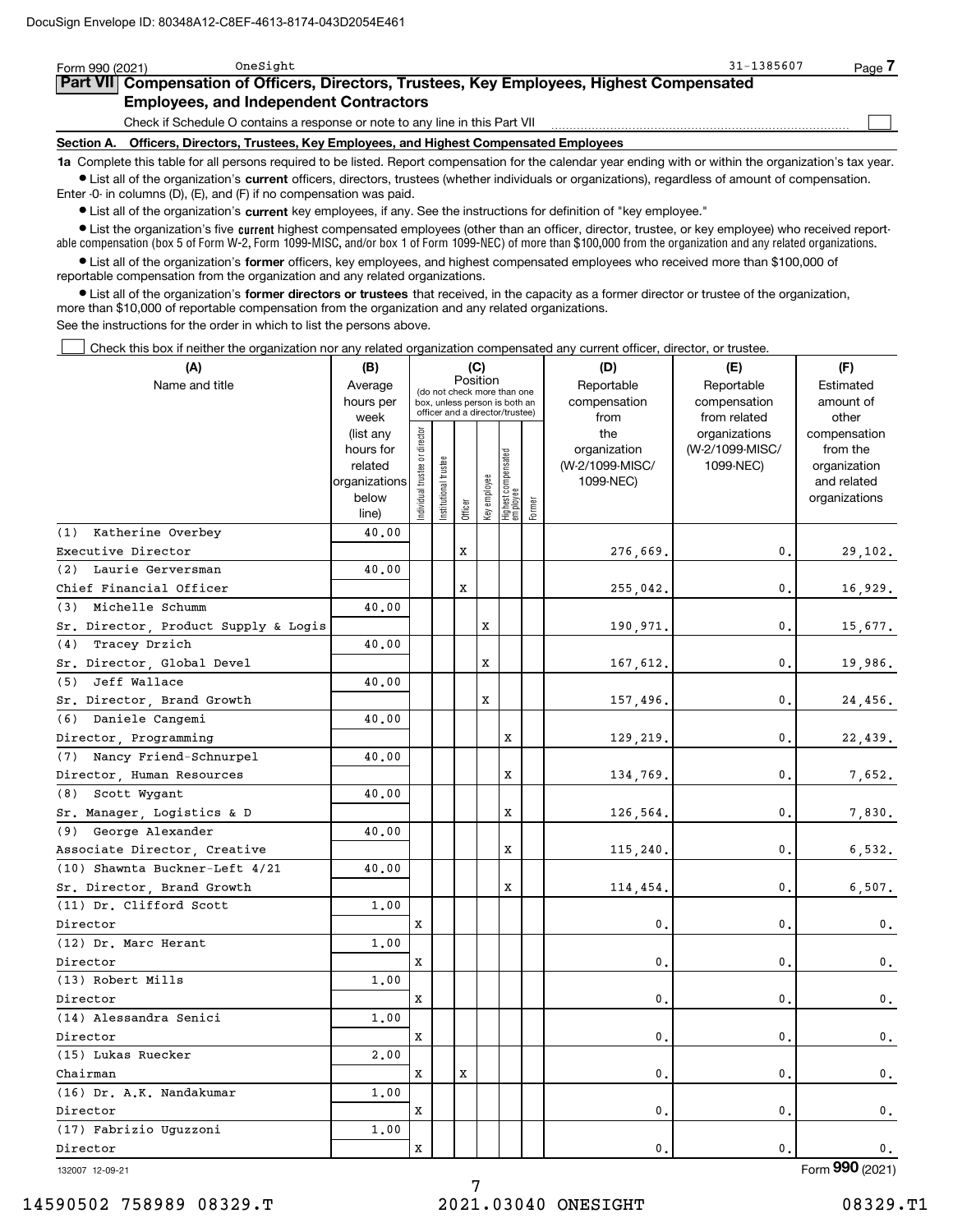| OneSight<br>Form 990 (2021)                                                                                                                                                                    |                                                                      |                               |                      |          |              |                                                                                                 |        |                                                     | 31-1385607                                        |    |   |                                                                          | Page 8        |
|------------------------------------------------------------------------------------------------------------------------------------------------------------------------------------------------|----------------------------------------------------------------------|-------------------------------|----------------------|----------|--------------|-------------------------------------------------------------------------------------------------|--------|-----------------------------------------------------|---------------------------------------------------|----|---|--------------------------------------------------------------------------|---------------|
| <b>Part VI</b><br>Section A. Officers, Directors, Trustees, Key Employees, and Highest Compensated Employees (continued)                                                                       |                                                                      |                               |                      |          |              |                                                                                                 |        |                                                     |                                                   |    |   |                                                                          |               |
| (A)<br>Name and title                                                                                                                                                                          | (B)<br>Average<br>hours per<br>week                                  |                               |                      | Position | (C)          | (do not check more than one<br>box, unless person is both an<br>officer and a director/trustee) |        | (D)<br>Reportable<br>compensation<br>from           | (E)<br>Reportable<br>compensation<br>from related |    |   | (F)<br>Estimated<br>amount of<br>other                                   |               |
|                                                                                                                                                                                                | (list any<br>hours for<br>related<br>organizations<br>below<br>line) | ndividual trustee or director | nstitutional trustee | Officer  | key employee | Highest compensated<br>  employee                                                               | Former | the<br>organization<br>(W-2/1099-MISC/<br>1099-NEC) | organizations<br>(W-2/1099-MISC/<br>1099-NEC)     |    |   | compensation<br>from the<br>organization<br>and related<br>organizations |               |
| $(18)$ Dr. Shan Soe-Lin                                                                                                                                                                        | 1,00                                                                 |                               |                      |          |              |                                                                                                 |        |                                                     |                                                   |    |   |                                                                          |               |
| Director                                                                                                                                                                                       |                                                                      | x                             |                      |          |              |                                                                                                 |        | $\mathbf 0$                                         |                                                   | 0. |   |                                                                          | 0.            |
| (19) Jayanth Bhuvaraghan<br>Director - Left 7/27/21                                                                                                                                            | 1,00                                                                 | x                             |                      |          |              |                                                                                                 |        | $\mathbf{0}$                                        |                                                   | 0. |   |                                                                          | 0.            |
| (20) Anurag Hans                                                                                                                                                                               | 1,00                                                                 |                               |                      |          |              |                                                                                                 |        |                                                     |                                                   |    |   |                                                                          |               |
| Director - Joined 9/13/21                                                                                                                                                                      |                                                                      | x                             |                      |          |              |                                                                                                 |        | $\mathbf{0}$                                        |                                                   | 0. |   |                                                                          | $\mathbf 0$ . |
| (21) Tarah Remy                                                                                                                                                                                | 1,00                                                                 |                               |                      |          |              |                                                                                                 |        |                                                     |                                                   |    |   |                                                                          |               |
| Secretary - Joined 6/17/21                                                                                                                                                                     |                                                                      |                               |                      | x        |              |                                                                                                 |        | $\mathbf{0}$                                        |                                                   | 0. |   |                                                                          | 0.            |
|                                                                                                                                                                                                |                                                                      |                               |                      |          |              |                                                                                                 |        |                                                     |                                                   |    |   |                                                                          |               |
|                                                                                                                                                                                                |                                                                      |                               |                      |          |              |                                                                                                 |        |                                                     |                                                   |    |   |                                                                          |               |
|                                                                                                                                                                                                |                                                                      |                               |                      |          |              |                                                                                                 |        |                                                     |                                                   |    |   |                                                                          |               |
|                                                                                                                                                                                                |                                                                      |                               |                      |          |              |                                                                                                 |        |                                                     |                                                   |    |   |                                                                          |               |
|                                                                                                                                                                                                |                                                                      |                               |                      |          |              |                                                                                                 |        |                                                     |                                                   |    |   |                                                                          |               |
|                                                                                                                                                                                                |                                                                      |                               |                      |          |              |                                                                                                 |        |                                                     |                                                   |    |   |                                                                          |               |
|                                                                                                                                                                                                |                                                                      |                               |                      |          |              |                                                                                                 |        |                                                     |                                                   |    |   |                                                                          |               |
|                                                                                                                                                                                                |                                                                      |                               |                      |          |              |                                                                                                 |        |                                                     |                                                   |    |   |                                                                          |               |
|                                                                                                                                                                                                |                                                                      |                               |                      |          |              |                                                                                                 |        | 1,668,036.                                          |                                                   | 0. |   |                                                                          | 157, 110.     |
| 1b Subtotal<br>c Total from continuation sheets to Part VII, Section A                                                                                                                         |                                                                      |                               |                      |          |              |                                                                                                 |        | 0.                                                  |                                                   | 0. |   |                                                                          | 0.            |
|                                                                                                                                                                                                |                                                                      |                               |                      |          |              |                                                                                                 |        | 1,668,036.                                          |                                                   | 0. |   |                                                                          | 157,110.      |
| Total number of individuals (including but not limited to those listed above) who received more than \$100,000 of reportable<br>$\mathbf{2}$                                                   |                                                                      |                               |                      |          |              |                                                                                                 |        |                                                     |                                                   |    |   |                                                                          |               |
| compensation from the organization $\blacktriangleright$                                                                                                                                       |                                                                      |                               |                      |          |              |                                                                                                 |        |                                                     |                                                   |    |   |                                                                          | 16            |
|                                                                                                                                                                                                |                                                                      |                               |                      |          |              |                                                                                                 |        |                                                     |                                                   |    |   | Yes                                                                      | No            |
| Did the organization list any former officer, director, trustee, key employee, or highest compensated employee on<br>3                                                                         |                                                                      |                               |                      |          |              |                                                                                                 |        |                                                     |                                                   |    |   |                                                                          |               |
| line 1a? If "Yes," complete Schedule J for such individual material content content to the set of the complete                                                                                 |                                                                      |                               |                      |          |              |                                                                                                 |        |                                                     |                                                   |    | з |                                                                          | x             |
| For any individual listed on line 1a, is the sum of reportable compensation and other compensation from the organization<br>4                                                                  |                                                                      |                               |                      |          |              |                                                                                                 |        |                                                     |                                                   |    | 4 | х                                                                        |               |
| Did any person listed on line 1a receive or accrue compensation from any unrelated organization or individual for services<br>5                                                                |                                                                      |                               |                      |          |              |                                                                                                 |        |                                                     |                                                   |    |   |                                                                          |               |
| rendered to the organization? If "Yes." complete Schedule J for such person                                                                                                                    |                                                                      |                               |                      |          |              |                                                                                                 |        |                                                     |                                                   |    | 5 |                                                                          | х             |
| <b>Section B. Independent Contractors</b>                                                                                                                                                      |                                                                      |                               |                      |          |              |                                                                                                 |        |                                                     |                                                   |    |   |                                                                          |               |
| Complete this table for your five highest compensated independent contractors that received more than \$100,000 of compensation from<br>1                                                      |                                                                      |                               |                      |          |              |                                                                                                 |        |                                                     |                                                   |    |   |                                                                          |               |
| the organization. Report compensation for the calendar year ending with or within the organization's tax year.                                                                                 |                                                                      |                               |                      |          |              |                                                                                                 |        |                                                     |                                                   |    |   |                                                                          |               |
| (A)<br>Name and business address                                                                                                                                                               |                                                                      |                               |                      |          |              |                                                                                                 |        | (B)<br>Description of services                      |                                                   |    |   | (C)<br>Compensation                                                      |               |
| HIREtech, 200 Westlake Park Blvd., #501,                                                                                                                                                       |                                                                      |                               |                      |          |              |                                                                                                 |        |                                                     |                                                   |    |   |                                                                          |               |
| Houston, TX 77079                                                                                                                                                                              |                                                                      |                               |                      |          |              |                                                                                                 |        | COVID ER Credit Svcs                                |                                                   |    |   |                                                                          | 163,312.      |
| Chiara Meneghetti, Via C.R. Darwin, 19,                                                                                                                                                        |                                                                      |                               |                      |          |              |                                                                                                 |        |                                                     |                                                   |    |   |                                                                          |               |
| Milano, Milano, ITALY 20143                                                                                                                                                                    |                                                                      |                               |                      |          |              |                                                                                                 |        | Corporate Governance                                |                                                   |    |   |                                                                          | 149,764.      |
| Foresight-Asia Consulting, 28 Terang Bulan<br>Avenue, Singapore, Singapore, SINGAPORE                                                                                                          |                                                                      | Global Programming            |                      |          |              |                                                                                                 |        |                                                     |                                                   |    |   |                                                                          |               |
|                                                                                                                                                                                                |                                                                      |                               |                      |          |              |                                                                                                 |        |                                                     |                                                   |    |   |                                                                          | 115,418.      |
|                                                                                                                                                                                                |                                                                      |                               |                      |          |              |                                                                                                 |        |                                                     |                                                   |    |   |                                                                          |               |
|                                                                                                                                                                                                |                                                                      |                               |                      |          |              |                                                                                                 |        |                                                     |                                                   |    |   |                                                                          |               |
|                                                                                                                                                                                                |                                                                      |                               |                      |          |              |                                                                                                 |        |                                                     |                                                   |    |   |                                                                          |               |
| 2<br>Total number of independent contractors (including but not limited to those listed above) who received more than<br>\$100,000 of compensation from the organization $\blacktriangleright$ |                                                                      |                               |                      |          |              | 3                                                                                               |        |                                                     |                                                   |    |   |                                                                          |               |

\$100,000 of compensation from the organization

Form (2021) **990**

132008 12-09-21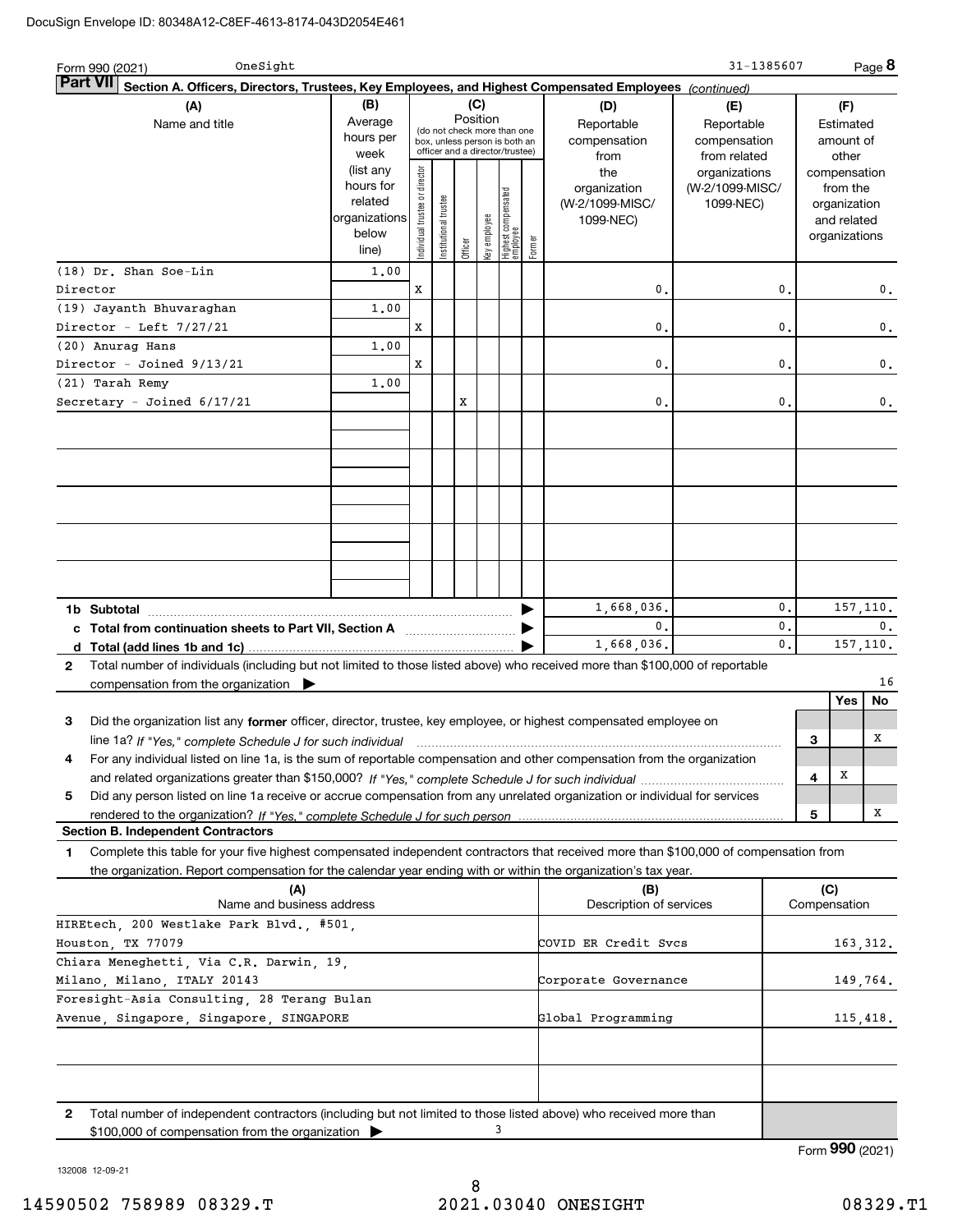|                                                           |      |    | OneSight<br>Form 990 (2021)                                                                                                                                                                              |                |                      |                      |                                              | 31-1385607                                      | Page 9                                                          |
|-----------------------------------------------------------|------|----|----------------------------------------------------------------------------------------------------------------------------------------------------------------------------------------------------------|----------------|----------------------|----------------------|----------------------------------------------|-------------------------------------------------|-----------------------------------------------------------------|
| <b>Part VIII</b>                                          |      |    | <b>Statement of Revenue</b>                                                                                                                                                                              |                |                      |                      |                                              |                                                 |                                                                 |
|                                                           |      |    | Check if Schedule O contains a response or note to any line in this Part VIII                                                                                                                            |                |                      |                      |                                              |                                                 |                                                                 |
|                                                           |      |    |                                                                                                                                                                                                          |                |                      | (A)<br>Total revenue | (B)<br>Related or exempt<br>function revenue | $\overline{C}$<br>Unrelated<br>business revenue | (D)<br>Revenue excluded<br>from tax under<br>sections 512 - 514 |
|                                                           |      |    | <b>1 a</b> Federated campaigns                                                                                                                                                                           | 1a             |                      |                      |                                              |                                                 |                                                                 |
| Contributions, Gifts, Grants<br>and Other Similar Amounts |      |    | <b>b</b> Membership dues                                                                                                                                                                                 | 1 <sub>b</sub> |                      |                      |                                              |                                                 |                                                                 |
|                                                           |      |    | c Fundraising events                                                                                                                                                                                     | 1c             |                      |                      |                                              |                                                 |                                                                 |
|                                                           |      |    | d Related organizations                                                                                                                                                                                  | 1d             |                      |                      |                                              |                                                 |                                                                 |
|                                                           |      |    | e Government grants (contributions)                                                                                                                                                                      | 1e             | 1, 474, 612.         |                      |                                              |                                                 |                                                                 |
|                                                           |      |    | f All other contributions, gifts, grants, and                                                                                                                                                            |                |                      |                      |                                              |                                                 |                                                                 |
|                                                           |      |    | similar amounts not included above                                                                                                                                                                       | 1f             | 12,853,383.          |                      |                                              |                                                 |                                                                 |
|                                                           |      |    | g Noncash contributions included in lines 1a-1f                                                                                                                                                          | 1g             | 1, 124, 236.         | 14, 327, 995.        |                                              |                                                 |                                                                 |
|                                                           |      |    |                                                                                                                                                                                                          |                | <b>Business Code</b> |                      |                                              |                                                 |                                                                 |
|                                                           |      | 2a |                                                                                                                                                                                                          |                |                      |                      |                                              |                                                 |                                                                 |
| Program Service<br>Revenue                                |      | b  | <u> 1989 - Johann Stoff, fransk politik (d. 1989)</u>                                                                                                                                                    |                |                      |                      |                                              |                                                 |                                                                 |
|                                                           |      | с  | <u> 1989 - Johann Stein, marwolaethau a bhann an t-Amhainn an t-Amhainn an t-Amhainn an t-Amhainn an t-Amhainn an</u><br>the contract of the contract of the contract of the contract of the contract of |                |                      |                      |                                              |                                                 |                                                                 |
|                                                           |      | d  | the contract of the contract of the contract of the contract of the                                                                                                                                      |                |                      |                      |                                              |                                                 |                                                                 |
|                                                           |      | е  |                                                                                                                                                                                                          |                |                      |                      |                                              |                                                 |                                                                 |
|                                                           |      |    | f All other program service revenue                                                                                                                                                                      |                |                      |                      |                                              |                                                 |                                                                 |
|                                                           |      |    |                                                                                                                                                                                                          |                |                      |                      |                                              |                                                 |                                                                 |
|                                                           | 3    |    | Investment income (including dividends, interest, and                                                                                                                                                    |                |                      |                      |                                              |                                                 |                                                                 |
|                                                           |      |    |                                                                                                                                                                                                          |                | ▶                    | 522,711.             |                                              |                                                 | 522,711.                                                        |
|                                                           | 4    |    | Income from investment of tax-exempt bond proceeds                                                                                                                                                       |                |                      |                      |                                              |                                                 |                                                                 |
|                                                           | 5    |    |                                                                                                                                                                                                          | (i) Real       | (ii) Personal        |                      |                                              |                                                 |                                                                 |
|                                                           |      |    |                                                                                                                                                                                                          |                |                      |                      |                                              |                                                 |                                                                 |
|                                                           |      |    | 6 a Gross rents<br>6а<br>$\overline{\phantom{a}}$<br><b>b</b> Less: rental expenses $\ldots$<br>6b                                                                                                       |                |                      |                      |                                              |                                                 |                                                                 |
|                                                           |      | с  | Rental income or (loss)<br>6с                                                                                                                                                                            |                |                      |                      |                                              |                                                 |                                                                 |
|                                                           |      |    | d Net rental income or (loss)                                                                                                                                                                            |                |                      |                      |                                              |                                                 |                                                                 |
|                                                           |      |    | 7 a Gross amount from sales of                                                                                                                                                                           | (i) Securities | (ii) Other           |                      |                                              |                                                 |                                                                 |
|                                                           |      |    | assets other than inventory<br>7a                                                                                                                                                                        | 6,432,322.     | 88,215.              |                      |                                              |                                                 |                                                                 |
|                                                           |      |    | <b>b</b> Less: cost or other basis                                                                                                                                                                       |                |                      |                      |                                              |                                                 |                                                                 |
|                                                           |      |    | 7b<br>and sales expenses                                                                                                                                                                                 | 5,457,857.     | 0.                   |                      |                                              |                                                 |                                                                 |
| venue                                                     |      |    | 7c<br>c Gain or (loss)                                                                                                                                                                                   | 974,465.       | 88,215.              |                      |                                              |                                                 |                                                                 |
| Other Re                                                  |      |    |                                                                                                                                                                                                          |                |                      | 1,062,680.           |                                              |                                                 | 1,062,680.                                                      |
|                                                           |      |    | 8 a Gross income from fundraising events (not                                                                                                                                                            |                |                      |                      |                                              |                                                 |                                                                 |
|                                                           |      |    |                                                                                                                                                                                                          |                |                      |                      |                                              |                                                 |                                                                 |
|                                                           |      |    | contributions reported on line 1c). See                                                                                                                                                                  |                |                      |                      |                                              |                                                 |                                                                 |
|                                                           |      |    | <b>b</b> Less: direct expenses <i>manually contained</i>                                                                                                                                                 | 8a<br>8b       |                      |                      |                                              |                                                 |                                                                 |
|                                                           |      |    | c Net income or (loss) from fundraising events                                                                                                                                                           |                |                      |                      |                                              |                                                 |                                                                 |
|                                                           |      |    | 9 a Gross income from gaming activities. See                                                                                                                                                             |                |                      |                      |                                              |                                                 |                                                                 |
|                                                           |      |    |                                                                                                                                                                                                          | 9a             |                      |                      |                                              |                                                 |                                                                 |
|                                                           |      |    | <b>b</b> Less: direct expenses <b>contained b</b> Less:                                                                                                                                                  | 9b             |                      |                      |                                              |                                                 |                                                                 |
|                                                           |      |    | c Net income or (loss) from gaming activities                                                                                                                                                            |                |                      |                      |                                              |                                                 |                                                                 |
|                                                           |      |    | 10 a Gross sales of inventory, less returns                                                                                                                                                              |                |                      |                      |                                              |                                                 |                                                                 |
|                                                           |      |    |                                                                                                                                                                                                          | 10a            |                      |                      |                                              |                                                 |                                                                 |
|                                                           |      |    | <b>b</b> Less: cost of goods sold                                                                                                                                                                        | 10b            |                      |                      |                                              |                                                 |                                                                 |
|                                                           |      |    | c Net income or (loss) from sales of inventory                                                                                                                                                           |                |                      |                      |                                              |                                                 |                                                                 |
|                                                           |      |    |                                                                                                                                                                                                          |                | <b>Business Code</b> |                      |                                              |                                                 |                                                                 |
|                                                           | 11 a | b  | <u> 1980 - Johann John Stone, markin fizikar (h. 1980).</u>                                                                                                                                              |                |                      |                      |                                              |                                                 |                                                                 |
|                                                           |      | c  | <u> 1980 - Johann Barn, mars ann an t-Amhain Aonaich an t-Aonaich an t-Aonaich ann an t-Aonaich ann an t-Aonaich</u>                                                                                     |                |                      |                      |                                              |                                                 |                                                                 |
| Miscellaneous<br>Revenue                                  |      |    | the contract of the contract of the contract of the contract of the contract of                                                                                                                          |                |                      |                      |                                              |                                                 |                                                                 |
|                                                           |      |    |                                                                                                                                                                                                          |                |                      |                      |                                              |                                                 |                                                                 |
|                                                           | 12   |    |                                                                                                                                                                                                          |                |                      | 15, 913, 386.        | 0.                                           | $\mathbf{0}$ .                                  | 1,585,391.                                                      |
| 132009 12-09-21                                           |      |    |                                                                                                                                                                                                          |                |                      |                      |                                              |                                                 | Form 990 (2021)                                                 |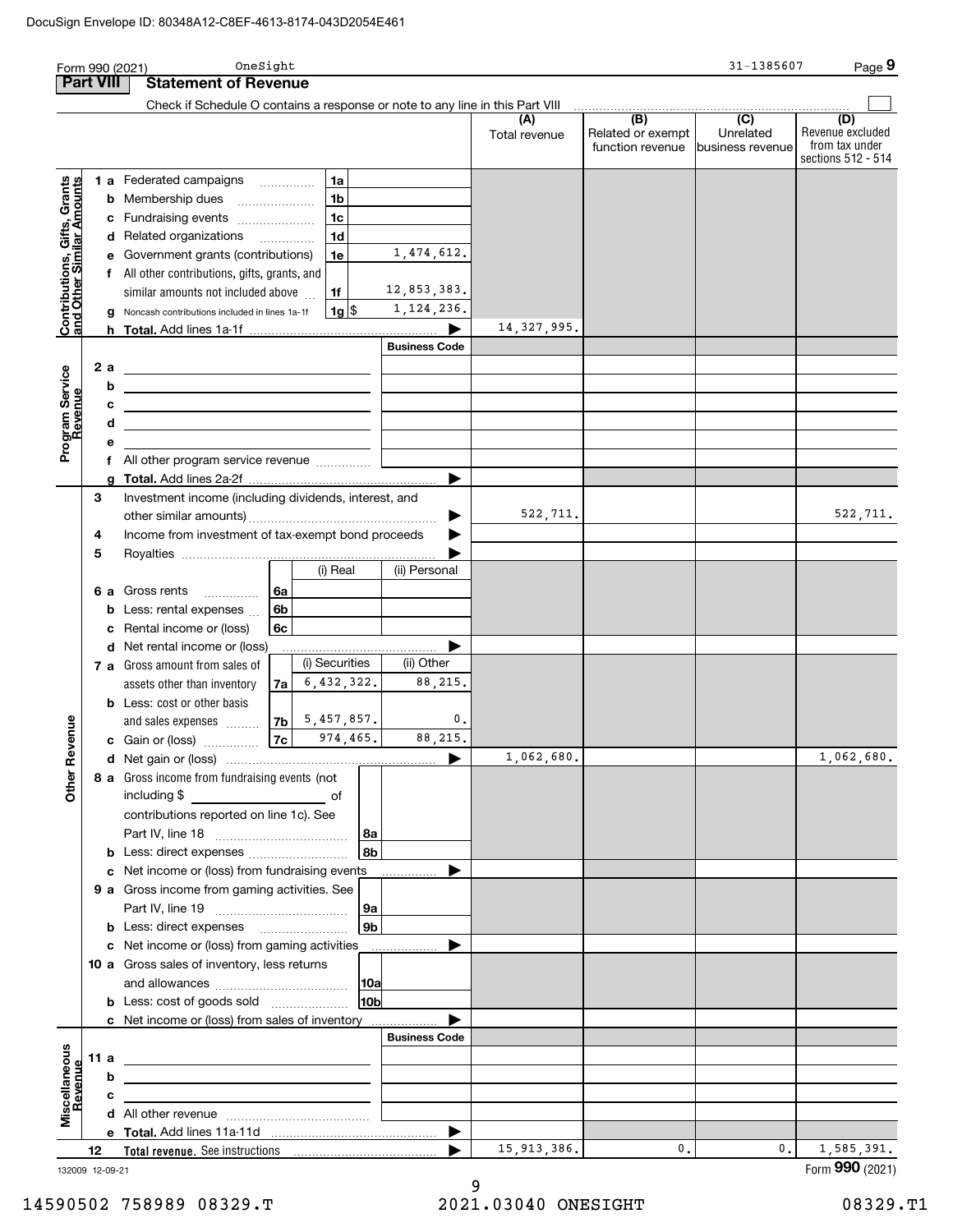|              | OneSight<br>Form 990 (2021)                                                                                                                                                                                  |                       |                                    | 31-1385607                                | <u>Page</u> 10                 |
|--------------|--------------------------------------------------------------------------------------------------------------------------------------------------------------------------------------------------------------|-----------------------|------------------------------------|-------------------------------------------|--------------------------------|
|              | <b>Part IX   Statement of Functional Expenses</b>                                                                                                                                                            |                       |                                    |                                           |                                |
|              | Section 501(c)(3) and 501(c)(4) organizations must complete all columns. All other organizations must complete column (A).                                                                                   |                       |                                    |                                           |                                |
|              | Check if Schedule O contains a response or note to any line in this Part IX                                                                                                                                  |                       |                                    |                                           |                                |
|              | Do not include amounts reported on lines 6b,<br>7b, 8b, 9b, and 10b of Part VIII.                                                                                                                            | (A)<br>Total expenses | (B)<br>Program service<br>expenses | (C)<br>Management and<br>general expenses | (D)<br>Fundraising<br>expenses |
| $\mathbf{1}$ | Grants and other assistance to domestic organizations                                                                                                                                                        |                       |                                    |                                           |                                |
|              | and domestic governments. See Part IV, line 21                                                                                                                                                               | 500.                  | 500.                               |                                           |                                |
| $\mathbf{2}$ | Grants and other assistance to domestic                                                                                                                                                                      |                       |                                    |                                           |                                |
|              | individuals. See Part IV, line 22                                                                                                                                                                            |                       |                                    |                                           |                                |
| 3            | Grants and other assistance to foreign                                                                                                                                                                       |                       |                                    |                                           |                                |
|              | organizations, foreign governments, and foreign                                                                                                                                                              |                       |                                    |                                           |                                |
|              | individuals. See Part IV, lines 15 and 16                                                                                                                                                                    | 2,677,102.            | 2,677,102.                         |                                           |                                |
| 4            | Benefits paid to or for members                                                                                                                                                                              |                       |                                    |                                           |                                |
| 5            | Compensation of current officers, directors,                                                                                                                                                                 |                       |                                    |                                           |                                |
|              |                                                                                                                                                                                                              | 1, 153, 941.          | 755,617.                           | 261,944.                                  | 136,380.                       |
| 6            | Compensation not included above to disqualified                                                                                                                                                              |                       |                                    |                                           |                                |
|              | persons (as defined under section $4958(f)(1)$ ) and                                                                                                                                                         |                       |                                    |                                           |                                |
|              | persons described in section 4958(c)(3)(B)                                                                                                                                                                   |                       |                                    |                                           |                                |
| 7            |                                                                                                                                                                                                              | 4, 174, 384.          | 2,963,083.                         | 683,486.                                  | 527,815.                       |
| 8            | Pension plan accruals and contributions (include                                                                                                                                                             |                       |                                    |                                           |                                |
|              | section 401(k) and 403(b) employer contributions)                                                                                                                                                            | 191,784.              | 115, 131.                          | 47,233.                                   | 29,420.                        |
| 9            |                                                                                                                                                                                                              | 386, 372.             | 237,828.                           | 86,890.                                   | 61,654.                        |
| 10           |                                                                                                                                                                                                              | 358, 324.             | 233, 207.                          | 66,465.                                   | 58,652.                        |
| 11           | Fees for services (nonemployees):                                                                                                                                                                            |                       |                                    |                                           |                                |
| a            |                                                                                                                                                                                                              |                       |                                    |                                           |                                |
| b            |                                                                                                                                                                                                              | 97,999.               |                                    | 24,482.                                   | 73,517.                        |
|              |                                                                                                                                                                                                              | 43,288.               |                                    | 43,288.                                   |                                |
| d            |                                                                                                                                                                                                              |                       |                                    |                                           |                                |
|              | Professional fundraising services. See Part IV, line 17                                                                                                                                                      | 91,136.               |                                    |                                           | 91, 136.                       |
| f            | Investment management fees                                                                                                                                                                                   | 54,487.               |                                    | 54,487.                                   |                                |
|              | Other. (If line 11g amount exceeds 10% of line 25,                                                                                                                                                           |                       |                                    |                                           |                                |
| q            |                                                                                                                                                                                                              | 164,545.              | 404.                               | 164,141.                                  |                                |
|              | column (A), amount, list line 11g expenses on Sch O.)                                                                                                                                                        | 317,069.              | 23,077.                            | 277,024.                                  | 16,968.                        |
| 12           |                                                                                                                                                                                                              | 101,582.              | 65,010.                            | 4,002.                                    | 32,570.                        |
| 13           |                                                                                                                                                                                                              | 394.166.              | 254,978.                           | 105,856.                                  | 33, 332.                       |
| 14           |                                                                                                                                                                                                              |                       |                                    |                                           |                                |
| 15           |                                                                                                                                                                                                              |                       |                                    |                                           |                                |
| 16           |                                                                                                                                                                                                              | 470,154.              | 425,073.                           | 23,536.                                   | 21,545.                        |
| 17           | Travel                                                                                                                                                                                                       |                       |                                    |                                           |                                |
| 18           | Payments of travel or entertainment expenses                                                                                                                                                                 |                       |                                    |                                           |                                |
|              | for any federal, state, or local public officials                                                                                                                                                            |                       |                                    |                                           |                                |
| 19           | Conferences, conventions, and meetings                                                                                                                                                                       | 114,012.              | 101,212.                           | 2,404.                                    | 10,396.                        |
| 20           | Interest                                                                                                                                                                                                     |                       |                                    |                                           |                                |
| 21           |                                                                                                                                                                                                              |                       |                                    |                                           |                                |
| 22           | Depreciation, depletion, and amortization                                                                                                                                                                    | 528,061.              | 513, 414.                          |                                           | 14,647.                        |
| 23           | Insurance                                                                                                                                                                                                    | 111,043.              |                                    | 111,043.                                  |                                |
| 24           | Other expenses. Itemize expenses not covered<br>above. (List miscellaneous expenses on line 24e. If<br>line 24e amount exceeds 10% of line 25, column (A),<br>amount, list line 24e expenses on Schedule O.) |                       |                                    |                                           |                                |
| a            | Frames and Lens Usage                                                                                                                                                                                        | 4,931,241.            | 4,931,241.                         |                                           |                                |
| b            | Other Expenses                                                                                                                                                                                               | 439,708.              | 254,082.                           | 90,682.                                   | 94,944.                        |
|              | Consultants/Temps                                                                                                                                                                                            | 302,681.              | 77,536.                            | 169,638.                                  | 55,507.                        |
| d            | Postage & Freight                                                                                                                                                                                            | 151,797.              | 90,030.                            | 818,                                      | 60,949.                        |
| е            | All other expenses                                                                                                                                                                                           |                       |                                    |                                           |                                |
| 25           | Total functional expenses. Add lines 1 through 24e                                                                                                                                                           | 17, 255, 376.         | 13,718,525.                        | 2, 217, 419.                              | 1,319,432.                     |
| 26           | <b>Joint costs.</b> Complete this line only if the organization                                                                                                                                              |                       |                                    |                                           |                                |
|              | reported in column (B) joint costs from a combined                                                                                                                                                           |                       |                                    |                                           |                                |
|              | educational campaign and fundraising solicitation.                                                                                                                                                           |                       |                                    |                                           |                                |
|              | Check here $\blacktriangleright$<br>if following SOP 98-2 (ASC 958-720)                                                                                                                                      |                       |                                    |                                           |                                |

132010 12-09-21

Form (2021) **990**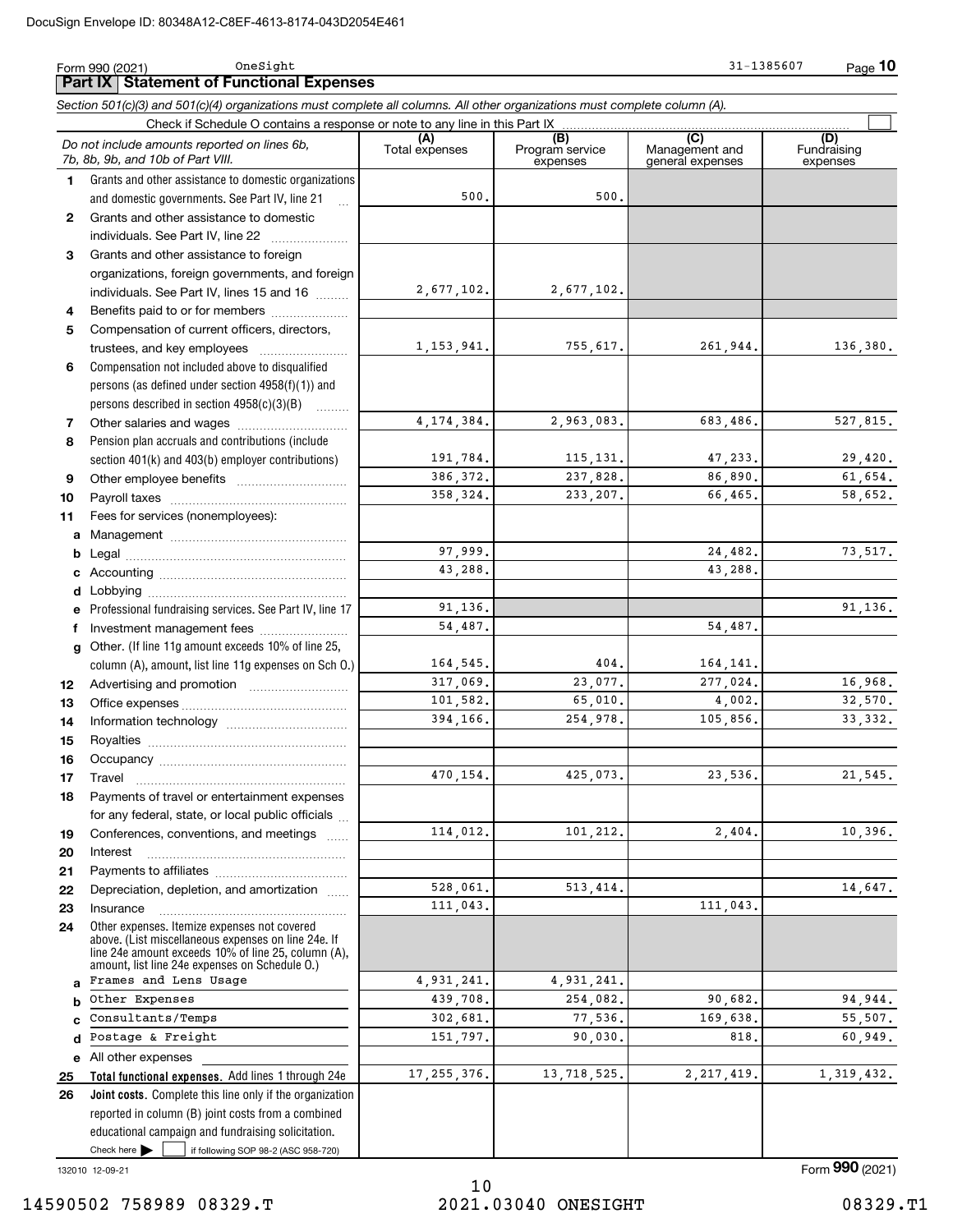|                             | Form 990 (2021) | OneSight                                                                                                                                                                                                                       |                 |                          |                          |                 | 31-1385607<br>$Page$ 11 |
|-----------------------------|-----------------|--------------------------------------------------------------------------------------------------------------------------------------------------------------------------------------------------------------------------------|-----------------|--------------------------|--------------------------|-----------------|-------------------------|
|                             | Part X          | <b>Balance Sheet</b>                                                                                                                                                                                                           |                 |                          |                          |                 |                         |
|                             |                 | Check if Schedule O contains a response or note to any line in this Part X [11] manufacture in the schedule O contains a response or note to any line in this Part X [11] manufacture in the Schedule O contains a response or |                 |                          |                          |                 |                         |
|                             |                 |                                                                                                                                                                                                                                |                 |                          | (A)<br>Beginning of year |                 | (B)<br>End of year      |
|                             | 1               |                                                                                                                                                                                                                                |                 |                          | 349,502.                 | 1               | 1,427,027.              |
|                             | 2               |                                                                                                                                                                                                                                |                 |                          |                          | $\mathbf{2}$    |                         |
|                             | З               |                                                                                                                                                                                                                                |                 |                          | 706,751.                 | 3               | 1,137,750.              |
|                             | 4               |                                                                                                                                                                                                                                |                 |                          |                          | 4               |                         |
|                             | 5               | Loans and other receivables from any current or former officer, director,                                                                                                                                                      |                 |                          |                          |                 |                         |
|                             |                 | trustee, key employee, creator or founder, substantial contributor, or 35%                                                                                                                                                     |                 |                          |                          |                 |                         |
|                             |                 | controlled entity or family member of any of these persons                                                                                                                                                                     |                 |                          |                          | 5               |                         |
|                             | 6               | Loans and other receivables from other disqualified persons (as defined                                                                                                                                                        |                 |                          |                          |                 |                         |
|                             |                 | under section $4958(f)(1)$ , and persons described in section $4958(c)(3)(B)$                                                                                                                                                  |                 | 6                        |                          |                 |                         |
|                             | 7               |                                                                                                                                                                                                                                |                 |                          |                          | $\overline{7}$  |                         |
| Assets                      | 8               |                                                                                                                                                                                                                                |                 |                          | 6,487,802.               | 8               | 2,735,899.              |
|                             | 9               | Prepaid expenses and deferred charges                                                                                                                                                                                          |                 |                          | 624,822.                 | 9               | 462,790.                |
|                             |                 | <b>10a</b> Land, buildings, and equipment: cost or other                                                                                                                                                                       |                 |                          |                          |                 |                         |
|                             |                 | basis. Complete Part VI of Schedule D  10a                                                                                                                                                                                     |                 | 7,122,313.               |                          |                 |                         |
|                             |                 | <b>b</b> Less: accumulated depreciation<br>.                                                                                                                                                                                   | 10 <sub>b</sub> | 6.135.422.               | 1,378,644.               | 10 <sub>c</sub> | 986,891.                |
|                             | 11              |                                                                                                                                                                                                                                |                 | 11                       |                          |                 |                         |
|                             | 12              |                                                                                                                                                                                                                                |                 | 16,926,455.              | 12                       | 19,466,572.     |                         |
|                             | 13              |                                                                                                                                                                                                                                |                 |                          | 13                       |                 |                         |
|                             | 14              |                                                                                                                                                                                                                                |                 | 14                       |                          |                 |                         |
|                             | 15              |                                                                                                                                                                                                                                |                 | 0.                       | 15                       | 188,190.        |                         |
|                             | 16              |                                                                                                                                                                                                                                |                 |                          | 26, 473, 976.            | 16              | 26, 405, 119.           |
|                             | 17              |                                                                                                                                                                                                                                |                 |                          | 707,112.                 | 17              | 1,931,883.              |
|                             | 18              |                                                                                                                                                                                                                                |                 |                          | 18                       |                 |                         |
|                             | 19              |                                                                                                                                                                                                                                |                 |                          |                          | 19              |                         |
|                             | 20              |                                                                                                                                                                                                                                |                 |                          | 20                       |                 |                         |
|                             | 21              | Escrow or custodial account liability. Complete Part IV of Schedule D                                                                                                                                                          |                 | $\overline{\phantom{a}}$ |                          | 21              |                         |
|                             | 22              | Loans and other payables to any current or former officer, director,                                                                                                                                                           |                 |                          |                          |                 |                         |
|                             |                 | trustee, key employee, creator or founder, substantial contributor, or 35%                                                                                                                                                     |                 |                          |                          |                 |                         |
| Liabilities                 |                 | controlled entity or family member of any of these persons                                                                                                                                                                     |                 |                          |                          | 22              |                         |
|                             | 23              | Secured mortgages and notes payable to unrelated third parties                                                                                                                                                                 |                 |                          |                          | 23              |                         |
|                             | 24              |                                                                                                                                                                                                                                |                 |                          |                          | 24              |                         |
|                             | 25              | Other liabilities (including federal income tax, payables to related third                                                                                                                                                     |                 |                          |                          |                 |                         |
|                             |                 | parties, and other liabilities not included on lines 17-24). Complete Part X                                                                                                                                                   |                 |                          |                          |                 |                         |
|                             |                 | of Schedule D                                                                                                                                                                                                                  |                 |                          |                          | 25              |                         |
|                             | 26              | Total liabilities. Add lines 17 through 25                                                                                                                                                                                     |                 |                          | 707,112.                 | 26              | 1,931,883.              |
|                             |                 | Organizations that follow FASB ASC 958, check here $\blacktriangleright$ $\boxed{X}$                                                                                                                                           |                 |                          |                          |                 |                         |
|                             |                 | and complete lines 27, 28, 32, and 33.                                                                                                                                                                                         |                 |                          | 25,528,064.              |                 | 24, 335, 436.           |
|                             | 27              | Net assets without donor restrictions<br>Net assets with donor restrictions                                                                                                                                                    |                 |                          | 238,800.                 | 27              | 137,800.                |
|                             | 28              | Organizations that do not follow FASB ASC 958, check here $\blacktriangleright$                                                                                                                                                |                 |                          |                          | 28              |                         |
|                             |                 |                                                                                                                                                                                                                                |                 |                          |                          |                 |                         |
|                             |                 | and complete lines 29 through 33.                                                                                                                                                                                              |                 |                          |                          |                 |                         |
|                             | 29              | Paid-in or capital surplus, or land, building, or equipment fund                                                                                                                                                               |                 |                          |                          | 29<br>30        |                         |
|                             | 30              |                                                                                                                                                                                                                                |                 |                          |                          | 31              |                         |
| Net Assets or Fund Balances | 31              | Retained earnings, endowment, accumulated income, or other funds                                                                                                                                                               |                 |                          | 25,766,864.              | 32              | 24, 473, 236.           |
|                             | 32              |                                                                                                                                                                                                                                |                 |                          | 26, 473, 976.            | 33              | 26,405,119.             |
|                             | 33              |                                                                                                                                                                                                                                |                 |                          |                          |                 | $000 \times 10^{-1}$    |

132011 12-09-21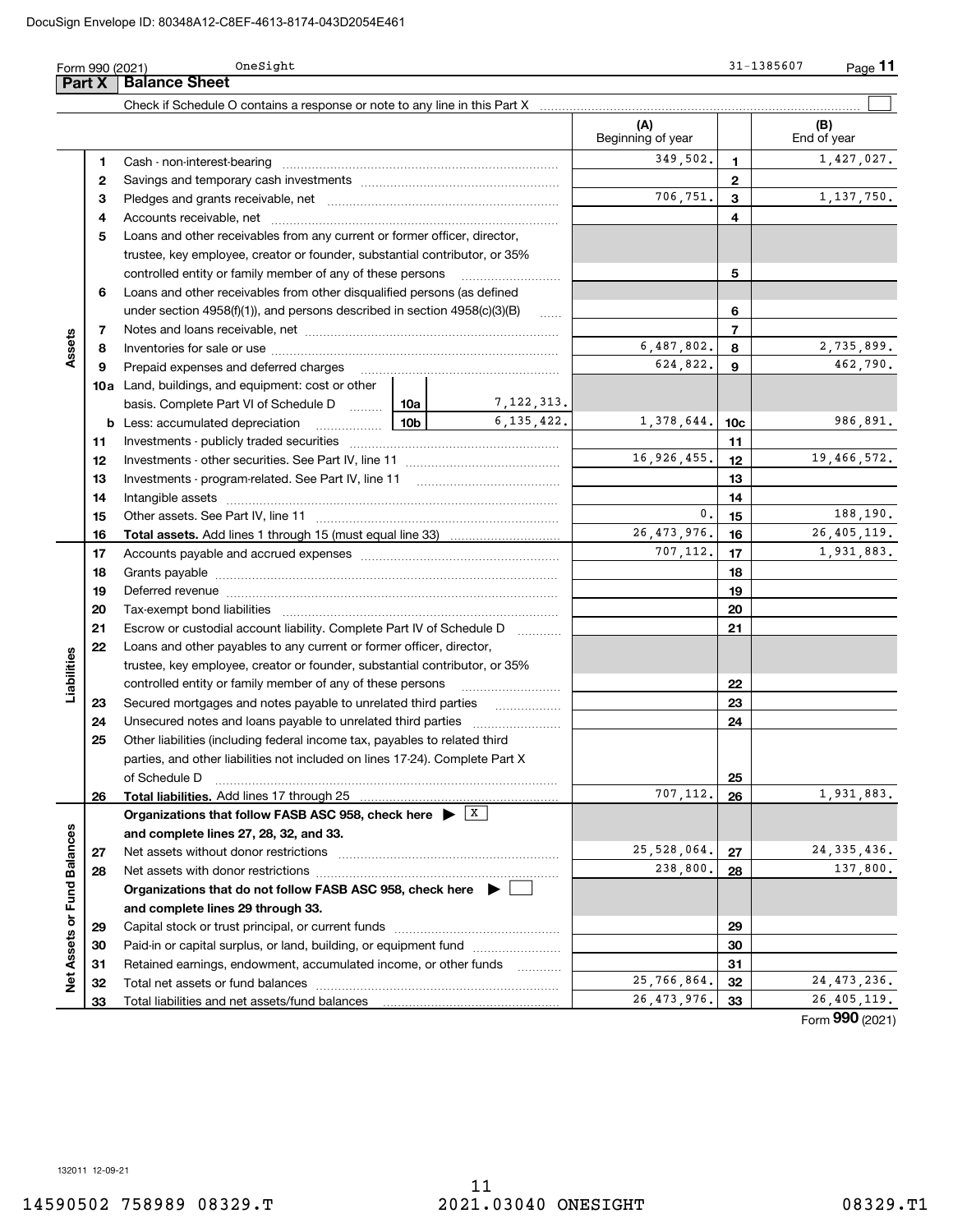|        | OneSight<br>Form 990 (2021)                                                                                                                                                                                                    | 31-1385607     |                |                 | Page $12$ |
|--------|--------------------------------------------------------------------------------------------------------------------------------------------------------------------------------------------------------------------------------|----------------|----------------|-----------------|-----------|
|        | <b>Part XI</b><br><b>Reconciliation of Net Assets</b>                                                                                                                                                                          |                |                |                 |           |
|        |                                                                                                                                                                                                                                |                |                |                 |           |
|        |                                                                                                                                                                                                                                | 1              |                | 15,913,386.     |           |
| 1<br>2 | Total revenue (must equal Part VIII, column (A), line 12)<br>Total expenses (must equal Part IX, column (A), line 25)                                                                                                          | $\overline{2}$ |                | 17, 255, 376.   |           |
| 3      | Revenue less expenses. Subtract line 2 from line 1                                                                                                                                                                             | $\mathbf{3}$   |                | $-1, 341, 990.$ |           |
| 4      |                                                                                                                                                                                                                                | $\overline{4}$ |                | 25,766,864.     |           |
| 5      |                                                                                                                                                                                                                                | $\overline{5}$ |                |                 | 48,362.   |
| 6      |                                                                                                                                                                                                                                | 6              |                |                 |           |
| 7      | Donated services and use of facilities [111] Donated and the service of facilities [11] Donated services and use of facilities [11] Donated and the service of the service of the service of the service of the service of the | $\overline{7}$ |                |                 |           |
| 8      | Investment expenses www.communication.com/www.communication.com/www.communication.com/www.com<br>Prior period adjustments                                                                                                      | 8              |                |                 |           |
| 9      | Other changes in net assets or fund balances (explain on Schedule O)                                                                                                                                                           | 9              |                |                 | 0.        |
| 10     | Net assets or fund balances at end of year. Combine lines 3 through 9 (must equal Part X, line 32,                                                                                                                             |                |                |                 |           |
|        | column (B))                                                                                                                                                                                                                    | 10             |                | 24, 473, 236.   |           |
|        | <b>Part XII Financial Statements and Reporting</b>                                                                                                                                                                             |                |                |                 |           |
|        | Check if Schedule O contains a response or note to any line in this Part XII [11] [12] [12] [13] [13] [13] Check if Schedule O contains a response or note to any line in this Part XII                                        |                |                |                 | x         |
|        |                                                                                                                                                                                                                                |                |                | Yes             | No        |
| 1.     | X   Accrual<br>l Cash<br>Other<br>Accounting method used to prepare the Form 990:                                                                                                                                              |                |                |                 |           |
|        | If the organization changed its method of accounting from a prior year or checked "Other," explain on Schedule O.                                                                                                              |                |                |                 |           |
|        | 2a Were the organization's financial statements compiled or reviewed by an independent accountant?                                                                                                                             |                | 2a             |                 | х         |
|        | If "Yes," check a box below to indicate whether the financial statements for the year were compiled or reviewed on a                                                                                                           |                |                |                 |           |
|        | separate basis, consolidated basis, or both:                                                                                                                                                                                   |                |                |                 |           |
|        | Separate basis<br><b>Consolidated basis</b><br>Both consolidated and separate basis                                                                                                                                            |                |                |                 |           |
|        | b Were the organization's financial statements audited by an independent accountant?                                                                                                                                           |                | 2 <sub>b</sub> | X               |           |
|        | If "Yes," check a box below to indicate whether the financial statements for the year were audited on a separate basis,                                                                                                        |                |                |                 |           |
|        | consolidated basis, or both:                                                                                                                                                                                                   |                |                |                 |           |
|        | $ X $ Separate basis<br><b>Consolidated basis</b><br>Both consolidated and separate basis                                                                                                                                      |                |                |                 |           |
|        | c If "Yes" to line 2a or 2b, does the organization have a committee that assumes responsibility for oversight of the audit,                                                                                                    |                |                |                 |           |
|        |                                                                                                                                                                                                                                |                | 2c             | х               |           |
|        | If the organization changed either its oversight process or selection process during the tax year, explain on Schedule O.                                                                                                      |                |                |                 |           |
|        | 3a As a result of a federal award, was the organization required to undergo an audit or audits as set forth in the Single Audit                                                                                                |                |                |                 |           |
|        |                                                                                                                                                                                                                                |                | За             |                 | х         |
|        | b If "Yes," did the organization undergo the required audit or audits? If the organization did not undergo the required audit                                                                                                  |                |                |                 |           |
|        | or audits, explain why on Schedule O and describe any steps taken to undergo such audits                                                                                                                                       |                | Зb             | מחח             |           |

Form (2021) **990**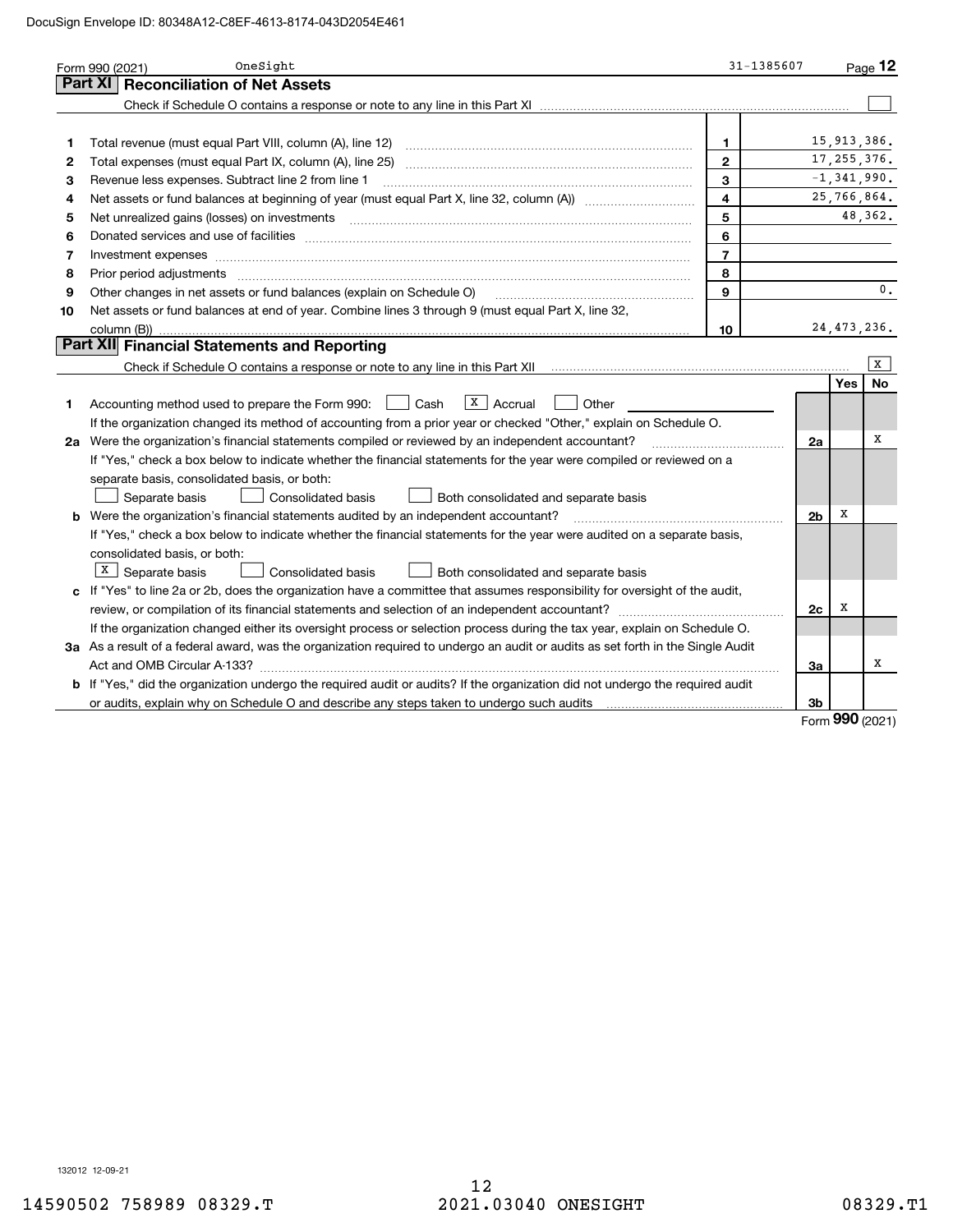| <b>SCHEDULE A</b><br>(Form 990)<br>Department of the Treasury<br>Internal Revenue Service |                                                      | <b>Public Charity Status and Public Support</b><br>Complete if the organization is a section $501(c)(3)$ organization or a section<br>4947(a)(1) nonexempt charitable trust.<br>Attach to Form 990 or Form 990-EZ.<br>► Go to www.irs.gov/Form990 for instructions and the latest information. |                                                                        |                                                                                                                                                                                                                                                    |                             |                                 | OMB No. 1545-0047<br><b>Open to Public</b><br>Inspection |  |                                                    |
|-------------------------------------------------------------------------------------------|------------------------------------------------------|------------------------------------------------------------------------------------------------------------------------------------------------------------------------------------------------------------------------------------------------------------------------------------------------|------------------------------------------------------------------------|----------------------------------------------------------------------------------------------------------------------------------------------------------------------------------------------------------------------------------------------------|-----------------------------|---------------------------------|----------------------------------------------------------|--|----------------------------------------------------|
|                                                                                           | Name of the organization                             |                                                                                                                                                                                                                                                                                                |                                                                        |                                                                                                                                                                                                                                                    |                             |                                 |                                                          |  | <b>Employer identification number</b>              |
|                                                                                           |                                                      | OneSight                                                                                                                                                                                                                                                                                       |                                                                        |                                                                                                                                                                                                                                                    |                             |                                 |                                                          |  | 31-1385607                                         |
| Part I                                                                                    |                                                      |                                                                                                                                                                                                                                                                                                |                                                                        | Reason for Public Charity Status. (All organizations must complete this part.) See instructions.                                                                                                                                                   |                             |                                 |                                                          |  |                                                    |
|                                                                                           |                                                      |                                                                                                                                                                                                                                                                                                |                                                                        | The organization is not a private foundation because it is: (For lines 1 through 12, check only one box.)                                                                                                                                          |                             |                                 |                                                          |  |                                                    |
| 1                                                                                         |                                                      |                                                                                                                                                                                                                                                                                                |                                                                        | A church, convention of churches, or association of churches described in section 170(b)(1)(A)(i).                                                                                                                                                 |                             |                                 |                                                          |  |                                                    |
| 2                                                                                         |                                                      |                                                                                                                                                                                                                                                                                                |                                                                        | A school described in section 170(b)(1)(A)(ii). (Attach Schedule E (Form 990).)                                                                                                                                                                    |                             |                                 |                                                          |  |                                                    |
| 3                                                                                         |                                                      |                                                                                                                                                                                                                                                                                                |                                                                        | A hospital or a cooperative hospital service organization described in section $170(b)(1)(A)(iii)$ .                                                                                                                                               |                             |                                 |                                                          |  |                                                    |
| 4                                                                                         |                                                      |                                                                                                                                                                                                                                                                                                |                                                                        | A medical research organization operated in conjunction with a hospital described in section 170(b)(1)(A)(iii). Enter the hospital's name,                                                                                                         |                             |                                 |                                                          |  |                                                    |
|                                                                                           | city, and state:                                     |                                                                                                                                                                                                                                                                                                |                                                                        |                                                                                                                                                                                                                                                    |                             |                                 |                                                          |  |                                                    |
| 5                                                                                         |                                                      |                                                                                                                                                                                                                                                                                                |                                                                        | An organization operated for the benefit of a college or university owned or operated by a governmental unit described in                                                                                                                          |                             |                                 |                                                          |  |                                                    |
|                                                                                           |                                                      |                                                                                                                                                                                                                                                                                                | section 170(b)(1)(A)(iv). (Complete Part II.)                          |                                                                                                                                                                                                                                                    |                             |                                 |                                                          |  |                                                    |
| 6<br>X<br>$\overline{\phantom{a}}$                                                        |                                                      |                                                                                                                                                                                                                                                                                                |                                                                        | A federal, state, or local government or governmental unit described in section 170(b)(1)(A)(v).                                                                                                                                                   |                             |                                 |                                                          |  |                                                    |
|                                                                                           |                                                      |                                                                                                                                                                                                                                                                                                | section 170(b)(1)(A)(vi). (Complete Part II.)                          | An organization that normally receives a substantial part of its support from a governmental unit or from the general public described in                                                                                                          |                             |                                 |                                                          |  |                                                    |
| 8                                                                                         |                                                      |                                                                                                                                                                                                                                                                                                |                                                                        | A community trust described in section 170(b)(1)(A)(vi). (Complete Part II.)                                                                                                                                                                       |                             |                                 |                                                          |  |                                                    |
| 9                                                                                         |                                                      |                                                                                                                                                                                                                                                                                                |                                                                        | An agricultural research organization described in section 170(b)(1)(A)(ix) operated in conjunction with a land-grant college                                                                                                                      |                             |                                 |                                                          |  |                                                    |
|                                                                                           |                                                      |                                                                                                                                                                                                                                                                                                |                                                                        | or university or a non-land-grant college of agriculture (see instructions). Enter the name, city, and state of the college or                                                                                                                     |                             |                                 |                                                          |  |                                                    |
|                                                                                           | university:                                          |                                                                                                                                                                                                                                                                                                |                                                                        |                                                                                                                                                                                                                                                    |                             |                                 |                                                          |  |                                                    |
| 10                                                                                        |                                                      |                                                                                                                                                                                                                                                                                                |                                                                        | An organization that normally receives (1) more than 33 1/3% of its support from contributions, membership fees, and gross receipts from                                                                                                           |                             |                                 |                                                          |  |                                                    |
|                                                                                           |                                                      |                                                                                                                                                                                                                                                                                                |                                                                        | activities related to its exempt functions, subject to certain exceptions; and (2) no more than 33 1/3% of its support from gross investment                                                                                                       |                             |                                 |                                                          |  |                                                    |
|                                                                                           |                                                      |                                                                                                                                                                                                                                                                                                |                                                                        | income and unrelated business taxable income (less section 511 tax) from businesses acquired by the organization after June 30, 1975.                                                                                                              |                             |                                 |                                                          |  |                                                    |
|                                                                                           |                                                      |                                                                                                                                                                                                                                                                                                | See section 509(a)(2). (Complete Part III.)                            |                                                                                                                                                                                                                                                    |                             |                                 |                                                          |  |                                                    |
| 11<br>12                                                                                  |                                                      |                                                                                                                                                                                                                                                                                                |                                                                        | An organization organized and operated exclusively to test for public safety. See section 509(a)(4).<br>An organization organized and operated exclusively for the benefit of, to perform the functions of, or to carry out the purposes of one or |                             |                                 |                                                          |  |                                                    |
|                                                                                           |                                                      |                                                                                                                                                                                                                                                                                                |                                                                        | more publicly supported organizations described in section 509(a)(1) or section 509(a)(2). See section 509(a)(3). Check the box on                                                                                                                 |                             |                                 |                                                          |  |                                                    |
|                                                                                           |                                                      |                                                                                                                                                                                                                                                                                                |                                                                        | lines 12a through 12d that describes the type of supporting organization and complete lines 12e, 12f, and 12g.                                                                                                                                     |                             |                                 |                                                          |  |                                                    |
| a                                                                                         |                                                      |                                                                                                                                                                                                                                                                                                |                                                                        | Type I. A supporting organization operated, supervised, or controlled by its supported organization(s), typically by giving                                                                                                                        |                             |                                 |                                                          |  |                                                    |
|                                                                                           |                                                      |                                                                                                                                                                                                                                                                                                |                                                                        | the supported organization(s) the power to regularly appoint or elect a majority of the directors or trustees of the supporting                                                                                                                    |                             |                                 |                                                          |  |                                                    |
|                                                                                           |                                                      |                                                                                                                                                                                                                                                                                                | organization. You must complete Part IV, Sections A and B.             |                                                                                                                                                                                                                                                    |                             |                                 |                                                          |  |                                                    |
| b                                                                                         |                                                      |                                                                                                                                                                                                                                                                                                |                                                                        | Type II. A supporting organization supervised or controlled in connection with its supported organization(s), by having                                                                                                                            |                             |                                 |                                                          |  |                                                    |
|                                                                                           |                                                      |                                                                                                                                                                                                                                                                                                |                                                                        | control or management of the supporting organization vested in the same persons that control or manage the supported                                                                                                                               |                             |                                 |                                                          |  |                                                    |
|                                                                                           |                                                      |                                                                                                                                                                                                                                                                                                | organization(s). You must complete Part IV, Sections A and C.          |                                                                                                                                                                                                                                                    |                             |                                 |                                                          |  |                                                    |
| c                                                                                         |                                                      |                                                                                                                                                                                                                                                                                                |                                                                        | Type III functionally integrated. A supporting organization operated in connection with, and functionally integrated with,                                                                                                                         |                             |                                 |                                                          |  |                                                    |
| d                                                                                         |                                                      |                                                                                                                                                                                                                                                                                                |                                                                        | its supported organization(s) (see instructions). You must complete Part IV, Sections A, D, and E.<br>Type III non-functionally integrated. A supporting organization operated in connection with its supported organization(s)                    |                             |                                 |                                                          |  |                                                    |
|                                                                                           |                                                      |                                                                                                                                                                                                                                                                                                |                                                                        | that is not functionally integrated. The organization generally must satisfy a distribution requirement and an attentiveness                                                                                                                       |                             |                                 |                                                          |  |                                                    |
|                                                                                           |                                                      |                                                                                                                                                                                                                                                                                                |                                                                        | requirement (see instructions). You must complete Part IV, Sections A and D, and Part V.                                                                                                                                                           |                             |                                 |                                                          |  |                                                    |
| е                                                                                         |                                                      |                                                                                                                                                                                                                                                                                                |                                                                        | Check this box if the organization received a written determination from the IRS that it is a Type I, Type II, Type III                                                                                                                            |                             |                                 |                                                          |  |                                                    |
|                                                                                           |                                                      |                                                                                                                                                                                                                                                                                                |                                                                        | functionally integrated, or Type III non-functionally integrated supporting organization.                                                                                                                                                          |                             |                                 |                                                          |  |                                                    |
|                                                                                           | <b>f</b> Enter the number of supported organizations |                                                                                                                                                                                                                                                                                                |                                                                        |                                                                                                                                                                                                                                                    |                             |                                 |                                                          |  |                                                    |
|                                                                                           |                                                      |                                                                                                                                                                                                                                                                                                | Provide the following information about the supported organization(s). |                                                                                                                                                                                                                                                    |                             | (iv) Is the organization listed |                                                          |  |                                                    |
|                                                                                           | (i) Name of supported<br>organization                |                                                                                                                                                                                                                                                                                                | (ii) EIN                                                               | (iii) Type of organization<br>(described on lines 1-10                                                                                                                                                                                             | in your governing document? |                                 | (v) Amount of monetary<br>support (see instructions)     |  | (vi) Amount of other<br>support (see instructions) |
|                                                                                           |                                                      |                                                                                                                                                                                                                                                                                                |                                                                        | above (see instructions))                                                                                                                                                                                                                          | Yes                         | No                              |                                                          |  |                                                    |
|                                                                                           |                                                      |                                                                                                                                                                                                                                                                                                |                                                                        |                                                                                                                                                                                                                                                    |                             |                                 |                                                          |  |                                                    |
|                                                                                           |                                                      |                                                                                                                                                                                                                                                                                                |                                                                        |                                                                                                                                                                                                                                                    |                             |                                 |                                                          |  |                                                    |
|                                                                                           |                                                      |                                                                                                                                                                                                                                                                                                |                                                                        |                                                                                                                                                                                                                                                    |                             |                                 |                                                          |  |                                                    |
|                                                                                           |                                                      |                                                                                                                                                                                                                                                                                                |                                                                        |                                                                                                                                                                                                                                                    |                             |                                 |                                                          |  |                                                    |
|                                                                                           |                                                      |                                                                                                                                                                                                                                                                                                |                                                                        |                                                                                                                                                                                                                                                    |                             |                                 |                                                          |  |                                                    |
|                                                                                           |                                                      |                                                                                                                                                                                                                                                                                                |                                                                        |                                                                                                                                                                                                                                                    |                             |                                 |                                                          |  |                                                    |
|                                                                                           |                                                      |                                                                                                                                                                                                                                                                                                |                                                                        |                                                                                                                                                                                                                                                    |                             |                                 |                                                          |  |                                                    |
|                                                                                           |                                                      |                                                                                                                                                                                                                                                                                                |                                                                        |                                                                                                                                                                                                                                                    |                             |                                 |                                                          |  |                                                    |
| Total                                                                                     |                                                      |                                                                                                                                                                                                                                                                                                |                                                                        |                                                                                                                                                                                                                                                    |                             |                                 |                                                          |  |                                                    |
|                                                                                           |                                                      |                                                                                                                                                                                                                                                                                                |                                                                        |                                                                                                                                                                                                                                                    |                             |                                 |                                                          |  |                                                    |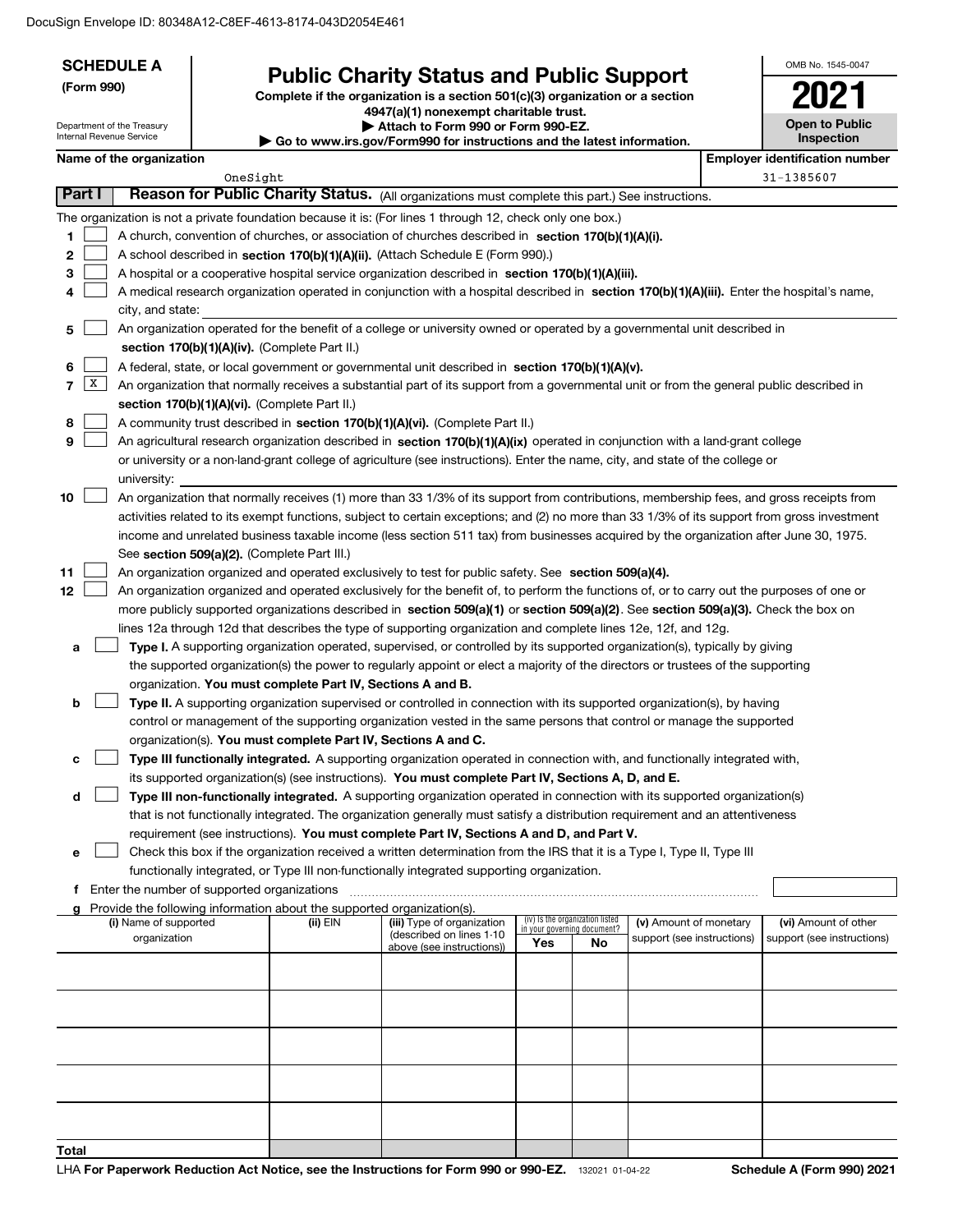|     | Schedule A (Form 990) 2021                                                                                                                                                                                                     | OneSight      |               |               |             | 31-1385607    | Page 2                        |
|-----|--------------------------------------------------------------------------------------------------------------------------------------------------------------------------------------------------------------------------------|---------------|---------------|---------------|-------------|---------------|-------------------------------|
|     | Support Schedule for Organizations Described in Sections 170(b)(1)(A)(iv) and 170(b)(1)(A)(vi)<br>Part II                                                                                                                      |               |               |               |             |               |                               |
|     | (Complete only if you checked the box on line 5, 7, or 8 of Part I or if the organization failed to qualify under Part III. If the organization                                                                                |               |               |               |             |               |                               |
|     | fails to qualify under the tests listed below, please complete Part III.)                                                                                                                                                      |               |               |               |             |               |                               |
|     | <b>Section A. Public Support</b>                                                                                                                                                                                               |               |               |               |             |               |                               |
|     | Calendar year (or fiscal year beginning in)                                                                                                                                                                                    | (a) 2017      | $(b)$ 2018    | $(c)$ 2019    | $(d)$ 2020  | (e) 2021      | (f) Total                     |
|     | 1 Gifts, grants, contributions, and                                                                                                                                                                                            |               |               |               |             |               |                               |
|     | membership fees received. (Do not                                                                                                                                                                                              |               |               |               |             |               |                               |
|     | include any "unusual grants.")                                                                                                                                                                                                 | 18, 111, 337. | 17, 106, 187. | 18, 337, 031. | 13,676,717. | 14, 327, 995. | 81,559,267.                   |
|     | 2 Tax revenues levied for the organ-                                                                                                                                                                                           |               |               |               |             |               |                               |
|     | ization's benefit and either paid to                                                                                                                                                                                           |               |               |               |             |               |                               |
|     | or expended on its behalf                                                                                                                                                                                                      |               |               |               |             |               |                               |
|     | 3 The value of services or facilities                                                                                                                                                                                          |               |               |               |             |               |                               |
|     | furnished by a governmental unit to                                                                                                                                                                                            |               |               |               |             |               |                               |
|     | the organization without charge                                                                                                                                                                                                |               |               |               |             |               |                               |
|     | 4 Total. Add lines 1 through 3                                                                                                                                                                                                 | 18, 111, 337. | 17, 106, 187. | 18, 337, 031. | 13,676,717. | 14, 327, 995. | 81,559,267.                   |
| 5.  | The portion of total contributions                                                                                                                                                                                             |               |               |               |             |               |                               |
|     | by each person (other than a                                                                                                                                                                                                   |               |               |               |             |               |                               |
|     | governmental unit or publicly                                                                                                                                                                                                  |               |               |               |             |               |                               |
|     | supported organization) included                                                                                                                                                                                               |               |               |               |             |               |                               |
|     | on line 1 that exceeds 2% of the                                                                                                                                                                                               |               |               |               |             |               |                               |
|     | amount shown on line 11,                                                                                                                                                                                                       |               |               |               |             |               |                               |
|     | column (f)                                                                                                                                                                                                                     |               |               |               |             |               | 26,962,537.                   |
|     | 6 Public support. Subtract line 5 from line 4.                                                                                                                                                                                 |               |               |               |             |               | 54, 596, 730.                 |
|     | <b>Section B. Total Support</b>                                                                                                                                                                                                |               |               |               |             |               |                               |
|     | Calendar year (or fiscal year beginning in) $\blacktriangleright$                                                                                                                                                              | (a) 2017      | (b) 2018      | $(c)$ 2019    | (d) 2020    | (e) 2021      | (f) Total                     |
|     | 7 Amounts from line 4                                                                                                                                                                                                          | 18, 111, 337. | 17, 106, 187. | 18, 337, 031. | 13,676,717. | 14, 327, 995. | 81,559,267.                   |
|     | 8 Gross income from interest,                                                                                                                                                                                                  |               |               |               |             |               |                               |
|     | dividends, payments received on                                                                                                                                                                                                |               |               |               |             |               |                               |
|     | securities loans, rents, royalties,                                                                                                                                                                                            |               |               |               |             |               |                               |
|     | and income from similar sources                                                                                                                                                                                                | 430,722.      | 450,307.      | 480,121.      | 401,985.    | 522,711.      | 2,285,846.                    |
|     | 9 Net income from unrelated business                                                                                                                                                                                           |               |               |               |             |               |                               |
|     | activities, whether or not the                                                                                                                                                                                                 |               |               |               |             |               |                               |
|     | business is regularly carried on                                                                                                                                                                                               |               |               |               |             |               |                               |
|     | 10 Other income. Do not include gain                                                                                                                                                                                           |               |               |               |             |               |                               |
|     | or loss from the sale of capital                                                                                                                                                                                               |               |               |               |             |               |                               |
|     | assets (Explain in Part VI.)                                                                                                                                                                                                   |               | 5.087.        | 102,738,      |             |               | 107,825.                      |
|     | <b>11 Total support.</b> Add lines 7 through 10                                                                                                                                                                                |               |               |               |             |               | 83,952,938.                   |
| 12  | Gross receipts from related activities, etc. (see instructions)                                                                                                                                                                |               |               |               |             | 12            |                               |
| 13. | First 5 years. If the Form 990 is for the organization's first, second, third, fourth, or fifth tax year as a section 501(c)(3)                                                                                                |               |               |               |             |               |                               |
|     | organization, check this box and stop here manufactured and announced and announced and stop here in the original contract of the contract of the original contract of the contract of the contract of the contract of the con |               |               |               |             |               |                               |
|     | Section C. Computation of Public Support Percentage                                                                                                                                                                            |               |               |               |             |               |                               |
|     |                                                                                                                                                                                                                                |               |               |               |             | 14            | 65.03<br>%                    |
|     |                                                                                                                                                                                                                                |               |               |               |             | 15            | 66.09<br>$\%$                 |
|     | 16a 33 1/3% support test - 2021. If the organization did not check the box on line 13, and line 14 is 33 1/3% or more, check this box and                                                                                      |               |               |               |             |               |                               |
|     |                                                                                                                                                                                                                                |               |               |               |             |               | $\blacktriangleright$   $X$ ] |
|     | b 33 1/3% support test - 2020. If the organization did not check a box on line 13 or 16a, and line 15 is 33 1/3% or more, check this box                                                                                       |               |               |               |             |               |                               |
|     |                                                                                                                                                                                                                                |               |               |               |             |               |                               |
|     | 17a 10% -facts-and-circumstances test - 2021. If the organization did not check a box on line 13, 16a, or 16b, and line 14 is 10% or more,                                                                                     |               |               |               |             |               |                               |
|     | and if the organization meets the facts-and-circumstances test, check this box and stop here. Explain in Part VI how the organization                                                                                          |               |               |               |             |               |                               |
|     | meets the facts-and-circumstances test. The organization qualifies as a publicly supported organization                                                                                                                        |               |               |               |             |               |                               |
|     | <b>b 10% -facts-and-circumstances test - 2020.</b> If the organization did not check a box on line 13, 16a, 16b, or 17a, and line 15 is 10% or                                                                                 |               |               |               |             |               |                               |
|     | more, and if the organization meets the facts-and-circumstances test, check this box and stop here. Explain in Part VI how the                                                                                                 |               |               |               |             |               |                               |
|     | organization meets the facts-and-circumstances test. The organization qualifies as a publicly supported organization                                                                                                           |               |               |               |             |               |                               |
|     | 18 Private foundation. If the organization did not check a box on line 13, 16a, 16b, 17a, or 17b, check this box and see instructions                                                                                          |               |               |               |             |               |                               |
|     |                                                                                                                                                                                                                                |               |               |               |             |               | Cohodulo A (Earm 000) 2024    |

**Schedule A (Form 990) 2021**

132022 01-04-22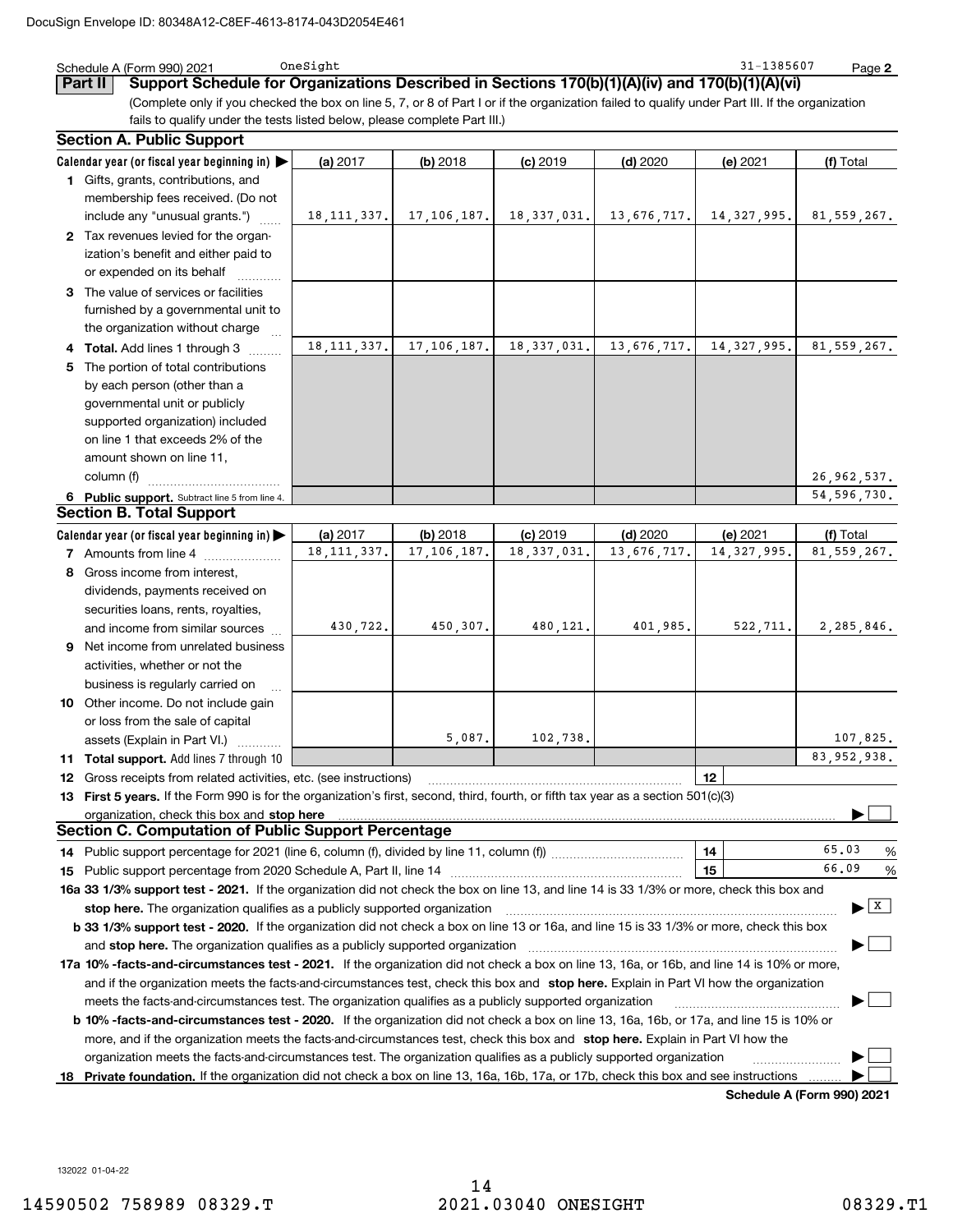Schedule A (Form 990) 2021 OneSight

|     | Support Schedule for Organizations Described in Section 509(a)(2)<br>Part III                                                                                                          |          |          |            |            |          |                            |
|-----|----------------------------------------------------------------------------------------------------------------------------------------------------------------------------------------|----------|----------|------------|------------|----------|----------------------------|
|     | (Complete only if you checked the box on line 10 of Part I or if the organization failed to qualify under Part II. If the organization fails to                                        |          |          |            |            |          |                            |
|     | qualify under the tests listed below, please complete Part II.)                                                                                                                        |          |          |            |            |          |                            |
|     | <b>Section A. Public Support</b>                                                                                                                                                       |          |          |            |            |          |                            |
|     | Calendar year (or fiscal year beginning in) $\blacktriangleright$                                                                                                                      | (a) 2017 | (b) 2018 | $(c)$ 2019 | $(d)$ 2020 | (e) 2021 | (f) Total                  |
|     | 1 Gifts, grants, contributions, and                                                                                                                                                    |          |          |            |            |          |                            |
|     | membership fees received. (Do not                                                                                                                                                      |          |          |            |            |          |                            |
|     | include any "unusual grants.")                                                                                                                                                         |          |          |            |            |          |                            |
| 2   | Gross receipts from admissions,<br>merchandise sold or services per-<br>formed, or facilities furnished in<br>any activity that is related to the<br>organization's tax-exempt purpose |          |          |            |            |          |                            |
| 3   | Gross receipts from activities that                                                                                                                                                    |          |          |            |            |          |                            |
|     | are not an unrelated trade or bus-                                                                                                                                                     |          |          |            |            |          |                            |
|     | iness under section 513                                                                                                                                                                |          |          |            |            |          |                            |
| 4   | Tax revenues levied for the organ-                                                                                                                                                     |          |          |            |            |          |                            |
|     | ization's benefit and either paid to                                                                                                                                                   |          |          |            |            |          |                            |
|     | or expended on its behalf                                                                                                                                                              |          |          |            |            |          |                            |
| 5   | The value of services or facilities                                                                                                                                                    |          |          |            |            |          |                            |
|     | furnished by a governmental unit to                                                                                                                                                    |          |          |            |            |          |                            |
|     |                                                                                                                                                                                        |          |          |            |            |          |                            |
|     | the organization without charge                                                                                                                                                        |          |          |            |            |          |                            |
| 6   | <b>Total.</b> Add lines 1 through 5                                                                                                                                                    |          |          |            |            |          |                            |
|     | 7a Amounts included on lines 1, 2, and                                                                                                                                                 |          |          |            |            |          |                            |
|     | 3 received from disqualified persons                                                                                                                                                   |          |          |            |            |          |                            |
|     | <b>b</b> Amounts included on lines 2 and 3 received<br>from other than disqualified persons that<br>exceed the greater of \$5,000 or 1% of the<br>amount on line 13 for the year       |          |          |            |            |          |                            |
|     | c Add lines 7a and 7b                                                                                                                                                                  |          |          |            |            |          |                            |
|     | 8 Public support. (Subtract line 7c from line 6.)                                                                                                                                      |          |          |            |            |          |                            |
|     | <b>Section B. Total Support</b>                                                                                                                                                        |          |          |            |            |          |                            |
|     | Calendar year (or fiscal year beginning in) $\blacktriangleright$                                                                                                                      | (a) 2017 | (b) 2018 | $(c)$ 2019 | $(d)$ 2020 | (e) 2021 | (f) Total                  |
|     | 9 Amounts from line 6                                                                                                                                                                  |          |          |            |            |          |                            |
|     | 10a Gross income from interest,<br>dividends, payments received on<br>securities loans, rents, royalties,<br>and income from similar sources                                           |          |          |            |            |          |                            |
|     | <b>b</b> Unrelated business taxable income                                                                                                                                             |          |          |            |            |          |                            |
|     | (less section 511 taxes) from businesses                                                                                                                                               |          |          |            |            |          |                            |
|     | acquired after June 30, 1975<br>.                                                                                                                                                      |          |          |            |            |          |                            |
|     | c Add lines 10a and 10b                                                                                                                                                                |          |          |            |            |          |                            |
|     | <b>11</b> Net income from unrelated business<br>activities not included on line 10b,<br>whether or not the business is<br>regularly carried on                                         |          |          |            |            |          |                            |
|     | <b>12</b> Other income. Do not include gain<br>or loss from the sale of capital<br>assets (Explain in Part VI.)                                                                        |          |          |            |            |          |                            |
|     | <b>13</b> Total support. (Add lines 9, 10c, 11, and 12.)                                                                                                                               |          |          |            |            |          |                            |
|     | 14 First 5 years. If the Form 990 is for the organization's first, second, third, fourth, or fifth tax year as a section 501(c)(3) organization,                                       |          |          |            |            |          |                            |
|     |                                                                                                                                                                                        |          |          |            |            |          |                            |
|     | <b>Section C. Computation of Public Support Percentage</b>                                                                                                                             |          |          |            |            |          |                            |
| 15. | Public support percentage for 2021 (line 8, column (f), divided by line 13, column (f) [11] [11] [11] [11] [11                                                                         |          |          |            |            | 15       | %                          |
| 16  | Public support percentage from 2020 Schedule A, Part III, line 15                                                                                                                      |          |          |            |            | 16       | %                          |
|     | Section D. Computation of Investment Income Percentage                                                                                                                                 |          |          |            |            |          |                            |
| 17  |                                                                                                                                                                                        |          |          |            |            | 17       | %                          |
| 18  | Investment income percentage from 2020 Schedule A, Part III, line 17                                                                                                                   |          |          |            |            | 18       | %                          |
|     | 19a 33 1/3% support tests - 2021. If the organization did not check the box on line 14, and line 15 is more than 33 1/3%, and line 17 is not                                           |          |          |            |            |          |                            |
|     |                                                                                                                                                                                        |          |          |            |            |          |                            |
|     | more than 33 1/3%, check this box and stop here. The organization qualifies as a publicly supported organization                                                                       |          |          |            |            |          |                            |
|     | <b>b 33 1/3% support tests - 2020.</b> If the organization did not check a box on line 14 or line 19a, and line 16 is more than 33 1/3%, and                                           |          |          |            |            |          |                            |
|     | line 18 is not more than 33 1/3%, check this box and stop here. The organization qualifies as a publicly supported organization                                                        |          |          |            |            |          |                            |
|     |                                                                                                                                                                                        |          |          |            |            |          |                            |
| 20  | Private foundation. If the organization did not check a box on line 14, 19a, or 19b, check this box and see instructions<br>132023 01-04-22                                            |          |          |            |            |          | Schedule A (Form 990) 2021 |

**3**

OneSight 31-1385607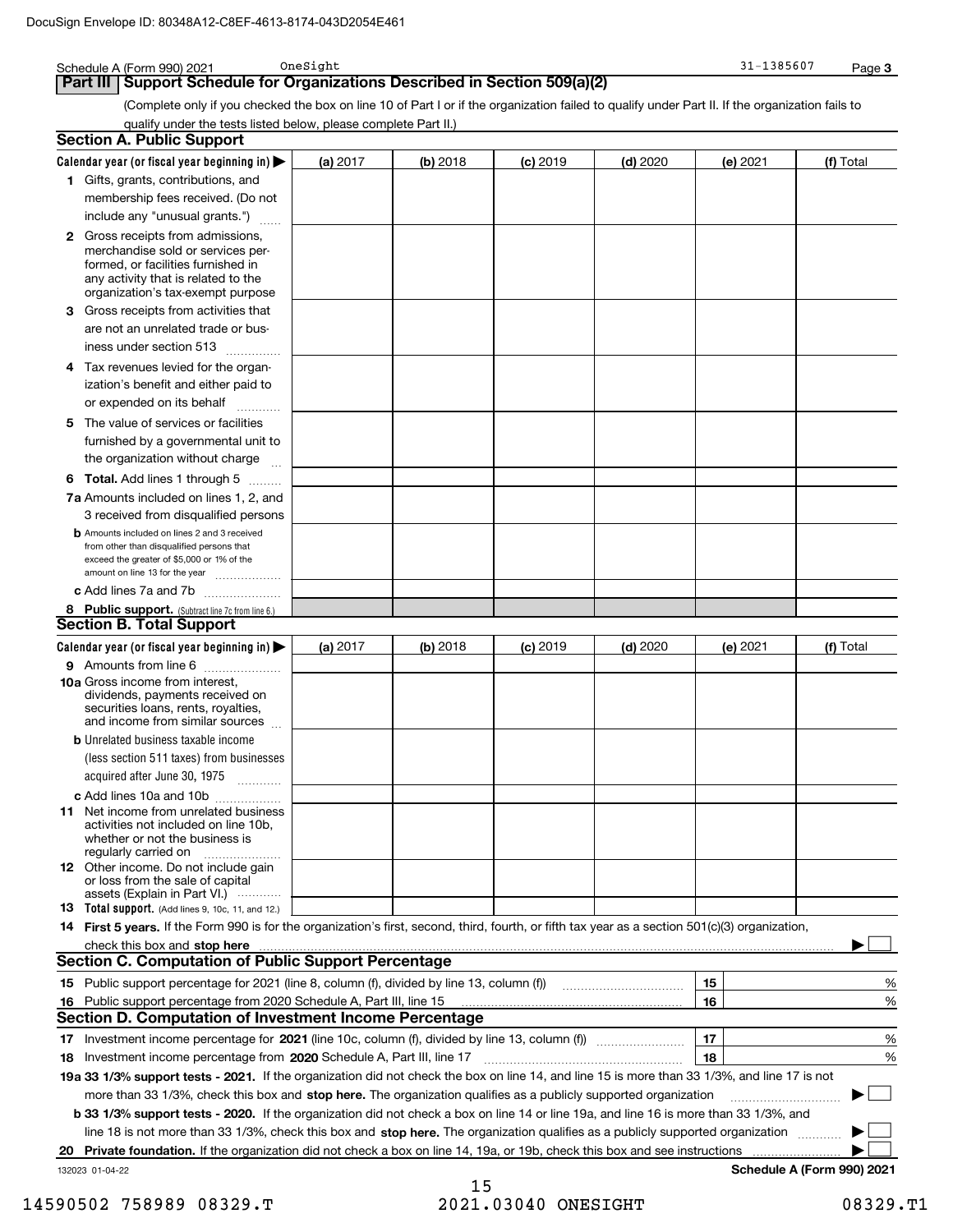|              | OneSight<br>Schedule A (Form 990) 2021                                                                                       | 31-1385607 |     | Page 4 |
|--------------|------------------------------------------------------------------------------------------------------------------------------|------------|-----|--------|
|              | <b>Part IV</b><br><b>Supporting Organizations</b>                                                                            |            |     |        |
|              | (Complete only if you checked a box in line 12 on Part I. If you checked box 12a, Part I, complete Sections A                |            |     |        |
|              | and B. If you checked box 12b, Part I, complete Sections A and C. If you checked box 12c, Part I, complete                   |            |     |        |
|              | Sections A, D, and E. If you checked box 12d, Part I, complete Sections A and D, and complete Part V.)                       |            |     |        |
|              | <b>Section A. All Supporting Organizations</b>                                                                               |            |     |        |
|              |                                                                                                                              |            | Yes | No     |
| 1.           | Are all of the organization's supported organizations listed by name in the organization's governing                         |            |     |        |
|              | documents? If "No," describe in Part VI how the supported organizations are designated. If designated by                     |            |     |        |
|              | class or purpose, describe the designation. If historic and continuing relationship, explain.                                | 1          |     |        |
| $\mathbf{2}$ | Did the organization have any supported organization that does not have an IRS determination of status                       |            |     |        |
|              | under section 509(a)(1) or (2)? If "Yes," explain in Part VI how the organization determined that the supported              |            |     |        |
|              | organization was described in section 509(a)(1) or (2).                                                                      | 2          |     |        |
|              | 3a Did the organization have a supported organization described in section 501(c)(4), (5), or (6)? If "Yes," answer          |            |     |        |
|              | lines 3b and 3c below.                                                                                                       | За         |     |        |
|              | <b>b</b> Did the organization confirm that each supported organization qualified under section $501(c)(4)$ , (5), or (6) and |            |     |        |
|              | satisfied the public support tests under section 509(a)(2)? If "Yes," describe in Part VI when and how the                   |            |     |        |
|              | organization made the determination.                                                                                         | Зb         |     |        |
|              | c Did the organization ensure that all support to such organizations was used exclusively for section $170(c)(2)(B)$         |            |     |        |
|              | purposes? If "Yes," explain in Part VI what controls the organization put in place to ensure such use.                       | Зс         |     |        |
|              | 4a Was any supported organization not organized in the United States ("foreign supported organization")? If                  |            |     |        |
|              | "Yes," and if you checked box 12a or 12b in Part I, answer lines 4b and 4c below.                                            | 4a         |     |        |
|              | <b>b</b> Did the organization have ultimate control and discretion in deciding whether to make grants to the foreign         |            |     |        |
|              | supported organization? If "Yes," describe in Part VI how the organization had such control and discretion                   |            |     |        |
|              | despite being controlled or supervised by or in connection with its supported organizations.                                 | 4b         |     |        |
|              | c Did the organization support any foreign supported organization that does not have an IRS determination                    |            |     |        |
|              | under sections 501(c)(3) and 509(a)(1) or (2)? If "Yes," explain in Part VI what controls the organization used              |            |     |        |
|              | to ensure that all support to the foreign supported organization was used exclusively for section 170(c)(2)(B)               |            |     |        |
|              | purposes.                                                                                                                    | 4c         |     |        |
|              | 5a Did the organization add, substitute, or remove any supported organizations during the tax year? If "Yes."                |            |     |        |
|              | answer lines 5b and 5c below (if applicable). Also, provide detail in Part VI, including (i) the names and EIN               |            |     |        |
|              | numbers of the supported organizations added, substituted, or removed; (ii) the reasons for each such action;                |            |     |        |
|              | (iii) the authority under the organization's organizing document authorizing such action; and (iv) how the action            |            |     |        |
|              | was accomplished (such as by amendment to the organizing document).                                                          | 5a         |     |        |
|              | <b>b</b> Type I or Type II only. Was any added or substituted supported organization part of a class already                 |            |     |        |
|              | designated in the organization's organizing document?                                                                        | 5b         |     |        |
|              | Substitutions only. Was the substitution the result of an event beyond the organization's control?                           | 5c         |     |        |
|              | Did the organization provide support (whether in the form of grants or the provision of services or facilities) to           |            |     |        |
|              | anyone other than (i) its supported organizations, (ii) individuals that are part of the charitable class                    |            |     |        |
|              | benefited by one or more of its supported organizations, or (iii) other supporting organizations that also                   |            |     |        |
|              | support or benefit one or more of the filing organization's supported organizations? If "Yes," provide detail in             |            |     |        |
|              | Part VI.                                                                                                                     | 6          |     |        |
| 7            | Did the organization provide a grant, loan, compensation, or other similar payment to a substantial contributor              |            |     |        |
|              | (as defined in section 4958(c)(3)(C)), a family member of a substantial contributor, or a 35% controlled entity with         |            |     |        |
|              | regard to a substantial contributor? If "Yes," complete Part I of Schedule L (Form 990).                                     | 7          |     |        |
| 8            | Did the organization make a loan to a disqualified person (as defined in section 4958) not described on line 7?              |            |     |        |
|              | If "Yes," complete Part I of Schedule L (Form 990).                                                                          | 8          |     |        |
|              | 9a Was the organization controlled directly or indirectly at any time during the tax year by one or more                     |            |     |        |
|              | disqualified persons, as defined in section 4946 (other than foundation managers and organizations described                 |            |     |        |
|              | in section 509(a)(1) or (2))? If "Yes," provide detail in Part VI.                                                           | 9а         |     |        |
|              | b Did one or more disqualified persons (as defined on line 9a) hold a controlling interest in any entity in which            |            |     |        |
|              | the supporting organization had an interest? If "Yes," provide detail in Part VI.                                            | 9b         |     |        |
|              | c Did a disqualified person (as defined on line 9a) have an ownership interest in, or derive any personal benefit            |            |     |        |
|              | from, assets in which the supporting organization also had an interest? If "Yes," provide detail in Part VI.                 | 9c         |     |        |
|              |                                                                                                                              |            |     |        |

**10a** Was the organization subject to the excess business holdings rules of section 4943 because of section supporting organizations)? If "Yes," answer line 10b below. 4943(f) (regarding certain Type II supporting organizations, and all Type III non-functionally integrated

**b** Did the organization have any excess business holdings in the tax year? (Use Schedule C, Form 4720, to *determine whether the organization had excess business holdings.)*

132024 01-04-21

**10a**

**10b**

**Schedule A (Form 990) 2021**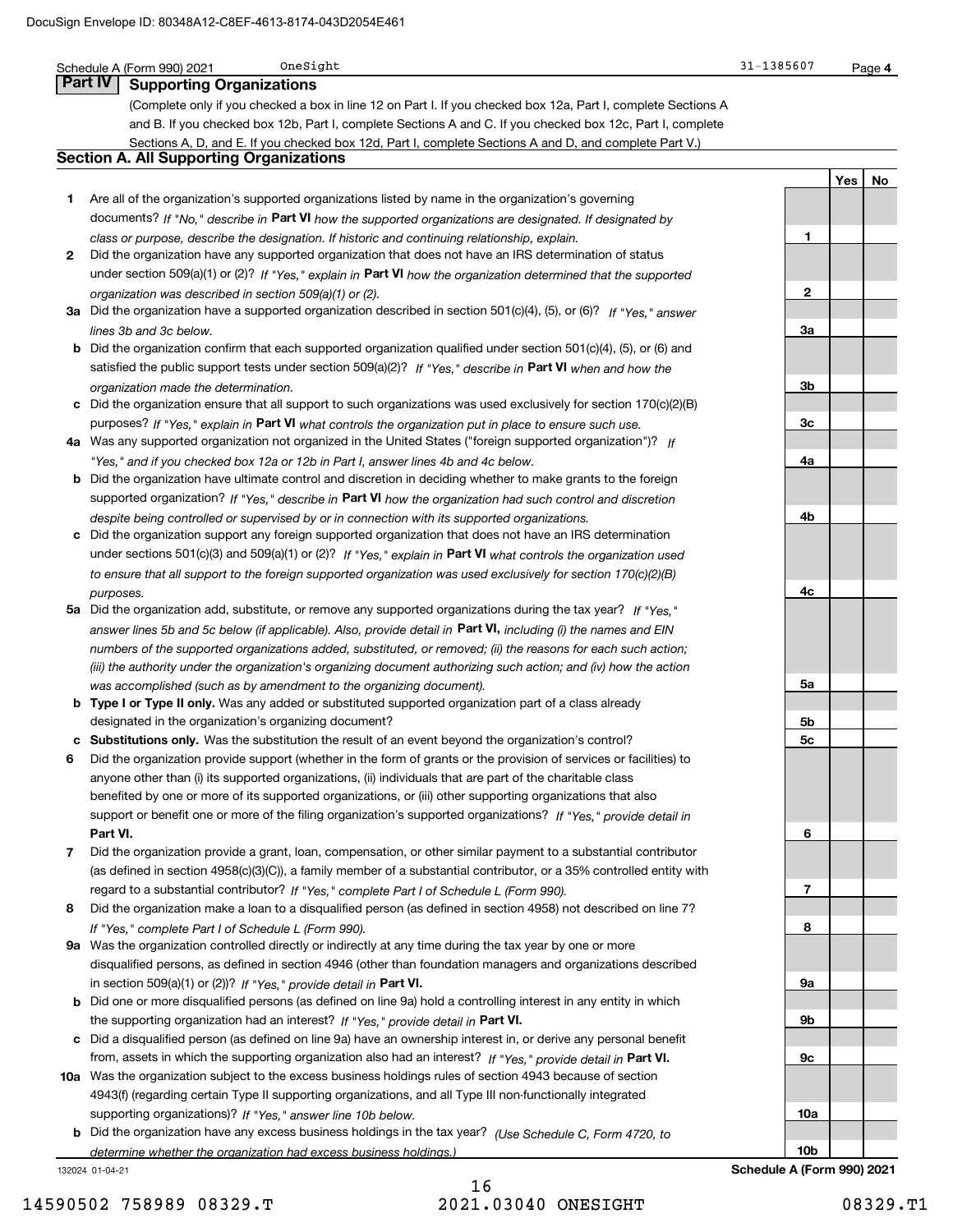|              | OneSight<br>Schedule A (Form 990) 2021                                                                                                                                                                                                                    | 31-1385607                 |      | Page 5 |
|--------------|-----------------------------------------------------------------------------------------------------------------------------------------------------------------------------------------------------------------------------------------------------------|----------------------------|------|--------|
|              | <b>Supporting Organizations (continued)</b><br><b>Part IV</b>                                                                                                                                                                                             |                            |      |        |
|              |                                                                                                                                                                                                                                                           |                            | Yes  | No     |
| 11           | Has the organization accepted a gift or contribution from any of the following persons?                                                                                                                                                                   |                            |      |        |
|              | a A person who directly or indirectly controls, either alone or together with persons described on lines 11b and                                                                                                                                          |                            |      |        |
|              | 11c below, the governing body of a supported organization?<br><b>b</b> A family member of a person described on line 11a above?                                                                                                                           | 11a<br>11 <sub>b</sub>     |      |        |
|              | c A 35% controlled entity of a person described on line 11a or 11b above? If "Yes" to line 11a, 11b, or 11c, provide                                                                                                                                      |                            |      |        |
|              | detail in Part VI.                                                                                                                                                                                                                                        | 11c                        |      |        |
|              | <b>Section B. Type I Supporting Organizations</b>                                                                                                                                                                                                         |                            |      |        |
|              |                                                                                                                                                                                                                                                           |                            | Yes  | No     |
| 1            | Did the governing body, members of the governing body, officers acting in their official capacity, or membership of one or                                                                                                                                |                            |      |        |
|              | more supported organizations have the power to regularly appoint or elect at least a majority of the organization's officers,                                                                                                                             |                            |      |        |
|              | directors, or trustees at all times during the tax year? If "No," describe in Part VI how the supported organization(s)<br>effectively operated, supervised, or controlled the organization's activities. If the organization had more than one supported |                            |      |        |
|              | organization, describe how the powers to appoint and/or remove officers, directors, or trustees were allocated among the                                                                                                                                  |                            |      |        |
|              | supported organizations and what conditions or restrictions, if any, applied to such powers during the tax year.                                                                                                                                          | 1                          |      |        |
| $\mathbf{2}$ | Did the organization operate for the benefit of any supported organization other than the supported<br>organization(s) that operated, supervised, or controlled the supporting organization? If "Yes," explain in                                         |                            |      |        |
|              | Part VI how providing such benefit carried out the purposes of the supported organization(s) that operated,                                                                                                                                               |                            |      |        |
|              | supervised, or controlled the supporting organization.                                                                                                                                                                                                    | $\mathbf{2}$               |      |        |
|              | <b>Section C. Type II Supporting Organizations</b>                                                                                                                                                                                                        |                            |      |        |
|              |                                                                                                                                                                                                                                                           |                            | Yes  | No     |
| 1            | Were a majority of the organization's directors or trustees during the tax year also a majority of the directors                                                                                                                                          |                            |      |        |
|              | or trustees of each of the organization's supported organization(s)? If "No," describe in Part VI how control                                                                                                                                             |                            |      |        |
|              | or management of the supporting organization was vested in the same persons that controlled or managed                                                                                                                                                    |                            |      |        |
|              | the supported organization(s).<br><b>Section D. All Type III Supporting Organizations</b>                                                                                                                                                                 | 1                          |      |        |
|              |                                                                                                                                                                                                                                                           |                            |      |        |
| 1            | Did the organization provide to each of its supported organizations, by the last day of the fifth month of the                                                                                                                                            |                            | Yes  | No     |
|              | organization's tax year, (i) a written notice describing the type and amount of support provided during the prior tax                                                                                                                                     |                            |      |        |
|              | year, (ii) a copy of the Form 990 that was most recently filed as of the date of notification, and (iii) copies of the                                                                                                                                    |                            |      |        |
|              | organization's governing documents in effect on the date of notification, to the extent not previously provided?                                                                                                                                          | 1                          |      |        |
| 2            | Were any of the organization's officers, directors, or trustees either (i) appointed or elected by the supported                                                                                                                                          |                            |      |        |
|              | organization(s) or (ii) serving on the governing body of a supported organization? If "No," explain in Part VI how                                                                                                                                        |                            |      |        |
|              | the organization maintained a close and continuous working relationship with the supported organization(s).                                                                                                                                               | $\mathbf{2}$               |      |        |
| 3            | By reason of the relationship described on line 2, above, did the organization's supported organizations have a                                                                                                                                           |                            |      |        |
|              | significant voice in the organization's investment policies and in directing the use of the organization's                                                                                                                                                |                            |      |        |
|              | income or assets at all times during the tax year? If "Yes," describe in Part VI the role the organization's<br>supported organizations played in this regard.                                                                                            | 3                          |      |        |
|              | Section E. Type III Functionally Integrated Supporting Organizations                                                                                                                                                                                      |                            |      |        |
| 1            | Check the box next to the method that the organization used to satisfy the Integral Part Test during the year (see instructions).                                                                                                                         |                            |      |        |
| a            | The organization satisfied the Activities Test. Complete line 2 below.                                                                                                                                                                                    |                            |      |        |
| b            | The organization is the parent of each of its supported organizations. Complete line 3 below.                                                                                                                                                             |                            |      |        |
| с            | The organization supported a governmental entity. Describe in Part VI how you supported a governmental entity (see instructions).                                                                                                                         |                            |      |        |
| 2            | Activities Test. Answer lines 2a and 2b below.                                                                                                                                                                                                            |                            | Yes∣ | No     |
| а            | Did substantially all of the organization's activities during the tax year directly further the exempt purposes of                                                                                                                                        |                            |      |        |
|              | the supported organization(s) to which the organization was responsive? If "Yes," then in Part VI identify                                                                                                                                                |                            |      |        |
|              | those supported organizations and explain how these activities directly furthered their exempt purposes,<br>how the organization was responsive to those supported organizations, and how the organization determined                                     |                            |      |        |
|              | that these activities constituted substantially all of its activities.                                                                                                                                                                                    | 2a                         |      |        |
| b            | Did the activities described on line 2a, above, constitute activities that, but for the organization's involvement,                                                                                                                                       |                            |      |        |
|              | one or more of the organization's supported organization(s) would have been engaged in? If "Yes," explain in                                                                                                                                              |                            |      |        |
|              | Part VI the reasons for the organization's position that its supported organization(s) would have engaged in                                                                                                                                              |                            |      |        |
|              | these activities but for the organization's involvement.                                                                                                                                                                                                  | 2 <sub>b</sub>             |      |        |
| 3            | Parent of Supported Organizations. Answer lines 3a and 3b below.                                                                                                                                                                                          |                            |      |        |
| a            | Did the organization have the power to regularly appoint or elect a majority of the officers, directors, or                                                                                                                                               |                            |      |        |
|              | trustees of each of the supported organizations? If "Yes" or "No" provide details in Part VI.                                                                                                                                                             | 3a                         |      |        |
|              | <b>b</b> Did the organization exercise a substantial degree of direction over the policies, programs, and activities of each<br>of its supported organizations? If "Yes." describe in Part VI the role played by the organization in this regard.         | 3 <sub>b</sub>             |      |        |
|              | 132025 01-04-22                                                                                                                                                                                                                                           | Schedule A (Form 990) 2021 |      |        |

## 17 14590502 758989 08329.T 2021.03040 ONESIGHT 08329.T1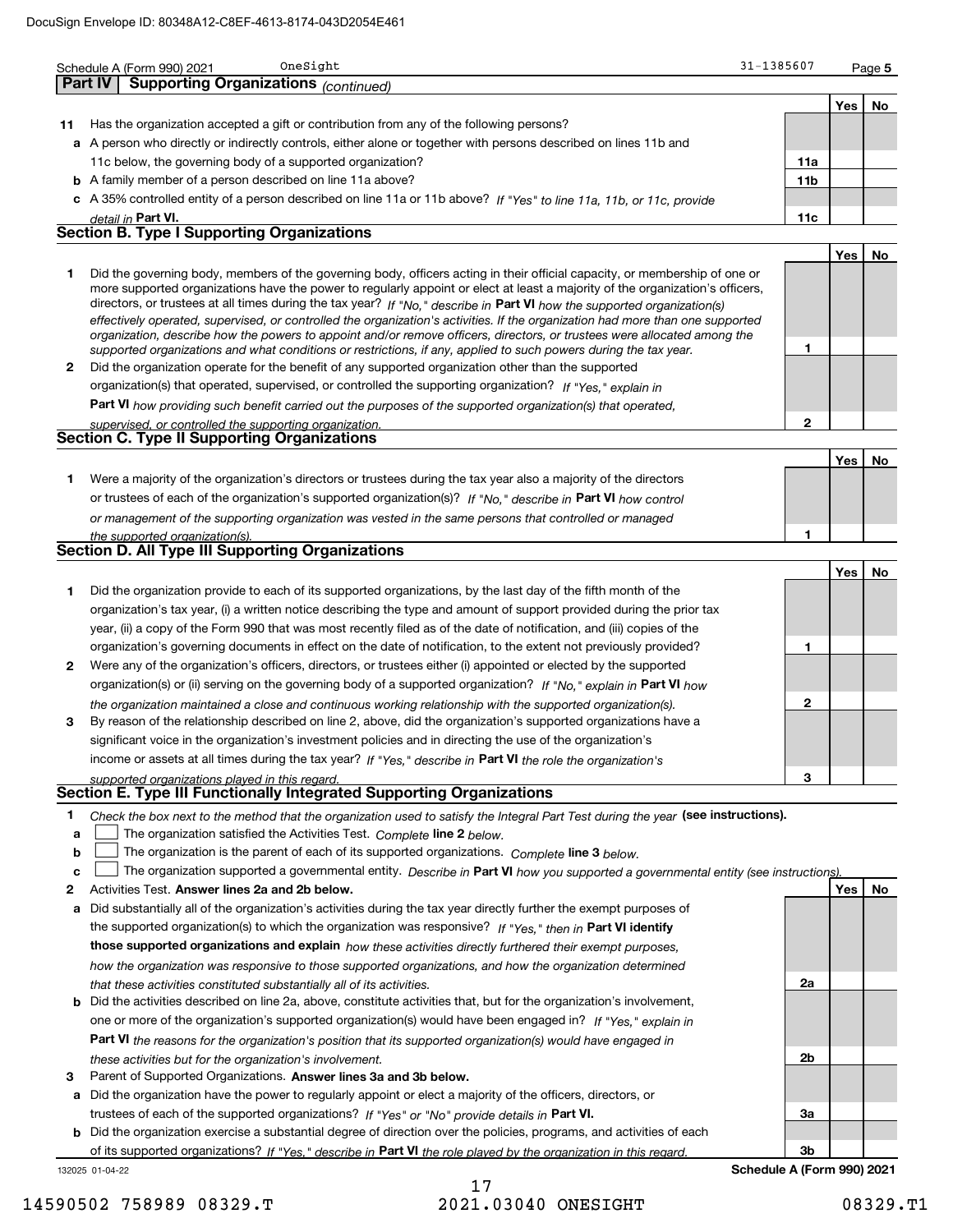|                | OneSight<br>Schedule A (Form 990) 2021                                                                                                         |                | 31-1385607<br>Page 6 |                                |
|----------------|------------------------------------------------------------------------------------------------------------------------------------------------|----------------|----------------------|--------------------------------|
|                | Type III Non-Functionally Integrated 509(a)(3) Supporting Organizations<br><b>Part V</b>                                                       |                |                      |                                |
| 1              | Check here if the organization satisfied the Integral Part Test as a qualifying trust on Nov. 20, 1970 (explain in Part VI). See instructions. |                |                      |                                |
|                | All other Type III non-functionally integrated supporting organizations must complete Sections A through E.                                    |                |                      |                                |
|                | Section A - Adjusted Net Income                                                                                                                |                | (A) Prior Year       | (B) Current Year<br>(optional) |
| 1              | Net short-term capital gain                                                                                                                    | 1              |                      |                                |
| 2              | Recoveries of prior-year distributions                                                                                                         | $\mathbf{2}$   |                      |                                |
| 3              | Other gross income (see instructions)                                                                                                          | 3              |                      |                                |
| 4              | Add lines 1 through 3.                                                                                                                         | 4              |                      |                                |
| 5              | Depreciation and depletion                                                                                                                     | 5              |                      |                                |
| 6              | Portion of operating expenses paid or incurred for production or                                                                               |                |                      |                                |
|                | collection of gross income or for management, conservation, or                                                                                 |                |                      |                                |
|                | maintenance of property held for production of income (see instructions)                                                                       | 6              |                      |                                |
| 7              | Other expenses (see instructions)                                                                                                              | $\overline{7}$ |                      |                                |
| 8              | <b>Adjusted Net Income</b> (subtract lines 5, 6, and 7 from line 4)                                                                            | 8              |                      |                                |
|                | <b>Section B - Minimum Asset Amount</b>                                                                                                        |                | (A) Prior Year       | (B) Current Year<br>(optional) |
| 1              | Aggregate fair market value of all non-exempt-use assets (see                                                                                  |                |                      |                                |
|                | instructions for short tax year or assets held for part of year):                                                                              |                |                      |                                |
|                | <b>a</b> Average monthly value of securities                                                                                                   | 1a             |                      |                                |
|                | <b>b</b> Average monthly cash balances                                                                                                         | 1b             |                      |                                |
|                | c Fair market value of other non-exempt-use assets                                                                                             | 1c             |                      |                                |
|                | <b>d</b> Total (add lines 1a, 1b, and 1c)                                                                                                      | 1d             |                      |                                |
|                | e Discount claimed for blockage or other factors                                                                                               |                |                      |                                |
|                | (explain in detail in Part VI):                                                                                                                |                |                      |                                |
| 2              | Acquisition indebtedness applicable to non-exempt-use assets                                                                                   | $\mathbf{2}$   |                      |                                |
| З.             | Subtract line 2 from line 1d.                                                                                                                  | 3              |                      |                                |
| 4              | Cash deemed held for exempt use. Enter 0.015 of line 3 (for greater amount,                                                                    |                |                      |                                |
|                | see instructions).                                                                                                                             | 4              |                      |                                |
| 5              | Net value of non-exempt-use assets (subtract line 4 from line 3)                                                                               | 5              |                      |                                |
| 6              | Multiply line 5 by 0.035.                                                                                                                      | 6              |                      |                                |
| 7              | Recoveries of prior-year distributions                                                                                                         | $\overline{7}$ |                      |                                |
| 8              | Minimum Asset Amount (add line 7 to line 6)                                                                                                    | 8              |                      |                                |
|                | <b>Section C - Distributable Amount</b>                                                                                                        |                |                      | <b>Current Year</b>            |
| 1.             | Adjusted net income for prior year (from Section A, line 8, column A)                                                                          | 1              |                      |                                |
| 2              | Enter 0.85 of line 1.                                                                                                                          | 2              |                      |                                |
| 3              | Minimum asset amount for prior year (from Section B, line 8, column A)                                                                         | 3              |                      |                                |
| 4              | Enter greater of line 2 or line 3.                                                                                                             | 4              |                      |                                |
| 5              | Income tax imposed in prior year                                                                                                               | 5              |                      |                                |
| 6              | <b>Distributable Amount.</b> Subtract line 5 from line 4, unless subject to                                                                    |                |                      |                                |
|                | emergency temporary reduction (see instructions)                                                                                               | 6              |                      |                                |
| $\overline{7}$ | Check here if the current year is the organization's first as a non-functionally integrated Type III supporting organization (see              |                |                      |                                |

instructions).

**Schedule A (Form 990) 2021**

132026 01-04-22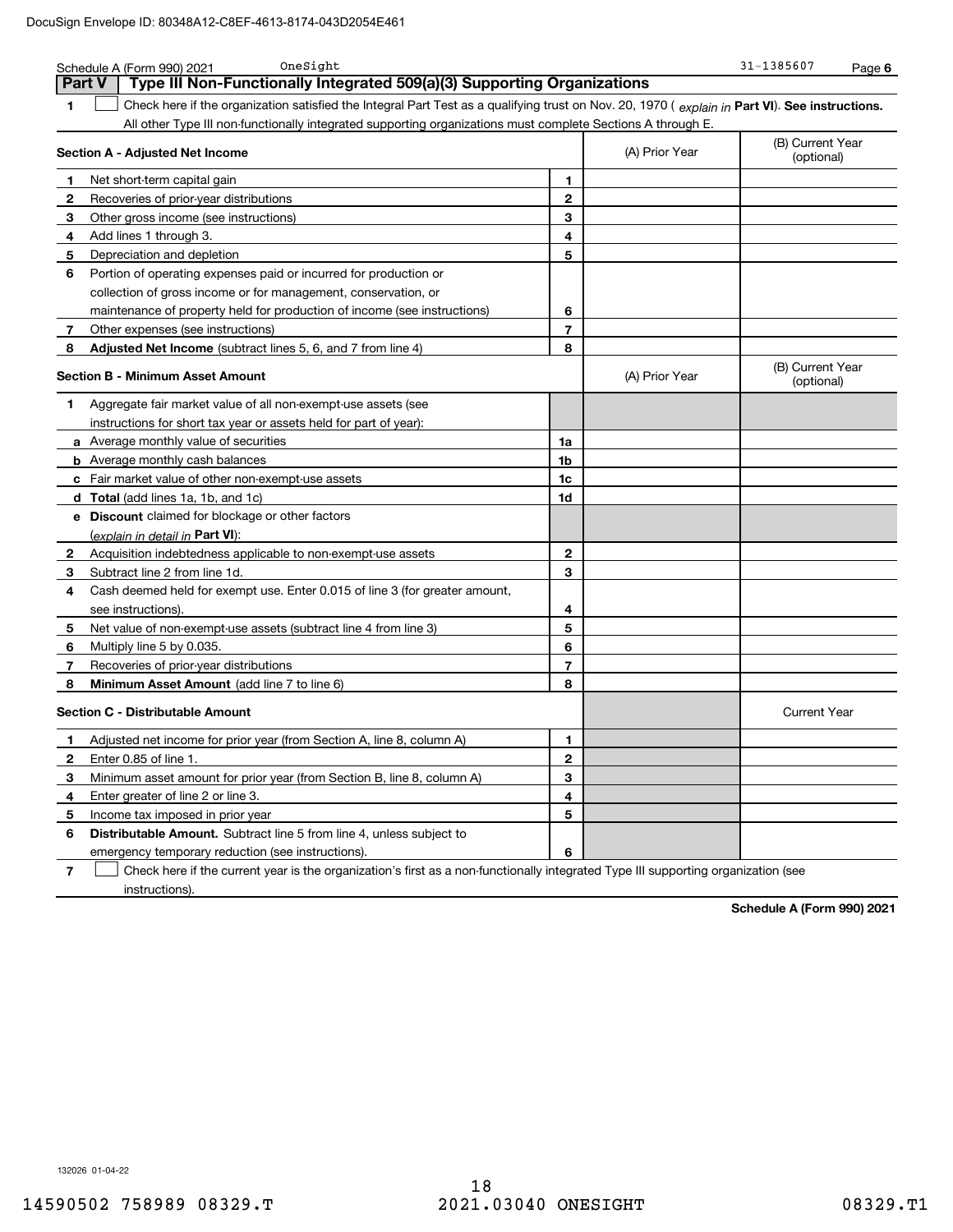|               | OneSight<br>Schedule A (Form 990) 2021                                                                                                                |  |             |                | 31-1385607                                       | Page 7 |
|---------------|-------------------------------------------------------------------------------------------------------------------------------------------------------|--|-------------|----------------|--------------------------------------------------|--------|
| <b>Part V</b> | Type III Non-Functionally Integrated 509(a)(3) Supporting Organizations                                                                               |  | (continued) |                |                                                  |        |
|               | <b>Section D - Distributions</b>                                                                                                                      |  |             |                | <b>Current Year</b>                              |        |
| 1             | Amounts paid to supported organizations to accomplish exempt purposes                                                                                 |  |             | 1              |                                                  |        |
| 2             | Amounts paid to perform activity that directly furthers exempt purposes of supported                                                                  |  |             |                |                                                  |        |
|               | organizations, in excess of income from activity                                                                                                      |  |             | $\mathbf{2}$   |                                                  |        |
| 3             | Administrative expenses paid to accomplish exempt purposes of supported organizations                                                                 |  |             | 3              |                                                  |        |
| 4             | Amounts paid to acquire exempt-use assets                                                                                                             |  |             | 4              |                                                  |        |
| 5             | Qualified set-aside amounts (prior IRS approval required - provide details in Part VI)                                                                |  |             | 5              |                                                  |        |
| 6             | Other distributions ( <i>describe in</i> Part VI). See instructions.                                                                                  |  |             | 6              |                                                  |        |
| 7             | <b>Total annual distributions.</b> Add lines 1 through 6.                                                                                             |  |             | $\overline{7}$ |                                                  |        |
| 8             | Distributions to attentive supported organizations to which the organization is responsive                                                            |  |             |                |                                                  |        |
|               | (provide details in Part VI). See instructions.                                                                                                       |  |             | 8              |                                                  |        |
| 9             | Distributable amount for 2021 from Section C, line 6                                                                                                  |  |             | 9              |                                                  |        |
| 10            | Line 8 amount divided by line 9 amount                                                                                                                |  |             | 10             |                                                  |        |
|               | (i)<br>(ii)<br><b>Underdistributions</b><br><b>Excess Distributions</b><br><b>Section E - Distribution Allocations</b> (see instructions)<br>Pre-2021 |  |             |                | (iii)<br><b>Distributable</b><br>Amount for 2021 |        |
| 1             | Distributable amount for 2021 from Section C, line 6                                                                                                  |  |             |                |                                                  |        |
| $\mathbf{2}$  | Underdistributions, if any, for years prior to 2021 (reason-                                                                                          |  |             |                |                                                  |        |
|               | able cause required - explain in Part VI). See instructions.                                                                                          |  |             |                |                                                  |        |
| 3             | Excess distributions carryover, if any, to 2021                                                                                                       |  |             |                |                                                  |        |
|               | <b>a</b> From 2016                                                                                                                                    |  |             |                |                                                  |        |
|               | <b>b</b> From 2017                                                                                                                                    |  |             |                |                                                  |        |
|               | $c$ From 2018                                                                                                                                         |  |             |                |                                                  |        |
|               | d From 2019                                                                                                                                           |  |             |                |                                                  |        |
|               | e From 2020                                                                                                                                           |  |             |                |                                                  |        |
|               | f Total of lines 3a through 3e                                                                                                                        |  |             |                |                                                  |        |
|               | g Applied to underdistributions of prior years                                                                                                        |  |             |                |                                                  |        |
|               | <b>h</b> Applied to 2021 distributable amount                                                                                                         |  |             |                |                                                  |        |
| Ι.            | Carryover from 2016 not applied (see instructions)                                                                                                    |  |             |                |                                                  |        |
|               | Remainder. Subtract lines 3g, 3h, and 3i from line 3f.                                                                                                |  |             |                |                                                  |        |
| 4             | Distributions for 2021 from Section D,                                                                                                                |  |             |                |                                                  |        |
|               | \$<br>line $7:$                                                                                                                                       |  |             |                |                                                  |        |
|               | <b>a</b> Applied to underdistributions of prior years                                                                                                 |  |             |                |                                                  |        |
|               | <b>b</b> Applied to 2021 distributable amount                                                                                                         |  |             |                |                                                  |        |
|               | <b>c</b> Remainder. Subtract lines 4a and 4b from line 4.                                                                                             |  |             |                |                                                  |        |
| 5             | Remaining underdistributions for years prior to 2021, if                                                                                              |  |             |                |                                                  |        |
|               | any. Subtract lines 3g and 4a from line 2. For result greater                                                                                         |  |             |                |                                                  |        |
|               | than zero, explain in Part VI. See instructions.                                                                                                      |  |             |                |                                                  |        |
| 6             | Remaining underdistributions for 2021. Subtract lines 3h                                                                                              |  |             |                |                                                  |        |
|               | and 4b from line 1. For result greater than zero, explain in                                                                                          |  |             |                |                                                  |        |
|               | Part VI. See instructions.                                                                                                                            |  |             |                |                                                  |        |
| 7             | Excess distributions carryover to 2022. Add lines 3j<br>and 4c.                                                                                       |  |             |                |                                                  |        |
| 8             | Breakdown of line 7:                                                                                                                                  |  |             |                |                                                  |        |
|               |                                                                                                                                                       |  |             |                |                                                  |        |
|               | a Excess from 2017                                                                                                                                    |  |             |                |                                                  |        |
|               | <b>b</b> Excess from 2018                                                                                                                             |  |             |                |                                                  |        |
|               | c Excess from 2019                                                                                                                                    |  |             |                |                                                  |        |
|               | d Excess from 2020                                                                                                                                    |  |             |                |                                                  |        |
|               | e Excess from 2021                                                                                                                                    |  |             |                |                                                  |        |

**Schedule A (Form 990) 2021**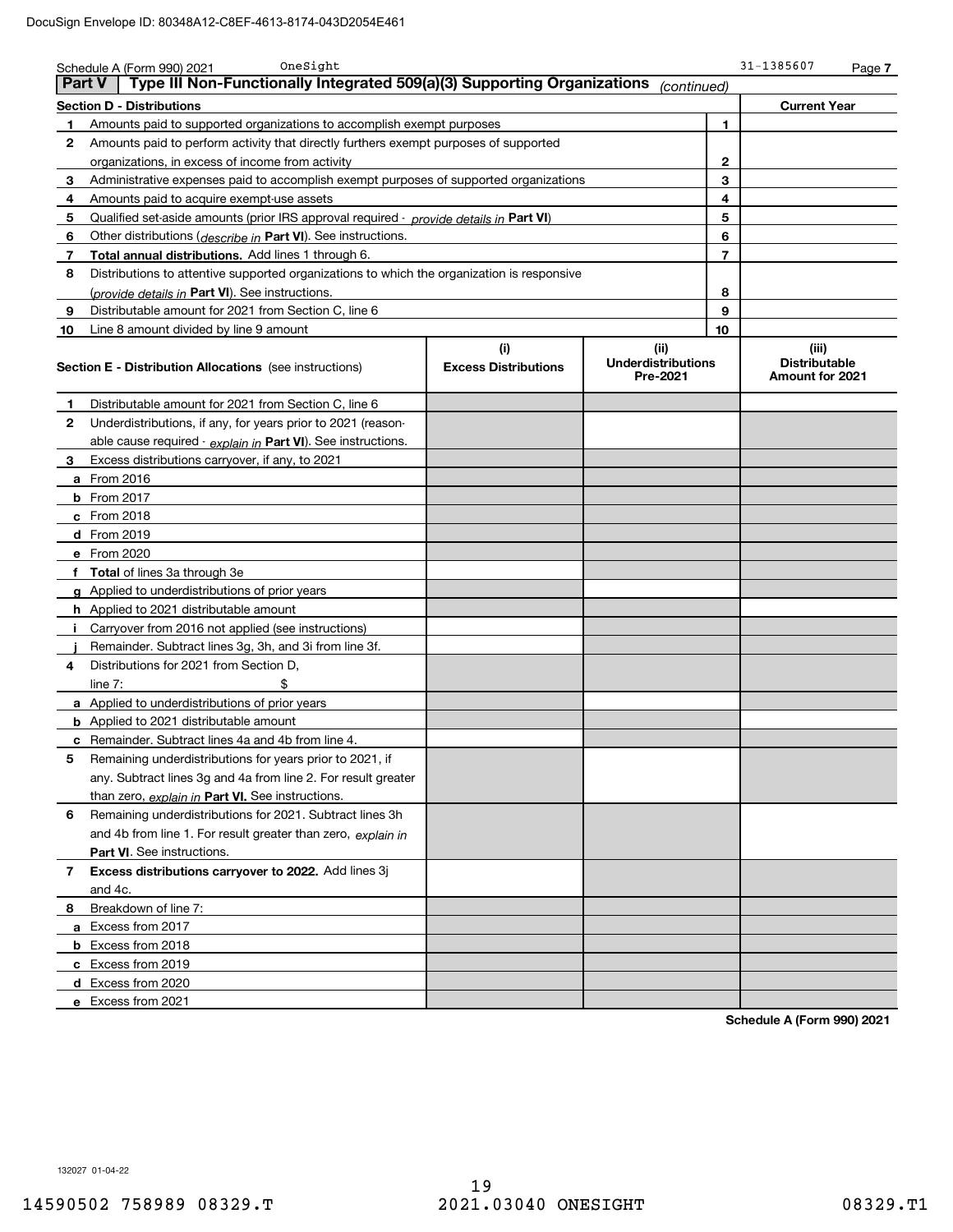| Schedule A (Form 990) 2021            | On e Sight                                                                                                                                                                                                                                                                                                                                                                                                                                                                                                                                                           | 31-1385607<br>Page 8       |
|---------------------------------------|----------------------------------------------------------------------------------------------------------------------------------------------------------------------------------------------------------------------------------------------------------------------------------------------------------------------------------------------------------------------------------------------------------------------------------------------------------------------------------------------------------------------------------------------------------------------|----------------------------|
| <b>Part VI</b><br>(See instructions.) | Supplemental Information. Provide the explanations required by Part II, line 10; Part II, line 17a or 17b; Part III, line 12;<br>Part IV, Section A, lines 1, 2, 3b, 3c, 4b, 4c, 5a, 6, 9a, 9b, 9c, 11a, 11b, and 11c; Part IV, Section B, lines 1 and 2; Part IV, Section C,<br>line 1; Part IV, Section D, lines 2 and 3; Part IV, Section E, lines 1c, 2a, 2b, 3a, and 3b; Part V, line 1; Part V, Section B, line 1e; Part V,<br>Section D, lines 5, 6, and 8; and Part V, Section E, lines 2, 5, and 6. Also complete this part for any additional information. |                            |
|                                       | Schedule A, Part II, Line 10, Explanation for Other Income:                                                                                                                                                                                                                                                                                                                                                                                                                                                                                                          |                            |
|                                       |                                                                                                                                                                                                                                                                                                                                                                                                                                                                                                                                                                      |                            |
| Special Event Gross Revenue           |                                                                                                                                                                                                                                                                                                                                                                                                                                                                                                                                                                      |                            |
| 2018 Amount: \$<br>5,087.             |                                                                                                                                                                                                                                                                                                                                                                                                                                                                                                                                                                      |                            |
| 2019 Amount: \$ 102,738.              |                                                                                                                                                                                                                                                                                                                                                                                                                                                                                                                                                                      |                            |
|                                       |                                                                                                                                                                                                                                                                                                                                                                                                                                                                                                                                                                      |                            |
|                                       |                                                                                                                                                                                                                                                                                                                                                                                                                                                                                                                                                                      |                            |
|                                       |                                                                                                                                                                                                                                                                                                                                                                                                                                                                                                                                                                      |                            |
|                                       |                                                                                                                                                                                                                                                                                                                                                                                                                                                                                                                                                                      |                            |
|                                       |                                                                                                                                                                                                                                                                                                                                                                                                                                                                                                                                                                      |                            |
|                                       |                                                                                                                                                                                                                                                                                                                                                                                                                                                                                                                                                                      |                            |
|                                       |                                                                                                                                                                                                                                                                                                                                                                                                                                                                                                                                                                      |                            |
|                                       |                                                                                                                                                                                                                                                                                                                                                                                                                                                                                                                                                                      |                            |
|                                       |                                                                                                                                                                                                                                                                                                                                                                                                                                                                                                                                                                      |                            |
|                                       |                                                                                                                                                                                                                                                                                                                                                                                                                                                                                                                                                                      |                            |
|                                       |                                                                                                                                                                                                                                                                                                                                                                                                                                                                                                                                                                      |                            |
|                                       |                                                                                                                                                                                                                                                                                                                                                                                                                                                                                                                                                                      |                            |
|                                       |                                                                                                                                                                                                                                                                                                                                                                                                                                                                                                                                                                      |                            |
|                                       |                                                                                                                                                                                                                                                                                                                                                                                                                                                                                                                                                                      |                            |
|                                       |                                                                                                                                                                                                                                                                                                                                                                                                                                                                                                                                                                      |                            |
|                                       |                                                                                                                                                                                                                                                                                                                                                                                                                                                                                                                                                                      |                            |
|                                       |                                                                                                                                                                                                                                                                                                                                                                                                                                                                                                                                                                      |                            |
|                                       |                                                                                                                                                                                                                                                                                                                                                                                                                                                                                                                                                                      |                            |
|                                       |                                                                                                                                                                                                                                                                                                                                                                                                                                                                                                                                                                      |                            |
|                                       |                                                                                                                                                                                                                                                                                                                                                                                                                                                                                                                                                                      |                            |
|                                       |                                                                                                                                                                                                                                                                                                                                                                                                                                                                                                                                                                      |                            |
|                                       |                                                                                                                                                                                                                                                                                                                                                                                                                                                                                                                                                                      |                            |
|                                       |                                                                                                                                                                                                                                                                                                                                                                                                                                                                                                                                                                      |                            |
|                                       |                                                                                                                                                                                                                                                                                                                                                                                                                                                                                                                                                                      |                            |
|                                       |                                                                                                                                                                                                                                                                                                                                                                                                                                                                                                                                                                      |                            |
|                                       |                                                                                                                                                                                                                                                                                                                                                                                                                                                                                                                                                                      |                            |
|                                       |                                                                                                                                                                                                                                                                                                                                                                                                                                                                                                                                                                      |                            |
|                                       |                                                                                                                                                                                                                                                                                                                                                                                                                                                                                                                                                                      |                            |
|                                       |                                                                                                                                                                                                                                                                                                                                                                                                                                                                                                                                                                      |                            |
| 132028 01-04-22                       |                                                                                                                                                                                                                                                                                                                                                                                                                                                                                                                                                                      | Schedule A (Form 990) 2021 |
| 14590502 758989 08329.T               | 20<br>2021.03040 ONESIGHT                                                                                                                                                                                                                                                                                                                                                                                                                                                                                                                                            | 08329.T1                   |
|                                       |                                                                                                                                                                                                                                                                                                                                                                                                                                                                                                                                                                      |                            |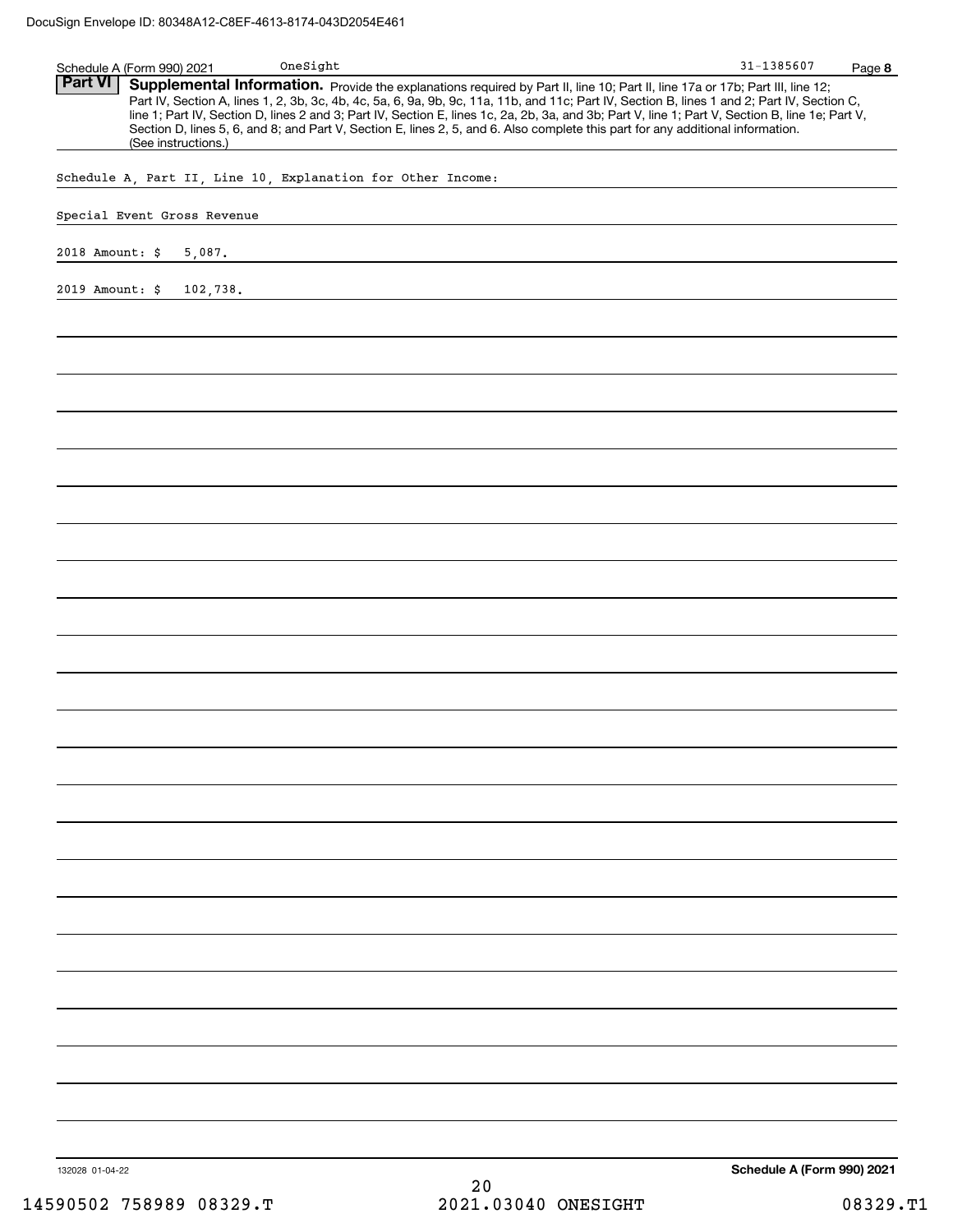# **Schedule B Schedule of Contributors**

**(Form 990) | Attach to Form 990 or Form 990-PF.**

# Department of the Treasury

Internal Revenue Service Nar

OneSight 31-1385607

#### **Organization type** (check one):

| Filers of:         | Section:                                                                    |
|--------------------|-----------------------------------------------------------------------------|
| Form 990 or 990-EZ | $X$ 501(c)( 3) (enter number) organization                                  |
|                    | $4947(a)(1)$ nonexempt charitable trust not treated as a private foundation |
|                    | 527 political organization                                                  |
| Form 990-PF        | 501(c)(3) exempt private foundation                                         |
|                    | 4947(a)(1) nonexempt charitable trust treated as a private foundation       |
|                    | 501(c)(3) taxable private foundation                                        |

Check if your organization is covered by the **General Rule** or a **Special Rule. Note:**  Only a section 501(c)(7), (8), or (10) organization can check boxes for both the General Rule and a Special Rule. See instructions.

#### **General Rule**

 $\mathcal{L}^{\text{max}}$ 

For an organization filing Form 990, 990-EZ, or 990-PF that received, during the year, contributions totaling \$5,000 or more (in money or property) from any one contributor. Complete Parts I and II. See instructions for determining a contributor's total contributions.

**| Go to www.irs.gov/Form990 for the latest information.**

#### **Special Rules**

contributor, during the year, total contributions of the greater of (1**)** \$5,000; or (2) 2% of the amount on (i) Form 990, Part VIII, line 1h;  $\overline{X}$  For an organization described in section 501(c)(3) filing Form 990 or 990-EZ that met the 33 1/3% support test of the regulations under sections 509(a)(1) and 170(b)(1)(A)(vi), that checked Schedule A (Form 990), Part II, line 13, 16a, or 16b, and that received from any one or (ii) Form 990-EZ, line 1. Complete Parts I and II.

For an organization described in section 501(c)(7), (8), or (10) filing Form 990 or 990-EZ that received from any one contributor, during the year, total contributions of more than \$1,000 exclusively for religious, charitable, scientific, literary, or educational purposes, or for the prevention of cruelty to children or animals. Complete Parts I (entering "N/A" in column (b) instead of the contributor name and address), II, and III.  $\mathcal{L}^{\text{max}}$ 

purpose. Don't complete any of the parts unless the **General Rule** applies to this organization because it received *nonexclusively* year, contributions <sub>exclusively</sub> for religious, charitable, etc., purposes, but no such contributions totaled more than \$1,000. If this box is checked, enter here the total contributions that were received during the year for an  $\;$ exclusively religious, charitable, etc., For an organization described in section 501(c)(7), (8), or (10) filing Form 990 or 990-EZ that received from any one contributor, during the religious, charitable, etc., contributions totaling \$5,000 or more during the year  $\Box$ — $\Box$   $\Box$  $\mathcal{L}^{\text{max}}$ 

Caution: An organization that isn't covered by the General Rule and/or the Special Rules doesn't file Schedule B (Form 990), but it **must** answer "No" on Part IV, line 2, of its Form 990; or check the box on line H of its Form 990-EZ or on its Form 990-PF, Part I, line 2, to certify that it doesn't meet the filing requirements of Schedule B (Form 990).

LHA For Paperwork Reduction Act Notice, see the instructions for Form 990, 990-EZ, or 990-PF. **In the act and Schedule B** (Form 990) (2021)

OMB No. 1545-0047

**2021**

**Employer identification number**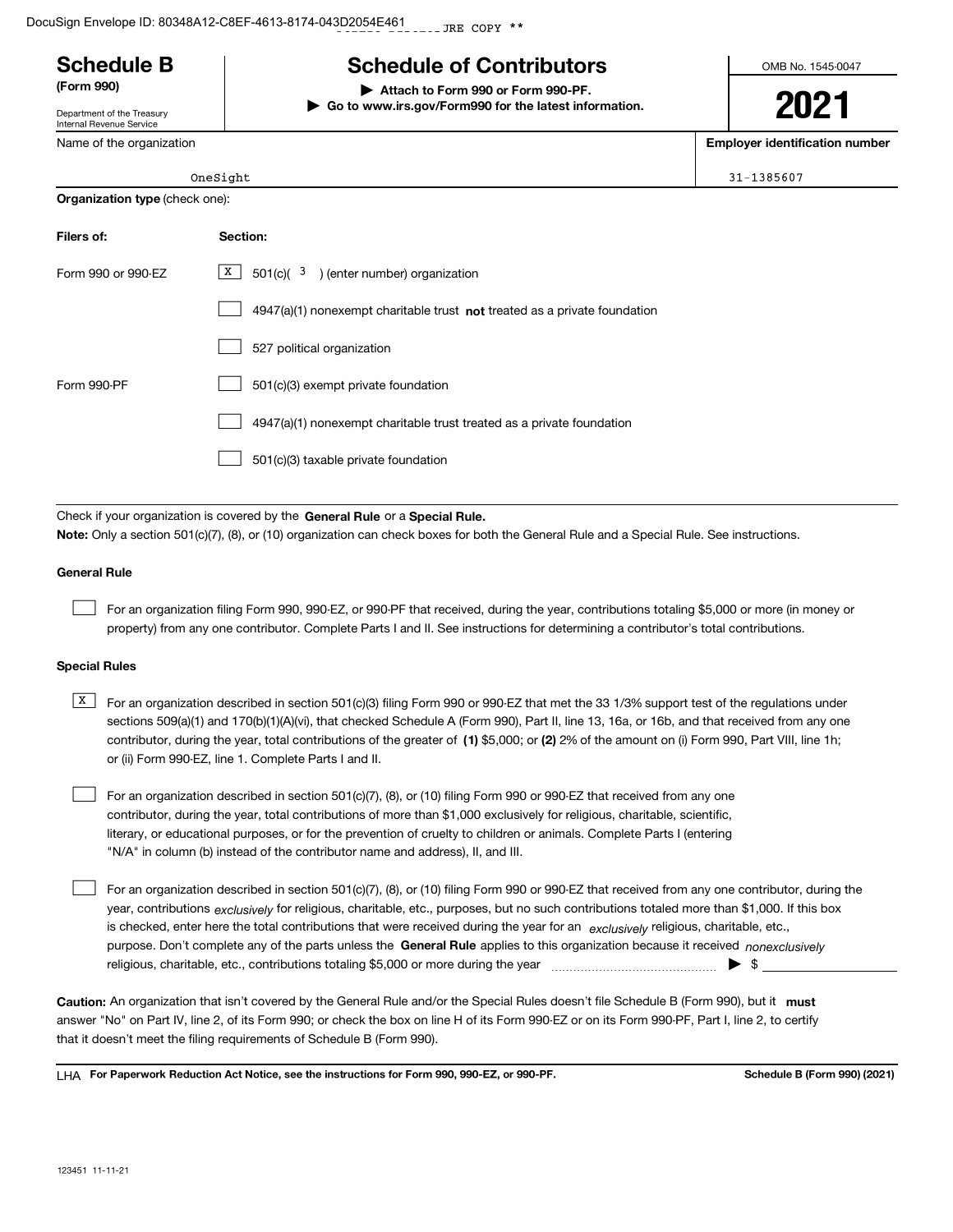#### DocuSign Envelope ID: 80348A12-C8EF-4613-8174-043D2054E461

|            | Schedule B (Form 990) (2021)                                                                   |                                   | Page 2                                                                                       |
|------------|------------------------------------------------------------------------------------------------|-----------------------------------|----------------------------------------------------------------------------------------------|
|            | Name of organization                                                                           |                                   | <b>Employer identification number</b>                                                        |
| OneSight   |                                                                                                |                                   | 31-1385607                                                                                   |
| Part I     | Contributors (see instructions). Use duplicate copies of Part I if additional space is needed. |                                   |                                                                                              |
| (a)<br>No. | (b)<br>Name, address, and ZIP + 4                                                              | (c)<br><b>Total contributions</b> | (d)<br>Type of contribution                                                                  |
| 1          |                                                                                                | 5,246,673.<br>\$                  | X<br>Person<br>Payroll<br>Noncash<br>x<br>(Complete Part II for<br>noncash contributions.)   |
| (a)<br>No. | (b)<br>Name, address, and ZIP + 4                                                              | (c)<br><b>Total contributions</b> | (d)<br>Type of contribution                                                                  |
| 2          |                                                                                                | 843,767.<br>\$                    | Х<br>Person<br>Payroll<br><b>Noncash</b><br>(Complete Part II for<br>noncash contributions.) |
| (a)<br>No. | (b)<br>Name, address, and ZIP + 4                                                              | (c)<br><b>Total contributions</b> | (d)<br>Type of contribution                                                                  |
| 3          |                                                                                                | 630,845.<br>\$                    | X<br>Person<br>Payroll<br>Noncash<br>(Complete Part II for<br>noncash contributions.)        |
| (a)<br>No. | (b)<br>Name, address, and ZIP + 4                                                              | (c)<br><b>Total contributions</b> | (d)<br>Type of contribution                                                                  |
|            |                                                                                                | \$                                | Person<br>Payroll<br><b>Noncash</b><br>(Complete Part II for<br>noncash contributions.)      |
| (a)<br>No. | (b)<br>Name, address, and ZIP + 4                                                              | (c)<br><b>Total contributions</b> | (d)<br>Type of contribution                                                                  |
|            |                                                                                                | \$                                | Person<br>Payroll<br>Noncash<br>(Complete Part II for<br>noncash contributions.)             |
| (a)<br>No. | (b)<br>Name, address, and ZIP + 4                                                              | (c)<br><b>Total contributions</b> | (d)<br>Type of contribution                                                                  |
|            |                                                                                                | \$                                | Person<br>Payroll<br>Noncash<br>(Complete Part II for<br>noncash contributions.)             |

123452 11-11-21 **Schedule B (Form 990) (2021)**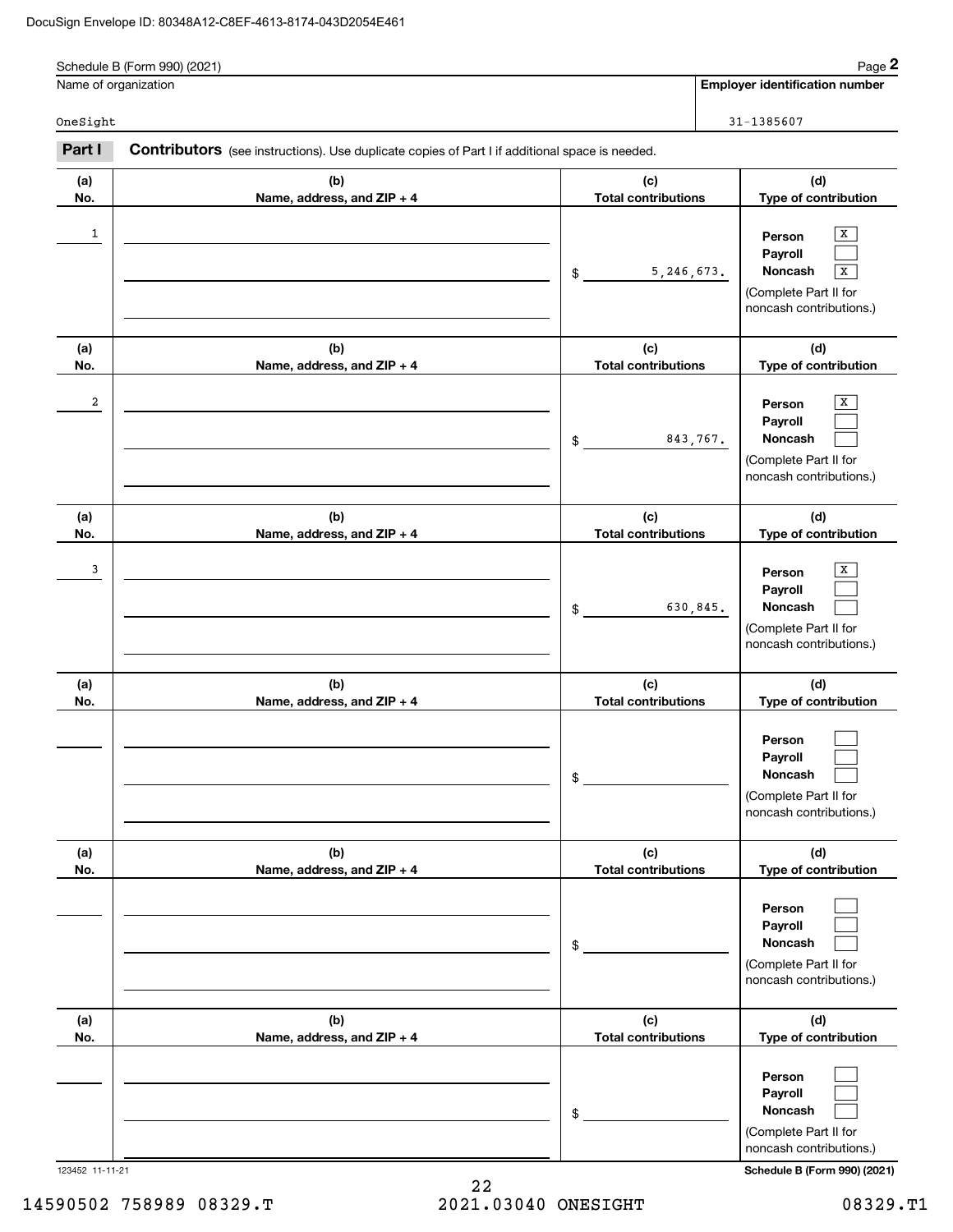|                              | Schedule B (Form 990) (2021)                                                                        |                                                 |  | Page 3                                |
|------------------------------|-----------------------------------------------------------------------------------------------------|-------------------------------------------------|--|---------------------------------------|
|                              | Name of organization                                                                                |                                                 |  | <b>Employer identification number</b> |
| OneSight                     |                                                                                                     |                                                 |  | $31 - 1385607$                        |
| Part II                      | Noncash Property (see instructions). Use duplicate copies of Part II if additional space is needed. |                                                 |  |                                       |
| (a)<br>No.<br>from<br>Part I | (b)<br>Description of noncash property given                                                        | (c)<br>FMV (or estimate)<br>(See instructions.) |  |                                       |
| $\mathbf{1}$                 | Optical Frames and Lenses                                                                           |                                                 |  |                                       |
|                              |                                                                                                     | 1, 124, 236.<br>$$\mathbb{S}$$                  |  | 12/31/21                              |
| (a)<br>No.<br>from<br>Part I | (b)<br>Description of noncash property given                                                        | (c)<br>FMV (or estimate)<br>(See instructions.) |  | (d)<br>Date received                  |
|                              |                                                                                                     | \$                                              |  |                                       |
| (a)<br>No.<br>from<br>Part I | (b)<br>Description of noncash property given                                                        | (c)<br>FMV (or estimate)<br>(See instructions.) |  | (d)<br>Date received                  |
|                              |                                                                                                     | \$                                              |  |                                       |
| (a)<br>No.<br>from<br>Part I | (b)<br>Description of noncash property given                                                        | (c)<br>FMV (or estimate)<br>(See instructions.) |  | (d)<br>Date received                  |
|                              |                                                                                                     | \$                                              |  |                                       |
| (a)<br>No.<br>from<br>Part I | (b)<br>Description of noncash property given                                                        | (c)<br>FMV (or estimate)<br>(See instructions.) |  | (d)<br>Date received                  |
|                              |                                                                                                     | \$                                              |  |                                       |
| (a)<br>No.<br>from<br>Part I | (b)<br>Description of noncash property given                                                        | (c)<br>FMV (or estimate)<br>(See instructions.) |  | (d)<br>Date received                  |
|                              |                                                                                                     | \$                                              |  |                                       |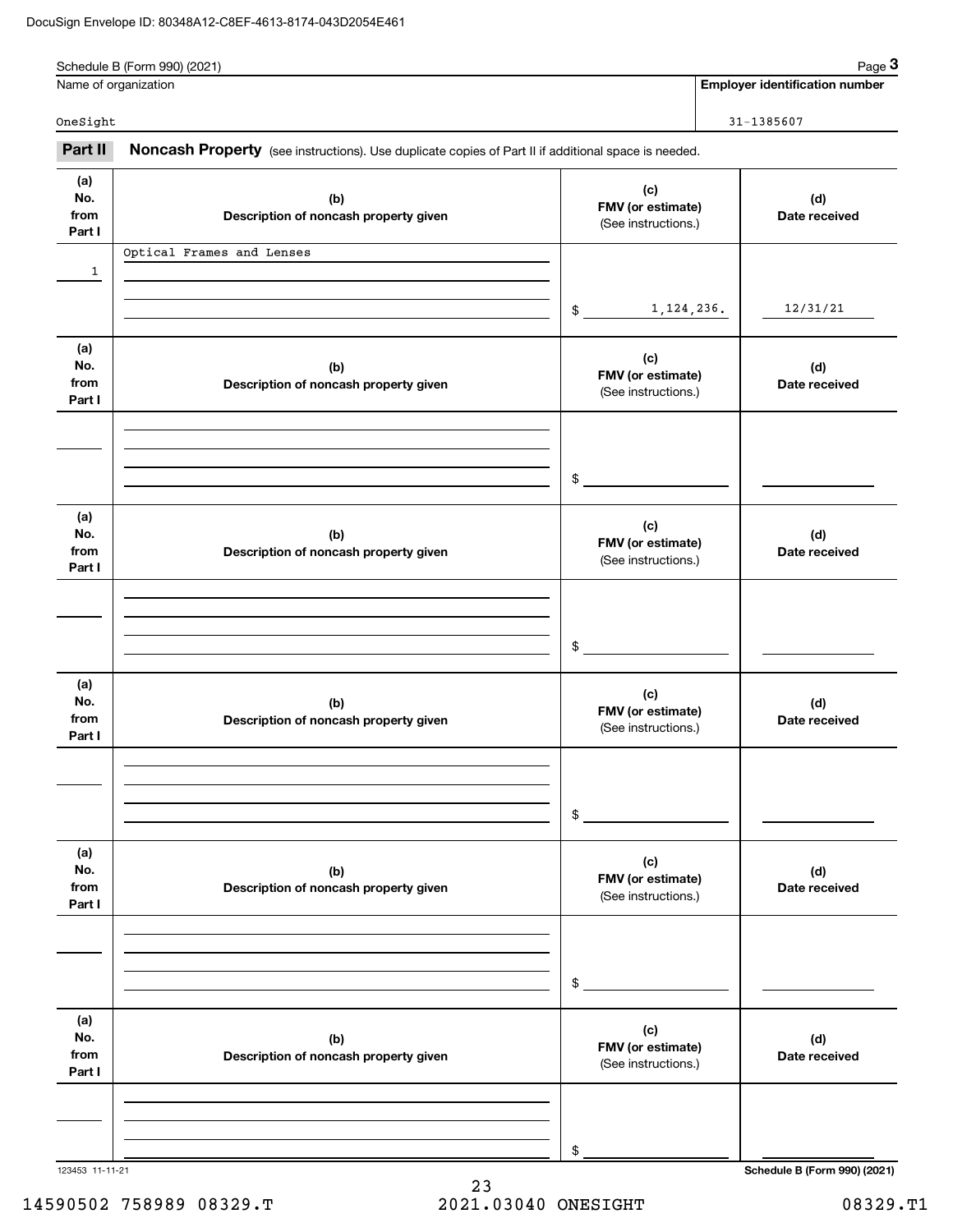|                      | Schedule B (Form 990) (2021)                                                                                                                                                                                                                                                |                      |  | Page 4                                   |
|----------------------|-----------------------------------------------------------------------------------------------------------------------------------------------------------------------------------------------------------------------------------------------------------------------------|----------------------|--|------------------------------------------|
|                      | Name of organization                                                                                                                                                                                                                                                        |                      |  | <b>Employer identification number</b>    |
|                      |                                                                                                                                                                                                                                                                             |                      |  | 31-1385607                               |
| OneSight<br>Part III | Exclusively religious, charitable, etc., contributions to organizations described in section 501(c)(7), (8), or (10) that total more than \$1,000 for the year                                                                                                              |                      |  |                                          |
|                      | from any one contributor. Complete columns (a) through (e) and the following line entry. For organizations<br>completing Part III, enter the total of exclusively religious, charitable, etc., contributions of \$1,000 or less for the year. (Enter this info. once.) > \$ |                      |  |                                          |
|                      | Use duplicate copies of Part III if additional space is needed.                                                                                                                                                                                                             |                      |  |                                          |
| (a) No.<br>from      | (b) Purpose of gift                                                                                                                                                                                                                                                         | (c) Use of gift      |  | (d) Description of how gift is held      |
| Part I               |                                                                                                                                                                                                                                                                             |                      |  |                                          |
|                      |                                                                                                                                                                                                                                                                             |                      |  |                                          |
|                      |                                                                                                                                                                                                                                                                             |                      |  |                                          |
|                      |                                                                                                                                                                                                                                                                             |                      |  |                                          |
|                      |                                                                                                                                                                                                                                                                             | (e) Transfer of gift |  |                                          |
|                      |                                                                                                                                                                                                                                                                             |                      |  |                                          |
|                      | Transferee's name, address, and $ZIP + 4$                                                                                                                                                                                                                                   |                      |  | Relationship of transferor to transferee |
|                      |                                                                                                                                                                                                                                                                             |                      |  |                                          |
|                      |                                                                                                                                                                                                                                                                             |                      |  |                                          |
|                      |                                                                                                                                                                                                                                                                             |                      |  |                                          |
| (a) No.<br>from      | (b) Purpose of gift                                                                                                                                                                                                                                                         | (c) Use of gift      |  | (d) Description of how gift is held      |
| Part I               |                                                                                                                                                                                                                                                                             |                      |  |                                          |
|                      |                                                                                                                                                                                                                                                                             |                      |  |                                          |
|                      |                                                                                                                                                                                                                                                                             |                      |  |                                          |
|                      |                                                                                                                                                                                                                                                                             |                      |  |                                          |
|                      |                                                                                                                                                                                                                                                                             | (e) Transfer of gift |  |                                          |
|                      |                                                                                                                                                                                                                                                                             |                      |  |                                          |
|                      | Transferee's name, address, and $ZIP + 4$                                                                                                                                                                                                                                   |                      |  | Relationship of transferor to transferee |
|                      |                                                                                                                                                                                                                                                                             |                      |  |                                          |
|                      |                                                                                                                                                                                                                                                                             |                      |  |                                          |
| $(a)$ No.            |                                                                                                                                                                                                                                                                             |                      |  |                                          |
| from<br>Part I       | (b) Purpose of gift                                                                                                                                                                                                                                                         | (c) Use of gift      |  | (d) Description of how gift is held      |
|                      |                                                                                                                                                                                                                                                                             |                      |  |                                          |
|                      |                                                                                                                                                                                                                                                                             |                      |  |                                          |
|                      |                                                                                                                                                                                                                                                                             |                      |  |                                          |
|                      |                                                                                                                                                                                                                                                                             | (e) Transfer of gift |  |                                          |
|                      |                                                                                                                                                                                                                                                                             |                      |  |                                          |
|                      | Transferee's name, address, and ZIP + 4                                                                                                                                                                                                                                     |                      |  | Relationship of transferor to transferee |
|                      |                                                                                                                                                                                                                                                                             |                      |  |                                          |
|                      |                                                                                                                                                                                                                                                                             |                      |  |                                          |
|                      |                                                                                                                                                                                                                                                                             |                      |  |                                          |
| (a) No.<br>from      |                                                                                                                                                                                                                                                                             |                      |  |                                          |
| Part I               | (b) Purpose of gift                                                                                                                                                                                                                                                         | (c) Use of gift      |  | (d) Description of how gift is held      |
|                      |                                                                                                                                                                                                                                                                             |                      |  |                                          |
|                      |                                                                                                                                                                                                                                                                             |                      |  |                                          |
|                      |                                                                                                                                                                                                                                                                             |                      |  |                                          |
|                      |                                                                                                                                                                                                                                                                             | (e) Transfer of gift |  |                                          |
|                      |                                                                                                                                                                                                                                                                             |                      |  |                                          |
|                      | Transferee's name, address, and ZIP + 4                                                                                                                                                                                                                                     |                      |  | Relationship of transferor to transferee |
|                      |                                                                                                                                                                                                                                                                             |                      |  |                                          |
|                      |                                                                                                                                                                                                                                                                             |                      |  |                                          |
|                      |                                                                                                                                                                                                                                                                             |                      |  |                                          |
| 123454 11-11-21      |                                                                                                                                                                                                                                                                             |                      |  | Schedule B (Form 990) (2021)             |

24 14590502 758989 08329.T 2021.03040 ONESIGHT 08329.T1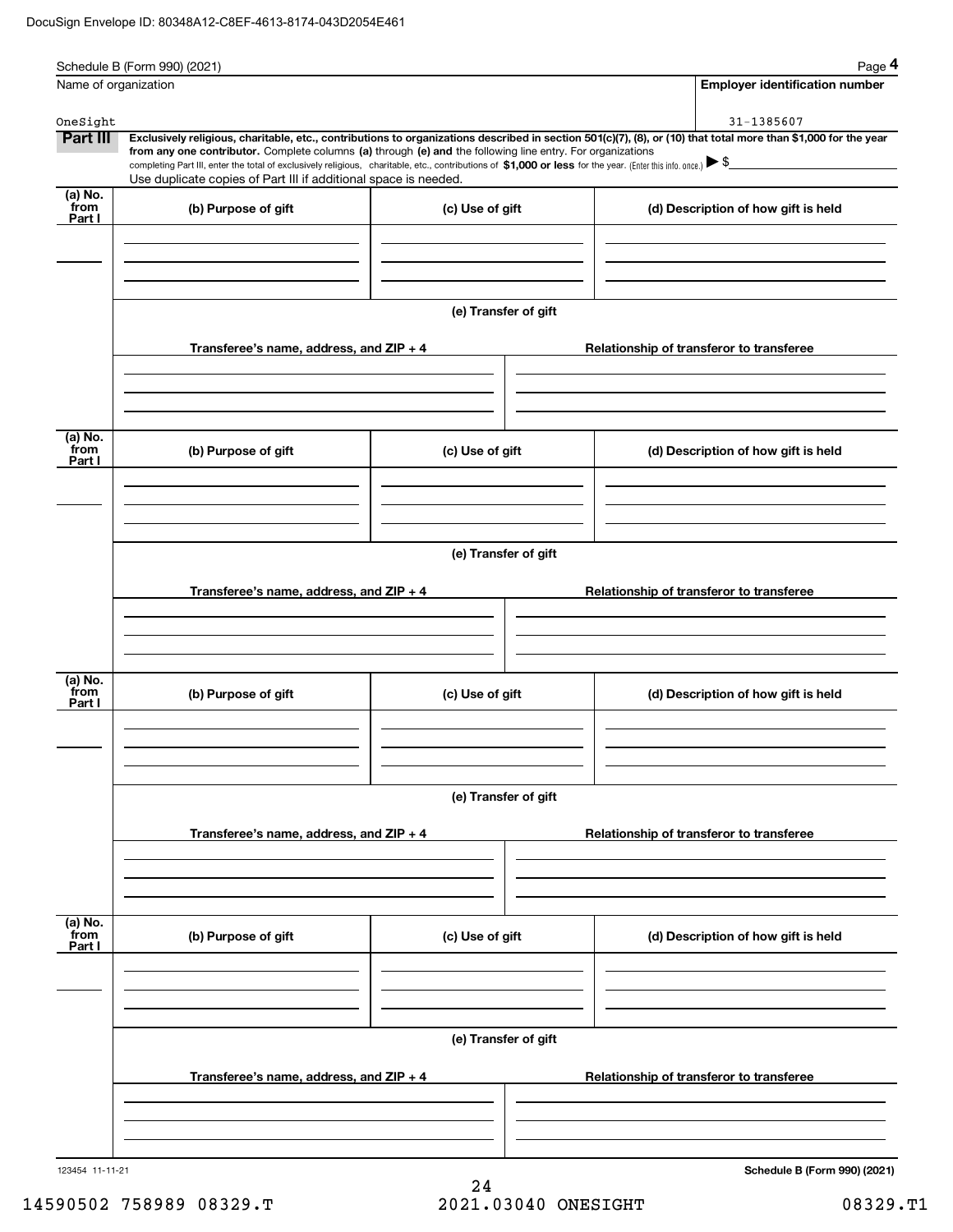DocuSign Envelope ID: 80348A12-C8EF-4613-8174-043D2054E461

| <b>Supplemental Financial Statements</b><br><b>SCHEDULE D</b><br>Complete if the organization answered "Yes" on Form 990,<br>(Form 990)<br>Part IV, line 6, 7, 8, 9, 10, 11a, 11b, 11c, 11d, 11e, 11f, 12a, or 12b. |                                                        |                                                                                                        |                                                                                                                                                                                                                                                                                                                                                                   |                                                    |                                       |  |  |
|---------------------------------------------------------------------------------------------------------------------------------------------------------------------------------------------------------------------|--------------------------------------------------------|--------------------------------------------------------------------------------------------------------|-------------------------------------------------------------------------------------------------------------------------------------------------------------------------------------------------------------------------------------------------------------------------------------------------------------------------------------------------------------------|----------------------------------------------------|---------------------------------------|--|--|
|                                                                                                                                                                                                                     | Department of the Treasury<br>Internal Revenue Service |                                                                                                        | Attach to Form 990.<br>Go to www.irs.gov/Form990 for instructions and the latest information.                                                                                                                                                                                                                                                                     |                                                    | <b>Open to Public</b><br>Inspection   |  |  |
|                                                                                                                                                                                                                     | Name of the organization                               |                                                                                                        |                                                                                                                                                                                                                                                                                                                                                                   |                                                    | <b>Employer identification number</b> |  |  |
|                                                                                                                                                                                                                     |                                                        | OneSight                                                                                               |                                                                                                                                                                                                                                                                                                                                                                   |                                                    | 31-1385607                            |  |  |
| Part I                                                                                                                                                                                                              |                                                        |                                                                                                        | Organizations Maintaining Donor Advised Funds or Other Similar Funds or Accounts. Complete if the                                                                                                                                                                                                                                                                 |                                                    |                                       |  |  |
|                                                                                                                                                                                                                     |                                                        | organization answered "Yes" on Form 990, Part IV, line 6.                                              |                                                                                                                                                                                                                                                                                                                                                                   |                                                    |                                       |  |  |
|                                                                                                                                                                                                                     |                                                        |                                                                                                        | (a) Donor advised funds                                                                                                                                                                                                                                                                                                                                           |                                                    | (b) Funds and other accounts          |  |  |
| 1.                                                                                                                                                                                                                  |                                                        |                                                                                                        |                                                                                                                                                                                                                                                                                                                                                                   |                                                    |                                       |  |  |
| 2                                                                                                                                                                                                                   |                                                        | Aggregate value of contributions to (during year)                                                      |                                                                                                                                                                                                                                                                                                                                                                   |                                                    |                                       |  |  |
| з<br>4                                                                                                                                                                                                              |                                                        |                                                                                                        |                                                                                                                                                                                                                                                                                                                                                                   |                                                    |                                       |  |  |
| 5                                                                                                                                                                                                                   |                                                        |                                                                                                        | Did the organization inform all donors and donor advisors in writing that the assets held in donor advised funds                                                                                                                                                                                                                                                  |                                                    |                                       |  |  |
|                                                                                                                                                                                                                     |                                                        |                                                                                                        |                                                                                                                                                                                                                                                                                                                                                                   |                                                    | Yes<br>No                             |  |  |
| 6                                                                                                                                                                                                                   |                                                        |                                                                                                        | Did the organization inform all grantees, donors, and donor advisors in writing that grant funds can be used only                                                                                                                                                                                                                                                 |                                                    |                                       |  |  |
|                                                                                                                                                                                                                     |                                                        |                                                                                                        | for charitable purposes and not for the benefit of the donor or donor advisor, or for any other purpose conferring                                                                                                                                                                                                                                                |                                                    |                                       |  |  |
|                                                                                                                                                                                                                     | impermissible private benefit?                         |                                                                                                        |                                                                                                                                                                                                                                                                                                                                                                   |                                                    | Yes<br>No                             |  |  |
| Part II                                                                                                                                                                                                             |                                                        |                                                                                                        | Conservation Easements. Complete if the organization answered "Yes" on Form 990, Part IV, line 7.                                                                                                                                                                                                                                                                 |                                                    |                                       |  |  |
| 1                                                                                                                                                                                                                   |                                                        | Purpose(s) of conservation easements held by the organization (check all that apply).                  |                                                                                                                                                                                                                                                                                                                                                                   |                                                    |                                       |  |  |
|                                                                                                                                                                                                                     |                                                        | Preservation of land for public use (for example, recreation or education)                             |                                                                                                                                                                                                                                                                                                                                                                   | Preservation of a historically important land area |                                       |  |  |
|                                                                                                                                                                                                                     |                                                        | Protection of natural habitat                                                                          |                                                                                                                                                                                                                                                                                                                                                                   | Preservation of a certified historic structure     |                                       |  |  |
|                                                                                                                                                                                                                     |                                                        | Preservation of open space                                                                             |                                                                                                                                                                                                                                                                                                                                                                   |                                                    |                                       |  |  |
| 2                                                                                                                                                                                                                   |                                                        |                                                                                                        | Complete lines 2a through 2d if the organization held a qualified conservation contribution in the form of a conservation easement on the last                                                                                                                                                                                                                    |                                                    |                                       |  |  |
|                                                                                                                                                                                                                     | day of the tax year.                                   |                                                                                                        |                                                                                                                                                                                                                                                                                                                                                                   |                                                    | Held at the End of the Tax Year       |  |  |
| а                                                                                                                                                                                                                   |                                                        | Total number of conservation easements                                                                 |                                                                                                                                                                                                                                                                                                                                                                   | 2a                                                 |                                       |  |  |
| b                                                                                                                                                                                                                   |                                                        | Total acreage restricted by conservation easements                                                     |                                                                                                                                                                                                                                                                                                                                                                   | 2b                                                 |                                       |  |  |
| с                                                                                                                                                                                                                   |                                                        |                                                                                                        | Number of conservation easements on a certified historic structure included in (a) manufacture included in (a)                                                                                                                                                                                                                                                    | 2c                                                 |                                       |  |  |
| d                                                                                                                                                                                                                   |                                                        |                                                                                                        | Number of conservation easements included in (c) acquired after 7/25/06, and not on a historic structure                                                                                                                                                                                                                                                          | 2d                                                 |                                       |  |  |
| 3                                                                                                                                                                                                                   |                                                        |                                                                                                        | listed in the National Register [111] Marshall Register [11] Marshall Register [11] Marshall Register [11] Marshall Register [11] Marshall Register [11] Marshall Register [11] Marshall Register [11] Marshall Register [11]<br>Number of conservation easements modified, transferred, released, extinguished, or terminated by the organization during the tax |                                                    |                                       |  |  |
|                                                                                                                                                                                                                     | year                                                   |                                                                                                        |                                                                                                                                                                                                                                                                                                                                                                   |                                                    |                                       |  |  |
| 4                                                                                                                                                                                                                   |                                                        | Number of states where property subject to conservation easement is located >                          |                                                                                                                                                                                                                                                                                                                                                                   |                                                    |                                       |  |  |
| 5                                                                                                                                                                                                                   |                                                        | Does the organization have a written policy regarding the periodic monitoring, inspection, handling of |                                                                                                                                                                                                                                                                                                                                                                   |                                                    |                                       |  |  |
|                                                                                                                                                                                                                     |                                                        | violations, and enforcement of the conservation easements it holds?                                    |                                                                                                                                                                                                                                                                                                                                                                   |                                                    | <b>No</b><br>Yes                      |  |  |
| 6                                                                                                                                                                                                                   |                                                        |                                                                                                        | Staff and volunteer hours devoted to monitoring, inspecting, handling of violations, and enforcing conservation easements during the year                                                                                                                                                                                                                         |                                                    |                                       |  |  |
|                                                                                                                                                                                                                     |                                                        |                                                                                                        |                                                                                                                                                                                                                                                                                                                                                                   |                                                    |                                       |  |  |
| 7                                                                                                                                                                                                                   |                                                        |                                                                                                        | Amount of expenses incurred in monitoring, inspecting, handling of violations, and enforcing conservation easements during the year                                                                                                                                                                                                                               |                                                    |                                       |  |  |
|                                                                                                                                                                                                                     | $\blacktriangleright$ \$                               |                                                                                                        |                                                                                                                                                                                                                                                                                                                                                                   |                                                    |                                       |  |  |
| 8                                                                                                                                                                                                                   |                                                        |                                                                                                        | Does each conservation easement reported on line 2(d) above satisfy the requirements of section 170(h)(4)(B)(i)                                                                                                                                                                                                                                                   |                                                    |                                       |  |  |
|                                                                                                                                                                                                                     |                                                        |                                                                                                        |                                                                                                                                                                                                                                                                                                                                                                   |                                                    | Yes<br>No                             |  |  |
| 9                                                                                                                                                                                                                   |                                                        |                                                                                                        | In Part XIII, describe how the organization reports conservation easements in its revenue and expense statement and                                                                                                                                                                                                                                               |                                                    |                                       |  |  |
|                                                                                                                                                                                                                     |                                                        |                                                                                                        | balance sheet, and include, if applicable, the text of the footnote to the organization's financial statements that describes the                                                                                                                                                                                                                                 |                                                    |                                       |  |  |
|                                                                                                                                                                                                                     | Part III                                               | organization's accounting for conservation easements.                                                  | Organizations Maintaining Collections of Art, Historical Treasures, or Other Similar Assets.                                                                                                                                                                                                                                                                      |                                                    |                                       |  |  |
|                                                                                                                                                                                                                     |                                                        | Complete if the organization answered "Yes" on Form 990, Part IV, line 8.                              |                                                                                                                                                                                                                                                                                                                                                                   |                                                    |                                       |  |  |
|                                                                                                                                                                                                                     |                                                        |                                                                                                        | 1a If the organization elected, as permitted under FASB ASC 958, not to report in its revenue statement and balance sheet works                                                                                                                                                                                                                                   |                                                    |                                       |  |  |
|                                                                                                                                                                                                                     |                                                        |                                                                                                        | of art, historical treasures, or other similar assets held for public exhibition, education, or research in furtherance of public                                                                                                                                                                                                                                 |                                                    |                                       |  |  |
|                                                                                                                                                                                                                     |                                                        |                                                                                                        | service, provide in Part XIII the text of the footnote to its financial statements that describes these items.                                                                                                                                                                                                                                                    |                                                    |                                       |  |  |
|                                                                                                                                                                                                                     |                                                        |                                                                                                        | <b>b</b> If the organization elected, as permitted under FASB ASC 958, to report in its revenue statement and balance sheet works of                                                                                                                                                                                                                              |                                                    |                                       |  |  |
|                                                                                                                                                                                                                     |                                                        |                                                                                                        | art, historical treasures, or other similar assets held for public exhibition, education, or research in furtherance of public service,                                                                                                                                                                                                                           |                                                    |                                       |  |  |
|                                                                                                                                                                                                                     |                                                        | provide the following amounts relating to these items:                                                 |                                                                                                                                                                                                                                                                                                                                                                   |                                                    |                                       |  |  |
|                                                                                                                                                                                                                     |                                                        |                                                                                                        |                                                                                                                                                                                                                                                                                                                                                                   |                                                    |                                       |  |  |
|                                                                                                                                                                                                                     |                                                        | (ii) Assets included in Form 990, Part X                                                               |                                                                                                                                                                                                                                                                                                                                                                   |                                                    |                                       |  |  |
| 2                                                                                                                                                                                                                   |                                                        |                                                                                                        | If the organization received or held works of art, historical treasures, or other similar assets for financial gain, provide                                                                                                                                                                                                                                      |                                                    |                                       |  |  |
|                                                                                                                                                                                                                     |                                                        | the following amounts required to be reported under FASB ASC 958 relating to these items:              |                                                                                                                                                                                                                                                                                                                                                                   |                                                    |                                       |  |  |
| а                                                                                                                                                                                                                   |                                                        |                                                                                                        |                                                                                                                                                                                                                                                                                                                                                                   |                                                    |                                       |  |  |
|                                                                                                                                                                                                                     |                                                        |                                                                                                        |                                                                                                                                                                                                                                                                                                                                                                   | $\blacktriangleright$ s                            |                                       |  |  |
|                                                                                                                                                                                                                     |                                                        | LHA For Paperwork Reduction Act Notice, see the Instructions for Form 990.                             |                                                                                                                                                                                                                                                                                                                                                                   |                                                    | Schedule D (Form 990) 2021            |  |  |
|                                                                                                                                                                                                                     | 132051 10-28-21                                        |                                                                                                        |                                                                                                                                                                                                                                                                                                                                                                   |                                                    |                                       |  |  |
|                                                                                                                                                                                                                     |                                                        |                                                                                                        | 25                                                                                                                                                                                                                                                                                                                                                                |                                                    | 08329                                 |  |  |
|                                                                                                                                                                                                                     | 590502 758989 08329.T                                  |                                                                                                        | 2021.03040 ONESIGHT                                                                                                                                                                                                                                                                                                                                               |                                                    |                                       |  |  |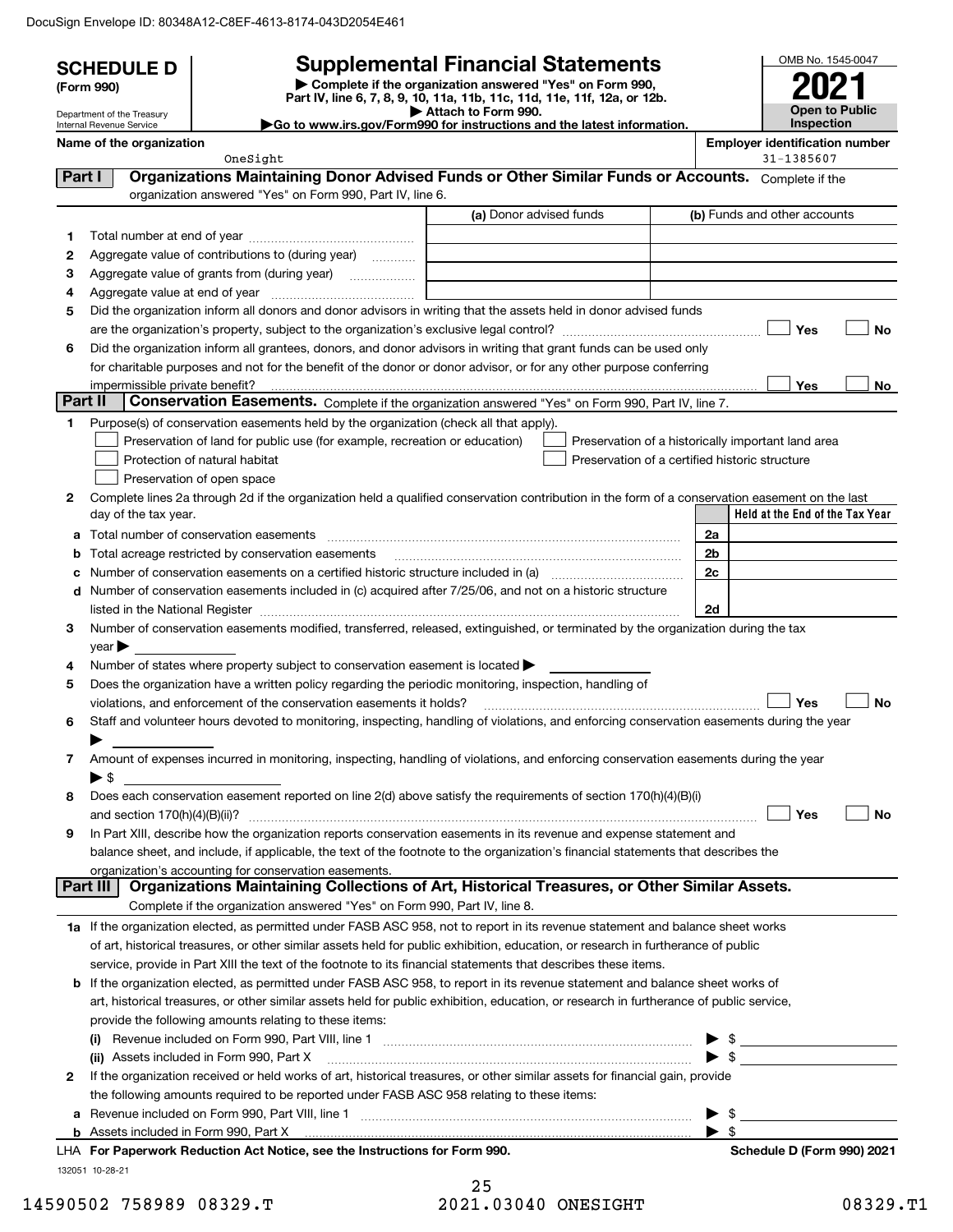|        | OneSight<br>Schedule D (Form 990) 2021                                                                                                                                                                                                                   |                                         |   |                |                                    |  |                                 | 31-1385607 |                     |          | Page 2 |
|--------|----------------------------------------------------------------------------------------------------------------------------------------------------------------------------------------------------------------------------------------------------------|-----------------------------------------|---|----------------|------------------------------------|--|---------------------------------|------------|---------------------|----------|--------|
|        | Organizations Maintaining Collections of Art, Historical Treasures, or Other Similar Assets (continued)<br>Part III                                                                                                                                      |                                         |   |                |                                    |  |                                 |            |                     |          |        |
| з      | Using the organization's acquisition, accession, and other records, check any of the following that make significant use of its                                                                                                                          |                                         |   |                |                                    |  |                                 |            |                     |          |        |
|        | collection items (check all that apply):                                                                                                                                                                                                                 |                                         |   |                |                                    |  |                                 |            |                     |          |        |
| а      | Public exhibition                                                                                                                                                                                                                                        |                                         |   |                | Loan or exchange program           |  |                                 |            |                     |          |        |
| b      | Other and the contract of the contract of the contract of the contract of the contract of the contract of the contract of the contract of the contract of the contract of the contract of the contract of the contract of the<br>Scholarly research<br>e |                                         |   |                |                                    |  |                                 |            |                     |          |        |
| c      | Preservation for future generations                                                                                                                                                                                                                      |                                         |   |                |                                    |  |                                 |            |                     |          |        |
| 4      | Provide a description of the organization's collections and explain how they further the organization's exempt purpose in Part XIII.                                                                                                                     |                                         |   |                |                                    |  |                                 |            |                     |          |        |
| 5      | During the year, did the organization solicit or receive donations of art, historical treasures, or other similar assets                                                                                                                                 |                                         |   |                |                                    |  |                                 |            |                     |          |        |
|        |                                                                                                                                                                                                                                                          |                                         |   |                |                                    |  |                                 |            | Yes                 |          | No     |
|        | Part IV<br>Escrow and Custodial Arrangements. Complete if the organization answered "Yes" on Form 990, Part IV, line 9, or                                                                                                                               |                                         |   |                |                                    |  |                                 |            |                     |          |        |
|        | reported an amount on Form 990, Part X, line 21.                                                                                                                                                                                                         |                                         |   |                |                                    |  |                                 |            |                     |          |        |
|        | 1a Is the organization an agent, trustee, custodian or other intermediary for contributions or other assets not included                                                                                                                                 |                                         |   |                |                                    |  |                                 |            |                     |          |        |
|        |                                                                                                                                                                                                                                                          |                                         |   |                |                                    |  |                                 |            | Yes                 |          | No     |
|        | b If "Yes," explain the arrangement in Part XIII and complete the following table:                                                                                                                                                                       |                                         |   |                |                                    |  |                                 |            | Amount              |          |        |
|        |                                                                                                                                                                                                                                                          |                                         |   |                |                                    |  |                                 |            |                     |          |        |
| c      | Beginning balance <b>with the contract of the contract of the contract of the contract of the contract of the contract of the contract of the contract of the contract of the contract of the contract of the contract of the co</b>                     |                                         |   |                |                                    |  | 1c<br>1d                        |            |                     |          |        |
| d<br>е | Additions during the year manufactured and an annual contract of the year manufactured and all the year manufactured and all the year manufactured and all the year manufactured and all the year manufactured and all the yea                           |                                         |   |                |                                    |  | 1e                              |            |                     |          |        |
| f      | Distributions during the year manufactured and contain an account of the year manufactured and the year manufactured and the year manufactured and the year manufactured and the year manufactured and the state of the state                            |                                         |   |                |                                    |  | 1f                              |            |                     |          |        |
| 2a     | Did the organization include an amount on Form 990, Part X, line 21, for escrow or custodial account liability?                                                                                                                                          |                                         |   |                |                                    |  |                                 |            | Yes                 |          | No     |
|        | <b>b</b> If "Yes," explain the arrangement in Part XIII. Check here if the explanation has been provided on Part XIII                                                                                                                                    |                                         |   |                |                                    |  |                                 |            |                     |          |        |
| Part V | Endowment Funds. Complete if the organization answered "Yes" on Form 990, Part IV, line 10.                                                                                                                                                              |                                         |   |                |                                    |  |                                 |            |                     |          |        |
|        |                                                                                                                                                                                                                                                          | (a) Current year                        |   | (b) Prior year | (c) Two years back                 |  | (d) Three years back            |            | (e) Four years back |          |        |
| 1a     | Beginning of year balance                                                                                                                                                                                                                                |                                         |   |                |                                    |  |                                 |            |                     |          |        |
| b      |                                                                                                                                                                                                                                                          |                                         |   |                |                                    |  |                                 |            |                     |          |        |
| c      | Net investment earnings, gains, and losses                                                                                                                                                                                                               |                                         |   |                |                                    |  |                                 |            |                     |          |        |
| d      |                                                                                                                                                                                                                                                          |                                         |   |                |                                    |  |                                 |            |                     |          |        |
|        | e Other expenditures for facilities                                                                                                                                                                                                                      |                                         |   |                |                                    |  |                                 |            |                     |          |        |
|        | and programs                                                                                                                                                                                                                                             |                                         |   |                |                                    |  |                                 |            |                     |          |        |
| Ť.     | Administrative expenses                                                                                                                                                                                                                                  |                                         |   |                |                                    |  |                                 |            |                     |          |        |
| g      |                                                                                                                                                                                                                                                          |                                         |   |                |                                    |  |                                 |            |                     |          |        |
| 2      | Provide the estimated percentage of the current year end balance (line 1g, column (a)) held as:                                                                                                                                                          |                                         |   |                |                                    |  |                                 |            |                     |          |        |
| а      | Board designated or quasi-endowment                                                                                                                                                                                                                      |                                         | % |                |                                    |  |                                 |            |                     |          |        |
| b      | Permanent endowment >                                                                                                                                                                                                                                    | %                                       |   |                |                                    |  |                                 |            |                     |          |        |
| c      | Term endowment $\blacktriangleright$                                                                                                                                                                                                                     | %                                       |   |                |                                    |  |                                 |            |                     |          |        |
|        | The percentages on lines 2a, 2b, and 2c should equal 100%.                                                                                                                                                                                               |                                         |   |                |                                    |  |                                 |            |                     |          |        |
|        | 3a Are there endowment funds not in the possession of the organization that are held and administered for the organization                                                                                                                               |                                         |   |                |                                    |  |                                 |            |                     |          |        |
|        | by:                                                                                                                                                                                                                                                      |                                         |   |                |                                    |  |                                 |            |                     | Yes      | No     |
|        | (i)                                                                                                                                                                                                                                                      |                                         |   |                |                                    |  |                                 |            | 3a(i)               |          |        |
|        |                                                                                                                                                                                                                                                          |                                         |   |                |                                    |  |                                 |            | 3a(ii)              |          |        |
| b      |                                                                                                                                                                                                                                                          |                                         |   |                |                                    |  |                                 |            | 3b                  |          |        |
| 4      | Describe in Part XIII the intended uses of the organization's endowment funds.                                                                                                                                                                           |                                         |   |                |                                    |  |                                 |            |                     |          |        |
|        | <b>Part VI</b><br>Land, Buildings, and Equipment.                                                                                                                                                                                                        |                                         |   |                |                                    |  |                                 |            |                     |          |        |
|        | Complete if the organization answered "Yes" on Form 990, Part IV, line 11a. See Form 990, Part X, line 10.                                                                                                                                               |                                         |   |                |                                    |  |                                 |            |                     |          |        |
|        | Description of property                                                                                                                                                                                                                                  | (a) Cost or other<br>basis (investment) |   |                | (b) Cost or other<br>basis (other) |  | (c) Accumulated<br>depreciation |            | (d) Book value      |          |        |
|        |                                                                                                                                                                                                                                                          |                                         |   |                |                                    |  |                                 |            |                     |          |        |
| b      |                                                                                                                                                                                                                                                          |                                         |   |                |                                    |  |                                 |            |                     |          |        |
| c      |                                                                                                                                                                                                                                                          |                                         |   |                |                                    |  |                                 |            |                     |          |        |
| d      |                                                                                                                                                                                                                                                          |                                         |   |                | 7, 122, 313.                       |  | 6,135,422.                      |            |                     | 986,891. |        |
|        |                                                                                                                                                                                                                                                          |                                         |   |                |                                    |  |                                 |            |                     |          |        |
|        |                                                                                                                                                                                                                                                          |                                         |   |                |                                    |  |                                 |            |                     | 986,891. |        |

**Schedule D (Form 990) 2021**

132052 10-28-21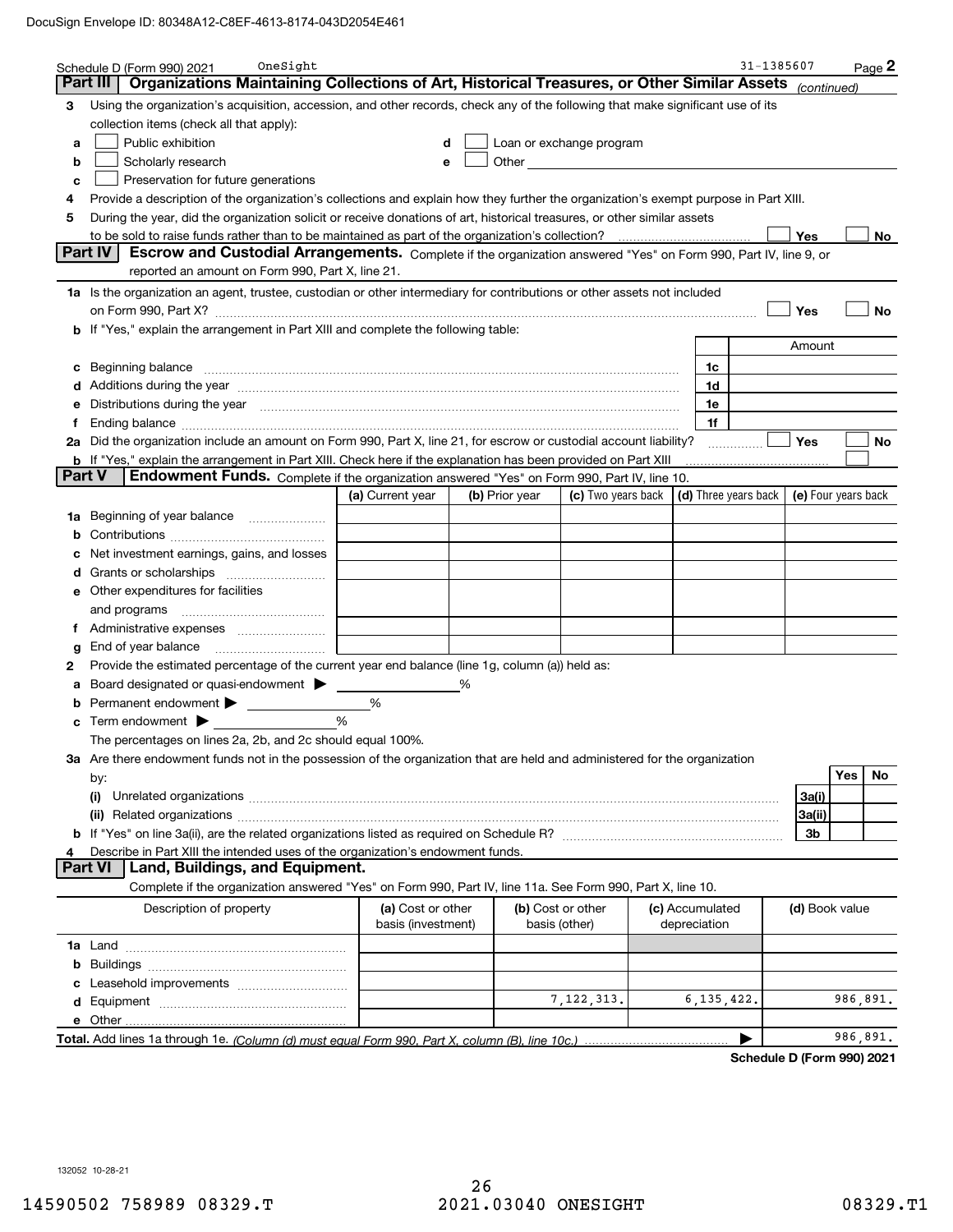**Part VII Investments - Other Securities.** OneSight

Complete if the organization answered "Yes" on Form 990, Part IV, line 11b. See Form 990, Part X, line 12.

| (a) Description of security or category (including name of security)                          | (b) Book value | (c) Method of valuation: Cost or end-of-year market value |
|-----------------------------------------------------------------------------------------------|----------------|-----------------------------------------------------------|
|                                                                                               |                |                                                           |
| (2) Closely held equity interests                                                             |                |                                                           |
| $(3)$ Other                                                                                   |                |                                                           |
| Fixed Income Funds<br>(A)                                                                     | 5,342,564.     | End-of-Year Market Value                                  |
| (B) Domestic Equity Mutual Funds                                                              | 5,640,278.     | End-of-Year Market Value                                  |
| Money Market Funds<br>(C)                                                                     | 2,602,270.     | End-of-Year Market Value                                  |
| International Equity Funds<br>(D)                                                             | 2,067,097.     | End-of-Year Market Value                                  |
| Other Mutual Funds<br>(E)                                                                     | 629.619.       | End-of-Year Market Value                                  |
| Corporate Bonds<br>(F)                                                                        | 1,673,414.     | End-of-Year Market Value                                  |
| Real Estate Mutual Funds<br>(G)                                                               | 946.038.       | End-of-Year Market Value                                  |
| (H) US Treasury & Government Securities                                                       | 565, 292.      | End-of-Year Market Value                                  |
| <b>Total.</b> (Col. (b) must equal Form 990, Part X, col. (B) line 12.) $\blacktriangleright$ | 19,466,572.    |                                                           |

### **Part VIII Investments - Program Related.**

Complete if the organization answered "Yes" on Form 990, Part IV, line 11c. See Form 990, Part X, line 13.

| (a) Description of investment                                    | (b) Book value | (c) Method of valuation: Cost or end-of-year market value |
|------------------------------------------------------------------|----------------|-----------------------------------------------------------|
| (1)                                                              |                |                                                           |
| (2)                                                              |                |                                                           |
| $\qquad \qquad (3)$                                              |                |                                                           |
| (4)                                                              |                |                                                           |
| $\frac{1}{2}$                                                    |                |                                                           |
| (6)                                                              |                |                                                           |
| (7)                                                              |                |                                                           |
| (8)                                                              |                |                                                           |
| (9)                                                              |                |                                                           |
| Total. (Col. (b) must equal Form 990, Part X, col. (B) line 13.) |                |                                                           |

#### **Part IX Other Assets.**

Complete if the organization answered "Yes" on Form 990, Part IV, line 11d. See Form 990, Part X, line 15.

| (a) Description                  | (b) Book value |
|----------------------------------|----------------|
|                                  |                |
| (2)                              |                |
| (3)                              |                |
| (4)                              |                |
| (5)                              |                |
| (6)                              |                |
|                                  |                |
| (8)                              |                |
| (9)                              |                |
|                                  |                |
| <b>Part X</b> Other Liabilities. |                |

Complete if the organization answered "Yes" on Form 990, Part IV, line 11e or 11f. See Form 990, Part X, line 25.

| 1.  | (a) Description of liability | (b) Book value |
|-----|------------------------------|----------------|
|     | (1) Federal income taxes     |                |
| (2) |                              |                |
| (3) |                              |                |
| (4) |                              |                |
| (5) |                              |                |
| (6) |                              |                |
| (7) |                              |                |
| (8) |                              |                |
| (9) |                              |                |
|     |                              |                |

**Total.**  *(Column (b) must equal Form 990, Part X, col. (B) line 25.)* 

**2.** Liability for uncertain tax positions. In Part XIII, provide the text of the footnote to the organization's financial statements that reports the organization's liability for uncertain tax positions under FASB ASC 740. Check here if the text of the footnote has been provided in Part XIII

**Schedule D (Form 990) 2021**

132053 10-28-21

 $\boxed{\mathbf{X}}$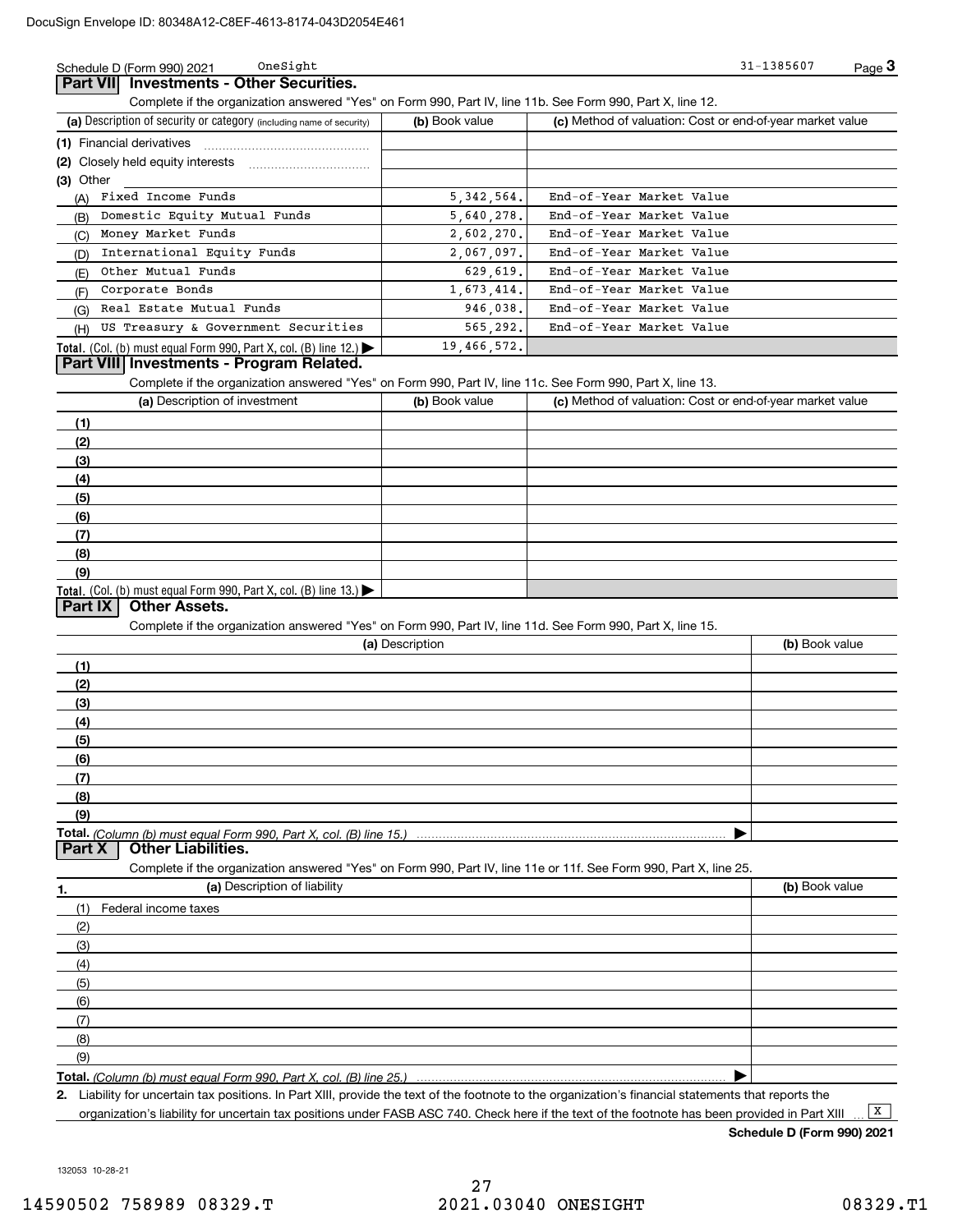|    | OneSight<br>Schedule D (Form 990) 2021                                                                                                                                                                                              |                |               | 31-1385607   | Page $4$      |
|----|-------------------------------------------------------------------------------------------------------------------------------------------------------------------------------------------------------------------------------------|----------------|---------------|--------------|---------------|
|    | Reconciliation of Revenue per Audited Financial Statements With Revenue per Return.<br>Part XI                                                                                                                                      |                |               |              |               |
|    | Complete if the organization answered "Yes" on Form 990, Part IV, line 12a.                                                                                                                                                         |                |               |              |               |
| 1  | Total revenue, gains, and other support per audited financial statements                                                                                                                                                            |                |               | $\mathbf{1}$ | 16,290,045.   |
| 2  | Amounts included on line 1 but not on Form 990, Part VIII, line 12:                                                                                                                                                                 |                |               |              |               |
| a  | Net unrealized gains (losses) on investments [11] matter contracts and the unrealized gains (losses) on investments                                                                                                                 | 2a             | 48,362.       |              |               |
| b  |                                                                                                                                                                                                                                     | 2 <sub>b</sub> | 382,784.      |              |               |
| с  |                                                                                                                                                                                                                                     | 2c             |               |              |               |
| d  |                                                                                                                                                                                                                                     | 2d             |               |              |               |
| e  | Add lines 2a through 2d                                                                                                                                                                                                             |                |               | 2e           | 431,146.      |
| 3  | Subtract line 2e from line 1 <b>manufacture contract and contract line 2e</b> from line 1                                                                                                                                           |                |               | 3            | 15,858,899.   |
| 4  | Amounts included on Form 990, Part VIII, line 12, but not on line 1:                                                                                                                                                                |                |               |              |               |
| a  |                                                                                                                                                                                                                                     | 4a l           | 54,487.       |              |               |
|    | Other (Describe in Part XIII.)                                                                                                                                                                                                      | 4 <sub>b</sub> |               |              |               |
|    | c Add lines 4a and 4b                                                                                                                                                                                                               |                |               | 4c           | 54,487.       |
| 5. |                                                                                                                                                                                                                                     | 5              | 15, 913, 386. |              |               |
|    | Part XII   Reconciliation of Expenses per Audited Financial Statements With Expenses per Return.                                                                                                                                    |                |               |              |               |
|    | Complete if the organization answered "Yes" on Form 990, Part IV, line 12a.                                                                                                                                                         |                |               |              |               |
| 1  | Total expenses and losses per audited financial statements                                                                                                                                                                          |                |               | 1            | 17,583,673.   |
| 2  | Amounts included on line 1 but not on Form 990, Part IX, line 25:                                                                                                                                                                   |                |               |              |               |
| a  |                                                                                                                                                                                                                                     | 2a             | 382,784.      |              |               |
| b  |                                                                                                                                                                                                                                     | 2 <sub>b</sub> |               |              |               |
|    | Other losses                                                                                                                                                                                                                        | 2c             |               |              |               |
|    | Other (Describe in Part XIII.) (COLORGIAN CONTEXT) and the contract of the contract of the contract of the contract of the contract of the contract of the contract of the contract of the contract of the contract of the con      | 2d             |               |              |               |
| е  | Add lines 2a through 2d <b>contained a contained a contained a contained a</b> contained a contained a contained a contained a contained a contained a contained a contained a contained a contained a contained a contained a cont |                |               | 2e           | 382,784.      |
| з  |                                                                                                                                                                                                                                     |                |               | 3            | 17,200,889.   |
| 4  | Amounts included on Form 990, Part IX, line 25, but not on line 1:                                                                                                                                                                  |                |               |              |               |
| a  | Investment expenses not included on Form 990, Part VIII, line 7b [1000000000000000000000000000000000                                                                                                                                | 4a             | 54,487.       |              |               |
| b  | Other (Describe in Part XIII.)                                                                                                                                                                                                      | 4b.            |               |              |               |
|    | Add lines 4a and 4b                                                                                                                                                                                                                 |                |               | 4c           | 54,487.       |
|    |                                                                                                                                                                                                                                     |                |               | 5            | 17, 255, 376. |
|    | Part XIII Supplemental Information.                                                                                                                                                                                                 |                |               |              |               |

Provide the descriptions required for Part II, lines 3, 5, and 9; Part III, lines 1a and 4; Part IV, lines 1b and 2b; Part V, line 4; Part X, line 2; Part XI, lines 2d and 4b; and Part XII, lines 2d and 4b. Also complete this part to provide any additional information.

Part X, Line 2:

OneSight is exempt from income taxes under Section  $501(c)(3)$  of the

Internal Revenue Code and a similar provision of Ohio State law. However,

OneSight is subject to federal income tax on any unrelated business

taxable income.

OneSight's IRS Form 990 is subject to review and examination by federal

and state authorities. OneSight believes it has appropriate support for

any tax positions taken and therefore, does not have any uncertain income

tax positions that are material to the financial statement.

132054 10-28-21

**Schedule D (Form 990) 2021**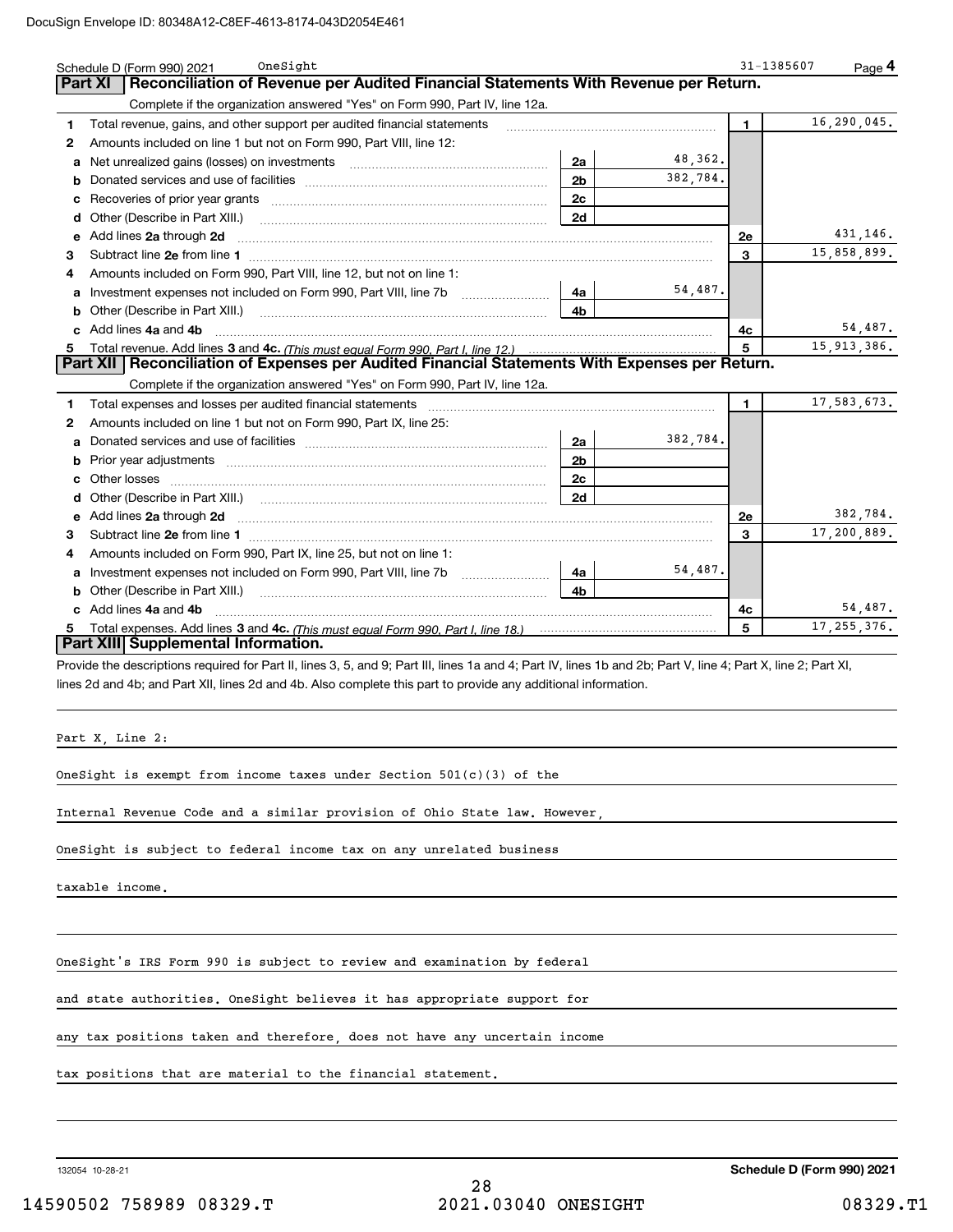|                                                                                              | $31 - 1385607$             | Page 5 |
|----------------------------------------------------------------------------------------------|----------------------------|--------|
| Schedule D (Form 990) 2021 OneSight<br><b>Part XIII Supplemental Information</b> (continued) |                            |        |
|                                                                                              |                            |        |
|                                                                                              |                            |        |
|                                                                                              |                            |        |
|                                                                                              |                            |        |
|                                                                                              |                            |        |
|                                                                                              |                            |        |
|                                                                                              |                            |        |
|                                                                                              |                            |        |
|                                                                                              |                            |        |
|                                                                                              |                            |        |
|                                                                                              |                            |        |
|                                                                                              |                            |        |
|                                                                                              |                            |        |
|                                                                                              |                            |        |
|                                                                                              |                            |        |
|                                                                                              |                            |        |
|                                                                                              |                            |        |
|                                                                                              |                            |        |
|                                                                                              |                            |        |
|                                                                                              |                            |        |
|                                                                                              |                            |        |
|                                                                                              |                            |        |
|                                                                                              |                            |        |
|                                                                                              |                            |        |
|                                                                                              |                            |        |
|                                                                                              |                            |        |
|                                                                                              |                            |        |
|                                                                                              |                            |        |
|                                                                                              |                            |        |
|                                                                                              |                            |        |
|                                                                                              |                            |        |
|                                                                                              |                            |        |
|                                                                                              |                            |        |
|                                                                                              |                            |        |
|                                                                                              |                            |        |
|                                                                                              |                            |        |
|                                                                                              |                            |        |
|                                                                                              |                            |        |
|                                                                                              |                            |        |
|                                                                                              |                            |        |
|                                                                                              |                            |        |
|                                                                                              |                            |        |
|                                                                                              |                            |        |
|                                                                                              | Schedule D (Form 990) 2021 |        |

132055 10-28-21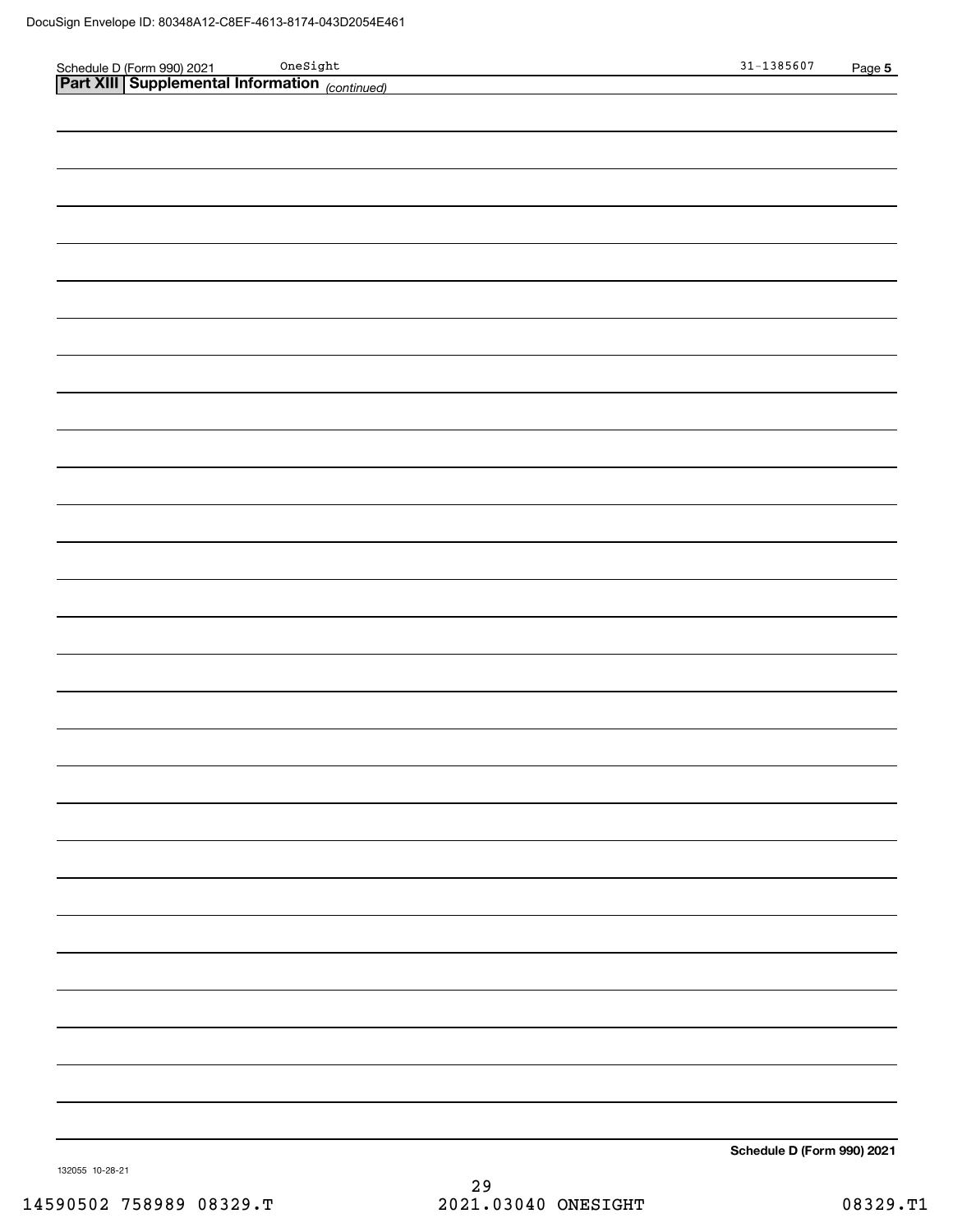| <b>SCHEDULE F</b><br>(Form 990)                      |                                           |                                                                                           | <b>Statement of Activities Outside the United States</b><br>Complete if the organization answered "Yes" on Form 990, Part IV, line 14b, 15, or 16.                                                                                                   |                       |                                                                                                                 | OMB No. 1545-0047                                                    |
|------------------------------------------------------|-------------------------------------------|-------------------------------------------------------------------------------------------|------------------------------------------------------------------------------------------------------------------------------------------------------------------------------------------------------------------------------------------------------|-----------------------|-----------------------------------------------------------------------------------------------------------------|----------------------------------------------------------------------|
| Department of the Treasury                           |                                           |                                                                                           | Attach to Form 990.                                                                                                                                                                                                                                  |                       |                                                                                                                 | <b>Open to Public</b><br><b>Inspection</b>                           |
| Internal Revenue Service<br>Name of the organization |                                           |                                                                                           | Go to www.irs.gov/Form990 for instructions and the latest information.                                                                                                                                                                               |                       |                                                                                                                 | <b>Employer identification number</b>                                |
|                                                      |                                           |                                                                                           |                                                                                                                                                                                                                                                      |                       |                                                                                                                 |                                                                      |
| OneSight                                             |                                           |                                                                                           |                                                                                                                                                                                                                                                      |                       | 31-1385607                                                                                                      |                                                                      |
| Part I                                               |                                           |                                                                                           | General Information on Activities Outside the United States. Complete if the organization answered "Yes" on                                                                                                                                          |                       |                                                                                                                 |                                                                      |
| Form 990, Part IV, line 14b.                         |                                           |                                                                                           |                                                                                                                                                                                                                                                      |                       |                                                                                                                 |                                                                      |
| 1.                                                   |                                           |                                                                                           | For grantmakers. Does the organization maintain records to substantiate the amount of its grants and other assistance,<br>the grantees' eligibility for the grants or assistance, and the selection criteria used to award the grants or assistance? |                       |                                                                                                                 | $\boxed{\text{X}}$ Yes<br><b>No</b>                                  |
| 2<br>United States.                                  |                                           |                                                                                           | For grantmakers. Describe in Part V the organization's procedures for monitoring the use of its grants and other assistance outside the                                                                                                              |                       |                                                                                                                 |                                                                      |
| 3.                                                   |                                           |                                                                                           | Activities per Region. (The following Part I, line 3 table can be duplicated if additional space is needed.)                                                                                                                                         |                       |                                                                                                                 |                                                                      |
| (a) Region                                           | (b) Number of<br>offices<br>in the region | (c) Number of<br>employees,<br>agents, and<br>independent<br>contractors<br>in the region | (d) Activities conducted in the region<br>(by type) (such as, fundraising, pro-<br>gram services, investments, grants to<br>recipients located in the region)                                                                                        |                       | (e) If activity listed in (d)<br>is a program service,<br>describe specific type<br>of service(s) in the region | (f) Total<br>expenditures<br>for and<br>investments<br>in the region |
| East Asia and the                                    |                                           |                                                                                           |                                                                                                                                                                                                                                                      |                       |                                                                                                                 |                                                                      |
| Pacific - Australia.                                 |                                           |                                                                                           |                                                                                                                                                                                                                                                      |                       |                                                                                                                 |                                                                      |
| Brunei, Burma,                                       |                                           |                                                                                           |                                                                                                                                                                                                                                                      |                       |                                                                                                                 |                                                                      |
| Cambodia.                                            | 0                                         | 0                                                                                         | Program Services                                                                                                                                                                                                                                     | Global Vision Clinics |                                                                                                                 | 117, 253.                                                            |
| Sub-Saharan Africa -                                 |                                           |                                                                                           |                                                                                                                                                                                                                                                      |                       |                                                                                                                 |                                                                      |
| Angola, Benin,                                       |                                           |                                                                                           |                                                                                                                                                                                                                                                      | Sustainable Vision    |                                                                                                                 |                                                                      |
| Botswana, Burkina                                    |                                           |                                                                                           |                                                                                                                                                                                                                                                      |                       | Centers & Global Vision                                                                                         |                                                                      |
| Faso,                                                | 4                                         | 38                                                                                        | Program Services                                                                                                                                                                                                                                     | Clinics               |                                                                                                                 | 4,386,634.                                                           |
|                                                      |                                           |                                                                                           |                                                                                                                                                                                                                                                      |                       |                                                                                                                 |                                                                      |
|                                                      |                                           |                                                                                           |                                                                                                                                                                                                                                                      |                       |                                                                                                                 |                                                                      |
|                                                      |                                           |                                                                                           |                                                                                                                                                                                                                                                      |                       |                                                                                                                 |                                                                      |
|                                                      |                                           |                                                                                           |                                                                                                                                                                                                                                                      |                       |                                                                                                                 |                                                                      |
|                                                      |                                           |                                                                                           |                                                                                                                                                                                                                                                      |                       |                                                                                                                 |                                                                      |
|                                                      |                                           |                                                                                           |                                                                                                                                                                                                                                                      |                       |                                                                                                                 |                                                                      |
| <b>3 a</b> Subtotal                                  | 4                                         | 38                                                                                        |                                                                                                                                                                                                                                                      |                       |                                                                                                                 | 4,503,887.                                                           |
| <b>b</b> Total from continuation<br>sheets to Part I | 0                                         | 0                                                                                         |                                                                                                                                                                                                                                                      |                       |                                                                                                                 | 0.                                                                   |
| c Totals (add lines 3a<br>and 3b)                    | 4                                         | 38                                                                                        |                                                                                                                                                                                                                                                      |                       |                                                                                                                 | 4,503,887.                                                           |

LHA For Paperwork Reduction Act Notice, see the Instructions for Form 990. Schedule F (Form 990) 2021

132071 12-20-21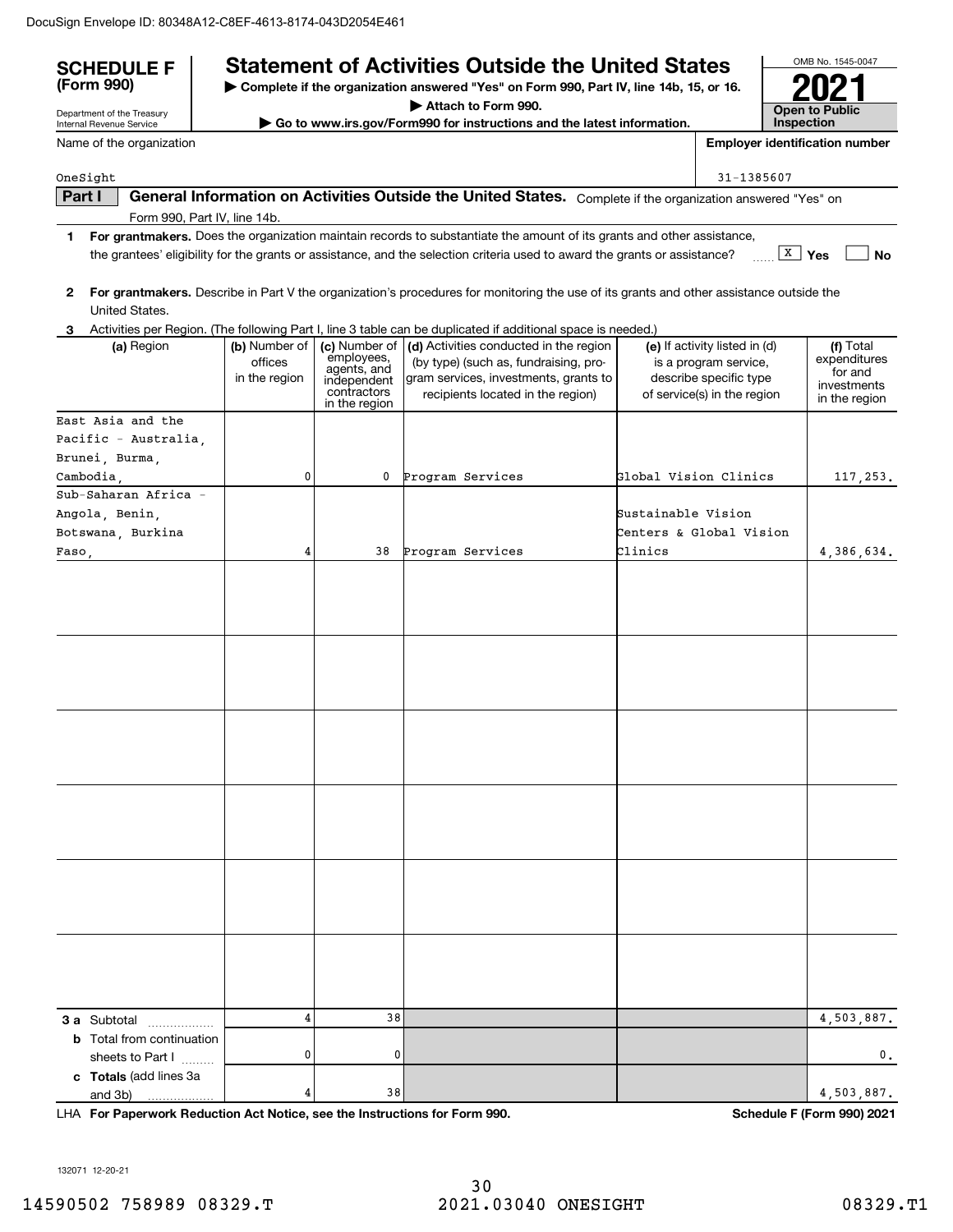Schedule F (Form 990) 2021 OneSight

Part II | Grants and Other Assistance to Organizations or Entities Outside the United States. Complete if the organization answered "Yes" on Form 990, Part IV, line 15, for any recipient who received more than \$5,000. Part II can be duplicated if additional space is needed.

| 1<br>(a) Name of organization                              | (b) IRS code section<br>and EIN (if applicable) | (c) Region  | (d) Purpose of<br>grant                                                                                                                 | (e) Amount<br>of cash grant | (f) Manner of<br>cash disbursement | (g) Amount of<br>noncash<br>assistance | (h) Description<br>of noncash<br>assistance | (i) Method of<br>valuation (book, FMV,<br>appraisal, other) |
|------------------------------------------------------------|-------------------------------------------------|-------------|-----------------------------------------------------------------------------------------------------------------------------------------|-----------------------------|------------------------------------|----------------------------------------|---------------------------------------------|-------------------------------------------------------------|
|                                                            |                                                 | Sub-Saharan |                                                                                                                                         |                             | Electronic<br>Fund/Wire            |                                        | Eqpt/Inventory/Sup                          |                                                             |
|                                                            |                                                 | Africa      | Operating Expenses                                                                                                                      |                             | $63,420.$ Transfer                 |                                        | 115,105. plies/IT/Other                     | FMV                                                         |
|                                                            |                                                 |             |                                                                                                                                         |                             |                                    |                                        |                                             |                                                             |
|                                                            |                                                 |             |                                                                                                                                         |                             | Electronic                         |                                        |                                             |                                                             |
|                                                            |                                                 | Sub-Saharan |                                                                                                                                         |                             | Fund/Wire                          |                                        | Eqpt/Inventory/Sup                          |                                                             |
|                                                            |                                                 | Africa      | Operating Expenses                                                                                                                      |                             | $87,654.$ Transfer                 |                                        | 61,931.plies/IT/Other                       | FMV                                                         |
|                                                            |                                                 |             |                                                                                                                                         |                             |                                    |                                        |                                             |                                                             |
|                                                            |                                                 |             |                                                                                                                                         |                             | Electronic                         |                                        |                                             |                                                             |
|                                                            |                                                 | Sub-Saharan |                                                                                                                                         |                             | Fund/Wire                          |                                        | Eqpt/Inventory/Sup                          |                                                             |
|                                                            |                                                 | Africa      | Operating Expenses                                                                                                                      |                             | $15,631.$ Transfer                 |                                        | 10,652. plies/IT/Other                      | FMV                                                         |
|                                                            |                                                 |             |                                                                                                                                         |                             | Electronic                         |                                        |                                             |                                                             |
|                                                            |                                                 | Sub-Saharan |                                                                                                                                         |                             | Fund/Wire                          |                                        | Eqpt/Inventory/Sup                          |                                                             |
|                                                            |                                                 | Africa      | Operating Expenses                                                                                                                      |                             | 939,160. Transfer                  |                                        | 67,425. plies/IT/Other                      | FMV                                                         |
|                                                            |                                                 |             |                                                                                                                                         |                             |                                    |                                        |                                             |                                                             |
|                                                            |                                                 |             |                                                                                                                                         |                             | Electronic                         |                                        |                                             |                                                             |
|                                                            |                                                 | Sub-Saharan |                                                                                                                                         |                             | Fund/Wire                          |                                        | Eqpt/Inventory/Sup                          |                                                             |
|                                                            |                                                 | Africa      | Operating Expenses                                                                                                                      |                             | $979,609.$ Transfer                |                                        | 336, 515. plies/IT/Other                    | FMV                                                         |
|                                                            |                                                 |             |                                                                                                                                         |                             |                                    |                                        |                                             |                                                             |
|                                                            |                                                 |             |                                                                                                                                         |                             |                                    |                                        |                                             |                                                             |
|                                                            |                                                 |             |                                                                                                                                         |                             |                                    |                                        |                                             |                                                             |
|                                                            |                                                 |             |                                                                                                                                         |                             |                                    |                                        |                                             |                                                             |
|                                                            |                                                 |             |                                                                                                                                         |                             |                                    |                                        |                                             |                                                             |
|                                                            |                                                 |             |                                                                                                                                         |                             |                                    |                                        |                                             |                                                             |
|                                                            |                                                 |             |                                                                                                                                         |                             |                                    |                                        |                                             |                                                             |
|                                                            |                                                 |             |                                                                                                                                         |                             |                                    |                                        |                                             |                                                             |
|                                                            |                                                 |             |                                                                                                                                         |                             |                                    |                                        |                                             |                                                             |
|                                                            |                                                 |             |                                                                                                                                         |                             |                                    |                                        |                                             |                                                             |
|                                                            |                                                 |             |                                                                                                                                         |                             |                                    |                                        |                                             |                                                             |
| 2                                                          |                                                 |             | Enter total number of recipient organizations listed above that are recognized as charities by the foreign country, recognized as a tax |                             |                                    |                                        |                                             |                                                             |
|                                                            |                                                 |             | exempt 501(c)(3) organization by the IRS, or for which the grantee or counsel has provided a section 501(c)(3) equivalency letter       |                             |                                    |                                        |                                             |                                                             |
| Enter total number of other organizations or entities<br>3 |                                                 |             |                                                                                                                                         |                             |                                    |                                        |                                             | $\mathbf{1}$                                                |

31

**Schedule F (Form 990) 2021**

OneSight 31-1385607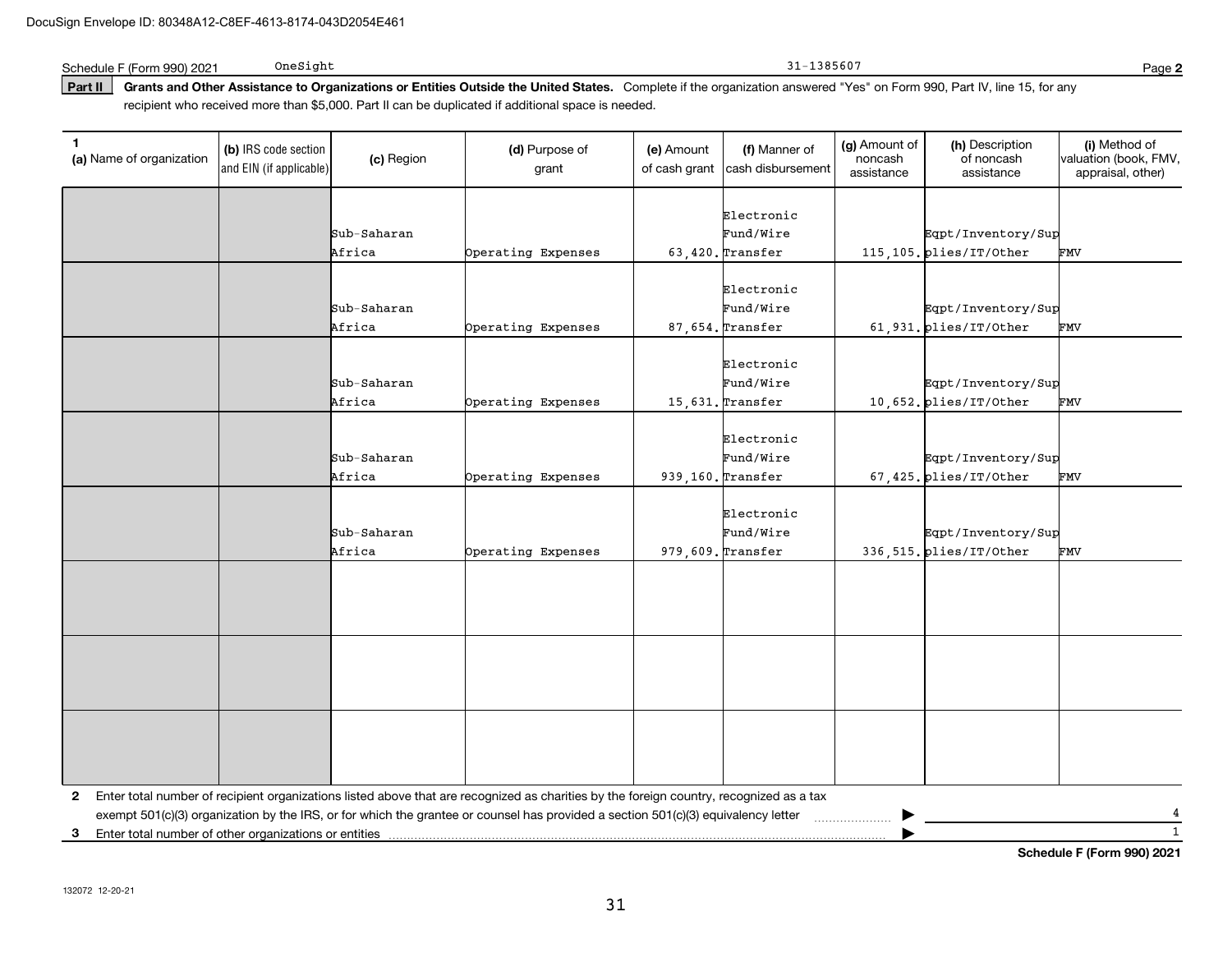| Schedule F (Form 990) 2021      | OneSight                                                  |                             |                             |                                                                                                                                                           | 31-1385607                             |                                          | Page 3                                                         |
|---------------------------------|-----------------------------------------------------------|-----------------------------|-----------------------------|-----------------------------------------------------------------------------------------------------------------------------------------------------------|----------------------------------------|------------------------------------------|----------------------------------------------------------------|
|                                 |                                                           |                             |                             | Part III Grants and Other Assistance to Individuals Outside the United States. Complete if the organization answered "Yes" on Form 990, Part IV, line 16. |                                        |                                          |                                                                |
|                                 | Part III can be duplicated if additional space is needed. |                             |                             |                                                                                                                                                           |                                        |                                          |                                                                |
| (a) Type of grant or assistance | (b) Region                                                | (c) Number of<br>recipients | (d) Amount of<br>cash grant | (e) Manner of<br>cash disbursement                                                                                                                        | (f) Amount of<br>noncash<br>assistance | (g) Description of<br>noncash assistance | (h) Method of<br>valuation<br>(book, FMV,<br>appraisal, other) |
|                                 |                                                           |                             |                             |                                                                                                                                                           |                                        |                                          |                                                                |
|                                 |                                                           |                             |                             |                                                                                                                                                           |                                        |                                          |                                                                |
|                                 |                                                           |                             |                             |                                                                                                                                                           |                                        |                                          |                                                                |
|                                 |                                                           |                             |                             |                                                                                                                                                           |                                        |                                          |                                                                |
|                                 |                                                           |                             |                             |                                                                                                                                                           |                                        |                                          |                                                                |
|                                 |                                                           |                             |                             |                                                                                                                                                           |                                        |                                          |                                                                |
|                                 |                                                           |                             |                             |                                                                                                                                                           |                                        |                                          |                                                                |
|                                 |                                                           |                             |                             |                                                                                                                                                           |                                        |                                          |                                                                |
|                                 |                                                           |                             |                             |                                                                                                                                                           |                                        |                                          |                                                                |
|                                 |                                                           |                             |                             |                                                                                                                                                           |                                        |                                          |                                                                |
|                                 |                                                           |                             |                             |                                                                                                                                                           |                                        |                                          |                                                                |
|                                 |                                                           |                             |                             |                                                                                                                                                           |                                        |                                          |                                                                |
|                                 |                                                           |                             |                             |                                                                                                                                                           |                                        |                                          |                                                                |

**Schedule F (Form 990) 2021**

**Page 3**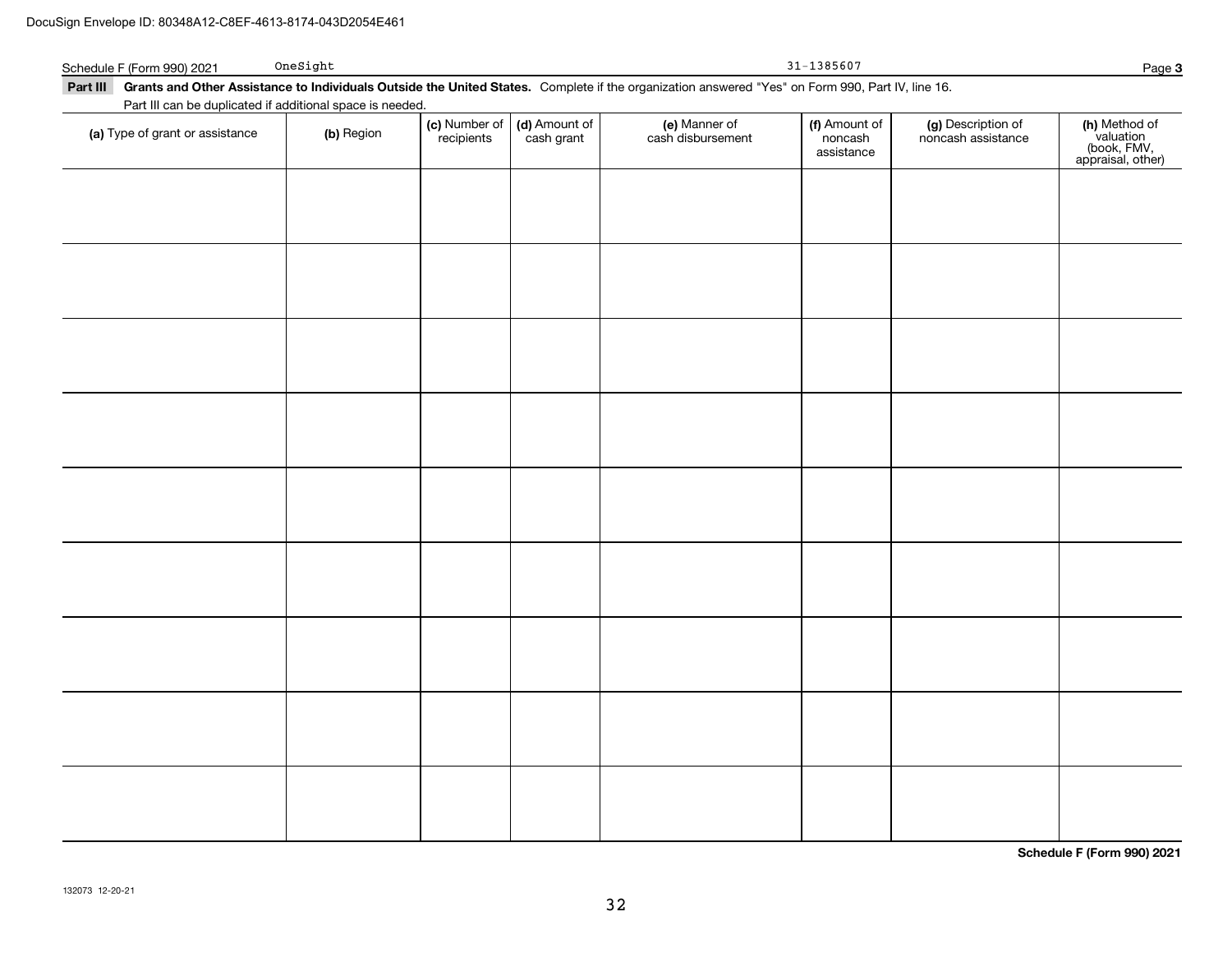|                | OneSight<br>Schedule F (Form 990) 2021                                                                                                                                                                                                                                                                                                                                                                                                  | 31-1385607 | Page 4           |
|----------------|-----------------------------------------------------------------------------------------------------------------------------------------------------------------------------------------------------------------------------------------------------------------------------------------------------------------------------------------------------------------------------------------------------------------------------------------|------------|------------------|
| <b>Part IV</b> | <b>Foreign Forms</b>                                                                                                                                                                                                                                                                                                                                                                                                                    |            |                  |
| 1              | Was the organization a U.S. transferor of property to a foreign corporation during the tax year? If "Yes."<br>the organization may be required to file Form 926, Return by a U.S. Transferor of Property to a Foreign                                                                                                                                                                                                                   | Yes        | X  <br><b>No</b> |
| 2              | Did the organization have an interest in a foreign trust during the tax year? If "Yes," the organization may<br>be required to separately file Form 3520, Annual Return To Report Transactions With Foreign Trusts and<br>Receipt of Certain Foreign Gifts, and/or Form 3520-A, Annual Information Return of Foreign Trust With a                                                                                                       | Yes        | x<br>Nο          |
| 3              | Did the organization have an ownership interest in a foreign corporation during the tax year? If "Yes."<br>the organization may be required to file Form 5471, Information Return of U.S. Persons With Respect to                                                                                                                                                                                                                       | Yes        | x<br>No          |
|                | Was the organization a direct or indirect shareholder of a passive foreign investment company or a<br>qualified electing fund during the tax year? If "Yes," the organization may be required to file Form 8621,<br>Information Return by a Shareholder of a Passive Foreign Investment Company or Qualified Electing<br>Fund (see Instructions for Form 8621) manufactured control control and the latest state of the state of the st | Yes        | x<br>Nο          |
| 5              | Did the organization have an ownership interest in a foreign partnership during the tax year? If "Yes."<br>the organization may be required to file Form 8865, Return of U.S. Persons With Respect to Certain<br>Foreign Partnerships (see Instructions for Form 8865)                                                                                                                                                                  | Yes        | X<br><b>No</b>   |
| 6              | Did the organization have any operations in or related to any boycotting countries during the tax year? If<br>"Yes," the organization may be required to separately file Form 5713, International Boycott Report (see                                                                                                                                                                                                                   | Yes        | х<br>No          |

**Schedule F (Form 990) 2021**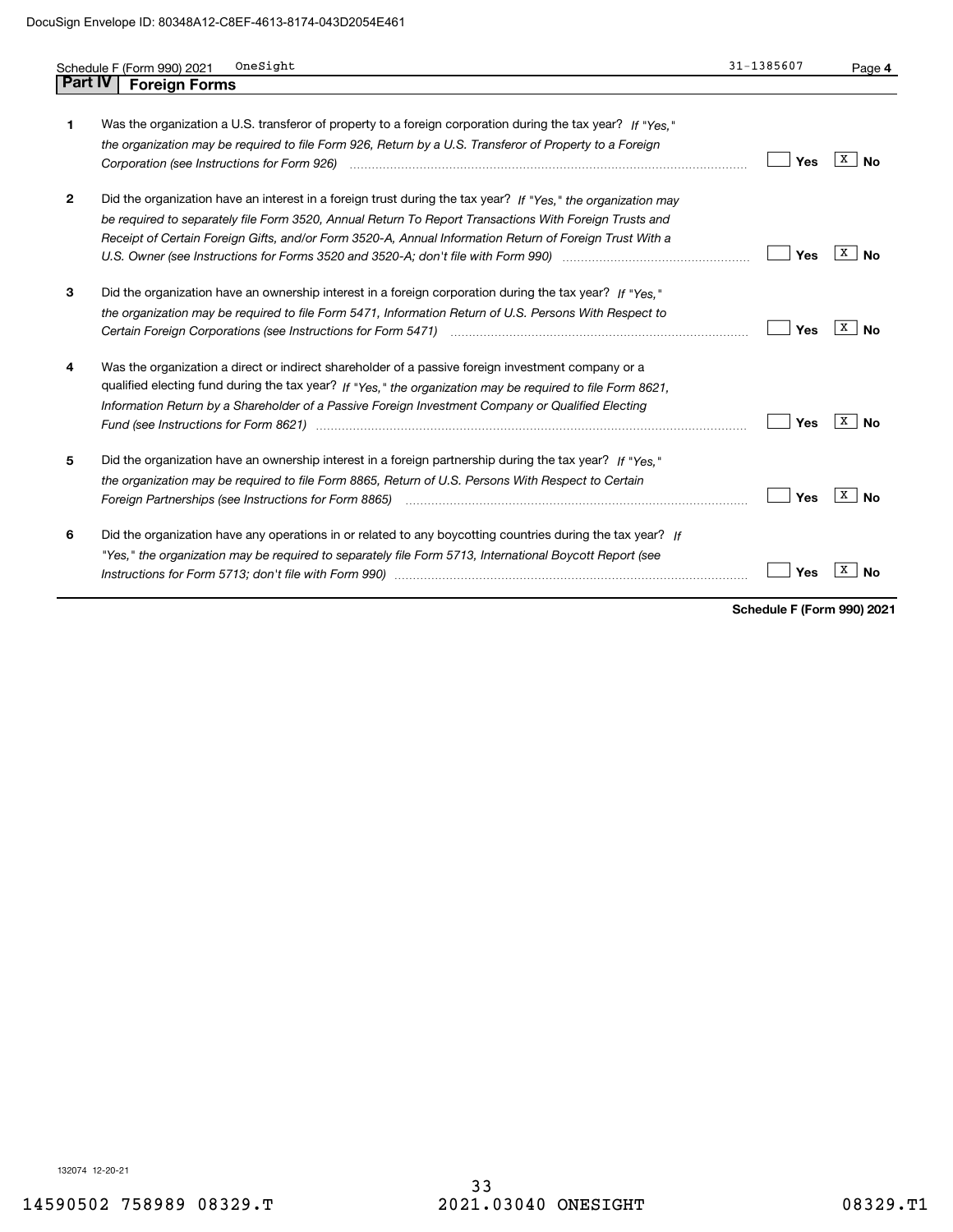| Part V          | <b>Supplemental Information</b>                                                                                                       |  |
|-----------------|---------------------------------------------------------------------------------------------------------------------------------------|--|
|                 | Provide the information required by Part I, line 2 (monitoring of funds); Part I, line 3, column (f) (accounting method; amounts of   |  |
|                 | investments vs. expenditures per region); Part II, line 1 (accounting method); Part III (accounting method); and Part III, column (c) |  |
|                 | (estimated number of recipients), as applicable. Also complete this part to provide any additional information. See instructions.     |  |
|                 |                                                                                                                                       |  |
| Part I, Line 2: |                                                                                                                                       |  |
|                 |                                                                                                                                       |  |
|                 | Onesight reviews the reports provided by the organizations receiving the                                                              |  |
|                 |                                                                                                                                       |  |
|                 | grants and other assistance.                                                                                                          |  |
|                 |                                                                                                                                       |  |
|                 |                                                                                                                                       |  |
|                 |                                                                                                                                       |  |
|                 |                                                                                                                                       |  |
|                 |                                                                                                                                       |  |
|                 |                                                                                                                                       |  |
|                 |                                                                                                                                       |  |
|                 |                                                                                                                                       |  |
|                 |                                                                                                                                       |  |
|                 |                                                                                                                                       |  |
|                 |                                                                                                                                       |  |
|                 |                                                                                                                                       |  |
|                 |                                                                                                                                       |  |
|                 |                                                                                                                                       |  |
|                 |                                                                                                                                       |  |
|                 |                                                                                                                                       |  |
|                 |                                                                                                                                       |  |
|                 |                                                                                                                                       |  |
|                 |                                                                                                                                       |  |
|                 |                                                                                                                                       |  |
|                 |                                                                                                                                       |  |
|                 |                                                                                                                                       |  |
|                 |                                                                                                                                       |  |
|                 |                                                                                                                                       |  |
|                 |                                                                                                                                       |  |
|                 |                                                                                                                                       |  |
|                 |                                                                                                                                       |  |
|                 |                                                                                                                                       |  |
|                 |                                                                                                                                       |  |
|                 |                                                                                                                                       |  |
|                 |                                                                                                                                       |  |
|                 |                                                                                                                                       |  |
|                 |                                                                                                                                       |  |
|                 |                                                                                                                                       |  |
|                 |                                                                                                                                       |  |
|                 |                                                                                                                                       |  |
|                 |                                                                                                                                       |  |
|                 |                                                                                                                                       |  |
|                 |                                                                                                                                       |  |
|                 |                                                                                                                                       |  |
|                 |                                                                                                                                       |  |
|                 |                                                                                                                                       |  |
|                 |                                                                                                                                       |  |
|                 |                                                                                                                                       |  |
|                 |                                                                                                                                       |  |
|                 |                                                                                                                                       |  |
|                 |                                                                                                                                       |  |
|                 |                                                                                                                                       |  |
|                 |                                                                                                                                       |  |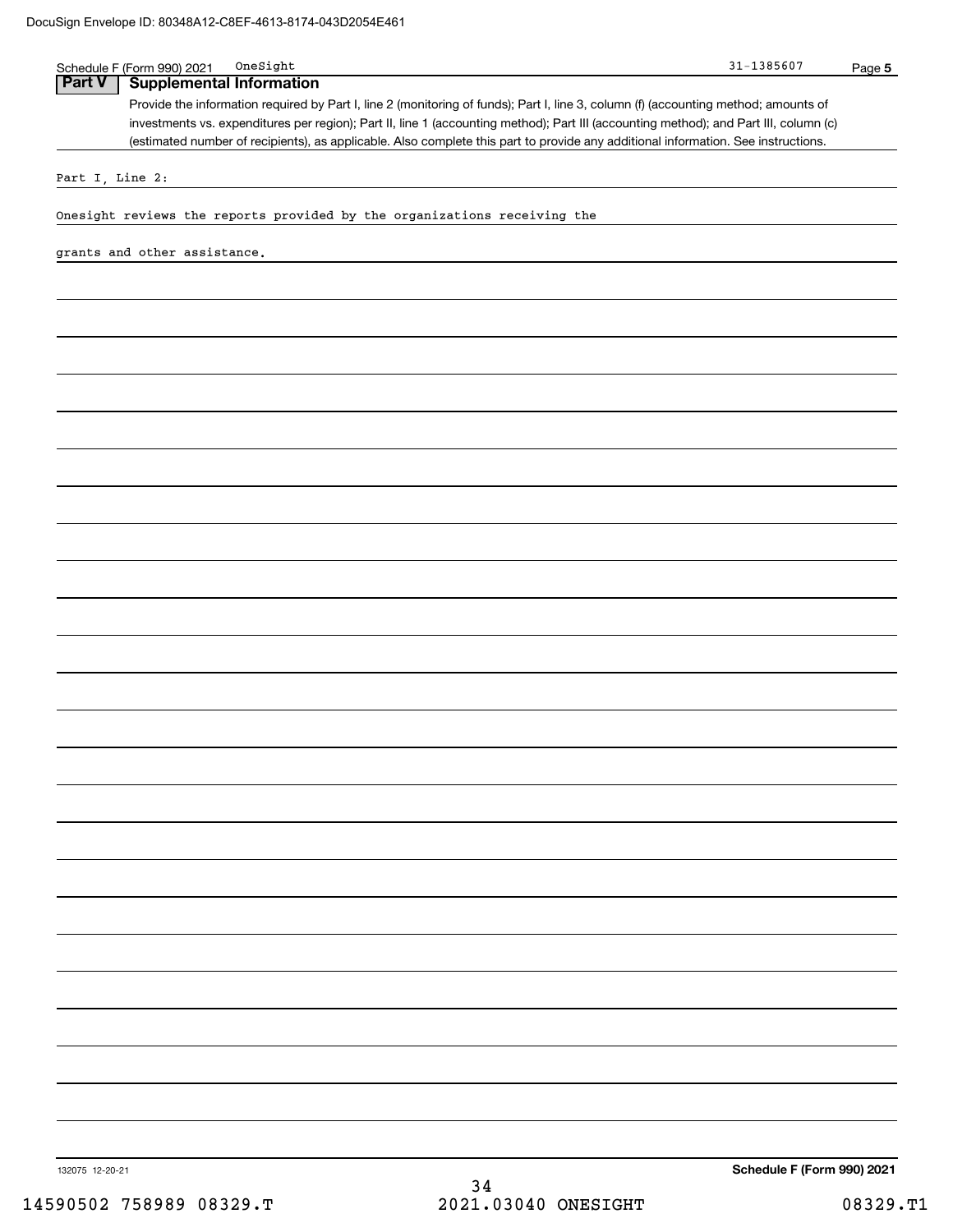| <b>SCHEDULE G</b>                                 |                                                                                                                                                                     | <b>Supplemental Information Regarding Fundraising or Gaming Activities</b>                                                                         |                            |                |                                                       |         |                                   | OMB No. 1545-0047                     |  |  |  |
|---------------------------------------------------|---------------------------------------------------------------------------------------------------------------------------------------------------------------------|----------------------------------------------------------------------------------------------------------------------------------------------------|----------------------------|----------------|-------------------------------------------------------|---------|-----------------------------------|---------------------------------------|--|--|--|
| (Form 990)                                        | Complete if the organization answered "Yes" on Form 990, Part IV, line 17, 18, or 19, or if the<br>organization entered more than \$15,000 on Form 990-EZ, line 6a. |                                                                                                                                                    | 2021                       |                |                                                       |         |                                   |                                       |  |  |  |
| Department of the Treasury                        |                                                                                                                                                                     | Attach to Form 990 or Form 990-EZ.                                                                                                                 |                            |                |                                                       |         |                                   | <b>Open to Public</b>                 |  |  |  |
| Internal Revenue Service                          |                                                                                                                                                                     | Go to www.irs.gov/Form990 for instructions and the latest information.                                                                             |                            |                |                                                       |         | Inspection                        |                                       |  |  |  |
| Name of the organization                          |                                                                                                                                                                     |                                                                                                                                                    |                            |                |                                                       |         |                                   | <b>Employer identification number</b> |  |  |  |
|                                                   | OneSight                                                                                                                                                            |                                                                                                                                                    |                            |                |                                                       |         | 31-1385607                        |                                       |  |  |  |
| Part I                                            | required to complete this part.                                                                                                                                     | Fundraising Activities. Complete if the organization answered "Yes" on Form 990, Part IV, line 17. Form 990-EZ filers are not                      |                            |                |                                                       |         |                                   |                                       |  |  |  |
|                                                   |                                                                                                                                                                     | 1 Indicate whether the organization raised funds through any of the following activities. Check all that apply.                                    |                            |                |                                                       |         |                                   |                                       |  |  |  |
| х<br>Mail solicitations<br>a                      |                                                                                                                                                                     | e X                                                                                                                                                |                            |                | Solicitation of non-government grants                 |         |                                   |                                       |  |  |  |
| X<br>b                                            | Internet and email solicitations                                                                                                                                    | X  <br>f                                                                                                                                           |                            |                | Solicitation of government grants                     |         |                                   |                                       |  |  |  |
| Phone solicitations<br>c                          |                                                                                                                                                                     | $g\lfloor x \rfloor$<br>Special fundraising events                                                                                                 |                            |                |                                                       |         |                                   |                                       |  |  |  |
| $\vert$ X<br>In-person solicitations<br>d         |                                                                                                                                                                     |                                                                                                                                                    |                            |                |                                                       |         |                                   |                                       |  |  |  |
|                                                   |                                                                                                                                                                     | 2 a Did the organization have a written or oral agreement with any individual (including officers, directors, trustees, or                         |                            |                |                                                       |         |                                   |                                       |  |  |  |
|                                                   |                                                                                                                                                                     | key employees listed in Form 990, Part VII) or entity in connection with professional fundraising services?                                        |                            |                |                                                       |         | X<br>Yes                          | <b>No</b>                             |  |  |  |
|                                                   |                                                                                                                                                                     | <b>b</b> If "Yes," list the 10 highest paid individuals or entities (fundraisers) pursuant to agreements under which the fundraiser is to be       |                            |                |                                                       |         |                                   |                                       |  |  |  |
| compensated at least \$5,000 by the organization. |                                                                                                                                                                     |                                                                                                                                                    |                            |                |                                                       |         |                                   |                                       |  |  |  |
|                                                   |                                                                                                                                                                     |                                                                                                                                                    |                            |                |                                                       |         |                                   |                                       |  |  |  |
|                                                   |                                                                                                                                                                     |                                                                                                                                                    |                            | (iii) Did      |                                                       |         | (v) Amount paid                   | (vi) Amount paid                      |  |  |  |
| (i) Name and address of individual                |                                                                                                                                                                     | (ii) Activity                                                                                                                                      | fundraiser<br>have custody |                | (iv) Gross receipts<br>from activity<br>or control of |         | to (or retained by)<br>fundraiser | to (or retained by)                   |  |  |  |
| or entity (fundraiser)                            |                                                                                                                                                                     |                                                                                                                                                    |                            | contributions? |                                                       |         | listed in col. (i)                | organization                          |  |  |  |
| KC Social Impact - 5905                           |                                                                                                                                                                     | Introduction to                                                                                                                                    |                            | No             |                                                       |         |                                   |                                       |  |  |  |
| Namakagan Road, Bethesda, MD                      |                                                                                                                                                                     | prospective partners for                                                                                                                           |                            | х              | $\mathbf 0$                                           |         | 60,000.                           | $-60,000.$                            |  |  |  |
| Greater Good Strategy - 4455                      |                                                                                                                                                                     | Online Fundraising                                                                                                                                 |                            |                |                                                       |         |                                   |                                       |  |  |  |
| Connecticut Ave NW, Apt. 934,                     |                                                                                                                                                                     | Strategy Assessment and                                                                                                                            |                            | Х              | $\mathbf 0$                                           | 10,000. |                                   | $-10,000.$                            |  |  |  |
| Clay Doherty - 511A Kenyon                        |                                                                                                                                                                     | Event Support with DC                                                                                                                              |                            |                |                                                       |         |                                   |                                       |  |  |  |
| Street NW, Washington, DC                         |                                                                                                                                                                     | Programming Event                                                                                                                                  |                            | х              | $\mathbf 0$                                           |         | 8,750.                            | $-8,750.$                             |  |  |  |
| Doshi, Pooja - 602 Bashford                       |                                                                                                                                                                     | Grant Writing Support and                                                                                                                          |                            |                |                                                       |         |                                   |                                       |  |  |  |
| Lane, Unit 2222, Alexandria,                      |                                                                                                                                                                     | Strategy Development                                                                                                                               |                            | Х              | $\mathbf 0$                                           |         | 5,300.                            | $-5,300.$                             |  |  |  |
| Round Pixel Studio, Inc. -                        |                                                                                                                                                                     |                                                                                                                                                    |                            |                |                                                       |         |                                   |                                       |  |  |  |
| 2044 Fox Brook Place,                             |                                                                                                                                                                     | Online Portal Development                                                                                                                          |                            | х              | $\mathbf 0$                                           |         | 5,000.                            | $-5,000.$                             |  |  |  |
|                                                   |                                                                                                                                                                     |                                                                                                                                                    |                            |                |                                                       |         |                                   |                                       |  |  |  |
|                                                   |                                                                                                                                                                     |                                                                                                                                                    |                            |                |                                                       |         |                                   |                                       |  |  |  |
|                                                   |                                                                                                                                                                     |                                                                                                                                                    |                            |                |                                                       |         |                                   |                                       |  |  |  |
|                                                   |                                                                                                                                                                     |                                                                                                                                                    |                            |                |                                                       |         |                                   |                                       |  |  |  |
|                                                   |                                                                                                                                                                     |                                                                                                                                                    |                            |                |                                                       |         |                                   |                                       |  |  |  |
|                                                   |                                                                                                                                                                     |                                                                                                                                                    |                            |                |                                                       |         |                                   |                                       |  |  |  |
|                                                   |                                                                                                                                                                     |                                                                                                                                                    |                            |                |                                                       |         |                                   |                                       |  |  |  |
|                                                   |                                                                                                                                                                     |                                                                                                                                                    |                            |                |                                                       |         |                                   |                                       |  |  |  |
|                                                   |                                                                                                                                                                     |                                                                                                                                                    |                            |                |                                                       |         |                                   |                                       |  |  |  |
|                                                   |                                                                                                                                                                     |                                                                                                                                                    |                            |                |                                                       |         |                                   |                                       |  |  |  |
|                                                   |                                                                                                                                                                     |                                                                                                                                                    |                            |                |                                                       |         |                                   |                                       |  |  |  |
|                                                   |                                                                                                                                                                     |                                                                                                                                                    |                            |                |                                                       |         | 89,050.                           | $-89,050.$                            |  |  |  |
| Total                                             |                                                                                                                                                                     | 3 List all states in which the organization is registered or licensed to solicit contributions or has been notified it is exempt from registration |                            |                |                                                       |         |                                   |                                       |  |  |  |
| or licensing.                                     |                                                                                                                                                                     |                                                                                                                                                    |                            |                |                                                       |         |                                   |                                       |  |  |  |
|                                                   |                                                                                                                                                                     | AI. AK AZ AR CA CO CT DE FI. GA HI ID II. IN IA KS KV IA ME MD MA MI MN MS MO                                                                      |                            |                |                                                       |         |                                   |                                       |  |  |  |

AL,AK,AZ,AR,CA,CO,CT,DE,FL,GA,HI,ID,IL,IN,IA,KS,KY,LA,ME,MD,MA,MI,MN,MS,MO MT,NE,NV,NH,NJ,NM,NY,NC,ND,OH,OK,OR,PA,RI,SC,SD,TN,TX,UT,VT,VA,WA,WV,WI,WY

PR,DC

LHA For Paperwork Reduction Act Notice, see the Instructions for Form 990 or 990-EZ. Schedule G (Form 990) 2021 See Part IV for continuations

132081 10-21-21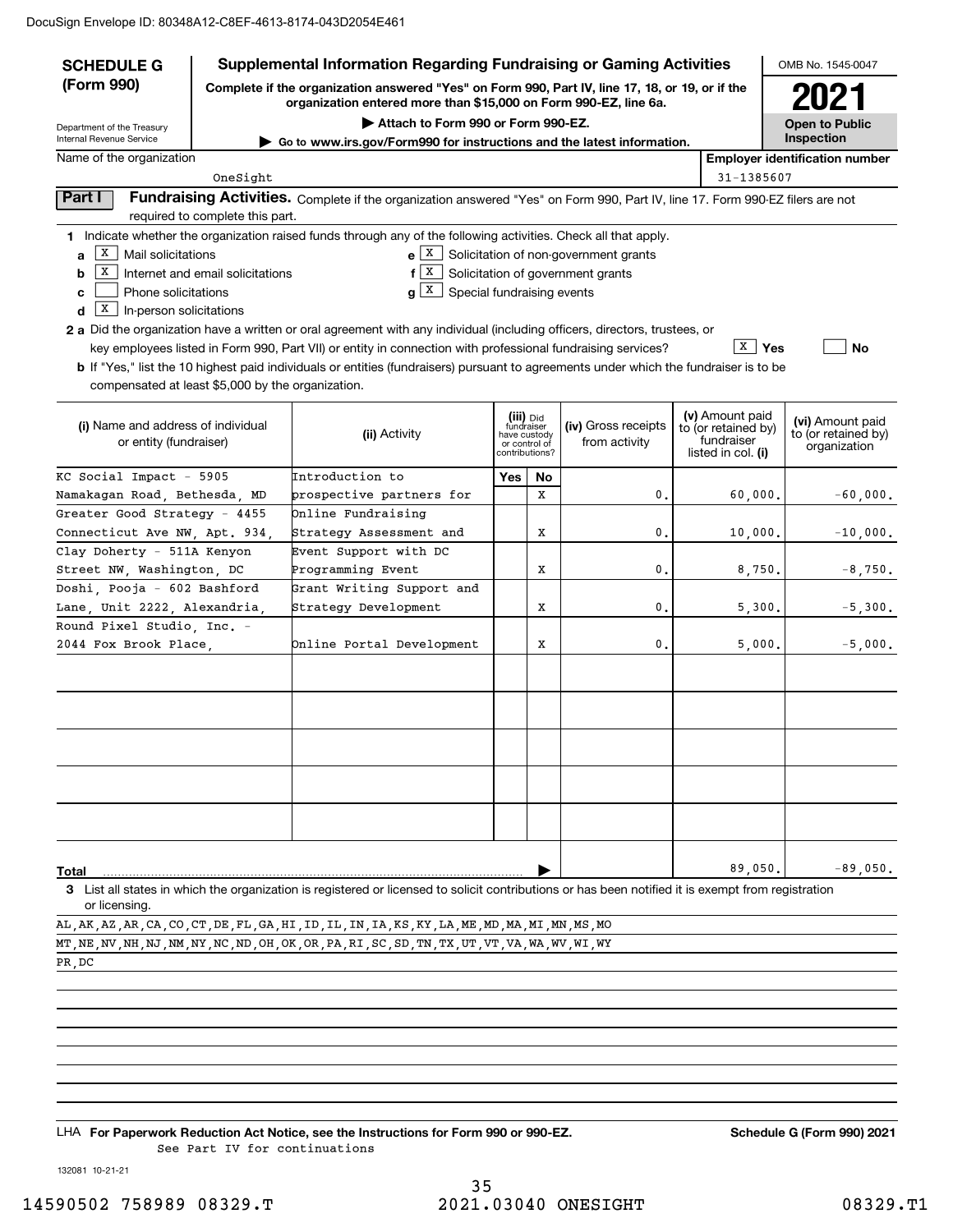|                 |              | OneSight<br>Schedule G (Form 990) 2021                                                                                                    |                 |                         |                  | 31-1385607<br>Page 2                      |
|-----------------|--------------|-------------------------------------------------------------------------------------------------------------------------------------------|-----------------|-------------------------|------------------|-------------------------------------------|
|                 | Part II      | Fundraising Events. Complete if the organization answered "Yes" on Form 990, Part IV, line 18, or reported more than \$15,000             |                 |                         |                  |                                           |
|                 |              | of fundraising event contributions and gross income on Form 990-EZ, lines 1 and 6b. List events with gross receipts greater than \$5,000. |                 |                         |                  |                                           |
|                 |              |                                                                                                                                           | (a) Event #1    | (b) Event #2            | (c) Other events | (d) Total events<br>(add col. (a) through |
|                 |              |                                                                                                                                           | (event type)    | (event type)            | (total number)   | col. (c)                                  |
| Revenue         | 1            |                                                                                                                                           |                 |                         |                  |                                           |
|                 | $\mathbf{2}$ |                                                                                                                                           |                 |                         |                  |                                           |
|                 | 3            | Gross income (line 1 minus line 2)                                                                                                        |                 |                         |                  |                                           |
|                 |              |                                                                                                                                           |                 |                         |                  |                                           |
|                 | 5            |                                                                                                                                           |                 |                         |                  |                                           |
|                 | 6            |                                                                                                                                           |                 |                         |                  |                                           |
| Direct Expenses | 7            |                                                                                                                                           |                 |                         |                  |                                           |
|                 | 8            |                                                                                                                                           |                 |                         |                  |                                           |
|                 | 9            |                                                                                                                                           |                 |                         |                  |                                           |
|                 | 10           | Direct expense summary. Add lines 4 through 9 in column (d) matures and the contract expense summary. Add lines 4 through 9 in column (d) |                 |                         | ▶                |                                           |
|                 | 11           |                                                                                                                                           |                 |                         |                  |                                           |
|                 | Part III     | <b>Gaming.</b> Complete if the organization answered "Yes" on Form 990, Part IV, line 19, or reported more than                           |                 |                         |                  |                                           |
|                 |              | \$15,000 on Form 990-EZ, line 6a.                                                                                                         |                 |                         |                  |                                           |
|                 |              |                                                                                                                                           | (a) Bingo       | (b) Pull tabs/instant   | (c) Other gaming | (d) Total gaming (add                     |
| Revenue         |              |                                                                                                                                           |                 | bingo/progressive bingo |                  | col. (a) through col. (c))                |
|                 |              |                                                                                                                                           |                 |                         |                  |                                           |
|                 | 1            |                                                                                                                                           |                 |                         |                  |                                           |
|                 |              |                                                                                                                                           |                 |                         |                  |                                           |
|                 | 2            |                                                                                                                                           |                 |                         |                  |                                           |
| Expenses        | 3            |                                                                                                                                           |                 |                         |                  |                                           |
| ă<br>Dire       |              |                                                                                                                                           |                 |                         |                  |                                           |
|                 | 5            | Other direct expenses<br><u></u>                                                                                                          |                 |                         |                  |                                           |
|                 | 6            | Volunteer labor                                                                                                                           | Yes<br>%<br>No. | Yes<br>%<br>No          | Yes<br>%<br>No   |                                           |
|                 | 7            | Direct expense summary. Add lines 2 through 5 in column (d)                                                                               |                 |                         | ▶                |                                           |
|                 | 8            |                                                                                                                                           |                 |                         |                  |                                           |
|                 |              |                                                                                                                                           |                 |                         |                  |                                           |
|                 |              |                                                                                                                                           |                 |                         |                  |                                           |
|                 |              |                                                                                                                                           |                 |                         |                  | Yes<br><b>No</b>                          |
|                 |              |                                                                                                                                           |                 |                         |                  |                                           |
|                 |              |                                                                                                                                           |                 |                         |                  |                                           |
|                 |              |                                                                                                                                           |                 |                         |                  | Yes<br>No                                 |
|                 |              |                                                                                                                                           |                 |                         |                  |                                           |
|                 |              | 132082 10-21-21                                                                                                                           |                 |                         |                  | Schedule G (Form 990) 2021                |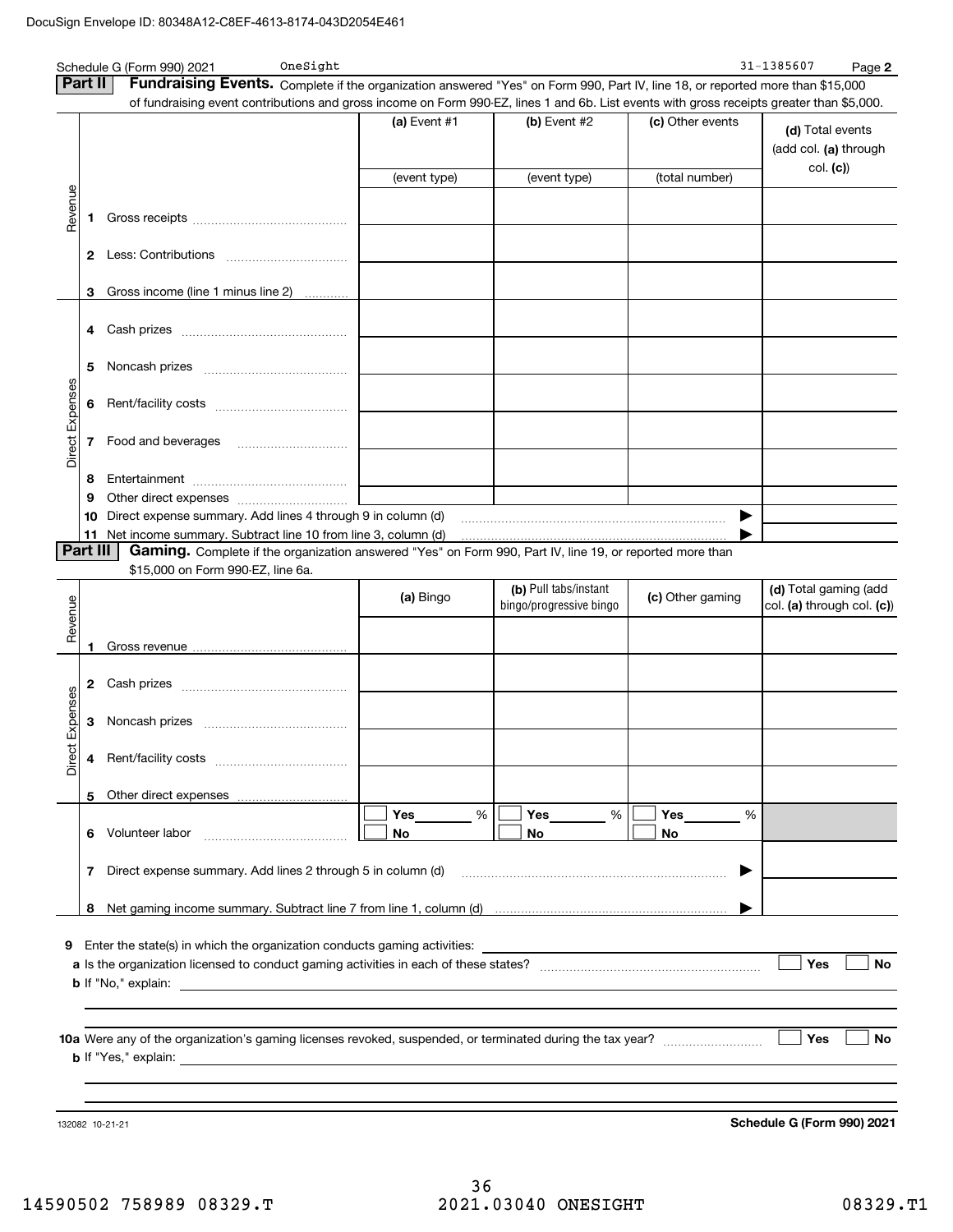DocuSign Envelope ID: 80348A12-C8EF-4613-8174-043D2054E461

|    | Schedule G (Form 990) 2021                                                      | OneSight |                                                                                                                                                                                                                                                                              | 31-1385607                 | Page 3               |
|----|---------------------------------------------------------------------------------|----------|------------------------------------------------------------------------------------------------------------------------------------------------------------------------------------------------------------------------------------------------------------------------------|----------------------------|----------------------|
|    |                                                                                 |          |                                                                                                                                                                                                                                                                              | Yes                        | No                   |
|    |                                                                                 |          | 12 Is the organization a grantor, beneficiary or trustee of a trust, or a member of a partnership or other entity formed                                                                                                                                                     |                            |                      |
|    |                                                                                 |          |                                                                                                                                                                                                                                                                              | Yes                        | No                   |
|    | 13 Indicate the percentage of gaming activity conducted in:                     |          |                                                                                                                                                                                                                                                                              |                            |                      |
|    |                                                                                 |          |                                                                                                                                                                                                                                                                              | 13а                        | %                    |
|    |                                                                                 |          | <b>b</b> An outside facility <b>contained and the contract of the contract of the contract of the contract of the contract of the contract of the contract of the contract of the contract of the contract of the contract of the con</b>                                    | 13b                        | %                    |
|    |                                                                                 |          | 14 Enter the name and address of the person who prepares the organization's gaming/special events books and records:                                                                                                                                                         |                            |                      |
|    |                                                                                 |          |                                                                                                                                                                                                                                                                              |                            |                      |
|    |                                                                                 |          |                                                                                                                                                                                                                                                                              |                            |                      |
|    |                                                                                 |          | 15a Does the organization have a contract with a third party from whom the organization receives gaming revenue?                                                                                                                                                             | Yes                        | No                   |
|    |                                                                                 |          |                                                                                                                                                                                                                                                                              |                            |                      |
|    |                                                                                 |          |                                                                                                                                                                                                                                                                              |                            |                      |
|    | c If "Yes," enter name and address of the third party:                          |          |                                                                                                                                                                                                                                                                              |                            |                      |
|    |                                                                                 |          |                                                                                                                                                                                                                                                                              |                            |                      |
|    |                                                                                 |          |                                                                                                                                                                                                                                                                              |                            |                      |
|    |                                                                                 |          |                                                                                                                                                                                                                                                                              |                            |                      |
| 16 | Gaming manager information:                                                     |          |                                                                                                                                                                                                                                                                              |                            |                      |
|    |                                                                                 |          | Name $\blacktriangleright$ $\bot$                                                                                                                                                                                                                                            |                            |                      |
|    | Gaming manager compensation > \$                                                |          |                                                                                                                                                                                                                                                                              |                            |                      |
|    |                                                                                 |          |                                                                                                                                                                                                                                                                              |                            |                      |
|    |                                                                                 |          |                                                                                                                                                                                                                                                                              |                            |                      |
| 17 | Director/officer<br>Mandatory distributions:                                    | Employee | Independent contractor<br>a Is the organization required under state law to make charitable distributions from the gaming proceeds to<br><b>b</b> Enter the amount of distributions required under state law to be distributed to other exempt organizations or spent in the |                            | $\Box$ Yes $\Box$ No |
|    | organization's own exempt activities during the tax year $\triangleright$ \$    |          |                                                                                                                                                                                                                                                                              |                            |                      |
|    | <b>Part IV</b>                                                                  |          | Supplemental Information. Provide the explanations required by Part I, line 2b, columns (iii) and (v); and Part III, lines 9, 9b, 10b,                                                                                                                                       |                            |                      |
|    |                                                                                 |          | 15b, 15c, 16, and 17b, as applicable. Also provide any additional information. See instructions.                                                                                                                                                                             |                            |                      |
|    | Schedule G, Part I, Line 2b, List of Ten Highest Paid Fundraisers:              |          |                                                                                                                                                                                                                                                                              |                            |                      |
|    | (i) Name of Fundraiser: KC Social Impact                                        |          |                                                                                                                                                                                                                                                                              |                            |                      |
|    | (i) Address of Fundraiser: 5905 Namakagan Road, Bethesda, MD 20816              |          |                                                                                                                                                                                                                                                                              |                            |                      |
|    | (ii) Activity: Introduction to prospective partners for federal funding opp     |          |                                                                                                                                                                                                                                                                              |                            |                      |
|    | (i) Name of Fundraiser: Greater Good Strategy                                   |          |                                                                                                                                                                                                                                                                              |                            |                      |
|    |                                                                                 |          |                                                                                                                                                                                                                                                                              |                            |                      |
|    | (i) Address of Fundraiser:<br>4455 Connecticut Ave NW, Apt. 934, Washington, DC |          | 20008                                                                                                                                                                                                                                                                        |                            |                      |
|    | 132083 10-21-21                                                                 |          |                                                                                                                                                                                                                                                                              | Schedule G (Form 990) 2021 |                      |
|    |                                                                                 |          | 37                                                                                                                                                                                                                                                                           |                            |                      |
|    | 14590502 758989 08329.T                                                         |          | 2021.03040 ONESIGHT                                                                                                                                                                                                                                                          |                            | 08329.T1             |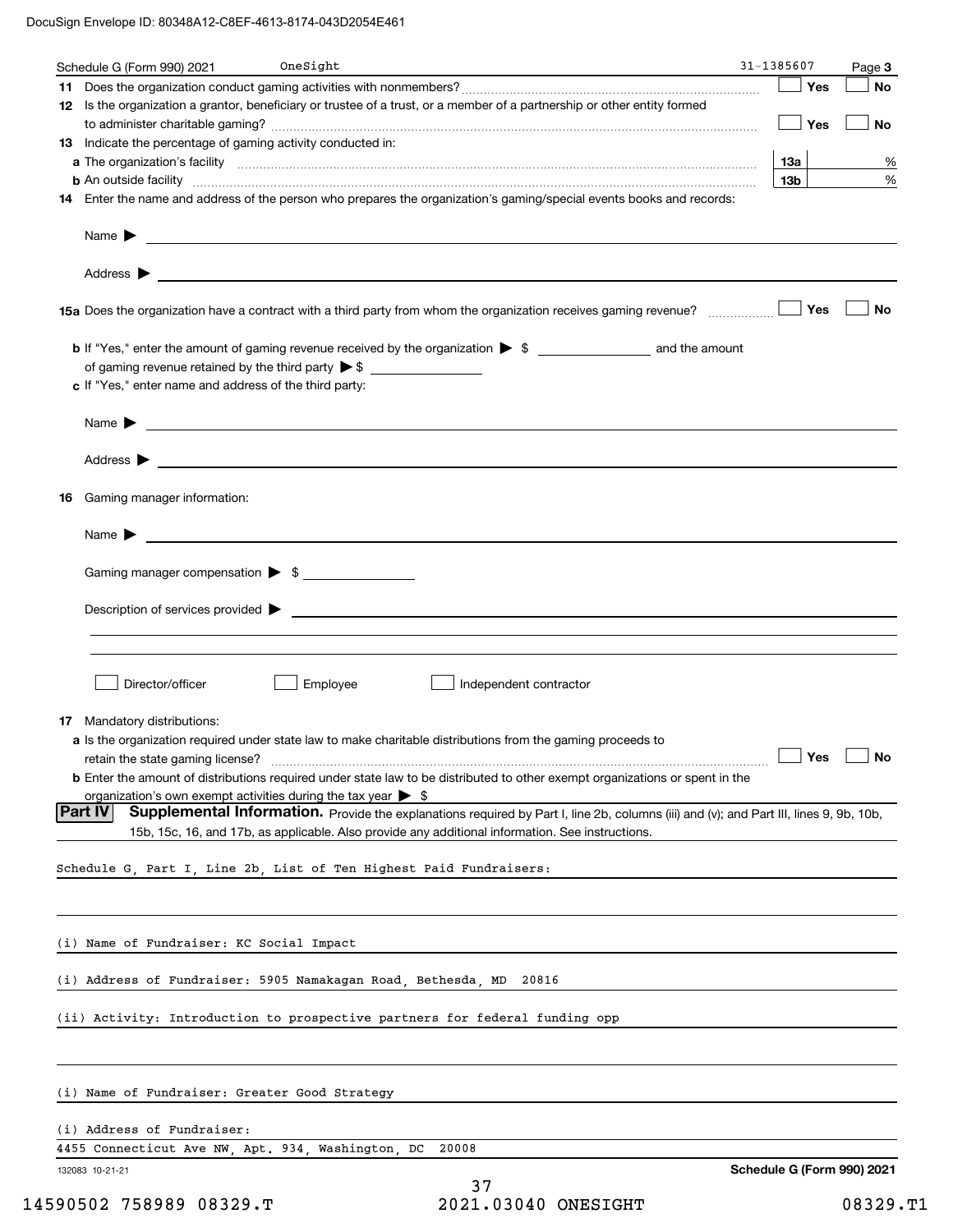| OneSight<br>Schedule G (Form 990)                                      | $31 - 1385607$ | Page 4 |
|------------------------------------------------------------------------|----------------|--------|
| Part IV Supplemental Information (continued)                           |                |        |
| (ii) Activity: Online Fundraising Strategy Assessment and Build-out    |                |        |
|                                                                        |                |        |
| (i) Name of Fundraiser: Clay Doherty                                   |                |        |
| (i) Address of Fundraiser: 511A Kenyon Street NW, Washington, DC 20010 |                |        |
|                                                                        |                |        |
| (i) Name of Fundraiser: Doshi, Pooja                                   |                |        |
| (i) Address of Fundraiser:                                             |                |        |
| 602 Bashford Lane, Unit 2222, Alexandria, VA 22314                     |                |        |
| (i) Name of Fundraiser: Round Pixel Studio, Inc.                       |                |        |
|                                                                        |                |        |
| (i) Address of Fundraiser: 2044 Fox Brook Place, Cincinnati, OH 45244  |                |        |
|                                                                        |                |        |
|                                                                        |                |        |
|                                                                        |                |        |
|                                                                        |                |        |
|                                                                        |                |        |
|                                                                        |                |        |
|                                                                        |                |        |
|                                                                        |                |        |
|                                                                        |                |        |
|                                                                        |                |        |
|                                                                        |                |        |
|                                                                        |                |        |
|                                                                        |                |        |
|                                                                        |                |        |
|                                                                        |                |        |
|                                                                        |                |        |
|                                                                        |                |        |

132084 11-18-21

38 14590502 758989 08329.T 2021.03040 ONESIGHT 08329.T1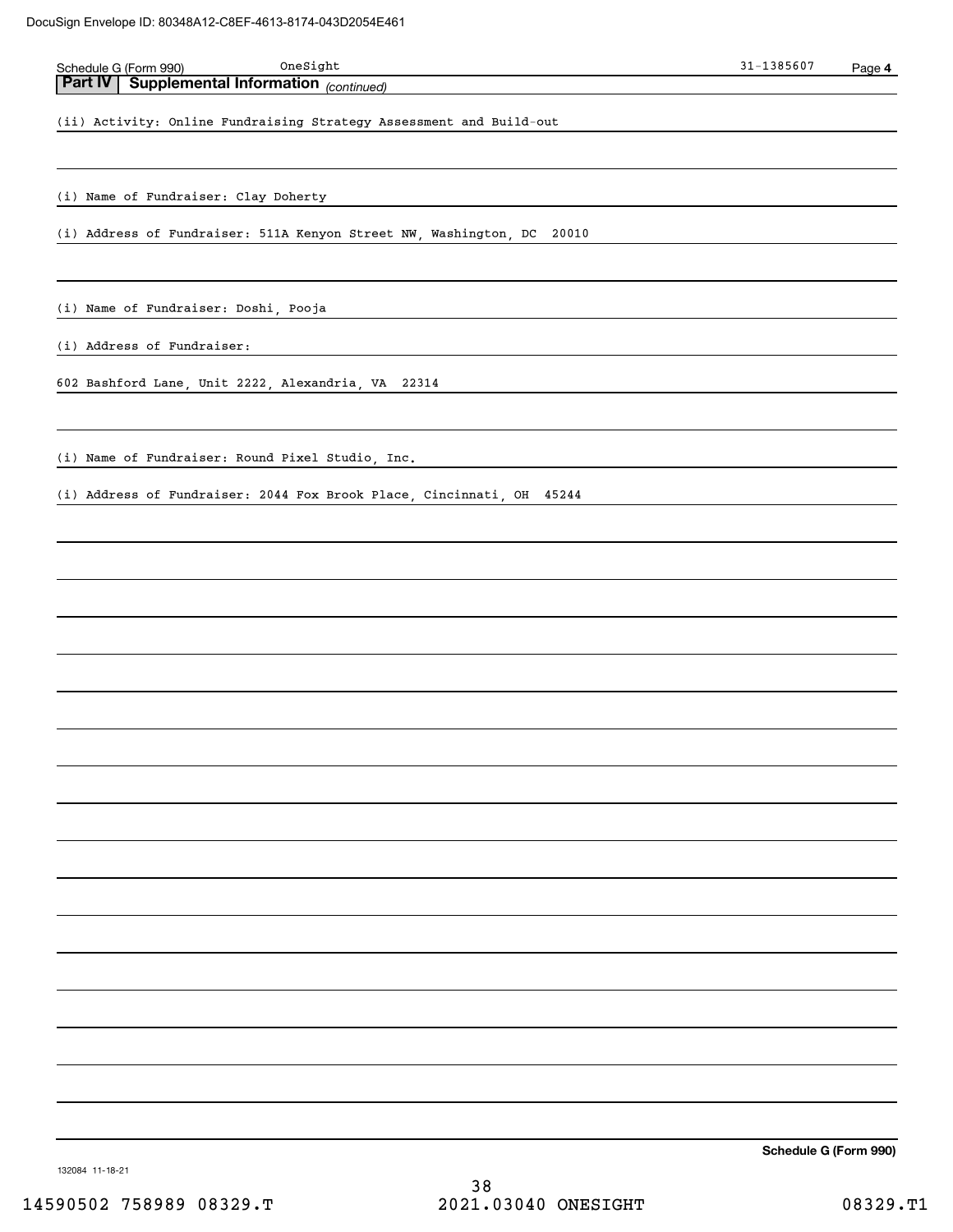DocuSign Envelope ID: 80348A12-C8EF-4613-8174-043D2054E461

|    | <b>SCHEDULE J</b>                       |                                                                                                                        | <b>Compensation Information</b>                                                                            |                                       | OMB No. 1545-0047     |     |    |  |
|----|-----------------------------------------|------------------------------------------------------------------------------------------------------------------------|------------------------------------------------------------------------------------------------------------|---------------------------------------|-----------------------|-----|----|--|
|    | (Form 990)                              |                                                                                                                        | For certain Officers, Directors, Trustees, Key Employees, and Highest                                      |                                       |                       |     |    |  |
|    |                                         |                                                                                                                        | <b>Compensated Employees</b><br>Complete if the organization answered "Yes" on Form 990, Part IV, line 23. |                                       | 2021                  |     |    |  |
|    | Department of the Treasury              |                                                                                                                        | Attach to Form 990.                                                                                        |                                       | <b>Open to Public</b> |     |    |  |
|    | Internal Revenue Service                |                                                                                                                        | Go to www.irs.gov/Form990 for instructions and the latest information.                                     | Inspection                            |                       |     |    |  |
|    | Name of the organization                |                                                                                                                        |                                                                                                            | <b>Employer identification number</b> |                       |     |    |  |
|    |                                         | OneSight                                                                                                               |                                                                                                            | 31-1385607                            |                       |     |    |  |
|    | Part I                                  | <b>Questions Regarding Compensation</b>                                                                                |                                                                                                            |                                       |                       |     |    |  |
|    |                                         |                                                                                                                        |                                                                                                            |                                       |                       | Yes | No |  |
| 1a |                                         | Check the appropriate box(es) if the organization provided any of the following to or for a person listed on Form 990, |                                                                                                            |                                       |                       |     |    |  |
|    |                                         | Part VII, Section A, line 1a. Complete Part III to provide any relevant information regarding these items.             |                                                                                                            |                                       |                       |     |    |  |
|    | First-class or charter travel           |                                                                                                                        | Housing allowance or residence for personal use                                                            |                                       |                       |     |    |  |
|    | Travel for companions                   |                                                                                                                        | Payments for business use of personal residence                                                            |                                       |                       |     |    |  |
|    |                                         | Tax indemnification and gross-up payments                                                                              | Health or social club dues or initiation fees                                                              |                                       |                       |     |    |  |
|    |                                         | Discretionary spending account                                                                                         | Personal services (such as maid, chauffeur, chef)                                                          |                                       |                       |     |    |  |
|    |                                         |                                                                                                                        |                                                                                                            |                                       |                       |     |    |  |
|    |                                         | <b>b</b> If any of the boxes on line 1a are checked, did the organization follow a written policy regarding payment or |                                                                                                            |                                       |                       |     |    |  |
|    |                                         |                                                                                                                        |                                                                                                            |                                       | 1b                    |     |    |  |
| 2  |                                         | Did the organization require substantiation prior to reimbursing or allowing expenses incurred by all directors,       |                                                                                                            |                                       |                       |     |    |  |
|    |                                         |                                                                                                                        |                                                                                                            |                                       | $\mathbf{2}$          |     |    |  |
|    |                                         |                                                                                                                        |                                                                                                            |                                       |                       |     |    |  |
| з  |                                         | Indicate which, if any, of the following the organization used to establish the compensation of the organization's     |                                                                                                            |                                       |                       |     |    |  |
|    |                                         | CEO/Executive Director. Check all that apply. Do not check any boxes for methods used by a related organization to     |                                                                                                            |                                       |                       |     |    |  |
|    |                                         | establish compensation of the CEO/Executive Director, but explain in Part III.                                         |                                                                                                            |                                       |                       |     |    |  |
|    | x<br>Compensation committee             |                                                                                                                        | Written employment contract                                                                                |                                       |                       |     |    |  |
|    | x                                       | Independent compensation consultant                                                                                    | Compensation survey or study                                                                               |                                       |                       |     |    |  |
|    |                                         | Form 990 of other organizations                                                                                        | X<br>Approval by the board or compensation committee                                                       |                                       |                       |     |    |  |
|    |                                         | During the year, did any person listed on Form 990, Part VII, Section A, line 1a, with respect to the filing           |                                                                                                            |                                       |                       |     |    |  |
| 4  | organization or a related organization: |                                                                                                                        |                                                                                                            |                                       |                       |     |    |  |
| а  |                                         | Receive a severance payment or change-of-control payment?                                                              |                                                                                                            |                                       | 4a                    | х   |    |  |
| b  |                                         | Participate in or receive payment from a supplemental nonqualified retirement plan?                                    |                                                                                                            |                                       | 4b                    |     | x  |  |
| с  |                                         | Participate in or receive payment from an equity-based compensation arrangement?                                       |                                                                                                            |                                       | 4с                    |     | X  |  |
|    |                                         | If "Yes" to any of lines 4a-c, list the persons and provide the applicable amounts for each item in Part III.          |                                                                                                            |                                       |                       |     |    |  |
|    |                                         |                                                                                                                        |                                                                                                            |                                       |                       |     |    |  |
|    |                                         | Only section 501(c)(3), 501(c)(4), and 501(c)(29) organizations must complete lines 5-9.                               |                                                                                                            |                                       |                       |     |    |  |
|    |                                         | For persons listed on Form 990, Part VII, Section A, line 1a, did the organization pay or accrue any compensation      |                                                                                                            |                                       |                       |     |    |  |
|    | contingent on the revenues of:          |                                                                                                                        |                                                                                                            |                                       |                       |     |    |  |
|    |                                         |                                                                                                                        |                                                                                                            |                                       | 5a                    | Х   |    |  |
|    | <b>b</b> Any related organization?      |                                                                                                                        |                                                                                                            |                                       | 5b                    |     | x  |  |
|    |                                         | If "Yes" on line 5a or 5b, describe in Part III.                                                                       |                                                                                                            |                                       |                       |     |    |  |
| 6  |                                         | For persons listed on Form 990, Part VII, Section A, line 1a, did the organization pay or accrue any compensation      |                                                                                                            |                                       |                       |     |    |  |
|    | contingent on the net earnings of:      |                                                                                                                        |                                                                                                            |                                       |                       |     |    |  |
| a  |                                         | The organization? <b>With the organization? With the organization? With the organization? With the organization?</b>   |                                                                                                            |                                       | 6a                    |     | х  |  |
|    | <b>b</b> Any related organization?      |                                                                                                                        |                                                                                                            |                                       | 6b                    |     | x  |  |
|    |                                         | If "Yes" on line 6a or 6b, describe in Part III.                                                                       |                                                                                                            |                                       |                       |     |    |  |
|    |                                         | 7 For persons listed on Form 990, Part VII, Section A, line 1a, did the organization provide any nonfixed payments     |                                                                                                            |                                       |                       |     |    |  |
|    |                                         |                                                                                                                        |                                                                                                            |                                       | $\overline{7}$        |     | x  |  |
| 8  |                                         | Were any amounts reported on Form 990, Part VII, paid or accrued pursuant to a contract that was subject to the        |                                                                                                            |                                       |                       |     |    |  |
|    |                                         | initial contract exception described in Regulations section 53.4958-4(a)(3)? If "Yes," describe in Part III            |                                                                                                            |                                       | 8                     |     | x  |  |
| 9  |                                         | If "Yes" on line 8, did the organization also follow the rebuttable presumption procedure described in                 |                                                                                                            |                                       |                       |     |    |  |
|    |                                         |                                                                                                                        |                                                                                                            |                                       | 9                     |     |    |  |
|    |                                         | LHA For Paperwork Reduction Act Notice, see the Instructions for Form 990.                                             |                                                                                                            | Schedule J (Form 990) 2021            |                       |     |    |  |

132111 11-02-21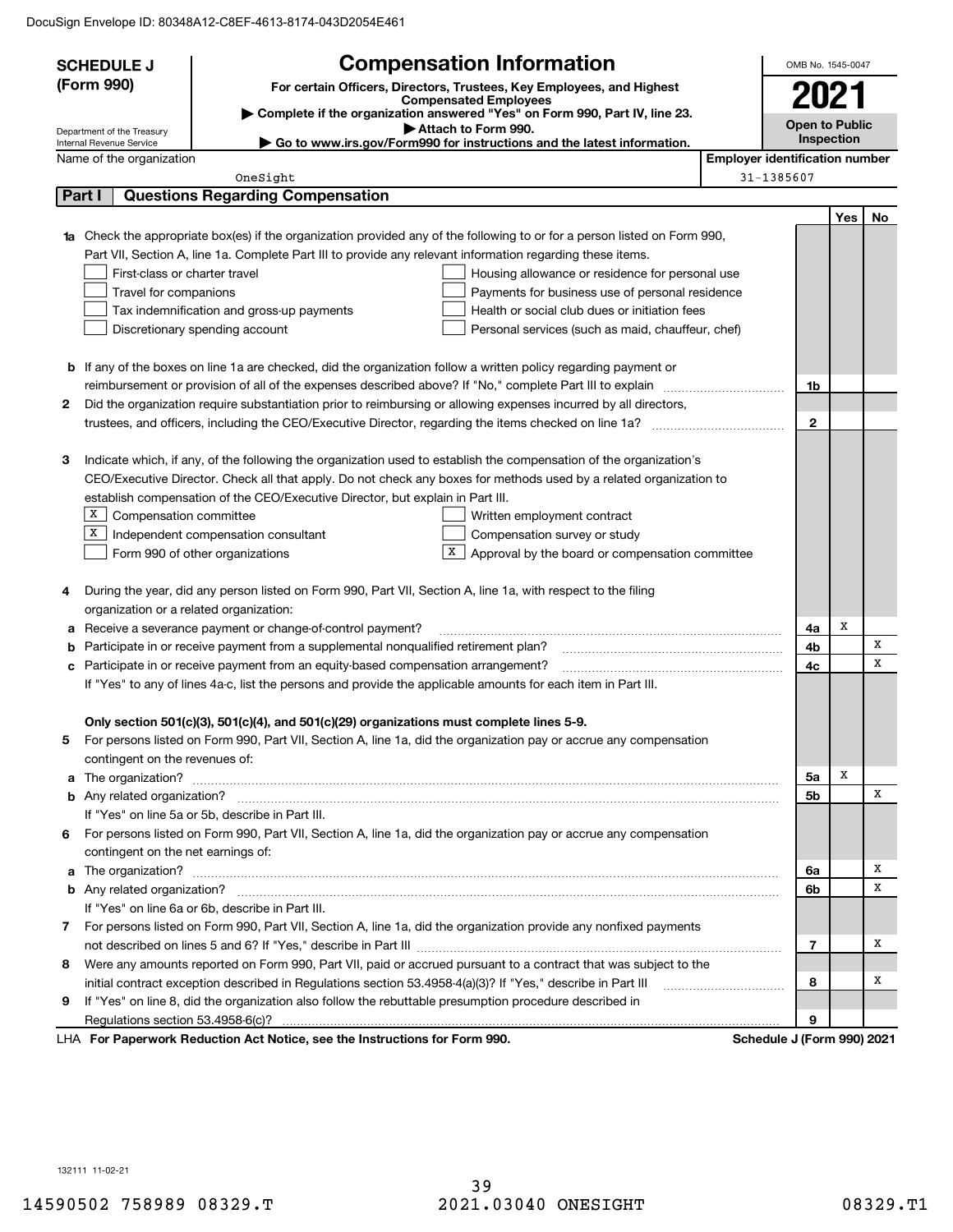|                            | OneSight |
|----------------------------|----------|
| Schedule J (Form 990) 2021 |          |

**Part II Officers, Directors, Trustees, Key Employees, and Highest Compensated Employees.**  Schedule J (Form 990) 2021 Page Use duplicate copies if additional space is needed.

For each individual whose compensation must be reported on Schedule J, report compensation from the organization on row (i) and from related organizations, described in the instructions, on row (ii). Do not list any individuals that aren't listed on Form 990, Part VII.

31-1385607

**Note:**  The sum of columns (B)(i)-(iii) for each listed individual must equal the total amount of Form 990, Part VII, Section A, line 1a, applicable column (D) and (E) amounts for that individual.

| (A) Name and Title                       |      |                          | (B) Breakdown of W-2 and/or 1099-MISC and/or 1099-NEC<br>compensation |                                           | (C) Retirement and<br>other deferred | (D) Nontaxable<br>benefits | (E) Total of columns<br>$(B)(i)-(D)$ | (F) Compensation<br>in column (B)         |  |
|------------------------------------------|------|--------------------------|-----------------------------------------------------------------------|-------------------------------------------|--------------------------------------|----------------------------|--------------------------------------|-------------------------------------------|--|
|                                          |      | (i) Base<br>compensation | (ii) Bonus &<br>incentive<br>compensation                             | (iii) Other<br>reportable<br>compensation | compensation                         |                            |                                      | reported as deferred<br>on prior Form 990 |  |
| (1) Katherine Overbey                    | (i)  | 220,471.                 | 56,198,                                                               | $\mathbf{0}$ .                            | 11,684.                              | 17,418.                    | 305,771.                             | $\mathfrak o$ .                           |  |
| Executive Director                       | (ii) | $\mathbf{0}$ .           | $\mathbf{0}$ .                                                        | $\mathbf{0}$ .                            | 0.                                   | $\mathbf{0}$ .             | $\mathbf{0}$ .                       | $\mathfrak o$ .                           |  |
| (2) Laurie Gerversman                    | (i)  | 205,854.                 | 49,188.                                                               | $\mathsf{0}\,.$                           | 9,793.                               | 7,136.                     | 271,971.                             | $\mathfrak o$ .                           |  |
| Chief Financial Officer                  | (ii) | $\mathbf{0}$ .           | 0.                                                                    | $\mathbf{0}$ .                            | 0.                                   | $\mathbf{0}$ .             | 0.                                   | $\mathfrak o$ .                           |  |
| Michelle Schumm<br>(3)                   | (i)  | 172,621.                 | 18,350.                                                               | $\mathbf{0}$ .                            | 8,855.                               | 6,822.                     | 206,648.                             | $\mathfrak o$ .                           |  |
| Sr. Director, Product Supply & Logis(ii) |      | $\mathbf{0}$ .           | 0.                                                                    | $\mathbf{0}$ .                            | 0.                                   | 0.                         | 0.                                   | $\mathfrak o$ .                           |  |
| Tracey Drzich<br>(4)                     | (i)  | 126,830.                 | 40,782.                                                               | $\mathbf{0}$ .                            | 4,489.                               | 15,497                     | 187,598.                             | $\mathfrak o$ .                           |  |
| Sr. Director, Global Devel               | (ii) | $\mathbf{0}$ .           | $\mathbf{0}$ .                                                        | $\mathbf{0}$ .                            | 0.                                   | $\mathbf{0}$ .             | $\mathbf{0}$ .                       | $\mathbf 0$ .                             |  |
| Jeff Wallace<br>(5)                      | (i)  | 144,180.                 | 13, 316,                                                              | $\mathbf{0}$ .                            | 7,740.                               | 16,716.                    | 181,952.                             | $\mathfrak o$ .                           |  |
| Sr. Director, Brand Growth               | (ii) | 0.                       | $\mathbf{0}$ .                                                        | $\mathbf{0}$ .                            | $\mathbf{0}$ .                       | $\mathbf{0}$ .             | $\mathbf{0}$ .                       | $\mathfrak o$ .                           |  |
| Daniele Cangemi<br>(6)                   | (i)  | 114,498.                 | 14,721.                                                               | $\mathbf{0}$ .                            | 6, 255.                              | 16,184.                    | 151,658.                             | $\mathbf 0$ .                             |  |
| Director, Programming                    | (ii) | $\mathbf{0}$ .           | $\mathbf{0}$ .                                                        | 0.                                        | 0.                                   | $\mathbf{0}$ .             | 0.                                   | $\mathfrak o$ .                           |  |
|                                          | (i)  |                          |                                                                       |                                           |                                      |                            |                                      |                                           |  |
|                                          | (ii) |                          |                                                                       |                                           |                                      |                            |                                      |                                           |  |
|                                          | (i)  |                          |                                                                       |                                           |                                      |                            |                                      |                                           |  |
|                                          | (ii) |                          |                                                                       |                                           |                                      |                            |                                      |                                           |  |
|                                          | (i)  |                          |                                                                       |                                           |                                      |                            |                                      |                                           |  |
|                                          | (ii) |                          |                                                                       |                                           |                                      |                            |                                      |                                           |  |
|                                          | (i)  |                          |                                                                       |                                           |                                      |                            |                                      |                                           |  |
|                                          | (ii) |                          |                                                                       |                                           |                                      |                            |                                      |                                           |  |
|                                          | (i)  |                          |                                                                       |                                           |                                      |                            |                                      |                                           |  |
|                                          | (ii) |                          |                                                                       |                                           |                                      |                            |                                      |                                           |  |
|                                          | (i)  |                          |                                                                       |                                           |                                      |                            |                                      |                                           |  |
|                                          | (ii) |                          |                                                                       |                                           |                                      |                            |                                      |                                           |  |
|                                          | (i)  |                          |                                                                       |                                           |                                      |                            |                                      |                                           |  |
|                                          | (ii) |                          |                                                                       |                                           |                                      |                            |                                      |                                           |  |
|                                          | (i)  |                          |                                                                       |                                           |                                      |                            |                                      |                                           |  |
|                                          | (ii) |                          |                                                                       |                                           |                                      |                            |                                      |                                           |  |
|                                          | (i)  |                          |                                                                       |                                           |                                      |                            |                                      |                                           |  |
|                                          | (ii) |                          |                                                                       |                                           |                                      |                            |                                      |                                           |  |
|                                          | (i)  |                          |                                                                       |                                           |                                      |                            |                                      |                                           |  |
|                                          | (ii) |                          |                                                                       |                                           |                                      |                            |                                      |                                           |  |

**Schedule J (Form 990) 2021**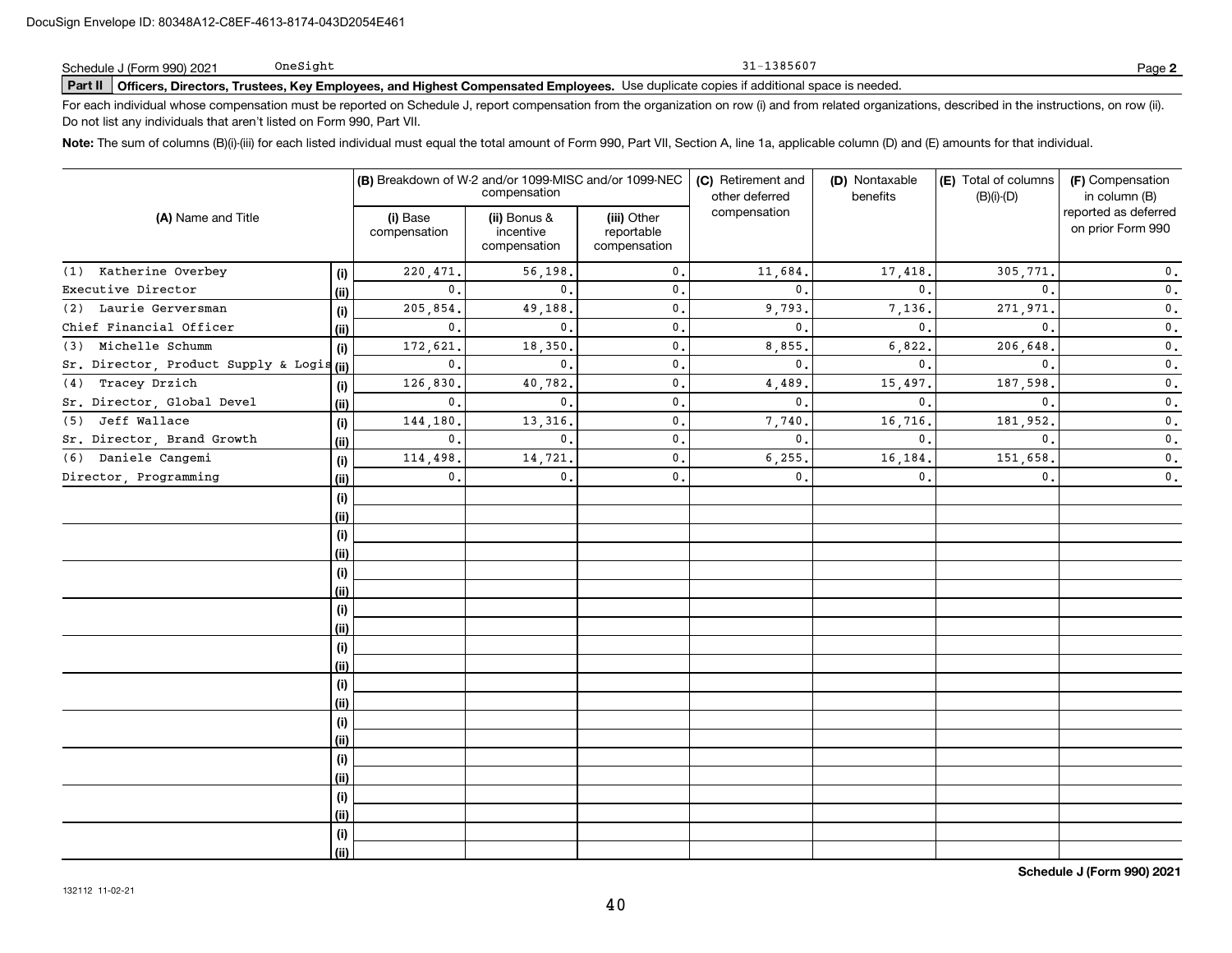| $On e Sight$<br>Schedule J (Form 990) 2021                                                                                                                                                                 | $31 - 1385607$ | Page 3                     |
|------------------------------------------------------------------------------------------------------------------------------------------------------------------------------------------------------------|----------------|----------------------------|
| Part III Supplemental Information                                                                                                                                                                          |                |                            |
| Provide the information, explanation, or descriptions required for Part I, lines 1a, 1b, 3, 4a, 4b, 4c, 5a, 5b, 6a, 6b, 7, and 8, and for Part II. Also complete this part for any additional information. |                |                            |
|                                                                                                                                                                                                            |                |                            |
| Part I, Line 3:                                                                                                                                                                                            |                |                            |
| Compensation for the Executive Director was established and approved by the                                                                                                                                |                |                            |
| compensation committee.                                                                                                                                                                                    |                |                            |
|                                                                                                                                                                                                            |                |                            |
| Part I, Line 5:                                                                                                                                                                                            |                |                            |
| i. OneSight's compensation program includes a bonus / incentive plan to                                                                                                                                    |                |                            |
| reward results achieved each year based on various fundraising, programming                                                                                                                                |                |                            |
| and spend factors                                                                                                                                                                                          |                |                            |
|                                                                                                                                                                                                            |                |                            |
|                                                                                                                                                                                                            |                |                            |
|                                                                                                                                                                                                            |                |                            |
|                                                                                                                                                                                                            |                |                            |
|                                                                                                                                                                                                            |                |                            |
|                                                                                                                                                                                                            |                |                            |
|                                                                                                                                                                                                            |                |                            |
|                                                                                                                                                                                                            |                |                            |
|                                                                                                                                                                                                            |                |                            |
|                                                                                                                                                                                                            |                |                            |
|                                                                                                                                                                                                            |                | Schedule J (Form 990) 2021 |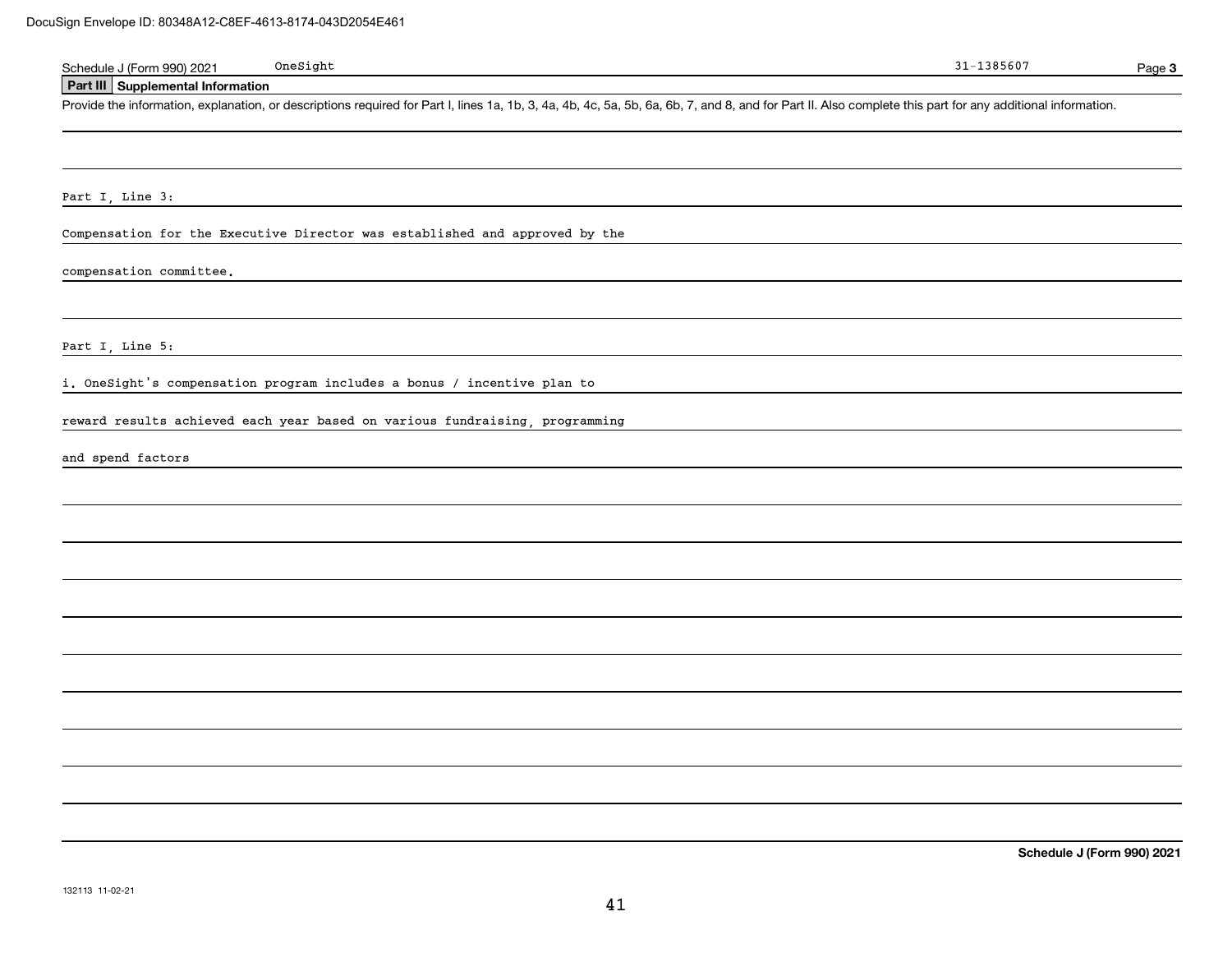|        | <b>SCHEDULE M</b>                       |                                                                                                                                |                               | <b>Noncash Contributions</b>         |                                                                                                       | OMB No. 1545-0047                                            |           |
|--------|-----------------------------------------|--------------------------------------------------------------------------------------------------------------------------------|-------------------------------|--------------------------------------|-------------------------------------------------------------------------------------------------------|--------------------------------------------------------------|-----------|
|        | (Form 990)                              |                                                                                                                                |                               |                                      |                                                                                                       |                                                              |           |
|        |                                         |                                                                                                                                |                               |                                      | > Complete if the organizations answered "Yes" on Form 990, Part IV, lines 29 or 30.                  | 2021                                                         |           |
|        | Department of the Treasury              | Attach to Form 990.                                                                                                            |                               |                                      |                                                                                                       | <b>Open to Public</b>                                        |           |
|        | Internal Revenue Service                |                                                                                                                                |                               |                                      | Go to www.irs.gov/Form990 for instructions and the latest information.                                | Inspection                                                   |           |
|        | Name of the organization                |                                                                                                                                |                               |                                      |                                                                                                       | <b>Employer identification number</b>                        |           |
|        |                                         | OneSight                                                                                                                       |                               |                                      |                                                                                                       | 31-1385607                                                   |           |
| Part I |                                         | <b>Types of Property</b>                                                                                                       |                               |                                      |                                                                                                       |                                                              |           |
|        |                                         |                                                                                                                                | (a)<br>Check if<br>applicable | (b)<br>Number of<br>contributions or | (c)<br>Noncash contribution<br>amounts reported on<br>litems contributed Form 990, Part VIII, line 1q | (d)<br>Method of determining<br>noncash contribution amounts |           |
| 1      |                                         |                                                                                                                                |                               |                                      |                                                                                                       |                                                              |           |
| 2      | Art - Historical treasures              |                                                                                                                                |                               |                                      |                                                                                                       |                                                              |           |
| з      |                                         |                                                                                                                                |                               |                                      |                                                                                                       |                                                              |           |
| 4      |                                         |                                                                                                                                |                               |                                      |                                                                                                       |                                                              |           |
| 5      |                                         | Clothing and household goods                                                                                                   |                               |                                      |                                                                                                       |                                                              |           |
| 6      |                                         |                                                                                                                                |                               |                                      |                                                                                                       |                                                              |           |
| 7      |                                         |                                                                                                                                |                               |                                      |                                                                                                       |                                                              |           |
| 8      | Intellectual property                   |                                                                                                                                |                               |                                      |                                                                                                       |                                                              |           |
| 9      |                                         |                                                                                                                                |                               |                                      |                                                                                                       |                                                              |           |
| 10     |                                         | Securities - Closely held stock                                                                                                |                               |                                      |                                                                                                       |                                                              |           |
| 11     | Securities - Partnership, LLC, or       |                                                                                                                                |                               |                                      |                                                                                                       |                                                              |           |
|        | trust interests                         |                                                                                                                                |                               |                                      |                                                                                                       |                                                              |           |
| 12     | Securities - Miscellaneous              |                                                                                                                                |                               |                                      |                                                                                                       |                                                              |           |
| 13     |                                         | Qualified conservation contribution -                                                                                          |                               |                                      |                                                                                                       |                                                              |           |
|        | Historic structures                     |                                                                                                                                |                               |                                      |                                                                                                       |                                                              |           |
| 14     |                                         | Qualified conservation contribution - Other                                                                                    |                               |                                      |                                                                                                       |                                                              |           |
| 15     | Real estate - Residential               |                                                                                                                                |                               |                                      |                                                                                                       |                                                              |           |
| 16     |                                         | Real estate - Commercial                                                                                                       |                               |                                      |                                                                                                       |                                                              |           |
| 17     |                                         |                                                                                                                                |                               |                                      |                                                                                                       |                                                              |           |
| 18     |                                         |                                                                                                                                |                               |                                      |                                                                                                       |                                                              |           |
| 19     |                                         |                                                                                                                                |                               |                                      |                                                                                                       |                                                              |           |
| 20     |                                         | Drugs and medical supplies                                                                                                     |                               |                                      |                                                                                                       |                                                              |           |
| 21     |                                         |                                                                                                                                |                               |                                      |                                                                                                       |                                                              |           |
| 22     | Historical artifacts                    |                                                                                                                                |                               |                                      |                                                                                                       |                                                              |           |
| 23     |                                         |                                                                                                                                |                               |                                      |                                                                                                       |                                                              |           |
| 24     | Archeological artifacts                 |                                                                                                                                |                               |                                      |                                                                                                       |                                                              |           |
| 25     | Other                                   | Optical Frame                                                                                                                  | X                             | 4                                    | 1,124,236. Cost                                                                                       |                                                              |           |
| 26     | Other                                   |                                                                                                                                |                               |                                      |                                                                                                       |                                                              |           |
| 27     | Other                                   |                                                                                                                                |                               |                                      |                                                                                                       |                                                              |           |
| 28     | Other                                   |                                                                                                                                |                               |                                      |                                                                                                       |                                                              |           |
| 29     |                                         | Number of Forms 8283 received by the organization during the tax year for contributions                                        |                               |                                      |                                                                                                       |                                                              | 0         |
|        |                                         | for which the organization completed Form 8283, Part V, Donee Acknowledgement                                                  |                               |                                      | 29                                                                                                    |                                                              |           |
|        |                                         |                                                                                                                                |                               |                                      |                                                                                                       |                                                              | Yes<br>No |
|        |                                         | 30a During the year, did the organization receive by contribution any property reported in Part I, lines 1 through 28, that it |                               |                                      |                                                                                                       |                                                              |           |
|        |                                         | must hold for at least three years from the date of the initial contribution, and which isn't required to be used for          |                               |                                      |                                                                                                       |                                                              | Х         |
|        |                                         | exempt purposes for the entire holding period?                                                                                 |                               |                                      |                                                                                                       | 30a                                                          |           |
| b      |                                         | If "Yes," describe the arrangement in Part II.                                                                                 |                               |                                      |                                                                                                       |                                                              | х         |
| 31     |                                         | Does the organization have a gift acceptance policy that requires the review of any nonstandard contributions?                 |                               |                                      |                                                                                                       | 31                                                           |           |
|        |                                         | 32a Does the organization hire or use third parties or related organizations to solicit, process, or sell noncash              |                               |                                      |                                                                                                       |                                                              | Х         |
|        | contributions?                          |                                                                                                                                |                               |                                      |                                                                                                       | 32a                                                          |           |
|        | <b>b</b> If "Yes," describe in Part II. |                                                                                                                                |                               |                                      |                                                                                                       |                                                              |           |
| 33     | describe in Part II.                    | If the organization didn't report an amount in column (c) for a type of property for which column (a) is checked,              |                               |                                      |                                                                                                       |                                                              |           |

**For Paperwork Reduction Act Notice, see the Instructions for Form 990. Schedule M (Form 990) 2021** LHA

132141 11-17-21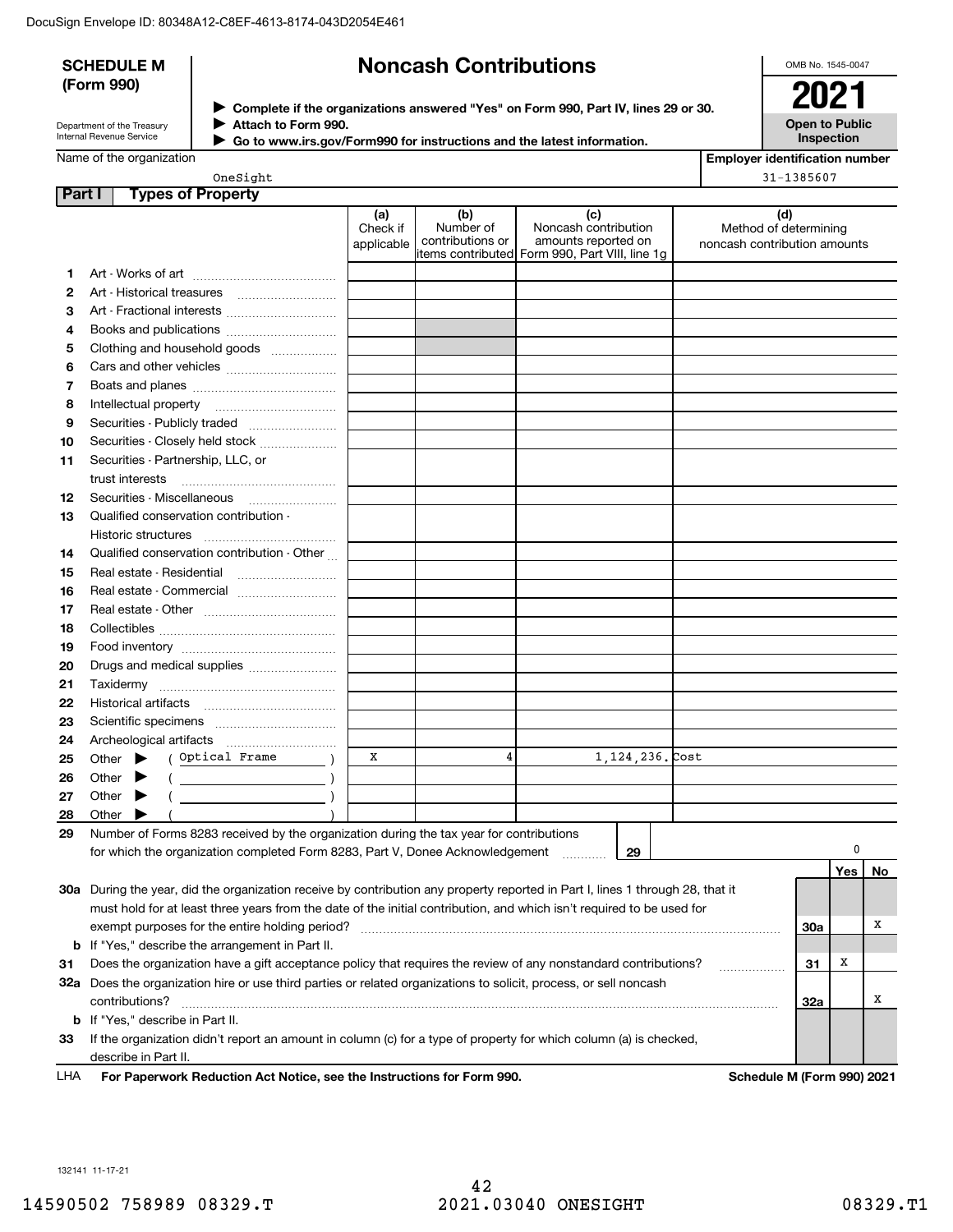|                 | On e Sight<br>Schedule M (Form 990) 2021                                                                                                                                                                                            | $31 - 1385607$             | Page 2 |
|-----------------|-------------------------------------------------------------------------------------------------------------------------------------------------------------------------------------------------------------------------------------|----------------------------|--------|
| Part II         | <b>Supplemental Information.</b> Provide the information required by Part I, lines 30b, 32b, and 33, and whether the organization is reporting in Part I, column (b), the number of contributions, the number of items received, or |                            |        |
|                 |                                                                                                                                                                                                                                     |                            |        |
|                 | this part for any additional information.                                                                                                                                                                                           |                            |        |
|                 |                                                                                                                                                                                                                                     |                            |        |
|                 |                                                                                                                                                                                                                                     |                            |        |
|                 |                                                                                                                                                                                                                                     |                            |        |
|                 |                                                                                                                                                                                                                                     |                            |        |
|                 |                                                                                                                                                                                                                                     |                            |        |
|                 |                                                                                                                                                                                                                                     |                            |        |
|                 |                                                                                                                                                                                                                                     |                            |        |
|                 |                                                                                                                                                                                                                                     |                            |        |
|                 |                                                                                                                                                                                                                                     |                            |        |
|                 |                                                                                                                                                                                                                                     |                            |        |
|                 |                                                                                                                                                                                                                                     |                            |        |
|                 |                                                                                                                                                                                                                                     |                            |        |
|                 |                                                                                                                                                                                                                                     |                            |        |
|                 |                                                                                                                                                                                                                                     |                            |        |
|                 |                                                                                                                                                                                                                                     |                            |        |
|                 |                                                                                                                                                                                                                                     |                            |        |
|                 |                                                                                                                                                                                                                                     |                            |        |
|                 |                                                                                                                                                                                                                                     |                            |        |
|                 |                                                                                                                                                                                                                                     |                            |        |
|                 |                                                                                                                                                                                                                                     |                            |        |
|                 |                                                                                                                                                                                                                                     |                            |        |
|                 |                                                                                                                                                                                                                                     |                            |        |
|                 |                                                                                                                                                                                                                                     |                            |        |
|                 |                                                                                                                                                                                                                                     |                            |        |
|                 |                                                                                                                                                                                                                                     |                            |        |
|                 |                                                                                                                                                                                                                                     |                            |        |
|                 |                                                                                                                                                                                                                                     |                            |        |
|                 |                                                                                                                                                                                                                                     |                            |        |
|                 |                                                                                                                                                                                                                                     |                            |        |
|                 |                                                                                                                                                                                                                                     |                            |        |
|                 |                                                                                                                                                                                                                                     |                            |        |
|                 |                                                                                                                                                                                                                                     |                            |        |
|                 |                                                                                                                                                                                                                                     |                            |        |
|                 |                                                                                                                                                                                                                                     |                            |        |
|                 |                                                                                                                                                                                                                                     |                            |        |
|                 |                                                                                                                                                                                                                                     |                            |        |
|                 |                                                                                                                                                                                                                                     |                            |        |
|                 |                                                                                                                                                                                                                                     |                            |        |
|                 |                                                                                                                                                                                                                                     |                            |        |
|                 |                                                                                                                                                                                                                                     |                            |        |
|                 |                                                                                                                                                                                                                                     |                            |        |
|                 |                                                                                                                                                                                                                                     |                            |        |
|                 |                                                                                                                                                                                                                                     |                            |        |
|                 |                                                                                                                                                                                                                                     |                            |        |
|                 |                                                                                                                                                                                                                                     |                            |        |
|                 |                                                                                                                                                                                                                                     |                            |        |
|                 |                                                                                                                                                                                                                                     |                            |        |
|                 |                                                                                                                                                                                                                                     |                            |        |
|                 |                                                                                                                                                                                                                                     |                            |        |
|                 |                                                                                                                                                                                                                                     |                            |        |
|                 |                                                                                                                                                                                                                                     |                            |        |
|                 |                                                                                                                                                                                                                                     |                            |        |
| 132142 11-17-21 |                                                                                                                                                                                                                                     | Schedule M (Form 990) 2021 |        |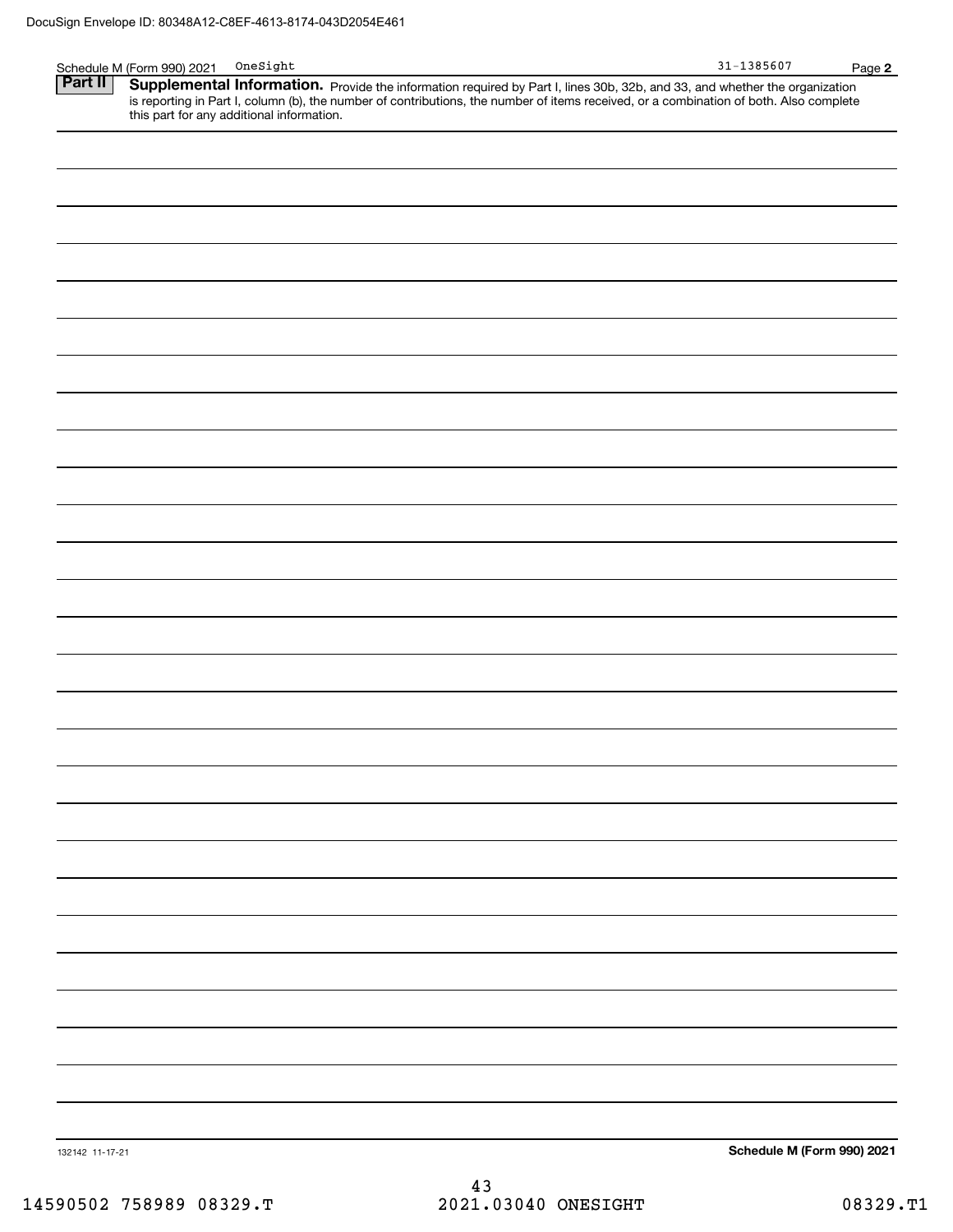| <b>SCHEDULE O</b>                                                      | Supplemental Information to Form 990 or 990-EZ                                                                                         |  | OMB No. 1545-0047                                   |  |  |  |
|------------------------------------------------------------------------|----------------------------------------------------------------------------------------------------------------------------------------|--|-----------------------------------------------------|--|--|--|
| (Form 990)                                                             | Complete to provide information for responses to specific questions on<br>Form 990 or 990-EZ or to provide any additional information. |  |                                                     |  |  |  |
| Department of the Treasury<br>Internal Revenue Service                 | Attach to Form 990 or Form 990-EZ.<br>Go to www.irs.gov/Form990 for the latest information.                                            |  | Open to Public<br><b>Inspection</b>                 |  |  |  |
| Name of the organization                                               | OneSight                                                                                                                               |  | <b>Employer identification number</b><br>31-1385607 |  |  |  |
|                                                                        | Form 990, Part III, Line 1, Description of Organization Mission:                                                                       |  |                                                     |  |  |  |
|                                                                        |                                                                                                                                        |  |                                                     |  |  |  |
| vision centers, OneSight delivers quality eye exams and glasses to     |                                                                                                                                        |  |                                                     |  |  |  |
| underserved populations throughout the United States and communities   |                                                                                                                                        |  |                                                     |  |  |  |
|                                                                        | around the world. Over the past 30 years, the organization has served                                                                  |  |                                                     |  |  |  |
|                                                                        | over 10 million patients in more than 50 countries.                                                                                    |  |                                                     |  |  |  |
|                                                                        |                                                                                                                                        |  |                                                     |  |  |  |
|                                                                        | Form 990, Part III, Line 4a, Program Service Accomplishments:                                                                          |  |                                                     |  |  |  |
|                                                                        | comprehensive eye exams, glasses, fittings and adjustments for adults                                                                  |  |                                                     |  |  |  |
|                                                                        | and their families throughout the Greater Cincinnati region.                                                                           |  |                                                     |  |  |  |
|                                                                        | In prior years, Onesight opened up 17 permanent vision centers in                                                                      |  |                                                     |  |  |  |
|                                                                        | Rwanda, a small country in East Africa. Prior to opening the initial                                                                   |  |                                                     |  |  |  |
|                                                                        | six permanent visions in 2016, this country had seventeen                                                                              |  |                                                     |  |  |  |
|                                                                        | opthalmologists to serve 12 million people. In 2021, Onesight opened up                                                                |  |                                                     |  |  |  |
|                                                                        | 10 permanent vision centers in Zambia. In prior years, OneSight opened                                                                 |  |                                                     |  |  |  |
|                                                                        | 13 permanent vision centers in Zambia. Prior to opening two permanent                                                                  |  |                                                     |  |  |  |
|                                                                        | vision centers in 2016, this country had 24 ophthalmologists to serve                                                                  |  |                                                     |  |  |  |
| 17 million people.                                                     | In 2021, OneSight opened 2 permanent vision                                                                                            |  |                                                     |  |  |  |
| centers in Liberia.                                                    | These vision centers are serving patients daily,                                                                                       |  |                                                     |  |  |  |
|                                                                        | and Onesight is training local Opticians and Lab Technicians to build                                                                  |  |                                                     |  |  |  |
| sustainable vision care capacity.                                      |                                                                                                                                        |  |                                                     |  |  |  |
|                                                                        |                                                                                                                                        |  |                                                     |  |  |  |
|                                                                        | Form 990, Part III, Line 4b, Program Service Accomplishments:                                                                          |  |                                                     |  |  |  |
|                                                                        | In North America, eyewear is produced on-site in Onesight's                                                                            |  |                                                     |  |  |  |
| state-of-the-art mobile manufacturing labs including our vision vans,  |                                                                                                                                        |  |                                                     |  |  |  |
|                                                                        | Eyeleen and Optical Prime, a new van in 2021.  Optical Prime is a                                                                      |  |                                                     |  |  |  |
| smaller, more nimble vision van that can reach more rural communities, |                                                                                                                                        |  |                                                     |  |  |  |
| 132211 11-11-21                                                        | LHA For Paperwork Reduction Act Notice, see the Instructions for Form 990 or 990-EZ.                                                   |  | <b>Schedule O (Form 990) 2021</b>                   |  |  |  |
|                                                                        | 1 A                                                                                                                                    |  |                                                     |  |  |  |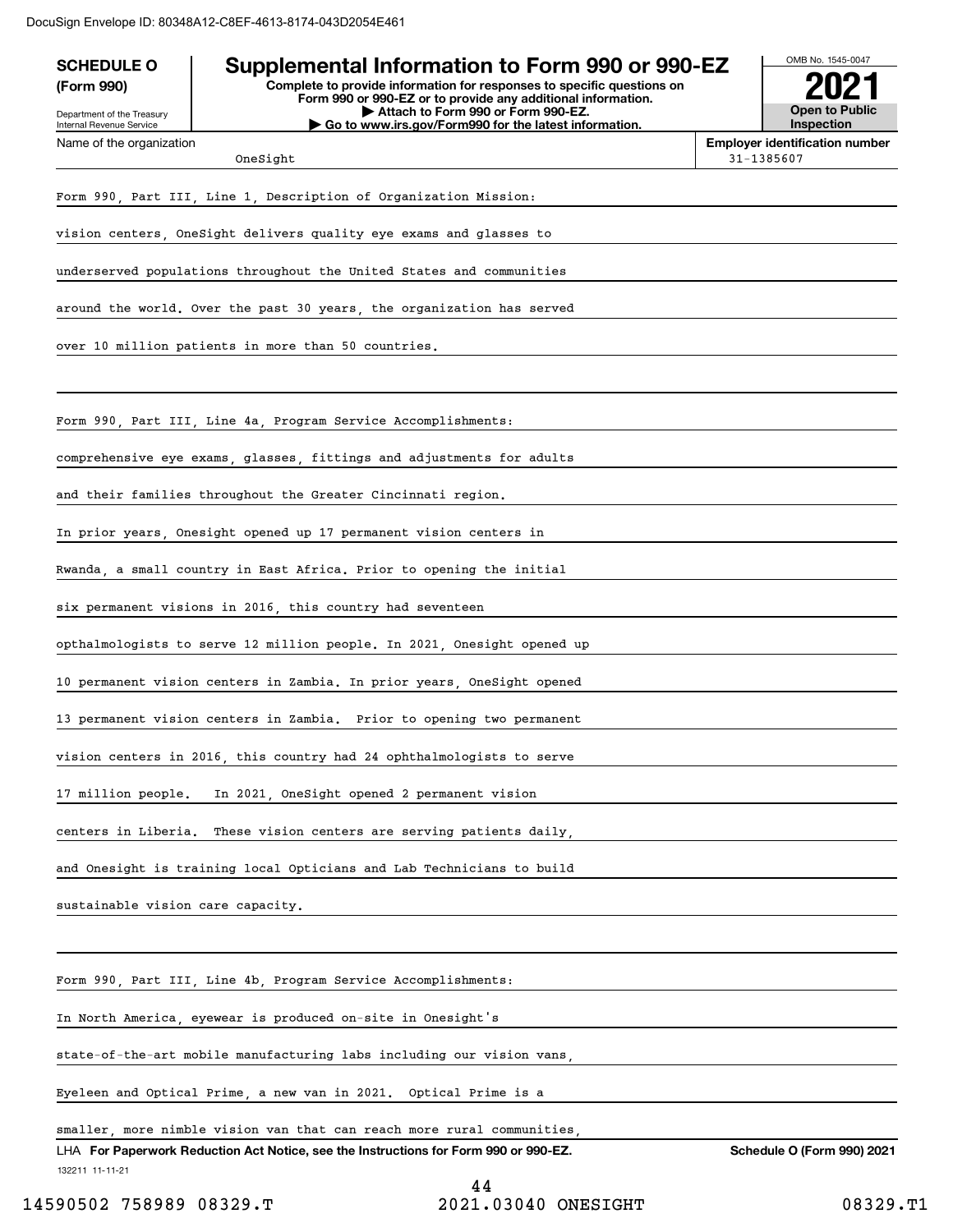| Schedule O (Form 990) 2021                                                    | Page 2                                              |
|-------------------------------------------------------------------------------|-----------------------------------------------------|
| Name of the organization<br>OneSight                                          | <b>Employer identification number</b><br>31-1385607 |
| smaller pockets of underserved and do it more efficiently.<br>The mini        |                                                     |
| vision van has the ability to deliver custom made eyewear on site in          |                                                     |
| about 30 minutes. In 2021, the vision van program conducted 1 clinic          |                                                     |
| using the Optical Prime van, helping 1,499 people and providing 315           |                                                     |
| pairs of new glasses.                                                         |                                                     |
|                                                                               |                                                     |
| Form 990, Part VI, Section B, line 11b:                                       |                                                     |
| A draft of the Form 990 was provided to the organization's governing body     |                                                     |
| before it was filed.                                                          |                                                     |
|                                                                               |                                                     |
| Form 990, Part VI, Section B, Line 12c:                                       |                                                     |
| A. Before board or committee action on a contract or transaction involving    |                                                     |
| a conflict of interest, a director or committee member having a conflict of   |                                                     |
| interest and who is in attendance at the meeting shall disclose all facts     |                                                     |
| material to the conflict of interest. Such disclosure shall be reflected      |                                                     |
| in the minutes of the meeting.                                                |                                                     |
| B. A Director or Committee member who plans not to attend a meeting at        |                                                     |
| which he or she has reason to believe that the Board or Committee will act    |                                                     |
| on a matter in which the person has a conflict of interest shall disclose     |                                                     |
| to the chair of the meeting all facts material to the conflict of interest.   |                                                     |
| The chair shall report the disclosure at the meeting and the disclosure       |                                                     |
| shall be reported in the minutes of the meeting.                              |                                                     |
| C. A person who has a conflict of interest shall not participate in or be     |                                                     |
| permitted to hear the Board's or Committee's discussion of the matter         |                                                     |
| except to disclose material facts and to respond to questions.<br>Such person |                                                     |
| shall not attempt to exert his or her personal influence with respect to      |                                                     |
| the matter, either at or outside the meeting.                                 |                                                     |
| D. A person who has a conflict of interest with respect to a contract or      |                                                     |
| 132212 11-11-21                                                               | <b>Schedule O (Form 990) 2021</b>                   |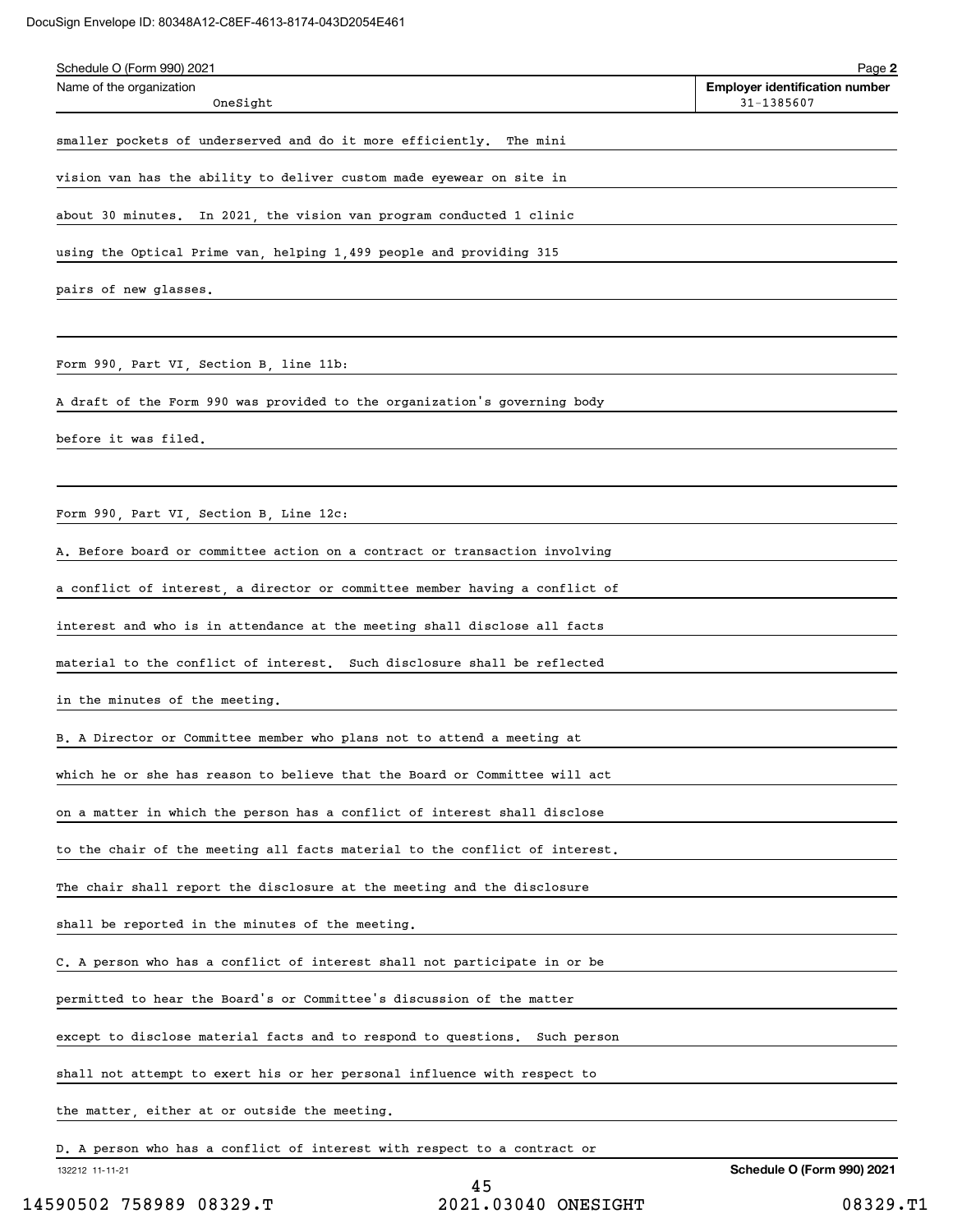#### DocuSign Envelope ID: 80348A12-C8EF-4613-8174-043D2054E461

| Schedule O (Form 990) 2021                                                  | Page 2                                              |
|-----------------------------------------------------------------------------|-----------------------------------------------------|
| Name of the organization<br>OneSight                                        | <b>Employer identification number</b><br>31-1385607 |
| transaction that will be voted on at a meeting shall not be counted in      |                                                     |
| determining the presence of a quorum for purpose of the vote. The person    |                                                     |
| having a conflict of interest may not vote on the contract or transaction   |                                                     |
| and shall not be present in the meeting room when the vote is taken unless  |                                                     |
| the vote is by secret ballot. Such person's ineligibility to vote shall be  |                                                     |
| reflected in the minutes of the meeting. For purposes of this paragraph, a  |                                                     |
| member of the Board of Directors on Onesight has a conflict of interest     |                                                     |
| when he or she stands for election as an officer or for re-election as a    |                                                     |
| member of the Board of Directors.                                           |                                                     |
| E. Representative is any person serving as an officer, employee or member   |                                                     |
| of the Board of Directors of Onesight.                                      |                                                     |
| Representatives who are not members of the Board of Directors of Onesight - |                                                     |
| or who have a conflict of interest with respect to a contract or            |                                                     |
| transaction that is not the subject of board or committee action, shall     |                                                     |
| disclose to the chair or the chair's designee any conflict of interest that |                                                     |
| such representative has with respect to a contract or transaction, such     |                                                     |
| disclosure shall be made as soon as the conflict of interest is known to    |                                                     |
| the representative.  The representative shall refrain from any action that  |                                                     |
| may affect Onesight's participation in such contract or transaction.<br>In  |                                                     |
| the event it is not entirely clear that a conflict of interest exists, the  |                                                     |
| individual with the potential conflict shall disclose the circumstances to  |                                                     |
| the chair or the chair's designee, who shall determine whether there exists |                                                     |
| a conflict of interest that is subject to this policy.                      |                                                     |
|                                                                             |                                                     |
| Form 990, Part VI, Section B, Line 15:                                      |                                                     |
| The Board performed an independent performance evaluation of the Executive  |                                                     |

Director. Additionally, OneSight engaged an independent compensation

consultant to benchmark the salary of the CEO to ensure the salary of the

132212 11-11-21

46 14590502 758989 08329.T 2021.03040 ONESIGHT 08329.T1

**Schedule O (Form 990) 2021**